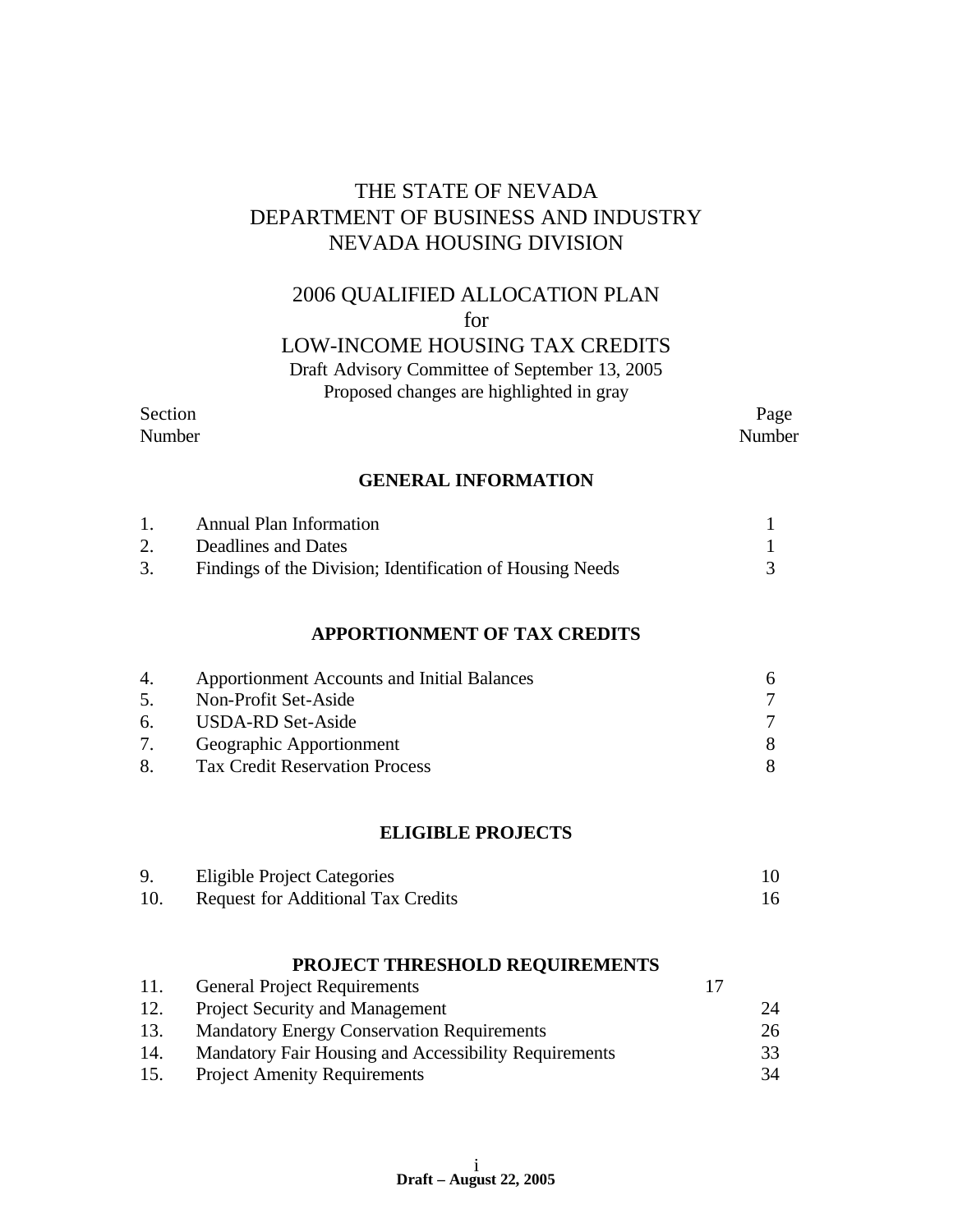| Section<br>Number |                                                        | Page<br>Number |
|-------------------|--------------------------------------------------------|----------------|
|                   | <b>PROJECT SCORING</b>                                 |                |
| 16.               | Preference Points Scoring Categories                   | 36             |
|                   | <b>PREFERENCE POINTS - Standard Scoring Factors</b>    |                |
| 17.               | <b>Project Location</b>                                | 37             |
| 18.               | <b>Project Readiness</b>                               | 37             |
| 19.               | <b>Project Amenities</b>                               | 38             |
| 20.               | Nevada Based Applicant                                 | 39             |
| 21.               | Nevada Based Projects by Out of State Based Applicants | 39             |
| 22.               | <b>Affordability Period</b>                            | 40             |

| 22.                                  |                      |
|--------------------------------------|----------------------|
| Water Efficiency of Landscape Design | 40                   |
| Green Building Design                | 40                   |
| Negative Compliance Findings         |                      |
|                                      | Affordability Period |

# *PREFERENCE POINTS - Project Type Priorities*

| 26.        | Projects for Individuals/Families with Children | 42 |
|------------|-------------------------------------------------|----|
| 27.        | Projects for Senior (Age 55 Years and Older)    | 42 |
| 28.        | <b>Special Needs Housing Projects</b>           | 43 |
| <b>29.</b> | Mixed-Income/ Mixed Use Projects                | 43 |
| 30.        | <b>Tenant Ownership Projects</b>                | 44 |
| 31.        | <b>Acquisition Rehabilitation Projects</b>      | 44 |

# *PREFERENCE POINTS – Special Scoring Factors*

|     | 32. Low Rent Targeting          | 45 |
|-----|---------------------------------|----|
|     | 33. Low Income Targeting        | 46 |
|     | 34. Supportive Services         | 47 |
|     | 35. Lowest Developer Fee        | 48 |
|     | 36. Lowest Contractor Fee       | 48 |
|     | 37. Public Private Partnerships | 49 |
| 38. | Tie Breakers                    | 49 |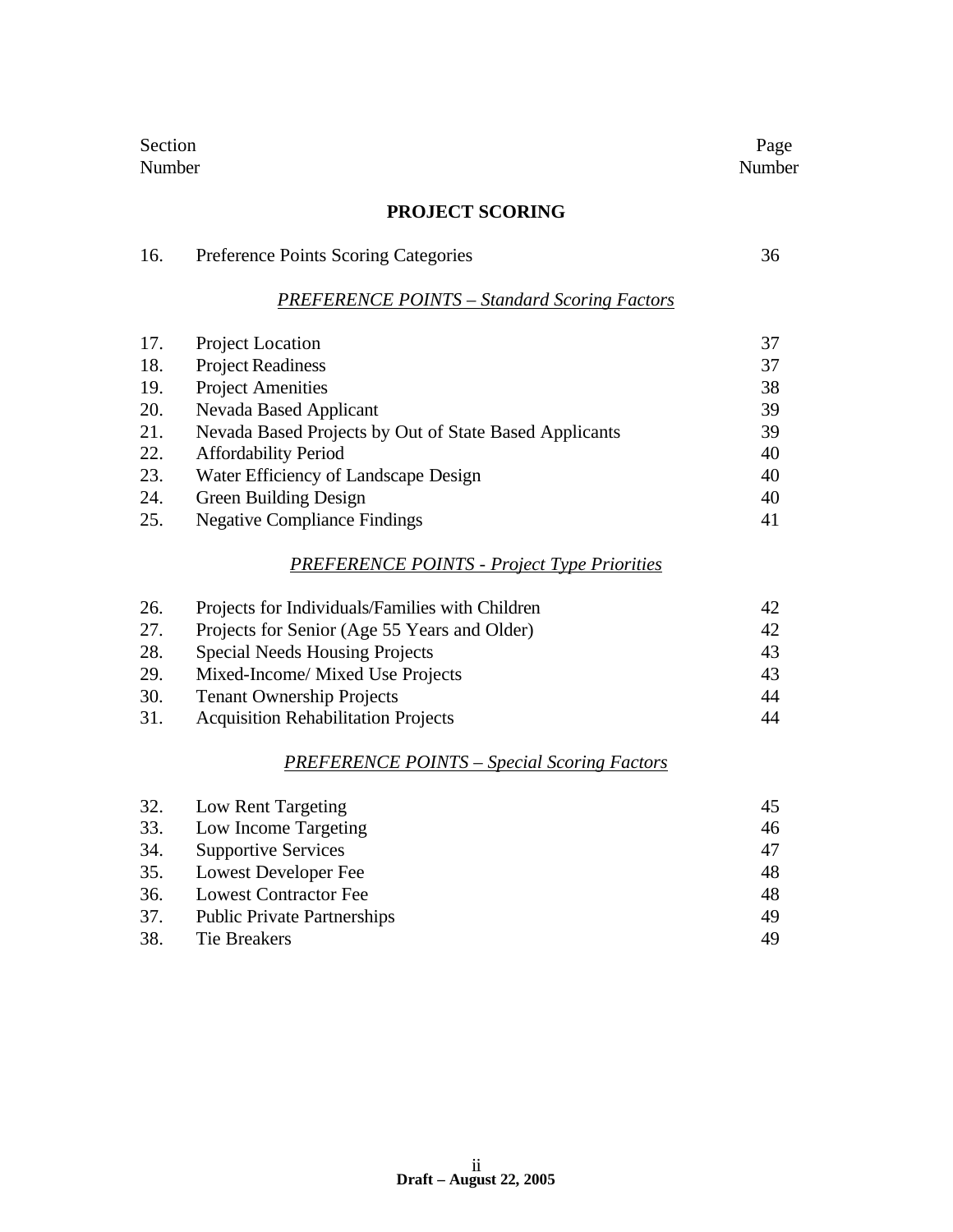| Section | Page   |
|---------|--------|
| Number  | Number |

#### **PROJECT DEVELOPMENT INFORMATION**

| 39. | Maximum 2006 Per Unit Development Cost                                 | 50 |
|-----|------------------------------------------------------------------------|----|
| 40. | <b>Operating Expenses</b>                                              | 51 |
| 41. | <b>Estimation of Utility Allowances</b>                                | 51 |
| 42. | Adjustments to Eligible Basis for Projects Located in Qualified Census |    |
|     | <b>Tract and Difficult to Develop Areas</b>                            | 52 |
| 43. | Maximum Amount of Tax Credits Awarded                                  | 53 |
| 44. | Final Allocation of Tax Credits                                        | 54 |
| 45. | <b>Tax Credit Monitoring</b>                                           | 54 |
| 46. | Fees                                                                   | 54 |
| 47. | Disbarred List                                                         | 56 |
| 48. | Lease-up Requirement                                                   | 56 |
| 49. | Waiver of Annual Income Re-certification                               | 57 |
| 50. | Tax Exempt Bond Program                                                | 58 |
|     | <b>PUBLIC COMMENT PROCESS</b>                                          |    |
| 51. | Public Comment, Distribution and Approval of QAP                       | 59 |

#### **CONTACT INFORMATION**

| 52. | <b>Housing Division Offices</b> | 60 |
|-----|---------------------------------|----|
|     | 53. Qualified Contract          | 60 |
|     | 54. 15 year Compliance          | 60 |
|     | <b>APPENDICES</b>               |    |

| ATTACHMENT A - CRITICAL HOUSING NEEDS                                                                                          | 58 |
|--------------------------------------------------------------------------------------------------------------------------------|----|
| ATTACHMENT B - NEVADA HOUSING MARKT TABLES                                                                                     | 60 |
| ATTACHMENT C - REQUIRED PLANNED EXPENSE FORM<br>(For Acquisition Rehabilitation Projects)                                      | 63 |
| ATTACHMENT D - REQUIRED ENERGY AUDIT FORMS                                                                                     | 64 |
| ATTACHMENT E - SEVEN SAFE HARBORS FOR COMPLIANCE<br>WITH THE FAIR HOUSING ACT'S DESIGN AND<br><b>CONSTRUCTION REQUIREMENTS</b> | 70 |
| ATTACHMENT F - 2006 TAX CREDIT SCORING SHEETS                                                                                  | 75 |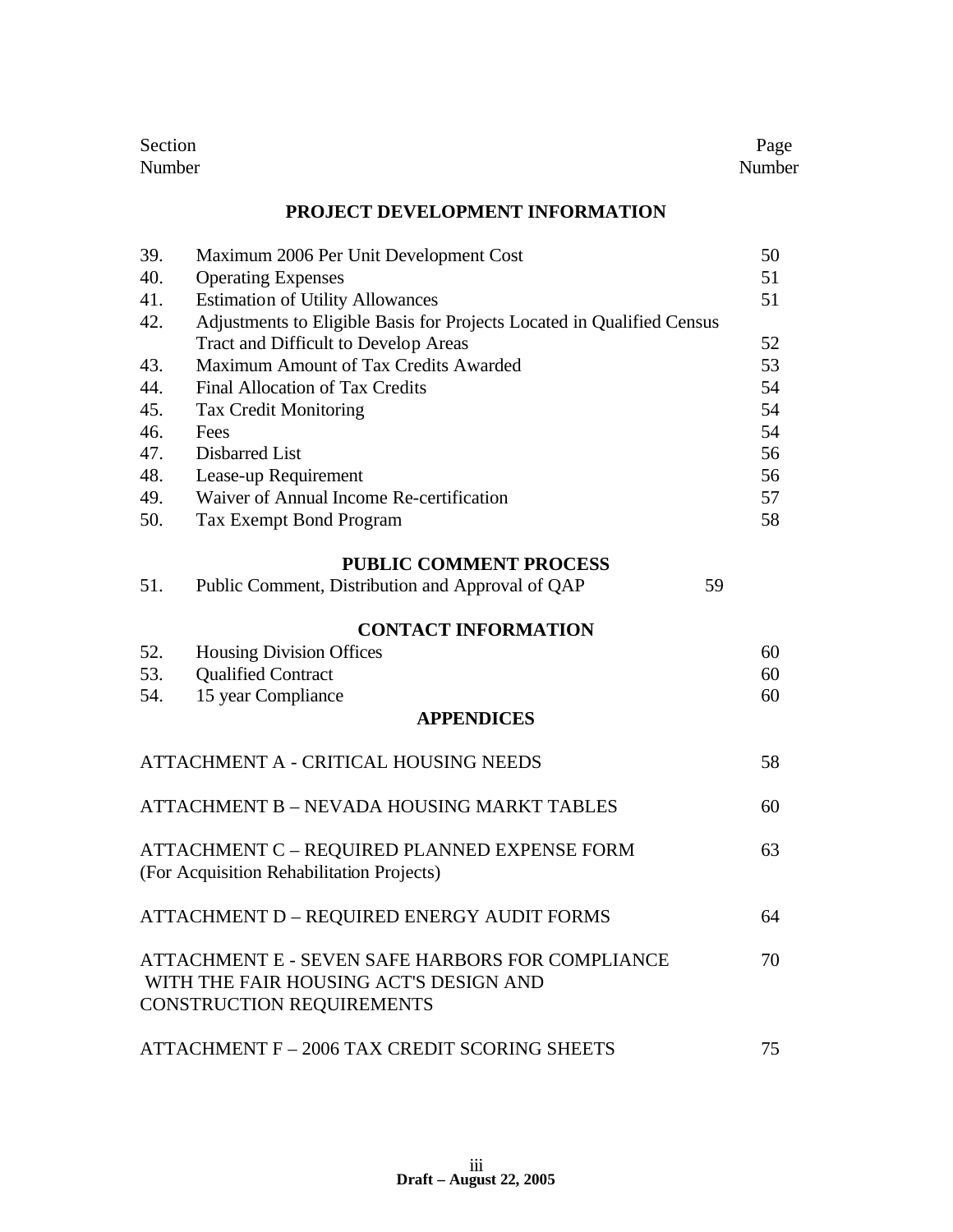#### **2006 ANNUAL QUALIFIEDALLOCATION PLAN for LOW-INCOME HOUSING TAX CREDITS**

#### **GENERAL INFORMATION**

#### **Section 1 Annual Plan Information**

Nevada's 2006 Qualified Allocation Plan (QAP) is adopted pursuant the Nevada Housing Division's (Division) regulations implementing the Low-Income Housing Tax Credits (Tax Credits) program. The Regulations, the Application form, the Instructions and the Compliance Policies and Procedures Manual constitute the Division's QAP for the Low Income Housing Tax Credits Program pursuant to Section 42 of the Internal Revenue Code of the United States and implementing regulations.

The 2006 QAP covers the period *January 1, 2006* to *December 31, 2006.* All reservations of Tax Credits made during the plan year are subject to this annual plan.

The Division will continually update our web page with information regarding the 2006 QAP. NHD web address: http://www.nvhousing.state.nv.us/.

#### **Section 2 Training and Application Submission Dates**

A. Completeness and Consistency of Tax Credit Application

Final applications must be completed on a Final Application form prescribed by the Division.

Original applications must be complete and must materially match other applications for funding that relate to the project (i.e. other applications for NHD funding, HOME for example). All material information must be comparable as it relates to other funding and to the final cost that the IRS form(s) 8609 are issued from.

#### B. Tax Credit Application Deadline

Pursuant to Nevada Administrative Code (NAC) 319.974, Applications for Tax Credits and all supporting documentation must be sent to the Las Vegas or Carson City office of the Nevada Housing Division and *received by 5:00 p.m. May 5, 2006,* unless otherwise notified by the Division. One original and one copy of the application must be submitted. Applicants are encouraged to send in applications more than 10 days before the deadline to take advantage of a pre-deadline review period. The Division will allow an extension of the 10-day review period if HUD guidelines required for the finalization of the QAP are delayed. The Division will make an announcement regarding the extension if applicable.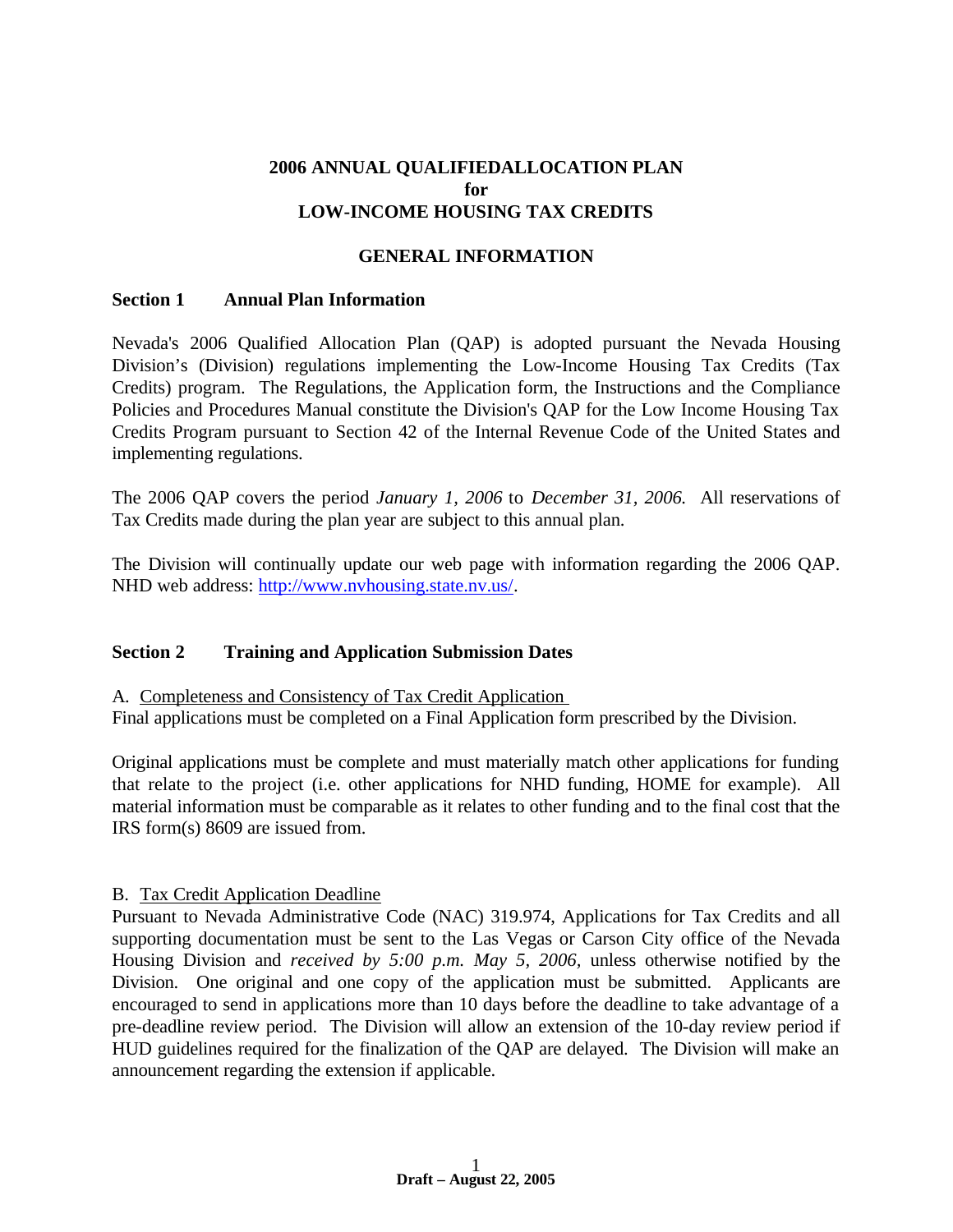#### C. Carryover Deadline

Pursuant to the year-end tax bill of 2000, the 10% test for carryover will be extended for six months from the date of allocation. Carryover information must be sent to the Las Vegas or Carson City office of the Nevada Housing Division and *received by 5:00 p.m., September 29, 2006.* The Project Sponsor must meet the 10% test by *April 30, 2007,* and must supply the Division with a Federal Tax Identification Number to receive a carryover commitment. The Division will issue carryover allocations on *November 1, 2006.*

#### D. Training Dates/Reservations for Sessions

The Division will conduct training on the 2006 QAP in Carson City and Las Vegas on *November 17, 2005 at 9:00 a.m*. The training locations are listed below.

> Nevada Housing Division Office 1802 North Carson Street, Suite 154 Carson City, Nevada

Nevada Housing Division Office 1771 E. Flamingo Rd., Suite 103-B ( Conference Room) Las Vegas, Nevada

Persons desiring to attend should notify the Division by November 11, 2005 so that space and materials may be assured. A telephone hookup with both Division offices will be established to discuss any questions relating to the 2006 QAP.

#### E. Training Cost

The cost of this training is **\$25.00 per person**. The registration fee must be prepaid by check to the Division's offices in Carson City or Las Vegas by *November 11, 2005*. *(Cash cannot be accepted.)*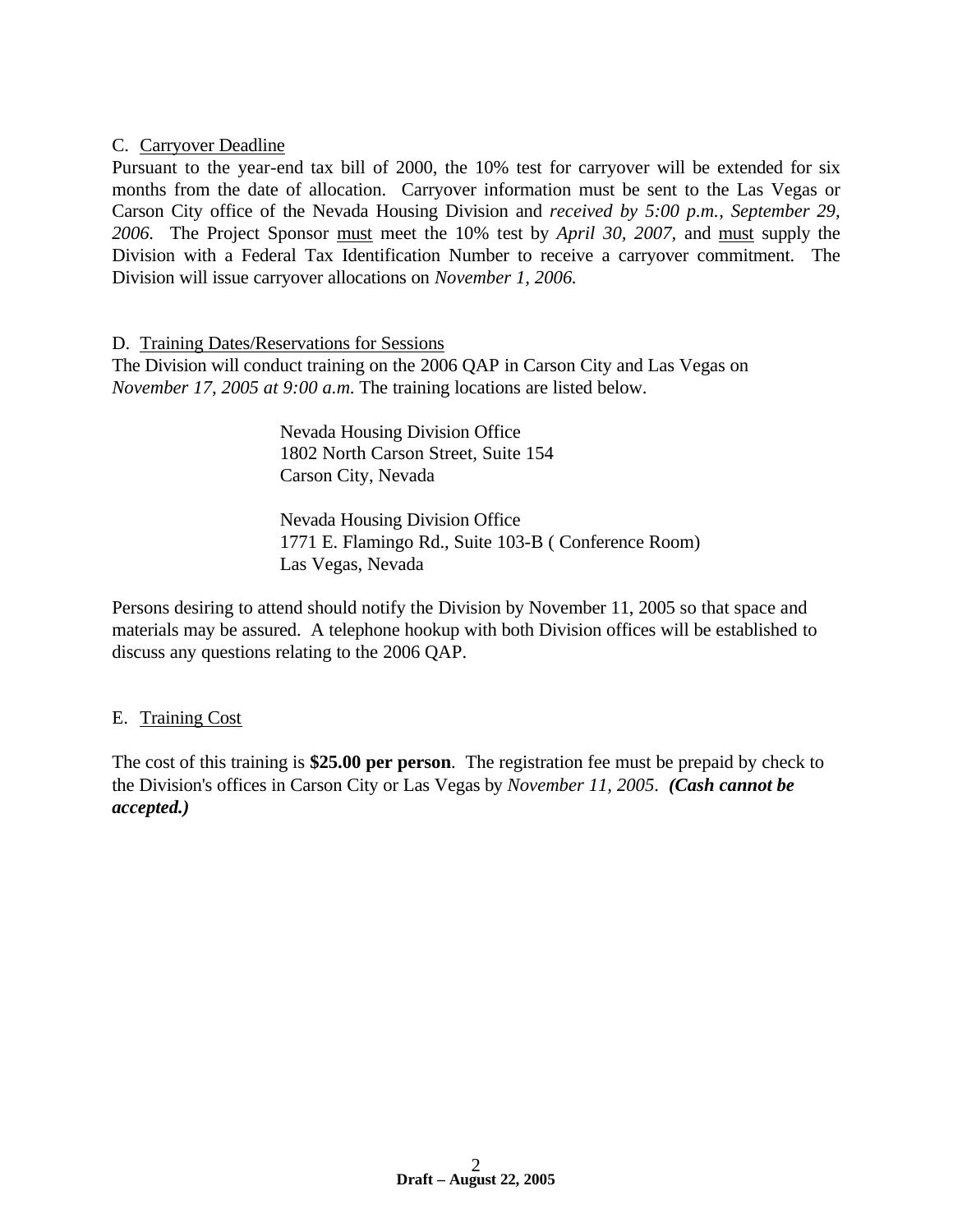#### **Section 3 Findings of the Division; Identification of Housing Needs**

The Nevada Housing Division has reviewed State and local plans and studies to determine the market needs for all types of affordable housing, including single family units, manufactured housing alternatives, rental units and public assisted housing.

The plans and studies consulted by the Division include the State of Nevada's Consolidated Plan, Consolidated Plans for Nevada's metropolitan areas, the Nevada Housing Division's Special Needs Assessment prepared by BBC Research and Consulting, the Division's market studies for the Las Vegas and Reno markets, surveys of federal and public housing agencies located within the state, and surveys of city planners and county assessors, and compilations of demographic statistics.

For the 2006 plan year, the Division's review specifically considered factors including high concentrations of low-income persons, vacancy rates, and the conditions of existing housing units.

#### A. Findings On Existing Housing Needs

The Division's findings regarding housing needs for the 2006 plan years are listed below. More detailed information on housing needs by geographic area is available in ATTACHMENT A.

- 1. There is an inadequate supply of transitional housing to support the needs of the homeless within Nevada.
- 2. There is an inadequate supply of affordable standard housing units for extremely- and very low-income populations, especially low-income elderly and families with single heads of households.
- 3. A significant number of Nevada's households live below the poverty level especially households with persons 55 and older and families with children and female heads of households.
- 4. There is a lack of affordable handicapped accessible housing units for the physically disabled who generally have low incomes. (Within the QAP the term "handicapped" refers persons with disabilities as defined in the Federal Fair Housing Act and the Department of Housing and Urban Development's regulations.)
- 5. The vacancy rate among three-bedroom units are *higher* in Reno than Las Vegas and the vacancy rate of one- and two-bedroom units are *higher* in Reno than Las Vegas. Rural communities have the lowest vacancy statewide for 1, 2, 3, and 4 bedroom units.
- 6. Certain counties and communities are experiencing economic growth, but have insufficient housing for low-income persons.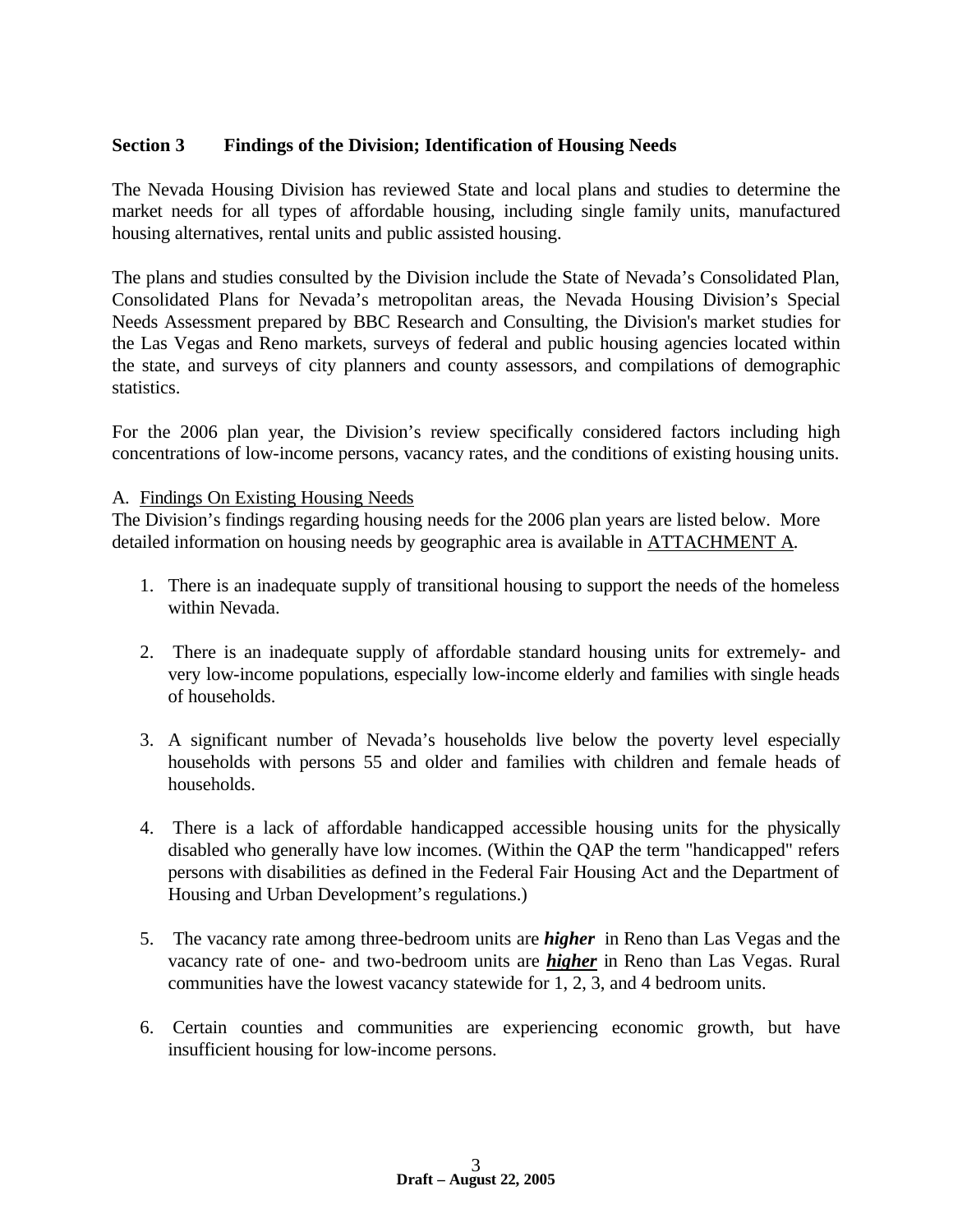- 7. Throughout the state, rental housing needs are exacerbated by overcrowding, lack of essential facilities, and costs disproportionate to household income.
- 8. A significant number of housing units within the state suffer from obsolescence and deteriorated housing conditions.
- 9. Populations with specialized housing requirements have significant unmet needs.

The Division has addressed the housing needs identified by the various Consolidated Plans through the selection requirements and project scoring factors in the 2006 QAP.

# B. Findings On Housing Market Conditions

The Division annually publishes information on housing market conditions for the Las Vegas and Reno/Sparks metropolitan area.<sup>1</sup> This year the Division has extended the survey to include Rural Nevada. A copy of this publication is available on the Division's website www.nvhousing.state.nv.us. Selected tables from this publication showing housing units and vacancy rates are provided in ATTACHMENT B. Applicants should consult this information in developing eligible Tax Credit projects.

Key Findings – Las Vegas Housing Market:(needs update)

- ??Two- Bedroom apartments are the most popular and constitute 48% of all multi family units that were surveyed.
- **EX** Overall vacancy rates are 3.4% a -1.9% change from the 2004 survey.
- $\ll$  Average rents increased between 2003 and 2004 for all housing bedroom unit sizes, ranging from a 3.28% increase for studio apartments to 1.52% for 3-bedroom units.
- ??Nearly 8% of the Greater Las Vegas Valley's multi family stock has been converted to condominiums.
- **EX** Nearly 70% of 2004 new multi family construction permits occurred in the outlying areas of the Valley and in the City of Las Vegas' downtown redevelopment district.
- **EX** Since 2000 data reflects a downward trend in multi family construction.
- **EX** Since 2000 data reflects a decrease in 3 bedroom unit construction.
- ??Affordable unit rental rates from studio, one, two, and three bedroom units are 13% to 28% lower than market rate units of comparable size.
- $\mathcal{L}$  One bedroom units are the most popular 55+ rental size.
- $\lll$  Vacancy rates for 55+ are 3.74% a -3.38 decrease from this time in 2004

Key Findings – Reno/Sparks Housing Market:

 $\overline{a}$ 

- $\mathcal{L}$  Two bedroom units are the most popular unit type and are 48% of the surveyed units.
- ??Overall vacancy rate is 4.9% a -.2% decrease from this time in 2004..
- $\ll$ The greatest increases in rent were in studio, one and two bedroom units with a 4% increase.
- $\mathcal{A}$  Affordable units are 4.3% to 24.9% lower than market rate rentals.
- $\mathcal{A}$  One bedroom units are the most popular 55+ age group units at 52%.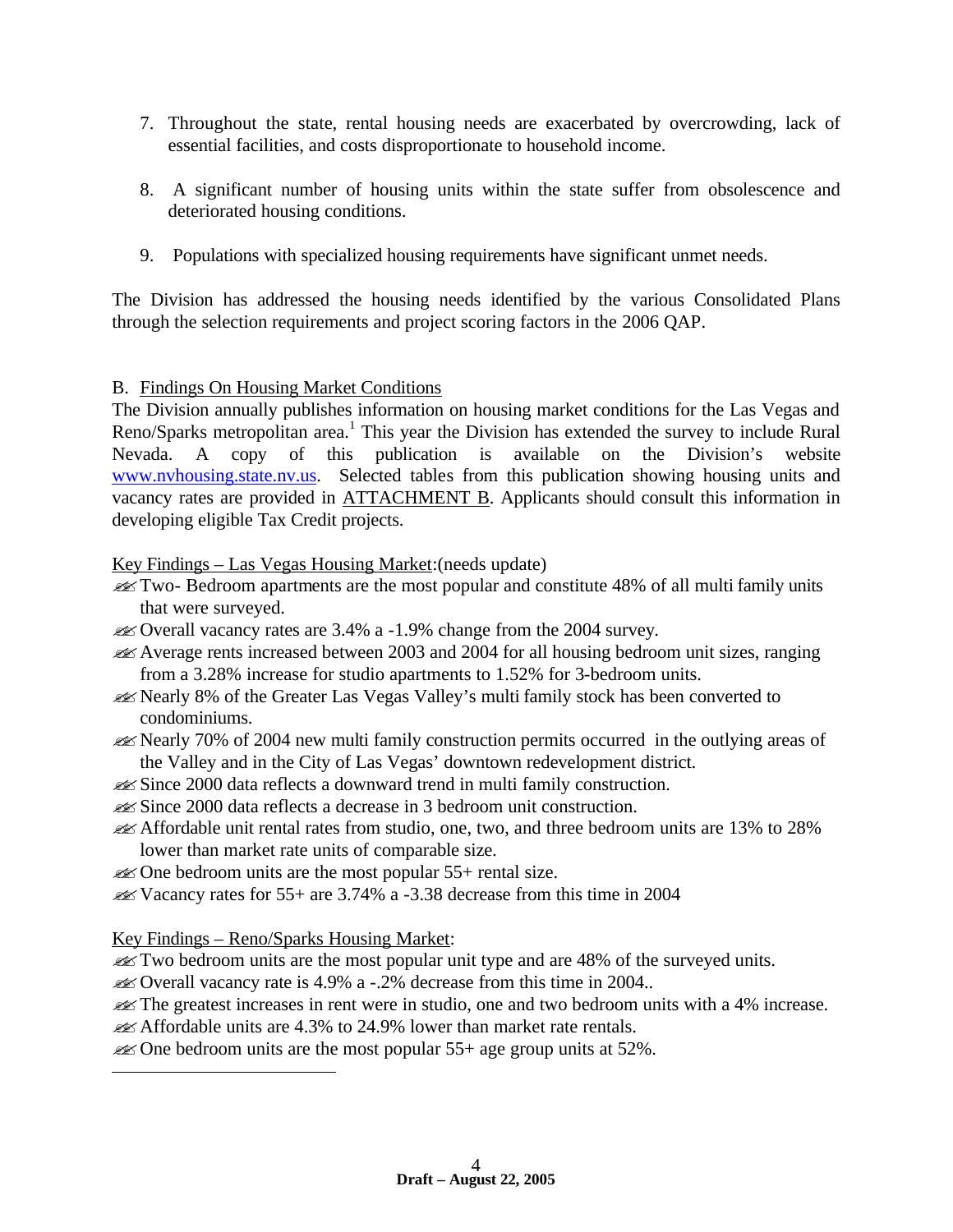Key Findings – Rural Housing Market:

 $\mathscr{L}$  Two bedroom unit is the most popular 50% of all units. ??Overall vacancy in Rural areas is 6.7% **Example 1** Higher vacancy in smaller units SRO s and studios  $\mathcal{L}$  Lower vacancy in 2, 3, and 4 bedroom units.  $\mathscr{L}$  Rental rates are 10.4% to 19.2% lower than market rates.

Source: Nevada Housing Division. NHD Apartment Facts, 2<sup>nd</sup> Quarter 2005. The report is an annual publication of the Nevada Housing Division available at www.nvhousing.stste.nv.us

#### C. Market Area Saturation Assessment

The Nevada Housing Division will conduct a special assessment of Tax Credit applications proposing projects in communities having populations less than 50,000 to determine whether or not the affordable housing market for the community and segment of the population served adequately supports the proposed project.

In making this finding, the Division will consider several factors including:

??Occupancy rates of affordable housing projects in the community that have been completed within the previous 3 years;

**Example 1** Potential financial effects on existing publicly funded housing projects;

??Rents and occupancy levels of comparable market-rate **or other similar** housing;

**Example 1** Local housing conditions, services, and amenities available in existing housing projects; and **Example 3** Special housing needs and housing choices available for low-income households.

Tax Credit applications may be deemed ineligible if: (1) the assessment determines that comparable affordable housing projects have occupancy levels less than 90 percent; (2) the proposed housing project would have a significant adverse financial affect on other publicly funded projects without offsetting public benefits; or, (3) the rents for the affordable housing project are equal to or greater than comparable market-rate housing.

Community population estimates will be based on the State Demographer's estimate of record as of July 1, 2005.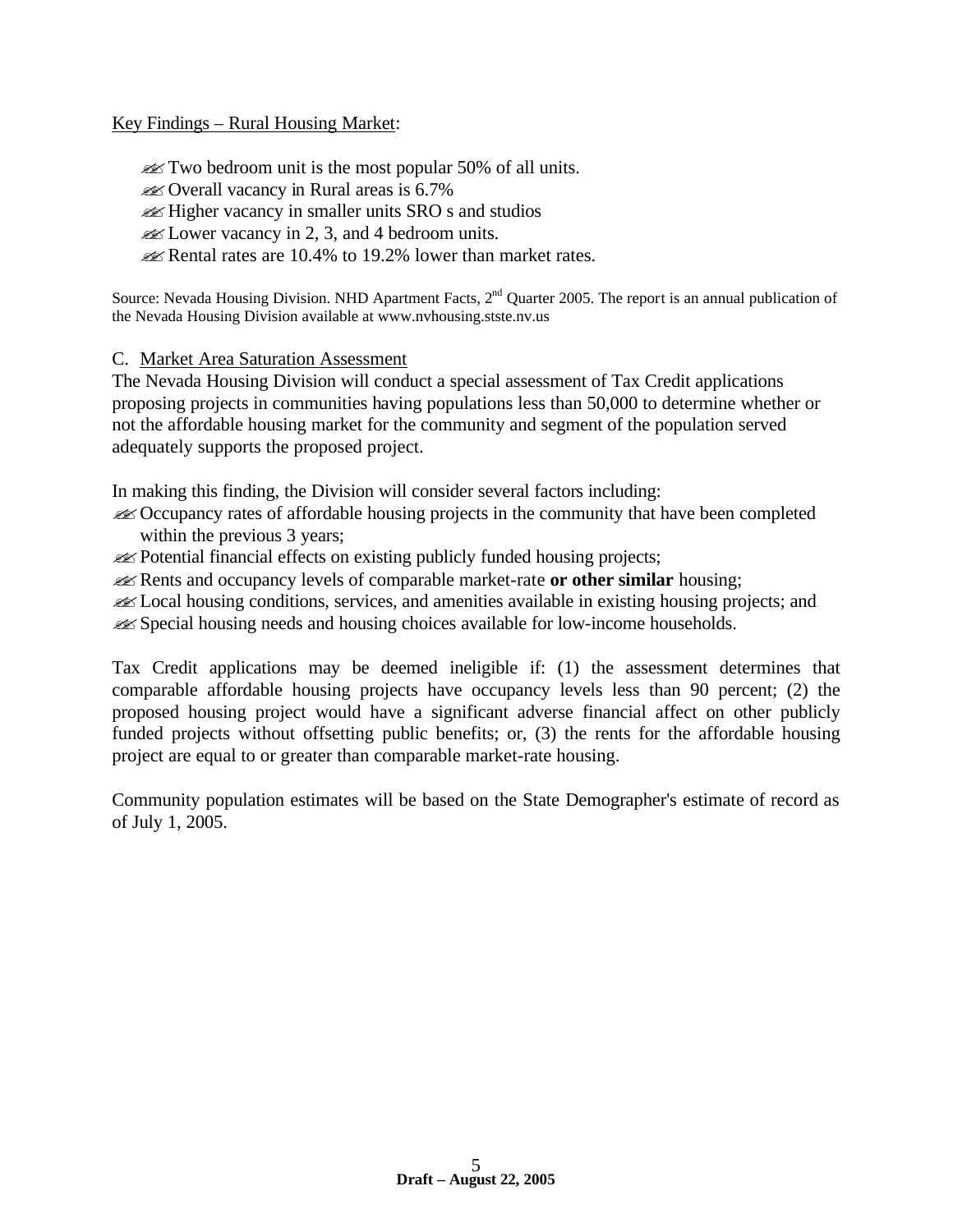## **APPORTIONMENT OF TAX CREDITS**

#### **Section 4 Apportionment Accounts and Initial Balances**

The Per Capita Tax Credit (PCTC) for 2006 is \$1.75, subject to adjustment by the Consumer Price Index (CPI). The adjusted PCTC will be published in the *Federal Register*. If the adjusted PCTC is not available by May 1, 2006, the application deadline will be extended 10 days from the date that the PCTC is published.

Estimated Tax Credit allocations are shown in the table below. Project Sponsors are responsible for obtaining information on the actual amount of apportionment prior to the submission of an application. Information on the actual amount of apportionment for each set-aside or other subaccount will be available on the Division's web site: http://www.nvhousing.state.nv.us/ or may be obtained by contacting the Division. The Division reserves the right to round up or down the actual dollar amount designated to any set-aside or geographical apportionment.

|                                                                                             | <b>State</b><br>Population |             | <b>Estimated Tax Credit</b> |
|---------------------------------------------------------------------------------------------|----------------------------|-------------|-----------------------------|
|                                                                                             | Est. <sup>2</sup>          |             | Levels                      |
|                                                                                             | 2,410,76                   |             |                             |
| <b>STATE TAX CREDIT CEILING:</b>                                                            | 8                          |             | \$4,218,844                 |
|                                                                                             |                            |             |                             |
| <b>CARRYOVER AND OTHER CREDITS:</b>                                                         |                            |             | \$<br>0.00                  |
|                                                                                             |                            |             |                             |
| <b>TOTAL AVAILALE 2005 ALLOCATION:</b>                                                      |                            |             | \$4,218,844                 |
| <b>TOTAL SET-ASIDES:</b>                                                                    | Set A-side<br>Percent      |             | \$632,826                   |
| NON-PROFIT SET-ASIDE -                                                                      | 10%                        | \$421,884   |                             |
| USDA-RD SET-ASIDE -                                                                         | 5%                         | \$210,942   |                             |
| <b>TOTAL GEOGRAPHIC APPORTIONMENT:</b>                                                      | Percent of<br>Population   |             | \$3,586,018                 |
| <b>Clark County</b>                                                                         | 71.00%                     | \$2,546,072 |                             |
| <b>Washoe County</b>                                                                        | 16.00%                     | \$573,762   |                             |
| <b>Other Counties</b>                                                                       | 13.00%                     | \$466,182   |                             |
| See NAC 319.972 (Authorized IRS and State Demographer Values will be posted on website when |                            |             |                             |

available)

<u>.</u>

 $2$  2004 Official Population Estimates. Nevada County Population Estimates July 1, 1986 to July 1, 2004. Nevada State Demographer. http://www.nsbdc.org/demographer/pubs/pop\_increase.html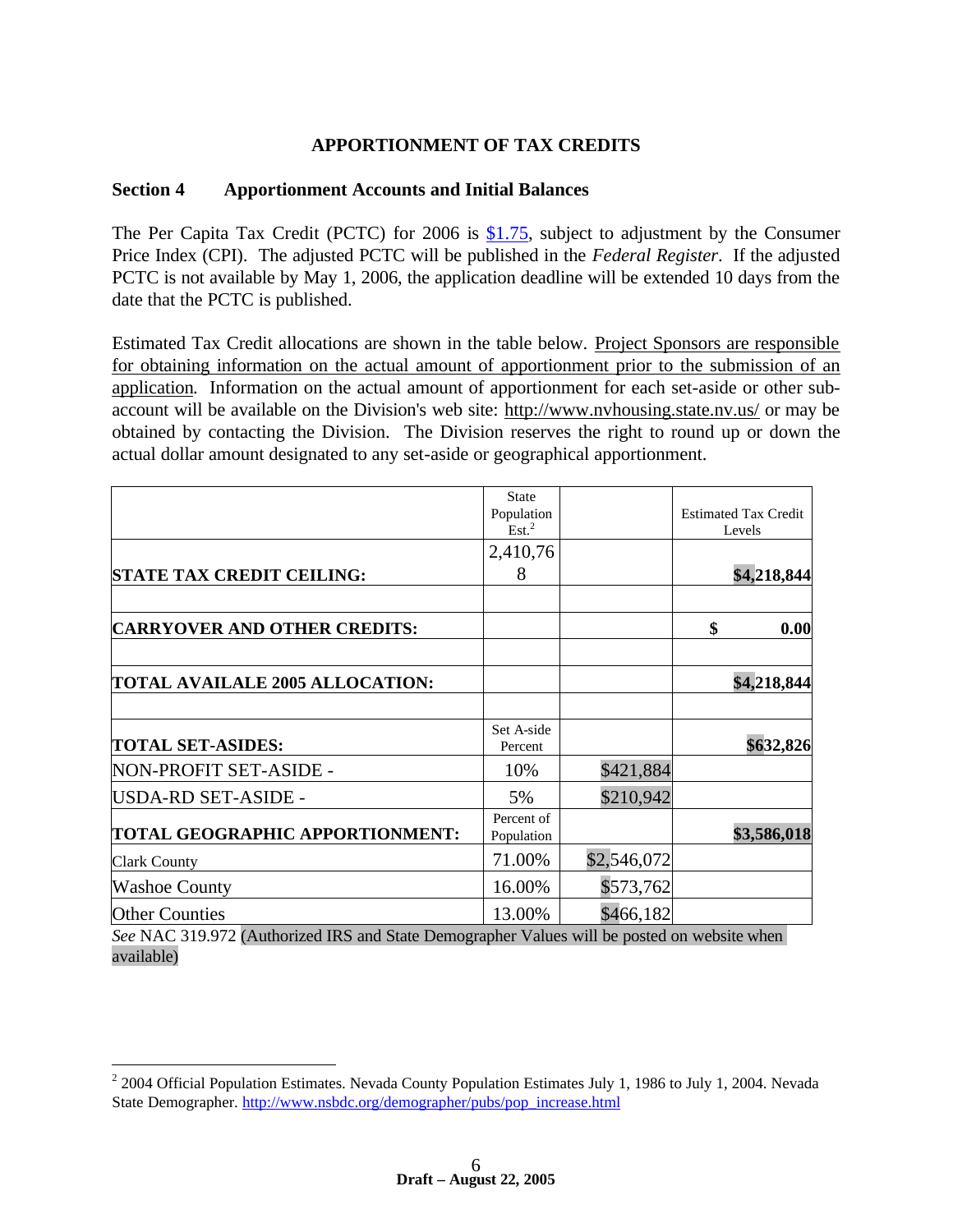#### **Section 5 Non-Profit Set Aside**

There will be a non-profit set-aside in the amount of 10% of the state ceiling or approximately \$420,000.00. A reservation or allocation of Tax Credits from this set-aside will be limited to nonprofit organizations acting alone or in partnership with a for-profit developer if the non-profit partner has received a determination letter from the Internal Revenue Service indicating that the organization is qualified pursuant to IRC  $\S$  501 (c) (3) or 501 (c) (4) and the application package contains an executed Exhibit Seven. The non-profit organization must certify in writing to the Division that it meets the requirements of NAC 319.988. The Project Sponsor must also certify that no change has occurred in the organization since the issuance of the determination letter from the Internal Revenue Service that would affect the validity of the determination letter. If the project is awarded Tax Credits from the non-profit set-aside, any new Project Sponsor during the compliance period must qualify for an allocation of Tax Credits from the non-profit set-aside under the provisions of this QAP.

#### **Section 6 USDA-RD Set Aside**

There will be a United States Department of Agriculture Rural Development (USDA-RD) set aside in the amount of 5% of the State's ceiling, or approximately \$210,000.00. At the time of application, the Project Sponsor must supply the local USDA-RD office with a letter authorizing that office to release to the Division a copy of the Project Sponsor's application for USDA-RD funding. A copy of the letter must be submitted with the Tax Credits application.

A reservation or allocation of Tax Credits from the USDA-RD set-aside will be limited to those projects that are receiving direct funding from USDA. Loan guarantees or other similar support will not be considered for a reservation or allocation from this set-aside.

Acquisition/Rehabilitation projects must be in accordance with USDA regulations and must substantially rehabilitate or change the project to accommodate the housing needs in which the project is located. Acquisition/Rehabilitation projects will require a letter from USDA explaining why the rehabilitation is warranted.

USDA-RD Tax Credits applications will be processed within the normal Tax Credits reservation cycle.

If no Tax Credit applications are received requesting the USDA-RD set aside, the Division will redistribute all sums in the USDA-RD set aside to the three geographic sub-accounts based on population.

If the USDA-RD is unable to issue a certification stating the availability of federal funding by the date the Division receives notice that National Pool Tax Credits are available, said reservations will be canceled and the USDA-RD set aside will be returned to the general pool for distribution. *See* NAC 319.972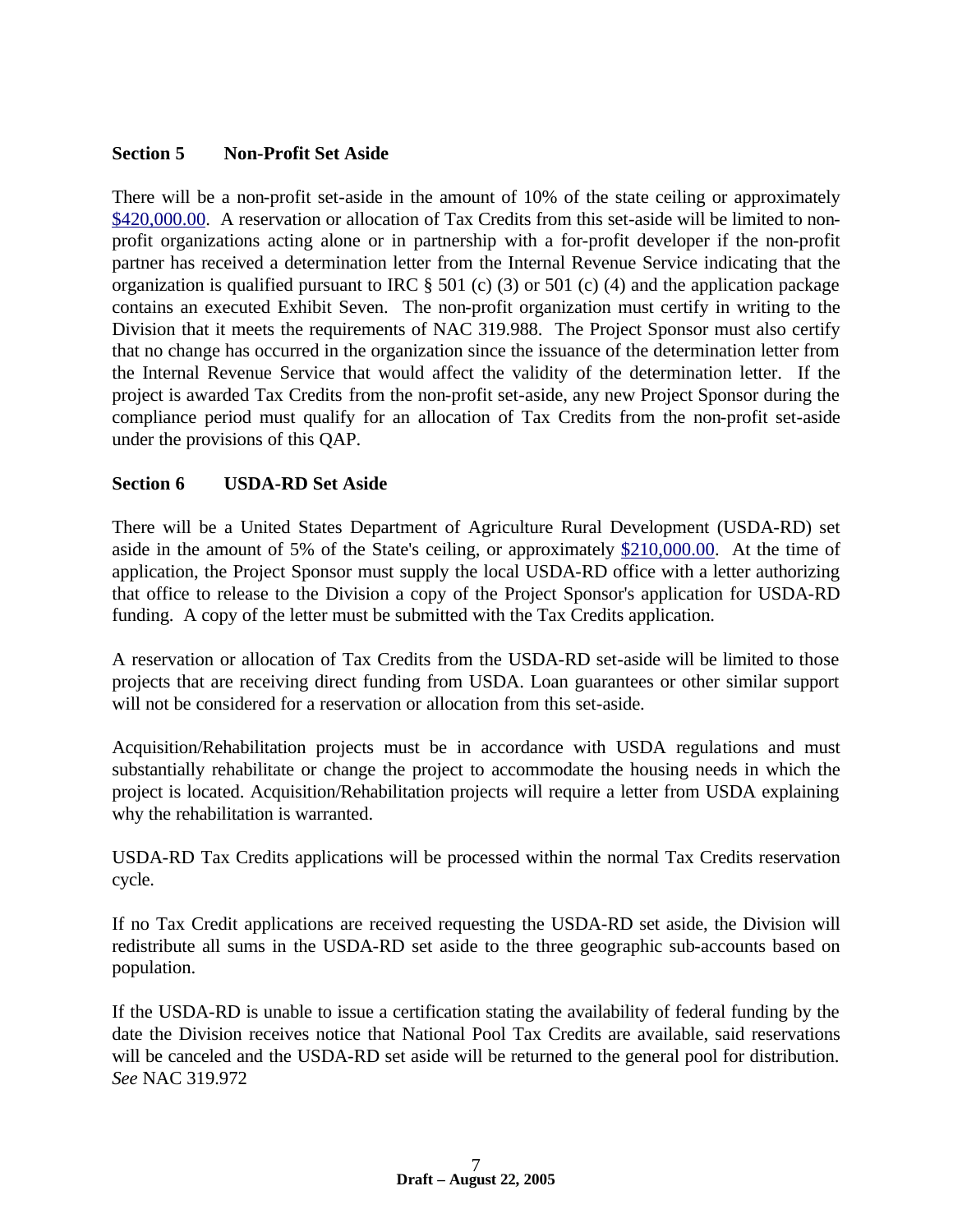## **Section 7 Geographic Apportionment**

After each apportionment has been made to set-aside accounts established in the QAP, the Division will allocate the remaining Tax Credits specified in the annual plan into a geographic distribution account. The Division will allocate Tax Credits in this account to geographic subaccounts established for Clark County, Washoe County, and Other Nevada Counties. The allocations will be based on Nevada's official population estimates issued by the Nevada State Demographer's Office on July 1, 2005. The population estimates for Clark County, Washoe County, and Other Nevada Counties will be used to establish apportionment percentages for the mandated geographic sub-accounts: *See* NAC 319.972.

#### **Section 8 Tax Credit Reservation Process**

The reservation of Tax Credits will be made on the basis of high score within the established setaside and geographic sub-accounts. **The application must specify all of the set-asides and/or geographic apportionments apply for by the Project Sponsors.**

The reservation of Tax Credits will be made in three steps.

#### A. **Step One:** Reservations of Set-Aside Allocations

Allocation of Tax Credits to the project(s) with the highest score in the Non-Profit and USDA set-asides accounts will be made first. Tax credits will be allocated until the amount of tax credits in each set-aside is fully allocated. If additional Tax Credits are needed to fund the proposal, additional Tax Credits will be taken from the appropriate geographic apportionment on the basis of high score.

- Unreserved amounts from the Non-Profit set-aside will be carried over into subsequent rounds for non-profit as a minimum tax credit to be set-aside for non-profit corporations pursuant to regulation.

- Unreserved amounts from the USDA-RD set aside will be returned for redistribution to the three geographic sub-accounts based on population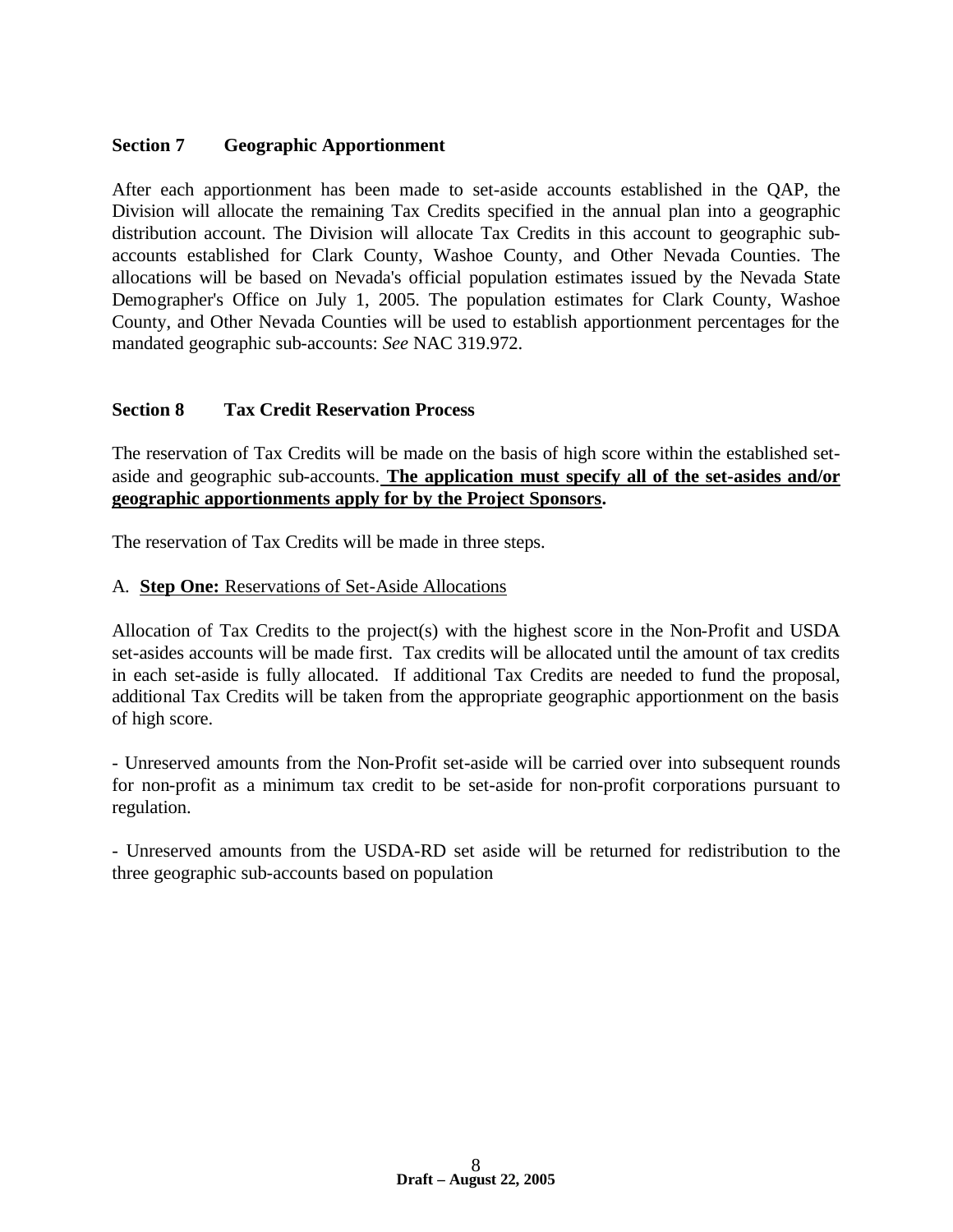# B. **Step Two:** Reservation of Geographic Apportionments

After reservations are made to projects requesting set-aside funding, the Division will allocate Tax Credits to the new projects and projects requesting additional tax credits in each of the three mandated geographic sub-accounts: Clark County, Washoe County, and Other Nevada Counties. Geographic allocations will be made based on high score within each set-aside. The Division will make Tax Credit reservations to geographic sub-accounts in the following order: (1) Clark County (2) Washoe County (3) Other Nevada Counties.

- If the Division does not reserve all of the funds allocated to the Clark County sub-account, the Division will transfer any surplus tax credits remaining in that sub-account to the sub-account for Washoe County.

- If the Division does not reserve all of the funds allocated to the Washoe County sub-account, the Division will transfer any surplus tax credits remaining in that sub-account to the sub-account for Other Nevada Counties.

Tax credits will be allocated until the amount of Tax Credits remaining in each Geographic Apportionment is insufficient to fund the next highest-ranked ranked project for that area.

#### C. **Step Three:** Transfer to General Pool

Any Tax Credits not reserved from the Geographic account will be placed in a General Pool.

At the discretion of the Division Administrator, Tax Credits in the General Pool may be allocated to fund: (1) the next highest ranked project in the first funding round; (2) new projects as part of a second funding round; or (3) projects requesting additional Tax Credits.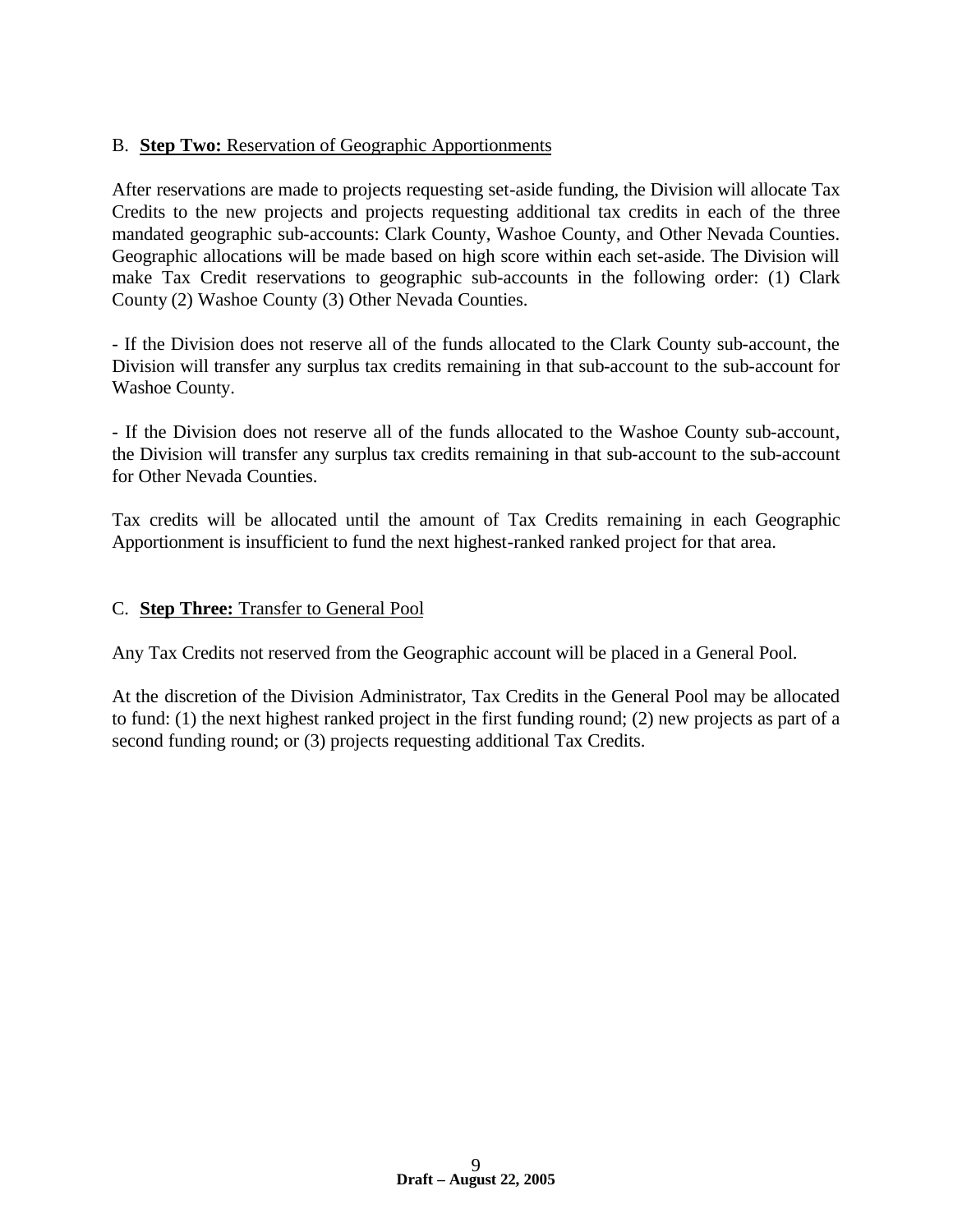## **ELIGIBLE PROJECTS**

#### **Section 9 Eligible Project Categories**

The 2006 QAP contains six eligible project categories listed below. Only one project category may be selected for each application.

#### A. Projects for Individuals and Families with Children - (New Construction)

To be considered for this category, units must be made available to individuals and families with children. No 100 percent studio apartment projects are allowed.

#### B. Senior Housing Age 55 Years and Older - (New Construction)

To be considered for this category, all of the units in the project must be targeted for seniors. Pursuant to The Federal Fair Housing Act, at least 80% of the units must have one household member who is 55 years of age or older to be considered senior housing and at least 20% of the units must be rented to households in which every member of the household is 55 years or older (62 years and older for USDA/RD projects).

At least 10% of the total units in the project must be two-bedroom units (with the exception of USDA/RD funded projects).

#### C. Special Needs Housing - (New Construction)

To be considered for this category, at least 30% of the units must serve one or more or the special needs population identified below. The Special Needs Populations identified below are not intended to be "all inclusive" and the Division reserves the right to award preference points to other Special Needs populations upon request of the Project Sponsor and approval by the Division. The approval must be received prior to the submission of the application.

- 1) Persons with physical disabilities,
- 2) Persons with developmental disabilities,
- 3) Persons with mental illness as defined by the National Institute of Mental Health,
- 4) Permanent supportive housing for persons and families who are homeless,
- 5) Victims of domestic violence,
- 6) Persons with HIV/AIDS (as diagnosed by a board certified physician in Nevada),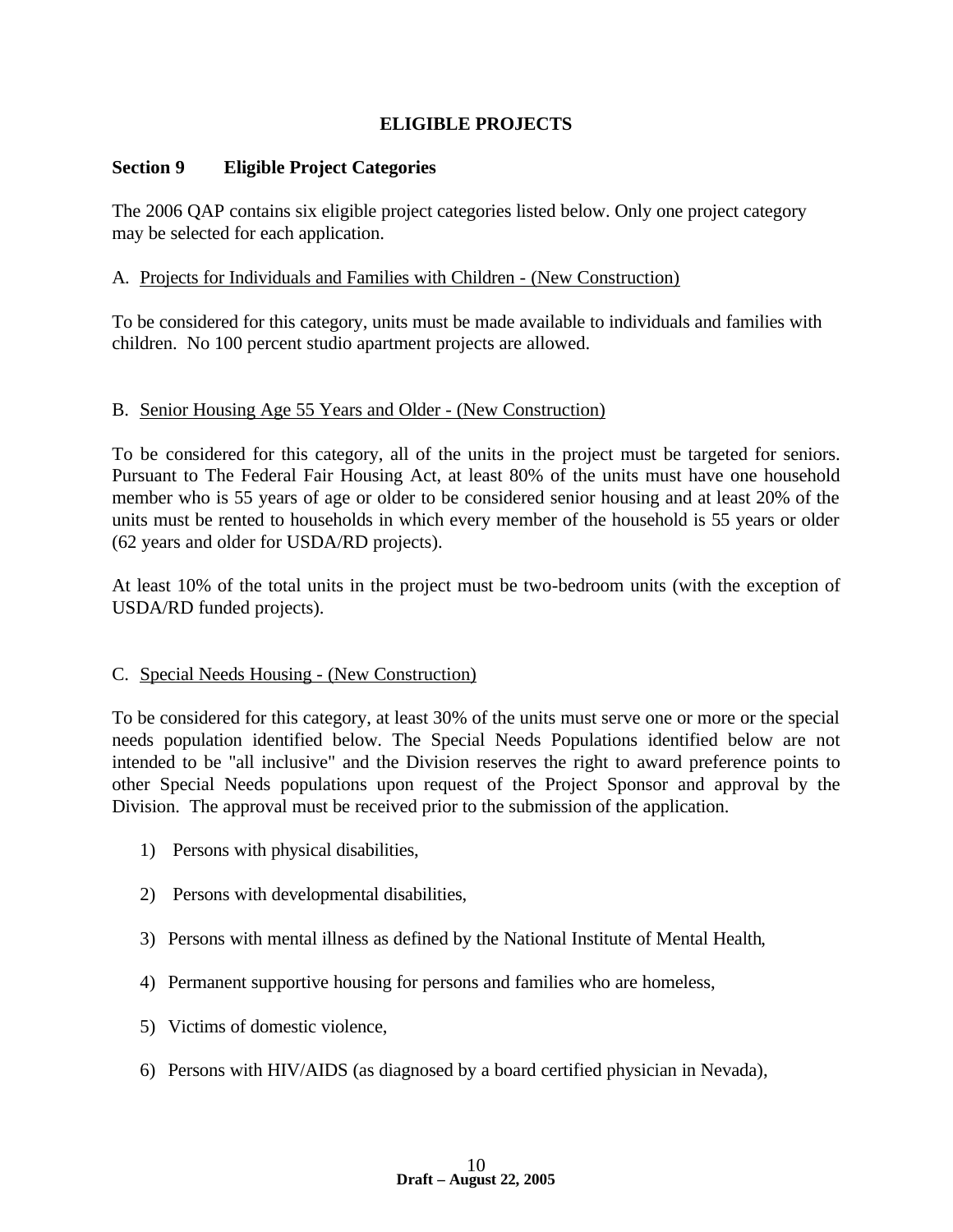- 7) Transitional housing for persons released from incarceration, including persons paroled or on probation,
- 8) Transitional housing as defined in IRC Section 42 (i)(3)(B)(iii),
- 9) Persons with drug, substance and/or alcohol abuse behavior. The individual must be in a state of recovery or is currently receiving treatment and/or counseling for the abusive behavior,
- 10) Frail elderly requiring assisted housing with 24-hour care,
- 11) Persons with Alzheimer's/Dementia,

Services and care provided to Special Needs populations must be provided for the initial 15-year IRS mandated period of affordability. The provision of care during the extended compliance period will be assessed by the Division to determine if the project can continue as both an affordable housing facility and a provider of care. If the provision of care is not feasible the Division has the authority to amend the extended use agreement.

Care services for Special Needs populations must be optional to tenants residing in restricted units. Any cost associated with care services must be separated from the rent. *Caution: Fees may not be charged for any item that is part of the eligible basis.* 

The Project Sponsor must provide a description of the care services provided and/or available to low-income tenants and the estimated costs of these services. The Project Sponsor must provide a list of the services provided at the facility, the cost of each service, and a description of how the cost for the services will be funded, especially for tenants that may not have the means to pay for the level of care. The subsidization of the services to low-income tenants may be accomplished through a mixed-income project in which residual income derived from the market-rate units subsidize the services received by low-income tenants.

For projects serving Frail Elderly and Alzheimer populations:

- **EX** Only 20/50 and 40/60 mixed-income projects are eligible for Tax Credits
- $\mathscr{A}$  Care services must be conducted on a 24-hour basis

Frail Elderly and Alzheimer projects are not eligible to receive preference points for extend compliance periods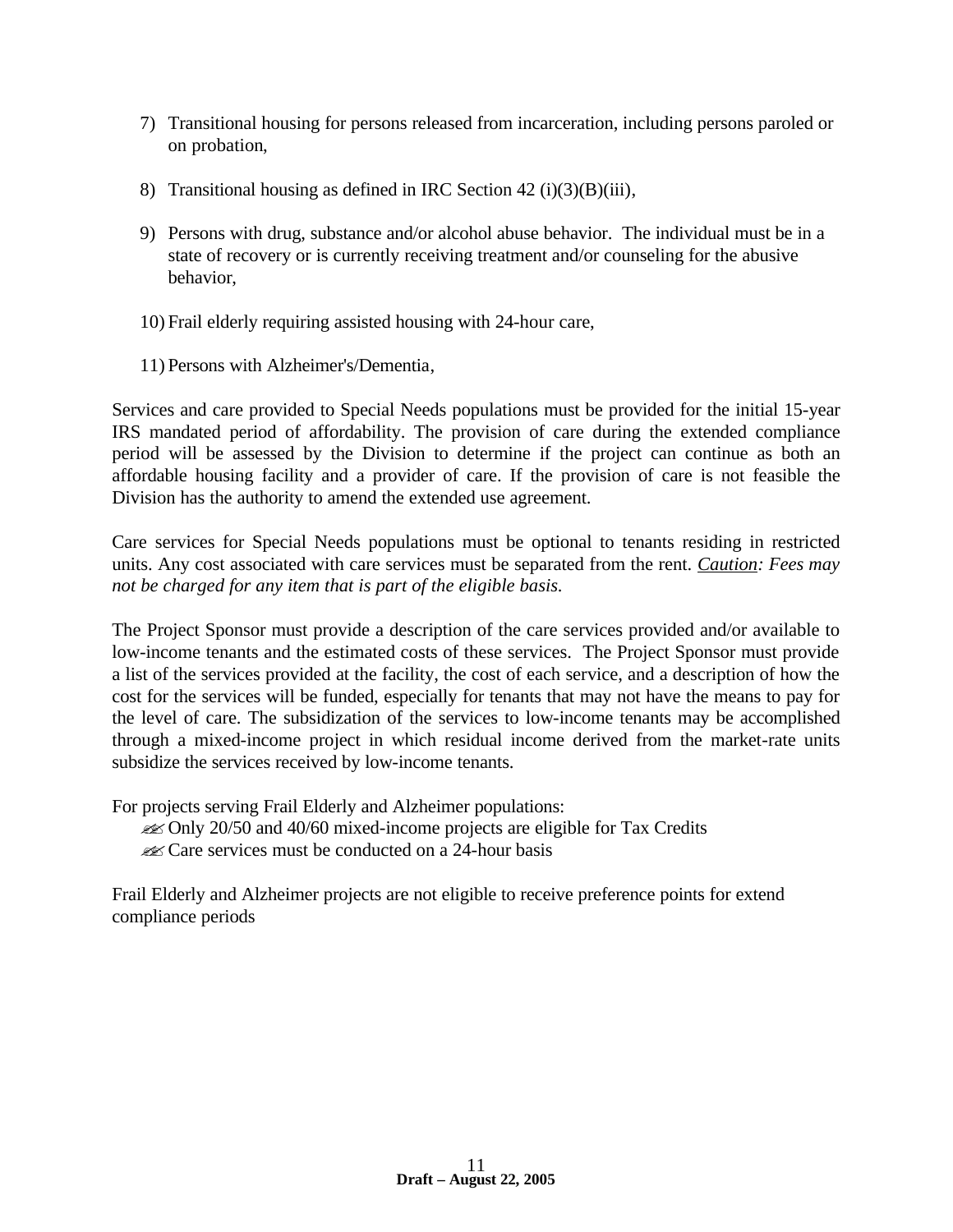#### D. Mixed Income/ Mixed Use Residential Projects - (New Construction)

- 1) Mixed Income. Under this category, to be considered a Mixed Income Project a minimum of 10% of the units in the project must be unrestricted, market-rate dwelling units. Once established, the qualified basis (applicable fraction) for the project must be maintained for at least the 30-year compliance period. The applicable fraction will be the lesser of the percentage of Tax Credit units to the total units in the project, or the percentage of restricted square footage in the project to the total square footage in the project, excluding common areas.
- 2) Mixed Use. Under this category, to be considered a Mixed Use Project the following criteria must be met:
	- a. Commercial retail or office space must be a minimum of either 10% of the gross floor space for the project or 3,000 square feet.
	- b. Commercial retail or office space must be leased to a third-party .
	- c. The local government must provide documentation that the site must be properly zoned for commercial retail or office space. The commercial retail or office space components and the housing component must be parceled out. Each component must have a separate legal description prior to the receiving a carry-over allocation of tax credits.
	- d. The eligible basis for the Tax Credit project must not include any costs for the commercial retail or office space. The Project Sponsor must document the source of funding for commercial retail or office space components in the sources and uses section of the application. The commercial retail or office space components must be underwritten separately with a minimum debt service ratio of 1.20.
	- e. The marketing study must include an assessment of the economic viability of the commercial retail or office space site based on comparable leasing costs per square foot, projected income/operating expenses, vacancy, local competition, etc.
	- f. Commercial retail or office space establishments must be conducive to family housing. Commercial retail or office space establishments may not include adult only establishments, night clubs, massage parlors, liquor stores, or other similar establishments.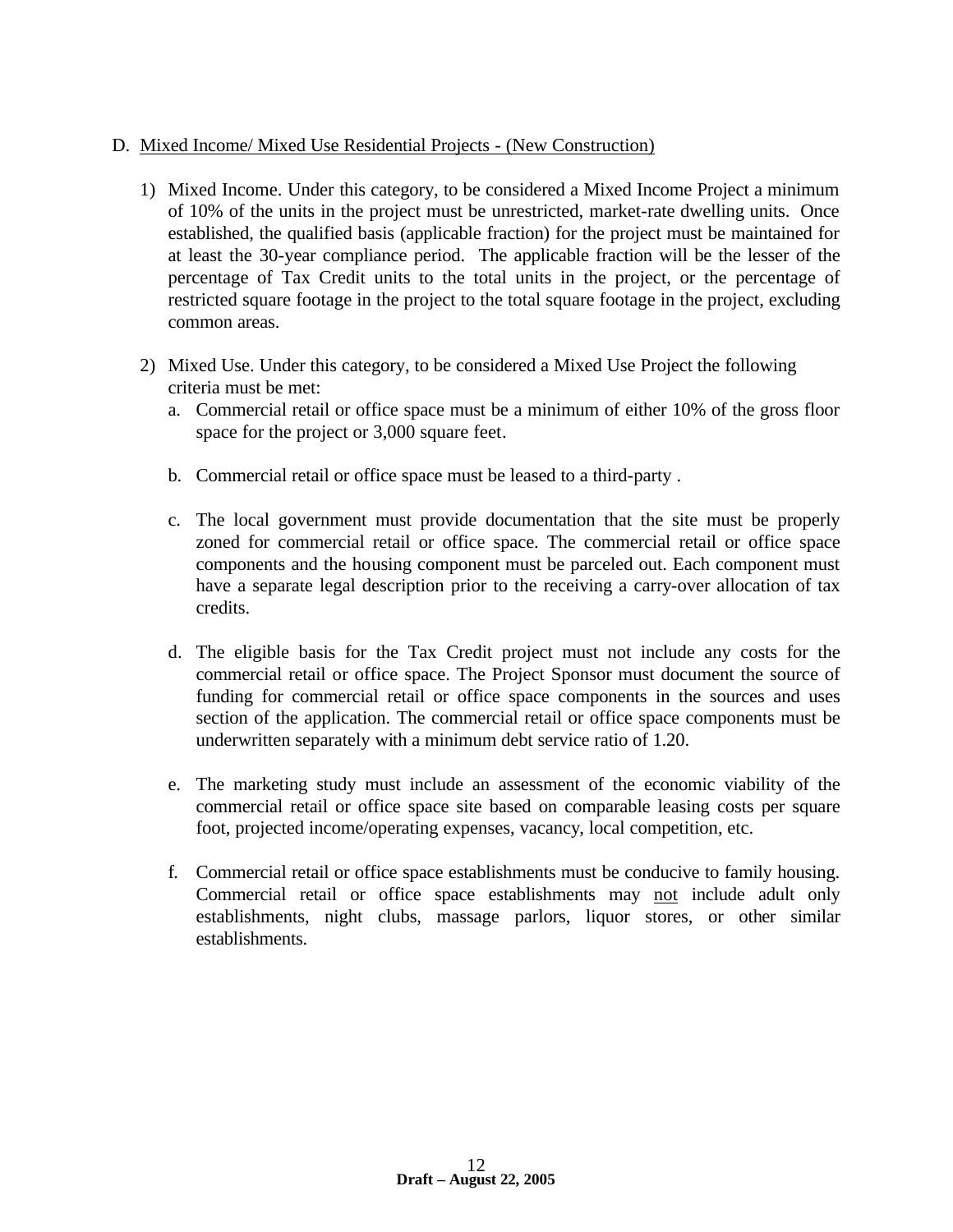# E. Housing for Eventual Tenant Ownership - (New Construction)

To be considered for this category, all of the restricted rental units in the project must be made available for eventual ownership. Residential units must be detached single-family structures and/or townhouses. The lots for each single-family home must be parceled out and must have separate legal descriptions. All single-family homes must be located in the same parcel or parcels if they are contiguous. Scattered site projects will not be allowed.

The Project Sponsor must make the units in the project available for purchase by the existing tenants upon the termination of the 15-year compliance period. Existing tenants have a first right of refusal to purchase the unit. Thereafter, units may be made available for purchase to other qualified low-income families and/or individuals that satisfy the project's requirements.

The purchase price of the units must take into consideration the rent paid by the tenants.

The mortgage must be a 15-year mortgage with rates and terms consistent with those offered and available in the local housing market.

The project must fully comply with the tenant income and rent requirements for the LIHTC program during the initial 15-year period of affordability. The project will be exempt from any additional affordability requirements when all of the single-family structures in the project are sold to eligible families. The 15-year affordability period will be extended on all of the remaining, unsold units until the last single-family home in the project is purchased. The project is not eligible for any extended compliance points. Homes not sold must remain affordable rental units pursuant to the terms and conditions of the original application and the Declaration of Restrictive Covenants.

#### Key Requirements for Tenant Ownership Projects:

- 1) Tenant Income: The Project Sponsor must set eligible tenant incomes pursuant to LIHTC program requirements during the initial 15-year period of affordability. Tenant incomes must conform to HUD income guidelines and Project Sponsors must complete all of the required income verifications and certifications. Project compliance requirements are contained in the Divisions *Low Income Housing Tax Credit Compliance Policies and Procedures Manual*.
- 2) Rent Restrictions/Lease Agreements: Tenant lease agreements must conform to LIHTC program requirements during the initial 15-year period of affordability. The tenant portion of the rent plus utility allowance and any other mandatory fees must not exceed the maximum gross rent allowed by Section 42 of the Internal Revenue Code. Project compliance requirements are contained in the Divisions *Low Income Housing Tax Credit Compliance Policies and Procedures Manual*.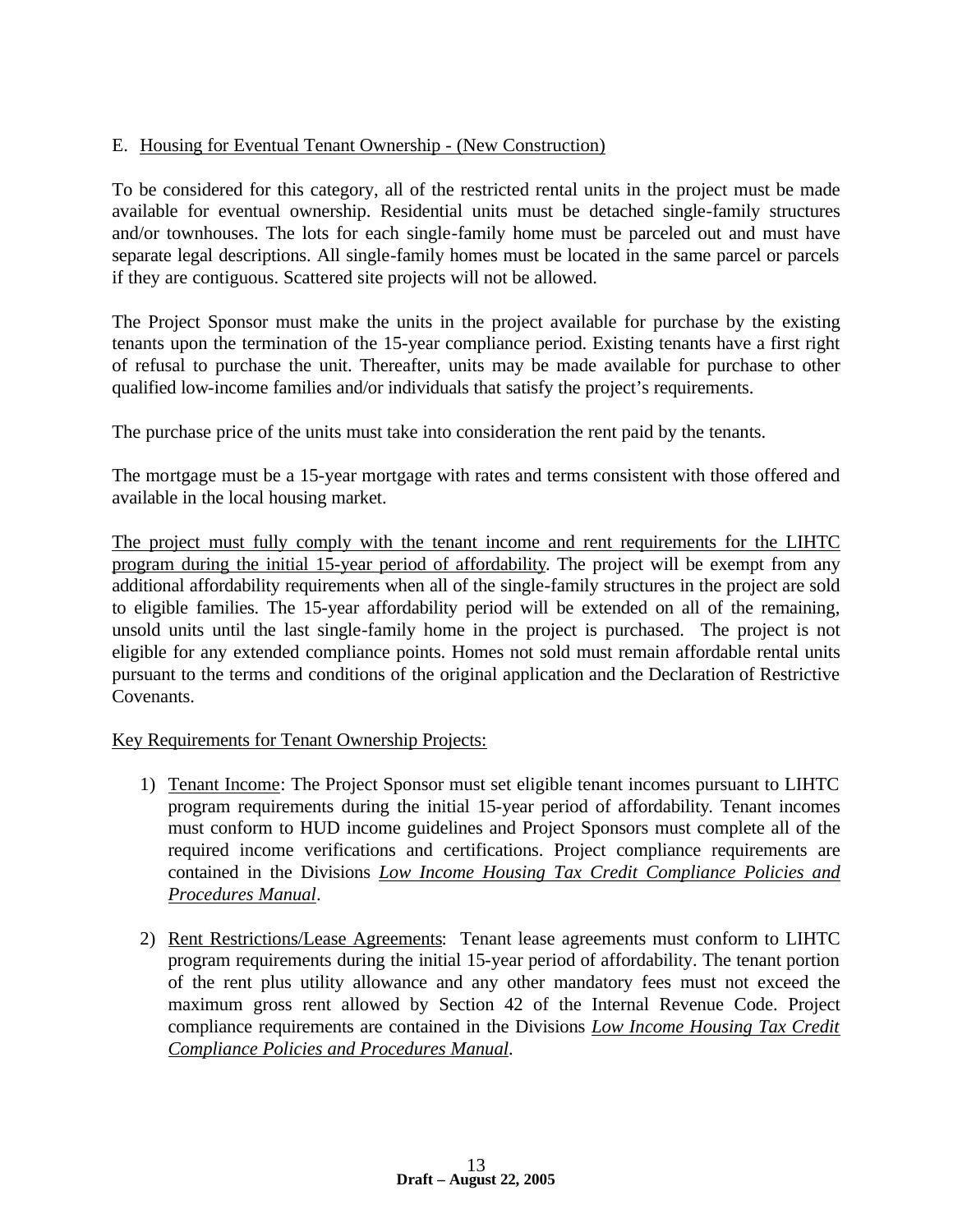- 3) Management Plan: The Project Sponsor must submit a plan for the ongoing management and maintenance/repair of the project as a rental property for the initial 15-year credit period. The plan should include information on the location of the leasing office, costs associated with property leasing and administration, and maintenance schedules and costs for general repairs, maintenance, and replacement of mechanical items.
- 4) Escrow Account: The Project Sponsor must provide a written description as to how the diminimus tenant escrow accounts will be set up. A portion of each tenants rent must be set aside and accumulated to contribute as a down payment towards the purchase of the unit (diminimis payment). Tenants who terminate residency at the project must have this money returned to them plus nominal interest accrued The Project Sponsor is required to set up individual bank accounts (diminimus accounts) for each tenant family residing in the property.
- 5) Right of First Refusal: The Project Sponsor must provide a copy of the Right of First Refusal Agreement (Agreement) to the Division for approval. The Agreement must:
	- a. Guarantee the tenant the right to purchase the property if the tenant agrees to the terms and conditions of the initial lease;
	- b. Specify a "not to exceed" offering price to the tenant; and
	- c. Provide a clause that the tenant cannot be displaced from the property without just cause.

# F. 1. Acquisition/Rehab/Conversion<sup>3</sup>/Change of Use<sup>4</sup> (Preservation)

Applications for Acquisition/Rehab may be proposed for any tenant base specified in Section 9 A-E of the 2006 QAP. However, the project will be categorized and scored solely as an Acquisition/Rehab project.

The allowable acquisition price used in calculating the eligible basis is the "as-is" appraised value as of the date of acquisition. A copy of the appraisal must be submitted with the application.

2. Rehab Only (Preservation)

<u>.</u>

Applications must meet 10 year rule and project must be 100% low- income.

 $3$  Conversion Projects – refers to structures converted from an unrelated use to housing (i.e. converting an old schoolhouse into affordable housing).

<sup>&</sup>lt;sup>4</sup> Change of Use Projects – refers to projects that alter existing housing to meet other housing, needs (i.e. converting a transitional housing project into affordable housing for the elderly).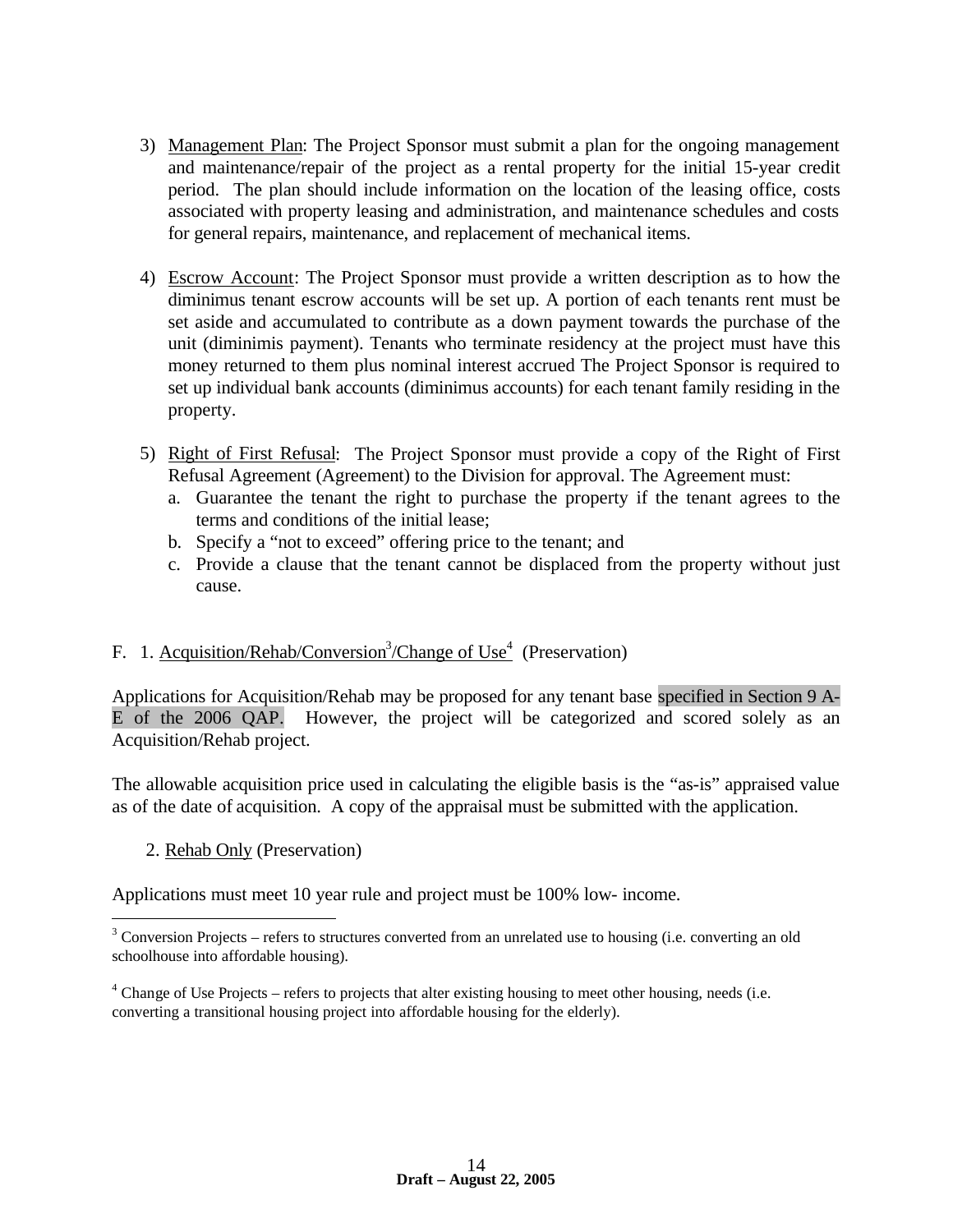The per unit rehabilitation investment will be calculated by taking the actual hard construction cost of the project divided by the number of residential units. Rehabilitation work elements and costs must be specified in the Comprehensive Needs Assessment.

The building(s) must be purchased by the Project Sponsor, and meet the 10-year test in order to qualify for acquisition/rehab Tax Credits. The Project Sponsor must provide a certification by a tax attorney that the 10-year rule has been met.

Key Requirements for Acquisition/Rehabilitation Projects

- 1) Capital Needs Assessment: A Capital Needs Assessment (CNA) is required for all acquisition/rehabilitation or conversions projects whether or not the project will maintain its affordability for 30 years or more. The CNA must be prepared by a competent independent third-party. The Capital Needs Assessment must a list of planned expenses by component category. The format for itemizing planned expenses by component category is available in **ATTACHMENT C**.
- 2) Scope of Rehabilitation: Rehabilitation developments must demonstrate that the rehabilitation is substantial and involves at least \$10,000.00 per unit in direct hard costs (actual construction costs). If the CNA reflects a per-unit investment of less than \$10,000.00 per unit the project will not be considered for Tax Credits.
- 3) Service Date: All buildings must be placed in service within two years from the date of allocation of the Tax Credits, or the Tax Credits will be returned to the Division.
- 4) Tenant Displacement and Relocation: To minimize displacement of existing tenants, the Project Sponsor may choose to income-qualify all tenants immediately upon acquisition of the buildings in the project.
- 5) Prior Ownership: Project Sponsors must provide a detailed ownership history of buyer and seller. The Project Sponsor's prior ownership interest in the property cannot exceed 10 percent. No sale will be allowed from one partnership to another partnership if the entity selling the property is also one of the limited/general partners purchasing the property, and the entity selling the property has more than a 10 percent interest in the purchased property.
- 6) Lead Based Paint: Under the Uniform Physical Conditions Standards housing projects must comply with Lead Safe Housing Rules.<sup>5</sup> These requirements apply to building and units built before 1978. Paint with at least one (1) milligram of lead per square centimeter of paint, or with a half percent of lead by weight is considered lead-based paint and subject to the federal regulations*.* Typical lead based paint hazards include deteriorated paint, and dust or bare soil with lead above specified levels.

1

<sup>&</sup>lt;sup>5</sup> 24 C.F.R. part 35.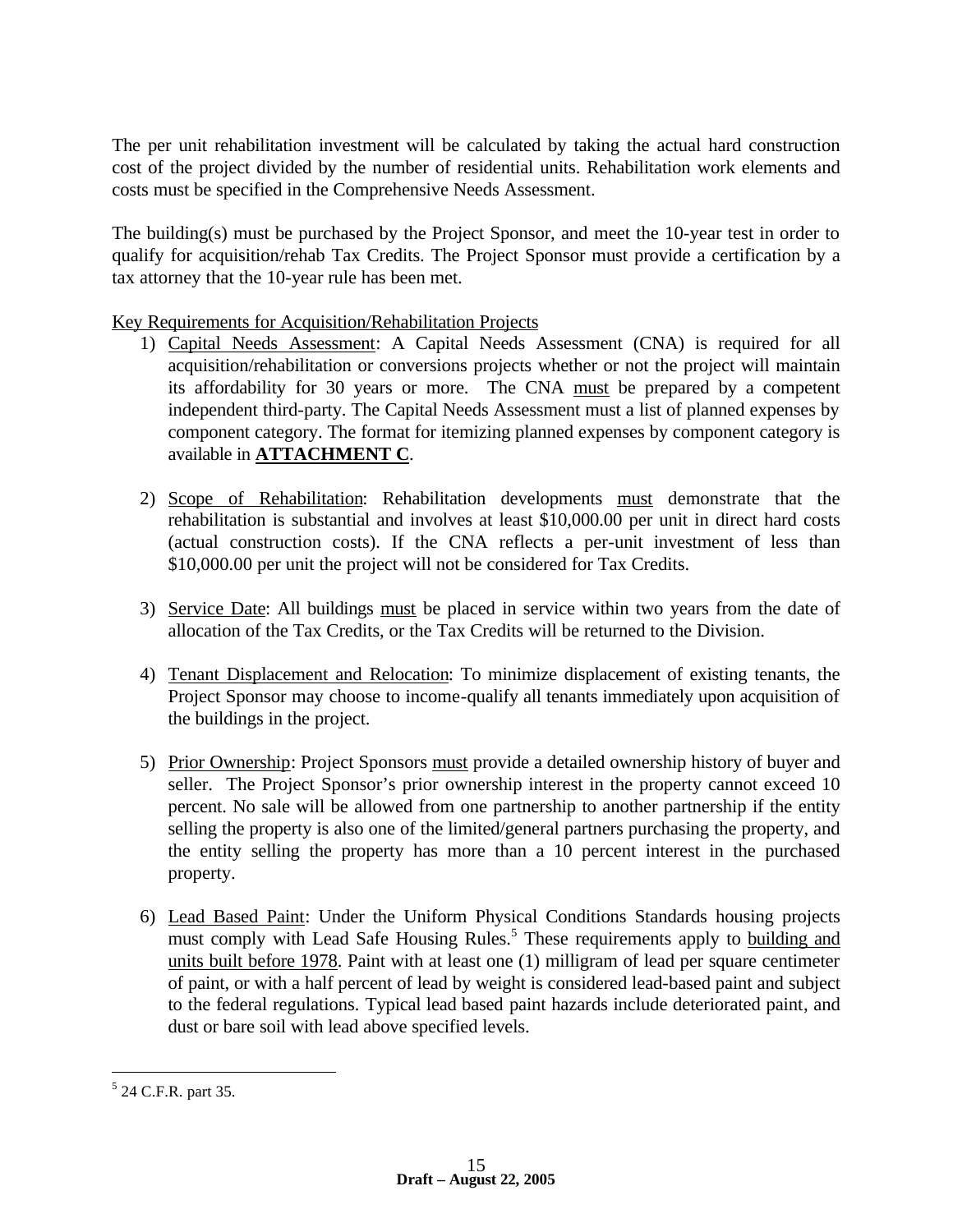## **Section 10 Request for Additional Tax Credits**

Projects receiving Tax Credits in previous allocation rounds may request additional Tax Credits due to increased construction costs. To request additional Tax Credits, applicants must submit an updated application pursuant to the instructions in the 2006 QAP and a letter to the Division outlining the reason for the request for additional Tax Credits.

Requests for additional Tax Credits are subject to the limitations specified below:

- 1) Requests for additional Tax Credits must be based on an increase in eligible basis.
- 2) Additional Tax Credits exclude Developer and Contractor Fees.
- 3) The request for additional Tax Credits **are limited to 10% of the original award.**
- 4) Requests for additional Tax Credits may be considered with other Tax Credit requests at the end of the initial competitive round at the discretion of the Administrator.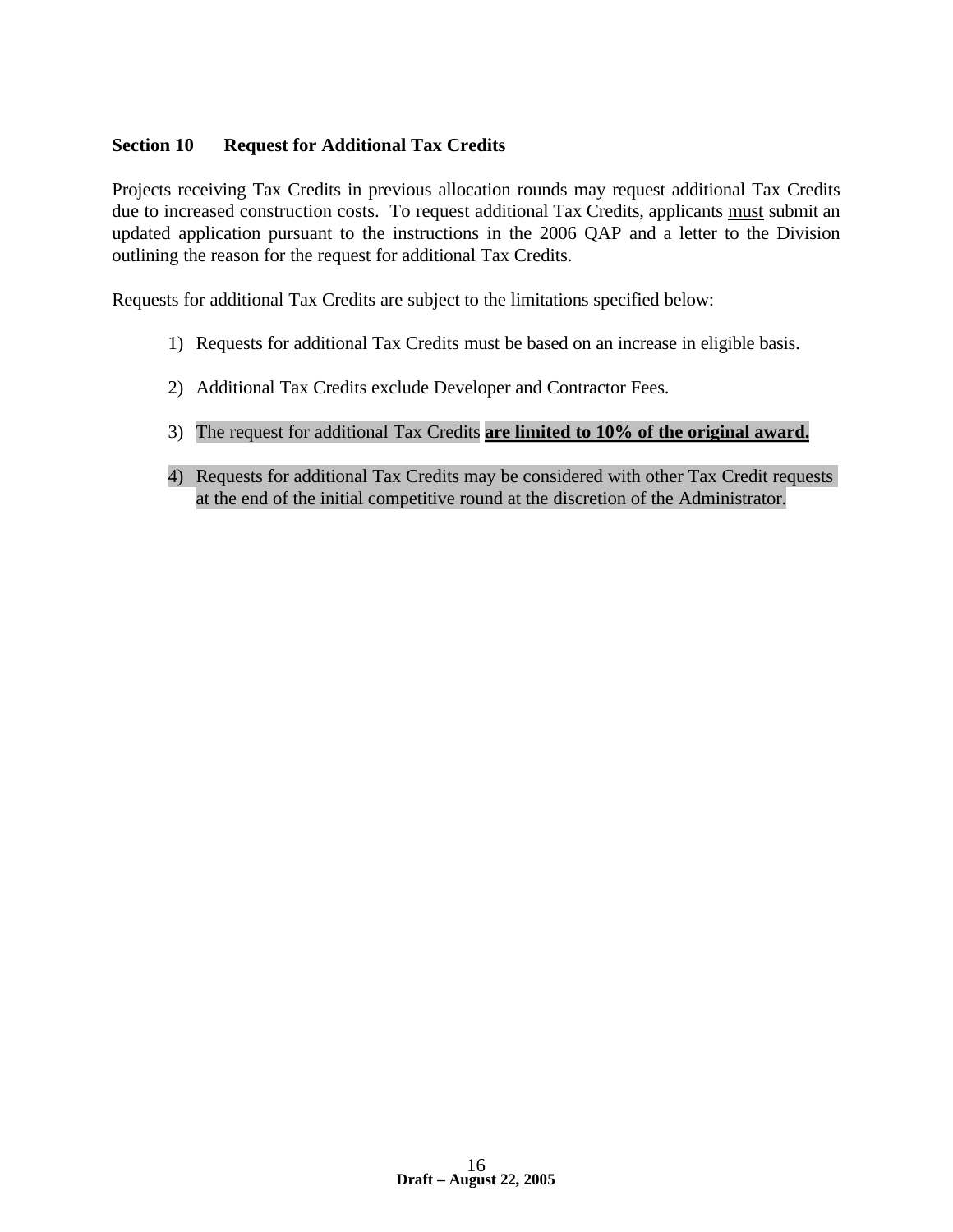# **PROJECT THRESHOLD REQUIRMENTS**

## **Section 11 General Project Requirements**

The following reflect minimum threshold requirements:

#### A. Project Compliance Period

Except as provided for below the minimum compliance period for Tax Credit projects is 30-year. The Project Sponsor has the option of extending this period in increments of 5 years up to a maximum of 50 years.

- 1) Special Needs Housing: The minimum compliance period for special needs housing projects for the frail elderly and seniors with Alzheimer's disease is 15 years.
- 2) Assisted Living: The minimum compliance period for assisted living projects is 15 years.
- 3) Tenant Ownership: The minimum compliance period for tenant ownership projects is 15 years.

The Division will not agree to stipulations or subordinations agreements to reduce the affordability period of a Low Income Housing Tax Credit Project.

#### B. Project Rent Restrictions

Rent must be restricted to one of the following elections:

- 1) A minimum of 40% of the units will be occupied by households with incomes at or below 60% AMI. In 100% Tax Credits projects, all units must be rent and income restricted to 60% of AMI or lower.
- 2) A minimum of 20% of the units will be occupied by households with incomes at or below 50% AMI. In 100% Tax Credits projects, all units must be rent and income restricted to 50% of AMI or lower.

# **Base Floor Rent Rule will apply to all projects.**

#### C. Project Reserves For Replacement Requirements

The project must maintain minimum annual replacement reserves as follows:

- 1) For new construction senior projects: \$200.00 per unit.
- 2) For all other new construction projects: \$250.00 per unit.
- 3) For all Acquisition/rehabilitation Projects: \$300.00 per unit.

Annual replacement reserves that exceed the above referenced minimums by more than 20% may be considered excessive and the Division may require additional documentation that supports the higher annual replacement reserve. The Division reserves the right to limit excessive minimum reserves.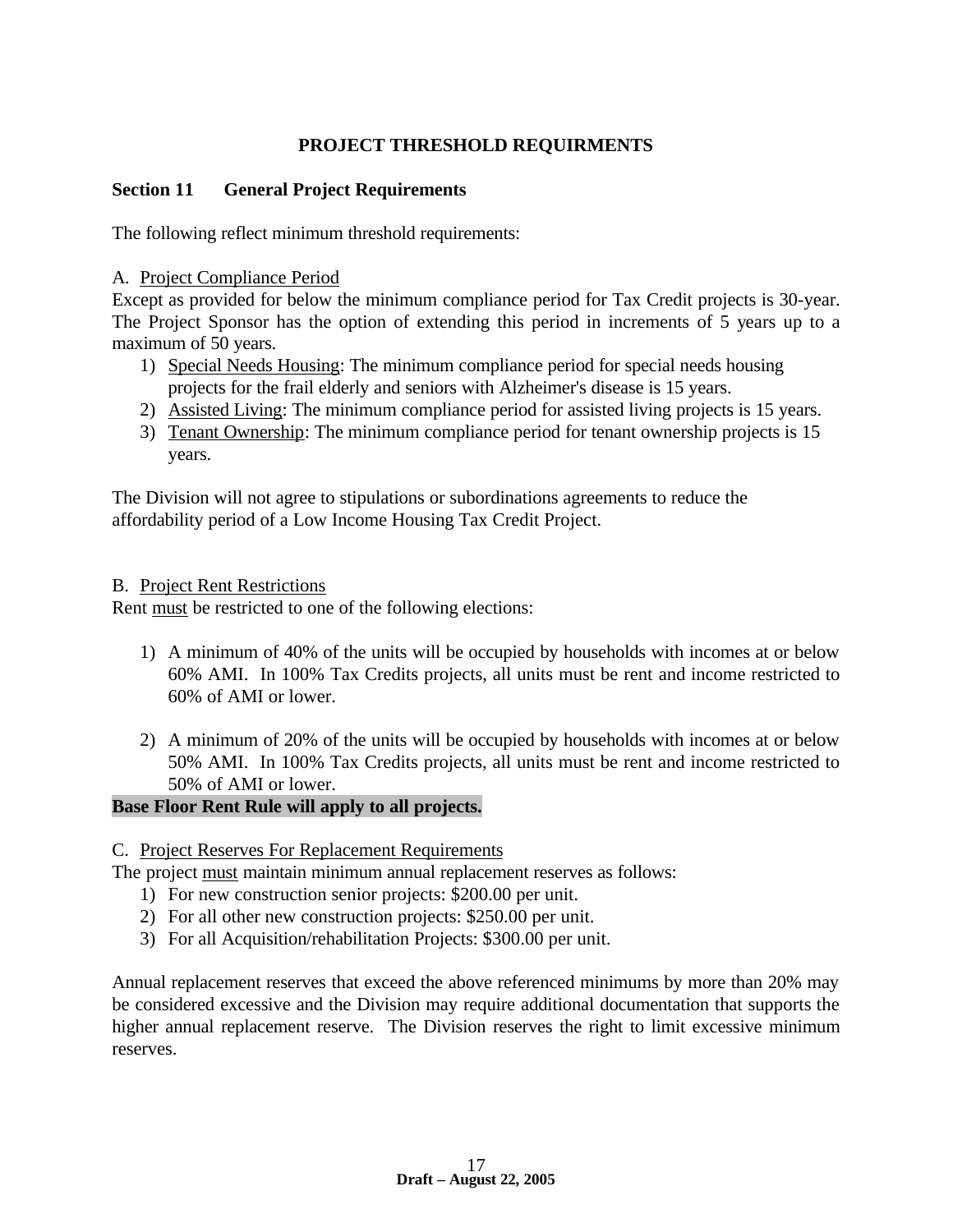#### D. Financial Feasibility Requirements

IRS rules require the Division to limit Tax Credits allocations to the amount necessary for the project to be financially feasible and induce long-term viability. To make this determination, the Division completes financial feasibility evaluations three times before Tax Credits are issued.

| <b>Factors For Assessing Financial Feasibility</b>                                                                                          |                                                                                                                                                 |  |  |
|---------------------------------------------------------------------------------------------------------------------------------------------|-------------------------------------------------------------------------------------------------------------------------------------------------|--|--|
| The Division considers the following factors in performing the financial feasibility evaluations:                                           |                                                                                                                                                 |  |  |
| $\mathcal{A}$ The cost of the project                                                                                                       | $\mathcal{A}$ The sources and uses of money for the<br>project                                                                                  |  |  |
| $\mathcal{A}$ The reasonableness of construction costs                                                                                      | $\mathcal{A}$ The plan for financing the project                                                                                                |  |  |
| $\mathcal{Z}$ The cost per unit of the project                                                                                              | $\mathcal{A}$ The projected proceeds from the sale of<br>Tax Credits                                                                            |  |  |
| $\mathcal{A}$ The projected income, expenses and cash<br>flow, for the compliance and extended<br>compliance period                         | $\mathcal{A}$ The percentage of the housing credits used<br>for the cost of the project                                                         |  |  |
| $\mathcal{A}$ The reasonableness of the projections of<br>income and expenses and the assumptions<br>upon which those projections are based | $\mathcal{A}$ The demonstrated stability of the Project<br>Sponsor, including an analysis of the<br>financial statements of the Project Sponsor |  |  |
| $\mathcal{A}$ The fees for developers and contractors                                                                                       |                                                                                                                                                 |  |  |

The Division has also adopted the financial standards to analyze the financial pro forma included in each application. They include:

- $\mathcal{L}$  Minimum debt service coverage ratio of 1.15 on all combined debt excluding notes not requiring repayment until the sale of the property (except for USDA financed projects);
- **22** 3 percent limitation on increases to projected project income and expenses;
- $\mathscr{A}$  7 percent limitation on unit vacancy assumption;
- **EX** Operating ratio shall be reasonable;
- $\ll$  Replacement Reserves of \$200 per unit for senior new construction, \$250 per unit for other new construction projects, and \$300 per unit for acquisition/rehabilitation projects;
- $\mathscr{A}$  15 percent limitation on developer fees; and
- **226 14 percent limitation on builder's profit, overhead and general requirements.**

The first financial feasibility evaluation is performed at the time of application. The applicant must demonstrate to the satisfaction of the Division that the project is financially feasible based on the amount of rent charged for units as submitted in the application.<sup>6</sup>

The Division performs the last of the three required financial feasibility evaluations prior to the final award of Tax Credits. The Division uses the Eligible Basis Method and the Gap Calculation Method to determine the appropriate amount of Tax Credits required for a project.

 $\overline{a}$ 

<sup>6</sup> NAC 319.987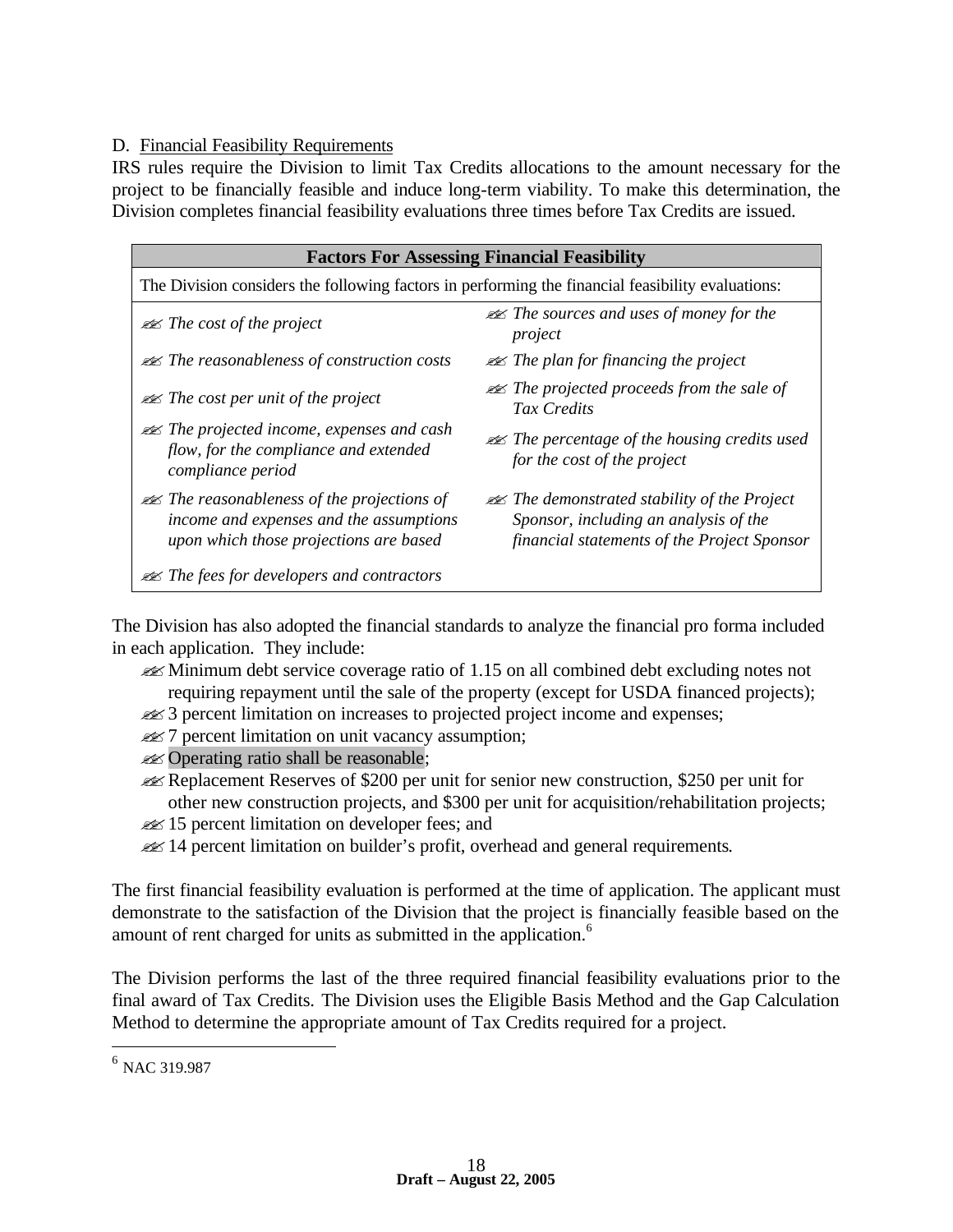#### E. Market Condition Assessment Requirements

Project Sponsors must provide a market study conducted by an independent third-party that provides evidence of the need of the project at the proposed location.

- 1) Minimum Qualifications. The party completing the market study must have the following qualifications:
	- a. Minimum of five years of experience, with a strong background assessing affordable housing markets
	- b. Multi-state experience
	- c. Bachelor's degree in real estate development/ finance, planning, marketing, accounting, statistics or a related field and
	- d. Certification from a nationally recognized housing or real estate market research association or authorized by the Division
- 2) Required Format and Elements of Market Study: **The market study must be organized using the format below and minimally include the elements listed below**.
	- a. Statement of Qualifications/Conflict of Interest Disclaimer
		- i. Statement of the qualifications of the market analyst; and
		- ii. Certification that the market analyst will not benefit financially if the project receives a reservation or award of Tax Credits.
	- b. Description of Market Area
		- i. Description of the proposed project site and market study area. (The market study area must include an area within a **2.5-mile radius** of the project site in urban areas and 5-mile radius of the project in rural areas unless otherwise supported by the market study and the study must contain **current** information);**\***
		- ii. General description of housing stock/types in market area;
	- iii. General description of major employers and public facilities in the market area; and
	- iv. Maps of project site and market study area including a map of all affordable or similar housing projects located within 2.5 miles of the proposed project.
	- c. Analysis of Housing Demand
		- i. Analysis of income eligible households in the market area that can afford to pay the proposed rents;
		- ii. Analysis of household sizes and rental housing types in the market area; and
	- iii. Analysis of economic and employment landscape.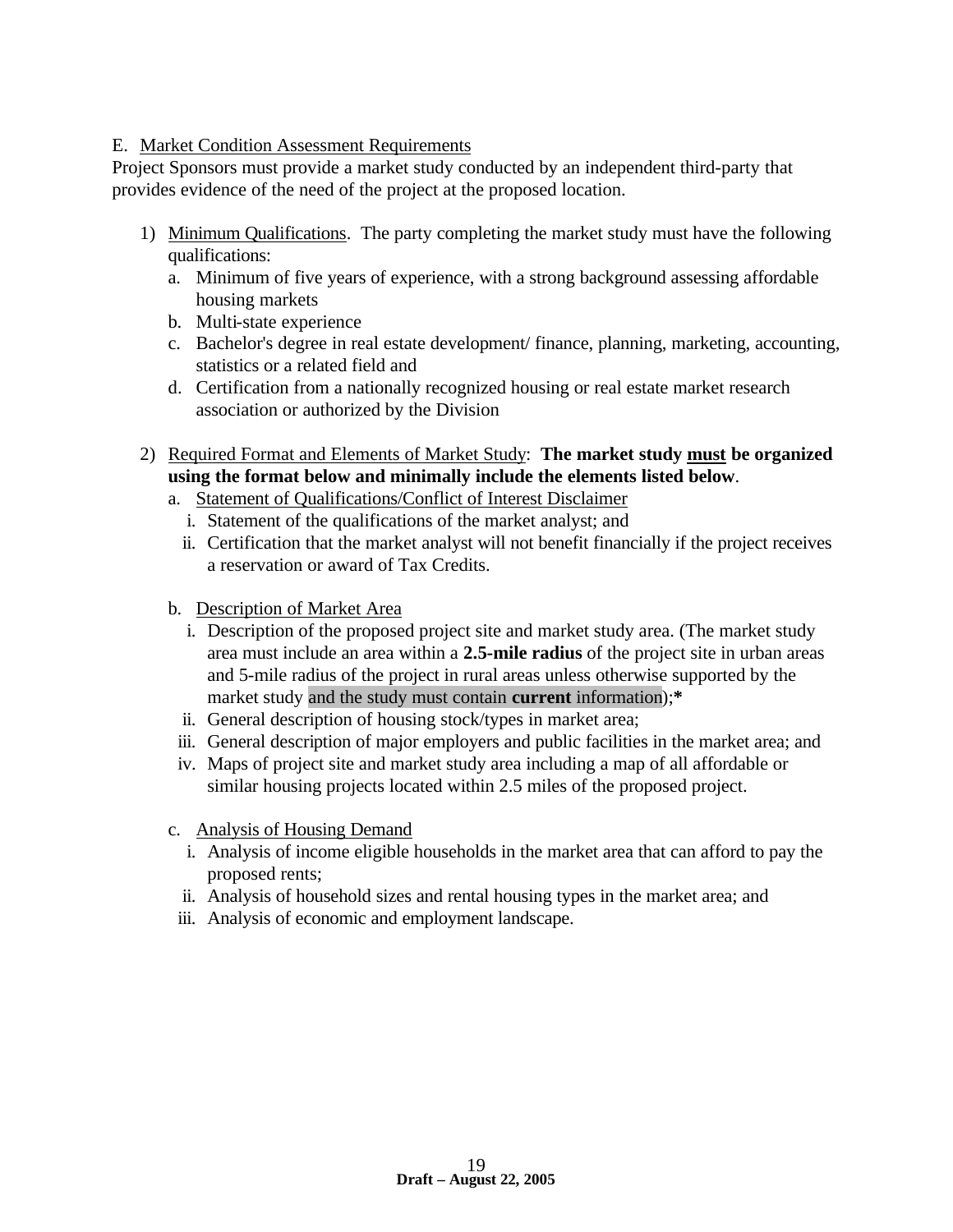- d. Competitive Assessment of Comparable Projects in Market Area
	- i. Description of comparable market-rate and affordable properties in the market area with details on unit size, amenities, and proximity to services;
	- ii. Description of rent levels and vacancy rates of comparable market-rate and affordable properties; and
- iii. Analysis of available operating expenses and turnover rates of comparable properties in the market area.<sup>7</sup>
- e. Assessment of Project Impacts on Housing Market
	- i. **Analysis of expected market absorption of the proposed project**;\*
	- ii. Analysis of the impact of the proposed project on the rent levels and vacancy rates of other assisted and/or subsidized housing projects;
	- iii. An assessment of the potential financial impacts on other assisted and/or subsidized housing projects; and
- iv. Analysis of the potential affects that business closures of a major area employers would have on the proposed project.

*\* The market study will not be considered if the market study does not comply with this mandatory element.*

# F. Project Ownership Documentation

 $\overline{a}$ 

Project Sponsors must provide (1) proof of site ownership, supported by a copy of the grant deed or title insurance policy; or (2) a valid and binding purchase contract or option to purchase that identifies the seller and buyer, the amount to be paid, the expiration date of the contract or option, and a statement from the seller and buyer describing any prior interest in the land or business dealings between seller and buyer; or (3) the resolution passed by the governmental body that owns the land or will have assignable rights to the land, agreeing to transfer or provide a longterm lease of the property to the Project Sponsor under provisions of NRS 244.287. The resolution must further allow the recording of the Division's Declaration of Restricted Covenants on the property. Resolutions of this nature must transfer land or provide a long-term lease by carryover in the subject to the award.

The duration of acceptable long-term leases must be at least 50 years and fully cover the period of affordability. Governmental entities entering into long-term lease agreements with the Project Sponsors/Project Sponsor must also agree to the Division Declaration of Restricted Covenants and must allow the recording of the Division's Declaration of Restricted Covenants on the property.

 $<sup>7</sup>$  The Division acknowledges that obtaining operating expenses and turnover rates on comparable properties may</sup> be difficult to obtain and therefore the absence of this information from the market study will not cause the market study to be rejected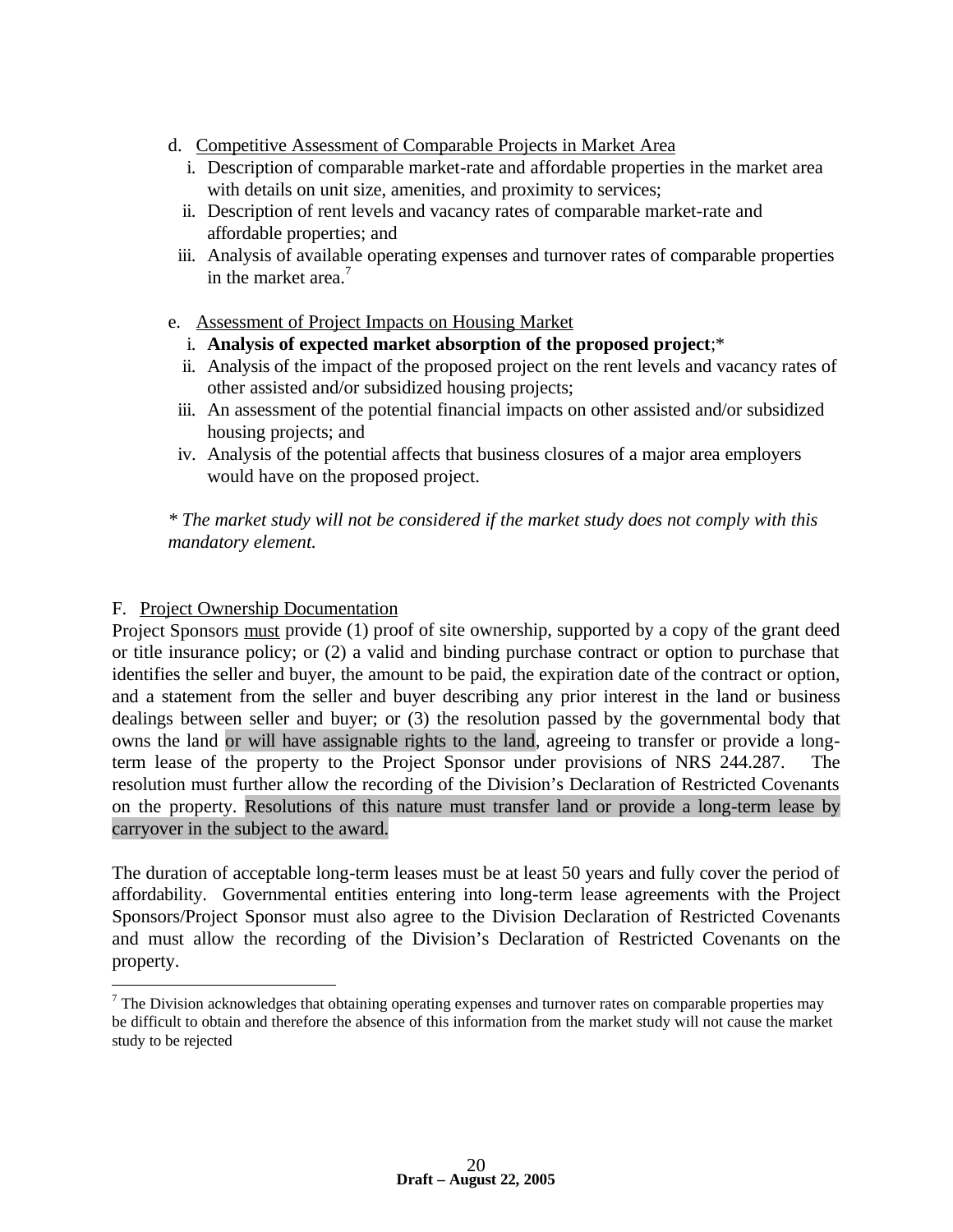# G. Housing Development and Management Capacity

Project Sponsors must demonstrate sufficient organizational capacity to develop and manage lowincome housing projects.<sup>8</sup> To make this demonstration, the Division requires applicants to provide the following additional information with the Tax Credit application.

1) Housing Experience. The Project Sponsor must submit an addendum to the application providing a description of at least five projects developed/managed, including the name and location, date construction began, the date lease-up began, current occupancy levels, and permanent financing sources. Organizations with less than five projects will be considered if they have received an allocation of Tax Credits within the last three years and if the project(s) is in good standing. A copy of the recorded Declaration of Restricted Covenants must be provided for these projects. If the Project Sponsor is a Nevada based developer and the declaration of restrictive covenants are filed and on record with the Division, simply state the name of the completed project. (*See* NAC 319.989(16))

 Project Sponsors must identify the management firm and individual or employee for which experience is being claimed and their involvement in the project. The Project Sponsor must demonstrate that housing management personnel have undergone management training from the Division or a nationally recognized Tax Credit compliance trainer.

2) Compliance History. The Project Sponsor must demonstrate a satisfactory record of compliance with regulatory and program requirements. Applicants must provide an addendum to the application describing outstanding compliance violations cited during project monitoring reviews by Federal, State, or local funding agencies. If there are no outstanding compliance violations, the applicant may simply indicate that there are no outstanding negative compliance findings.

**The Division may reject applications and/or make reductions to application point totals** in cases where Project Sponsors have significant outstanding unresolved negative compliance findings.<sup>9</sup>

#### H. Special Needs Housing Experience

 $\overline{a}$ 

Project Sponsors of special needs projects must demonstrate a minimum of three years of experience providing a service or assistance to persons with special needs. Organizational information included in the application package must demonstrate the minimum of three years of experience and provide a summary of the supportive services provided to residents.

<sup>&</sup>lt;sup>8</sup> A low-income housing project is defined as a project with restricted rents serving households whose gross income does not exceed 60% AMI subject to a minimum period of affordability.

<sup>&</sup>lt;sup>9</sup> Negative Findings refer to cases in which the project is in material non-compliance and the responsible public entity has filed a 8823 form or other similar notification of non-compliance.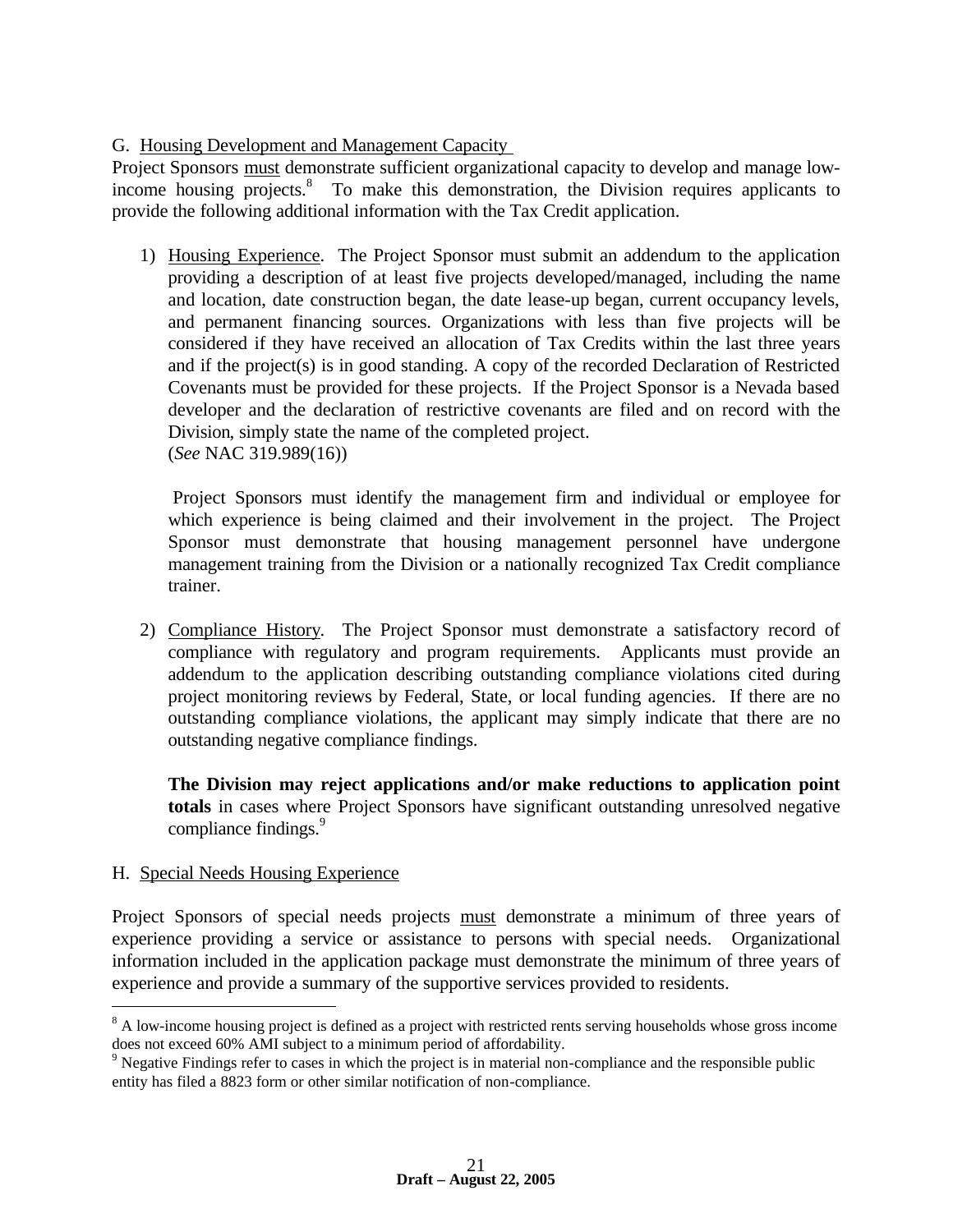## I. Project Physical Conditions Standards

The project must provide decent, safe and sanitary housing for low-income persons as set forth in applicable federal and state statutes and regulations during the compliance period.

Effective July 1, 2004, the Division will use the Uniform Physical Condition Standards, published by the Department of Housing and Urban Development, to determine whether the LIHTC projects remains suitable for occupancy. *HUD's Uniform Physical Condition Standards (24 CFR 5.703) can be accessed at www.hudclips.org*. These standards require properties to be in "decent, safe and sanitary condition and in good repair" and require agencies to inspect the following five major areas:

- 1) **Site**  The site includes components such as fencing and retaining walls, grounds, lighting, mailboxes, signs, parking lots/driveways, play areas and equipment, refuse disposal, roads, storm drainage and walkways. The site must be free of health and safety hazards and be in good repair.
- 2) **Building exterior**  Each building on the site must be structurally sound, secure, habitable, and in good repair. The building's exterior components such as doors, fire escapes, foundations, lighting, roofs, walls and windows, where applicable, must be free of health and safety hazards, operable, and in good repair.
- 3) **Building systems** The building's systems include components such as domestic water, electrical system, elevators, emergency power, fire protection, HVAC, and sanitary system. Each building's systems must be free of health and safety hazards, functionally adequate, operable, and in good repair.
- 4) **Dwelling units**  Each dwelling unit within a building must be structurally sound, habitable, and in good repair. All areas and aspects of the dwelling unit (for example the unit's bathroom, call-for-aid, ceiling, doors, electrical systems, floors, hot water heater, HVAC (where individual units are provided), kitchen, lighting, outlets/switches, patio/porch/balcony, smoke detectors, stairs, walls and windows) must be free of health and safety hazards, functionally adequate, operable, and in good repair.
- 5) **Common areas**  The common areas must be structurally sound, secure and functionally adequate for the purposes intended. The common areas include components such as basement/garage/carport, restrooms, and closets, utility, mechanical, community rooms, day care, halls/corridors, stairs, kitchens, laundry rooms, office, porch, patio, balcony, and trash collection areas, if applicable. The common areas must be free of health and safety hazards, operable, and in good repair.

All areas and components of the housing must be free of health and safety hazards including but are not limited to: air quality, electrical hazards, elevators, emergency/fire exits, flammable materials, garbage and debris, handrail hazards, infestation, and lead based paint. For example, the buildings must have fire exits that are not blocked and have handrails that are undamaged and have no other observable deficiencies. The housing must have no evidence of infestation by rats, mice, or other vermin, or of garbage and debris. The housing must have no evidence of electrical hazards, natural hazards, or fire hazards. The dwelling units and common areas must have proper ventilation and be free of mold, odor or other observable deficiencies.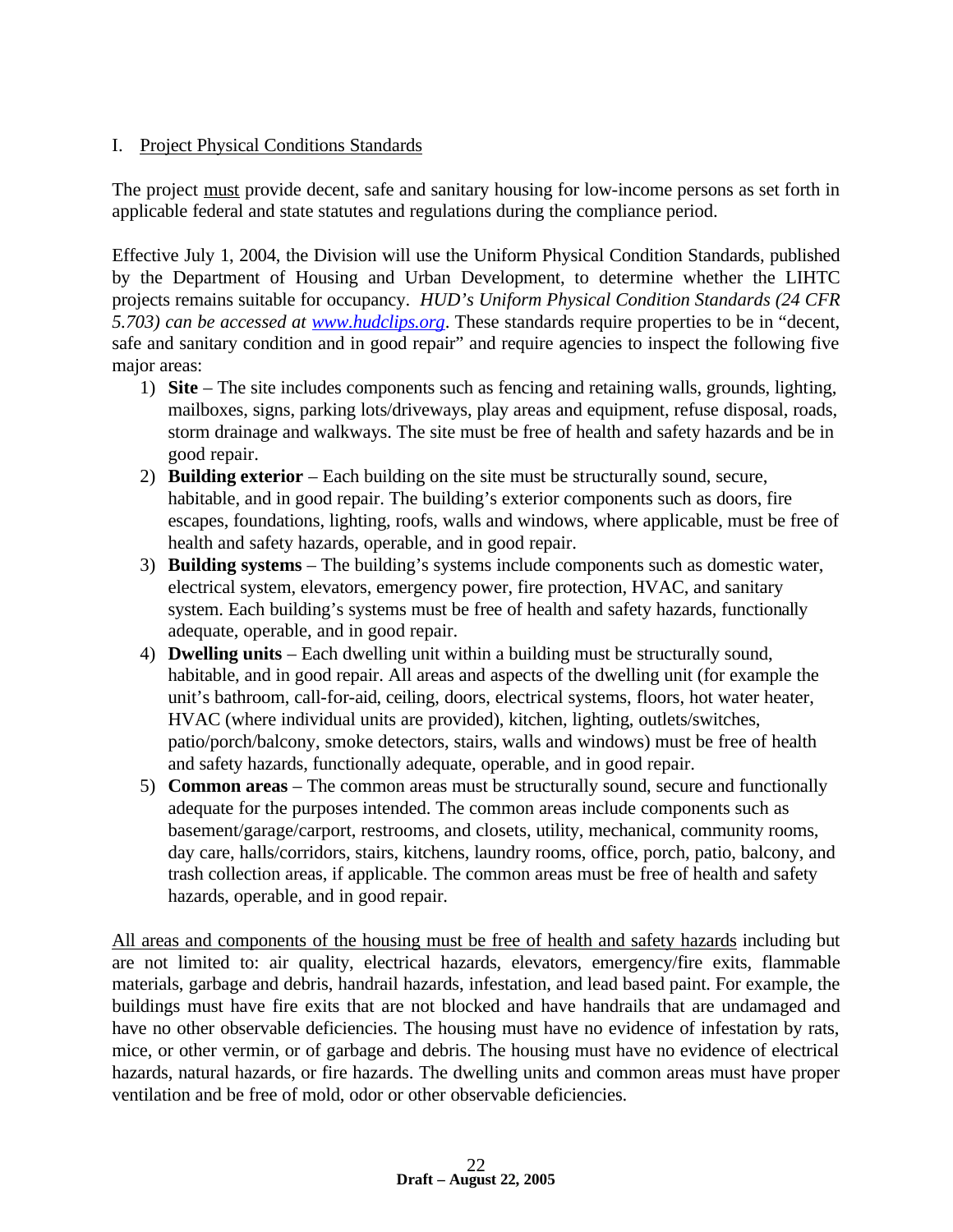#### J. Project Implementation

Project Sponsors must sign the Division's Agreement to Commence Construction within 270 days in order to receive a reservation of Tax Credits. Failure to complete the Agreement within the specified period will result in the forfeiture of the awarded Tax Credits.

Projects must be closed and ready to proceed within 270 days from the date of the reservation letter. Projects not meeting this deadline may submit a written request to the Division to request a 45-day extension. The 45-day extension will be granted in instances when acts of God occur (flood, fire, earthquake, storm, etc.) resulting in the delay. (*See* NAC 319.981).

Projects that have not closed within the 270 days, or have been granted a 45-day extension and have not closed within the 45-day extension period, will have their reservation of Tax Credits terminated.

For approved Tax Credit project at Lake Tahoe, Project Sponsors may request up to a 60-day extension period.

#### K. Execution of Agreement

Project Sponsors must execute an agreement to promote the Division's participation in the project during the construction phase. (See Exhibit 4 of the application).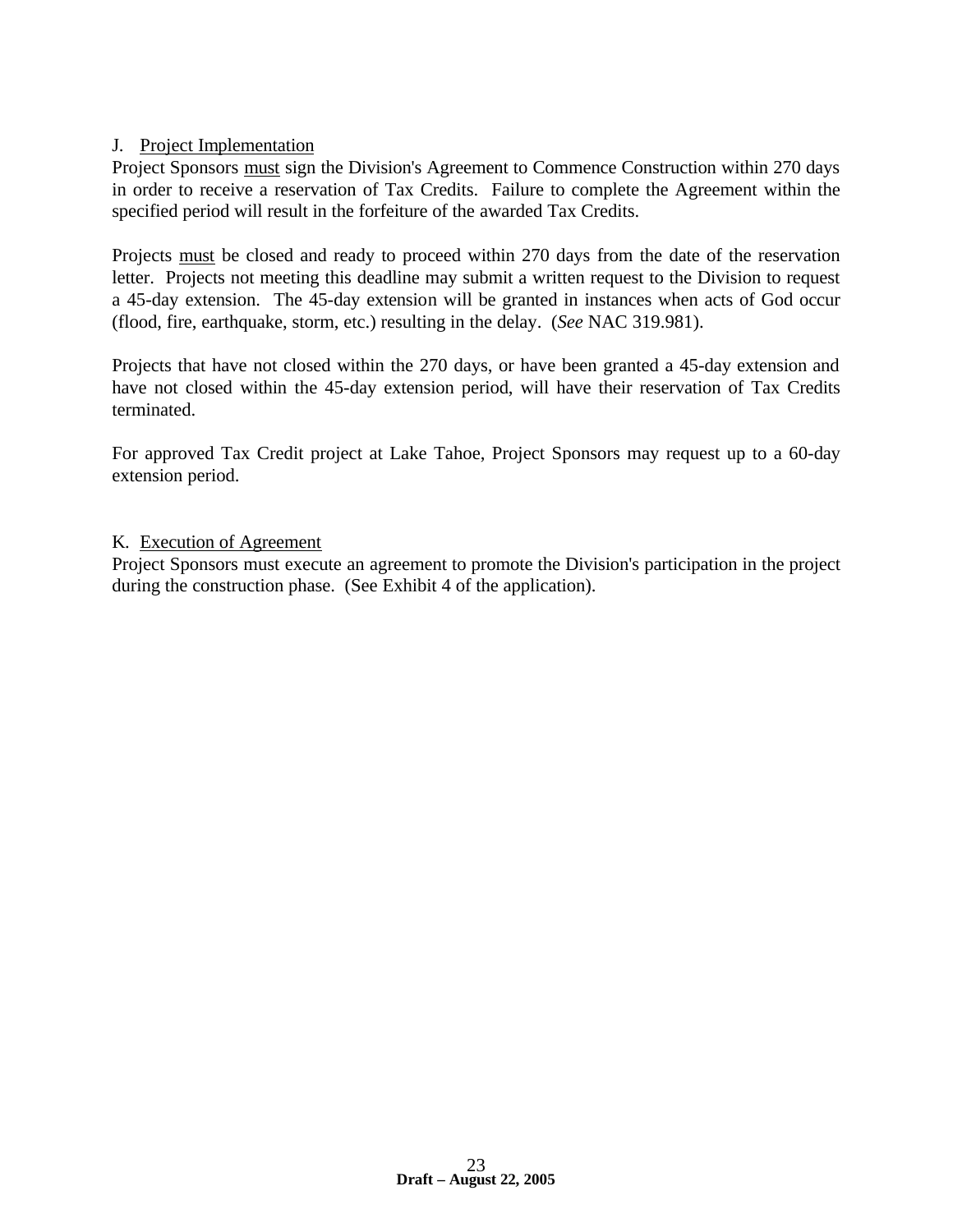# **Section 12 Project Security and Management**

#### A. Project Security and Safety

Tax credit project must provide appropriate security systems and improvements to reasonably safeguard the safety of residents<sup>10</sup>. For the purposes of this section, security systems include: project fencing, defensive landscaping, security doors, screens and gates, gated project access control systems using keypads or magnetic cards, self door locking door mechanisms, project/unit camera surveillance with on-site closed circuit monitor, panic attack systems, emergency lighting, burglar alarms, and other similar protective measures.

The type of security systems appropriate for a project will depend on various factors including housing type, project design and location. Other than particular security measures mandated in this section, Project Sponsors may determine what security systems and improvements are appropriate for a project.

Mandatory Security and Safety Measures:

- 1) For elderly housing projects, Project Sponsors must provide closed circuit monitoring systems. Alternative security systems and measures may be installed in lieu of closed circuit monitoring systems for acquisition/rehabilitation projects and/or single story projects under 50 units that serve seniors.
- 2) For elderly housing projects over 50 units, fire detection and suppression sprinkler system in each unit. Suppression sprinkler equipment not required for elderly acquisition/rehabilitation projects or single story projects under 50 units.

The Division requires Project Sponsors to provide information on security related issues. The requested information including building evacuation procedures, documentation of building breakins, vandalism and public safety concerns, police reports, and project plans for addressing security issues.

 $\overline{a}$  $10$  Security requirements DO NOT apply to tenant ownership projects.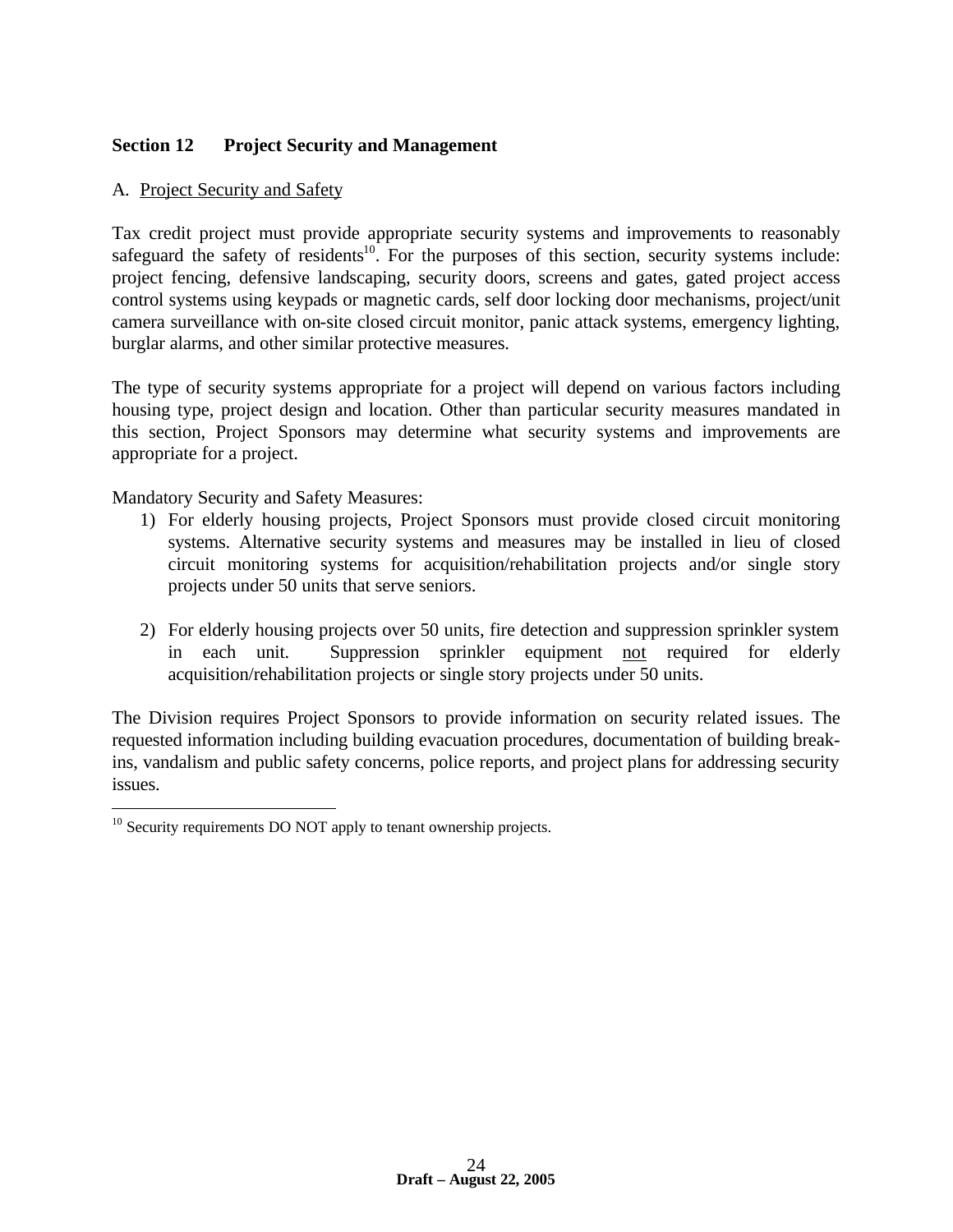#### B. Project Management

At a minimum, all tax credit projects that have 50 or more units must have on-site management. For the purpose of this section, on-site management includes managers, maintenance, or security personnel.

The Project Sponsor is responsible to the Division for insuring that the LIHTC Program is properly administered. **Project Sponsors are responsible for being aware of all applicable Federal and State rules and regulations that govern their projects.** The Project Sponsor must make certain that property managers comply with all appropriate statutes, rules, regulations, and policies that govern the property.

It is the responsibility of the Project Sponsor to inform the Division of any major changes that are made to the property throughout all phases of construction, rent-up, and operation as well as the placed in service date.

The Division's *Low Income Housing Tax Credit Compliance Policies and Procedures Manual* provides guidance for complying with Internal Revenue Service regulations published under Section 42 of the Internal Revenue Code (IRC) the Nevada Administrative Code<sup>11</sup> (NAC).

The Division requires that one management company representative and one on-site Manager directly involved in the management of the project attend at least one of the Annual Compliance training sessions provided by the Division. The purpose of the compliance training session is to provide instructions for the following compliance issues:

- **Example 12** Federal laws determining eligibility for low-income tenants
- ??Division rules and regulations determining eligibility for low-income tenants
- ??Specific information necessary for continued LIHTC Program compliance
- ??Income Limits
- *PR* Rent Limits

1

- ??Income Verifications
- **EXAnnual Income and Assets**
- ??Annual Income Certifications
- **Examinary Status Reports**

 $11$  The specific provisions of the NAC pertaining to Tax Credits for low-income housing are found at Chapter 319 – Assistance To Finance Housing, Sections 319.951 to 319.998 inclusive.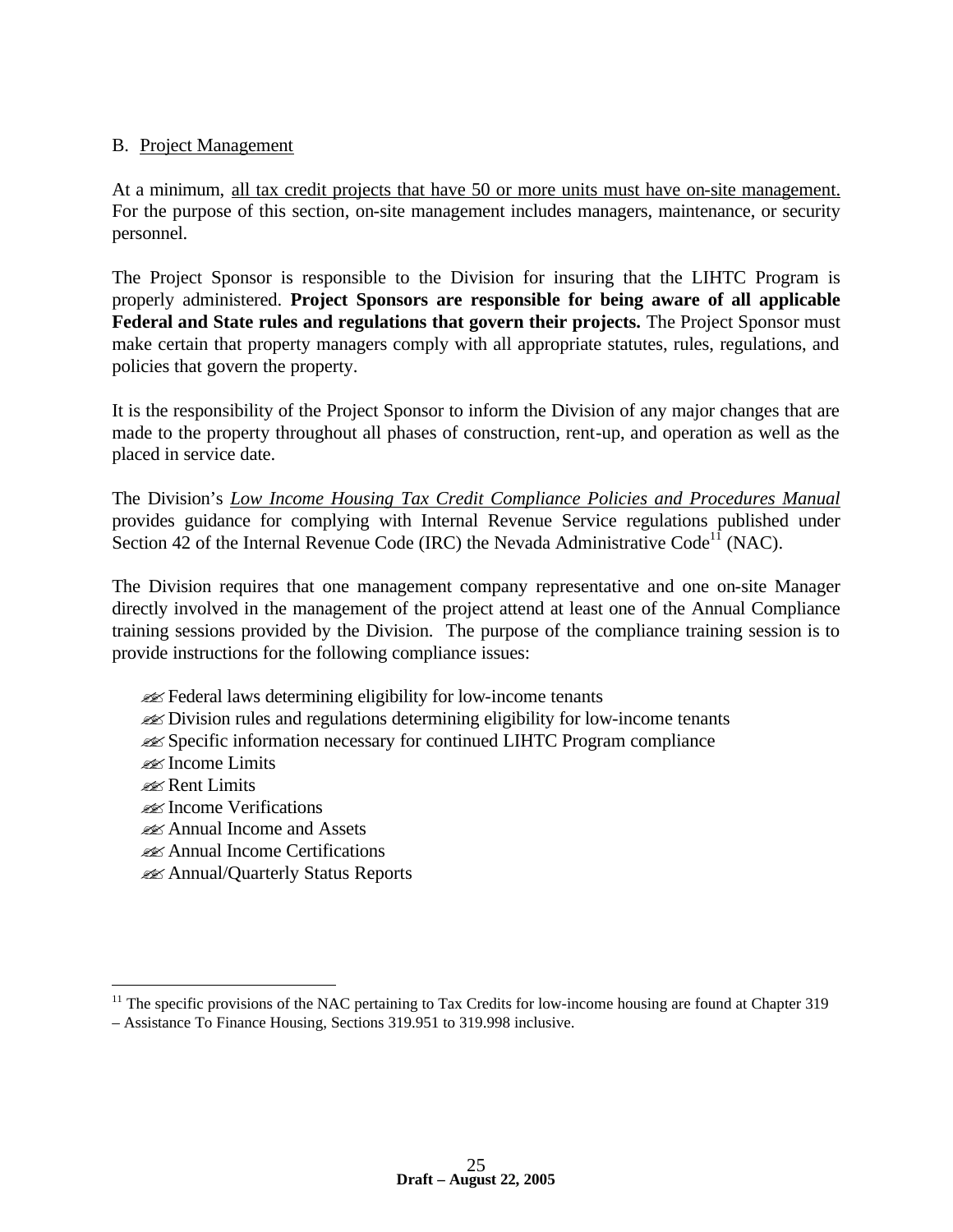# **Section 13 Mandatory Energy Conservation Requirements**

Project Sponsors must comply with Minimum Energy Efficiency Requirements specified in this section as a condition of receiving Tax Credits.

- A. General Building Performance
	- **Energy performance equal to EPA Energy Star Home program or 30 percent** better than the 1993 Model Energy Code. Verified by an analysis of the building using REM/Design or REM/Rate.
	- ?? **Using all applicable prescriptive measures listed for mechanical system and building envelope efficiencies will result in the structure meeting the energy efficiency requirements. When the detailed analysis of the building using the REM method demonstrates that the energy performance meets the Energy Star level, trade-offs with components may be made and all prescriptive measures may not be required.**

#### **Mechanical Systems**

Heating and cooling equipment must be sized using ACCA's Manual J or equivalent protocol. This information is given for heating systems and hot water heaters fueled by natural gas. For areas not served by natural gas consult NHD.

Heating A furnace inside conditioned space will be a sealed-combustion unit.

| Cooling |  |  |  | Thermal expansion valves encouraged. |
|---------|--|--|--|--------------------------------------|
|---------|--|--|--|--------------------------------------|

| <b>EQUIPMENT</b>                  | NORTHERN NEVADA | <b>SOUTHERN</b> |
|-----------------------------------|-----------------|-----------------|
| <b>Conventional Forced</b><br>Air | 90 AFUE         | 90 AFUE         |
| Furnace                           |                 |                 |
| Split System Central A/C and      | 10 SEER         | 13 SEER or      |
| Air source heat pumps up to       |                 | 8.0 HSPF or     |
| 135,000 Btuh                      |                 | <b>11 EER</b>   |
| <b>Combination Space</b>          | 79 CAafue       | 79 CAafue       |
| Heating/Water Heater              |                 |                 |

- AFUE Annual Fuel Utilization Efficiency
- SEER Seasonal Energy Efficiency Rating
- EER Energy Efficiency Ratio
- HSPF Heating Seasonal Performance Factor
- CAafue Combined appliance AFUE, *for integrated systems that use the water heater to also provide heat this is the recovery efficiency of the water heater.*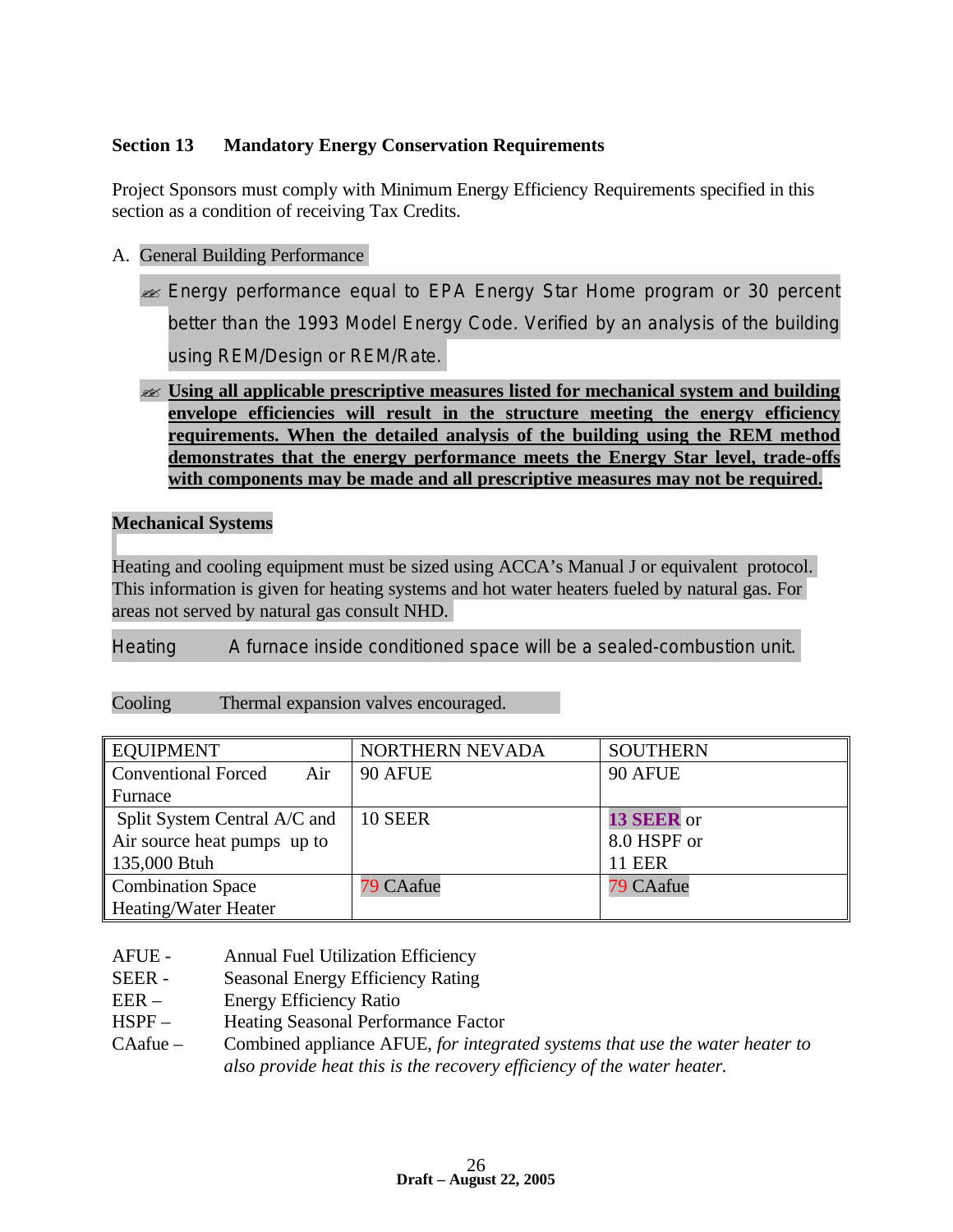Duct Leakage, Leakage to outside conditioned space of complete HVAC system and ducts **6cfm or less/100 square feet. of living space.**

Thermostats Programmable for Set-back and Set-up (New Construction only) Alternatives in Senior Projects with prior approval after initial after analysis of Attachment C and D.

*Ventilation At least 15 CFM per occupant must be provided. The number of occupants will be calculated as the number of bedrooms plus one (# bedrooms + 1). Supply only system may be integrated with the return side of the Air Handler.*

- Return Air Transfer grills or jump ducts at bedrooms in units with 2 or more bedrooms unless served by return balancing air duct or if pressure difference with door closed and air handler running is 3pa or less.
- Hot Water Energy Factor 0.61, water heaters inside conditioned space of the dwelling unit will be power vented or direct-power vented unit. The Energy Factor (EF) for gas water heaters may be found at www. gamanet.org. A water heater with an EF of 0.58 with an insulating blanket of R12 also meets the requirement.

Ceiling Fans Reversible ceiling fans in all dwelling units

#### **Building Envelope**

Minimums Efficiency must be equal to or greater than required minimums.

| <b>COMPONENT</b>        | <b>NORTHERN</b>                          | <b>SOUTHERN</b>      |
|-------------------------|------------------------------------------|----------------------|
|                         | NEVADA, LAKE                             | <b>NEVADA</b>        |
|                         | TAHOE, RURAL                             |                      |
|                         | <b>NEVADA</b>                            |                      |
| <b>ATTIC/CEILING</b>    | <b>R38</b>                               | <b>R30</b>           |
| <b>WALLS</b>            | R <sub>19</sub> /R <sub>21</sub> in Lake | R15                  |
|                         | Tahoe                                    |                      |
| <b>BAND JOISTS</b>      | R <sub>19</sub> /R <sub>21</sub> in Lake | <b>R15</b>           |
|                         | Tahoe                                    |                      |
| <b>FLOORS OVER</b>      | R <sub>19</sub>                          | R <sub>15</sub>      |
| <b>CRAWL SPACES</b>     |                                          |                      |
| <b>SLAB FOUNDATIONS</b> | R10 Perimeter                            | <b>R5</b> Perimeter  |
|                         | Insulation                               | Insulation           |
| <b>WINDOWS</b>          | U-Factor 0.36                            | U Factor 0.36        |
|                         | <b>SHGC 0.35</b>                         | <b>SHGC 0.35</b>     |
| <b>AIR INFILTRATION</b> | 0.35 average natural                     | 0.35 average natural |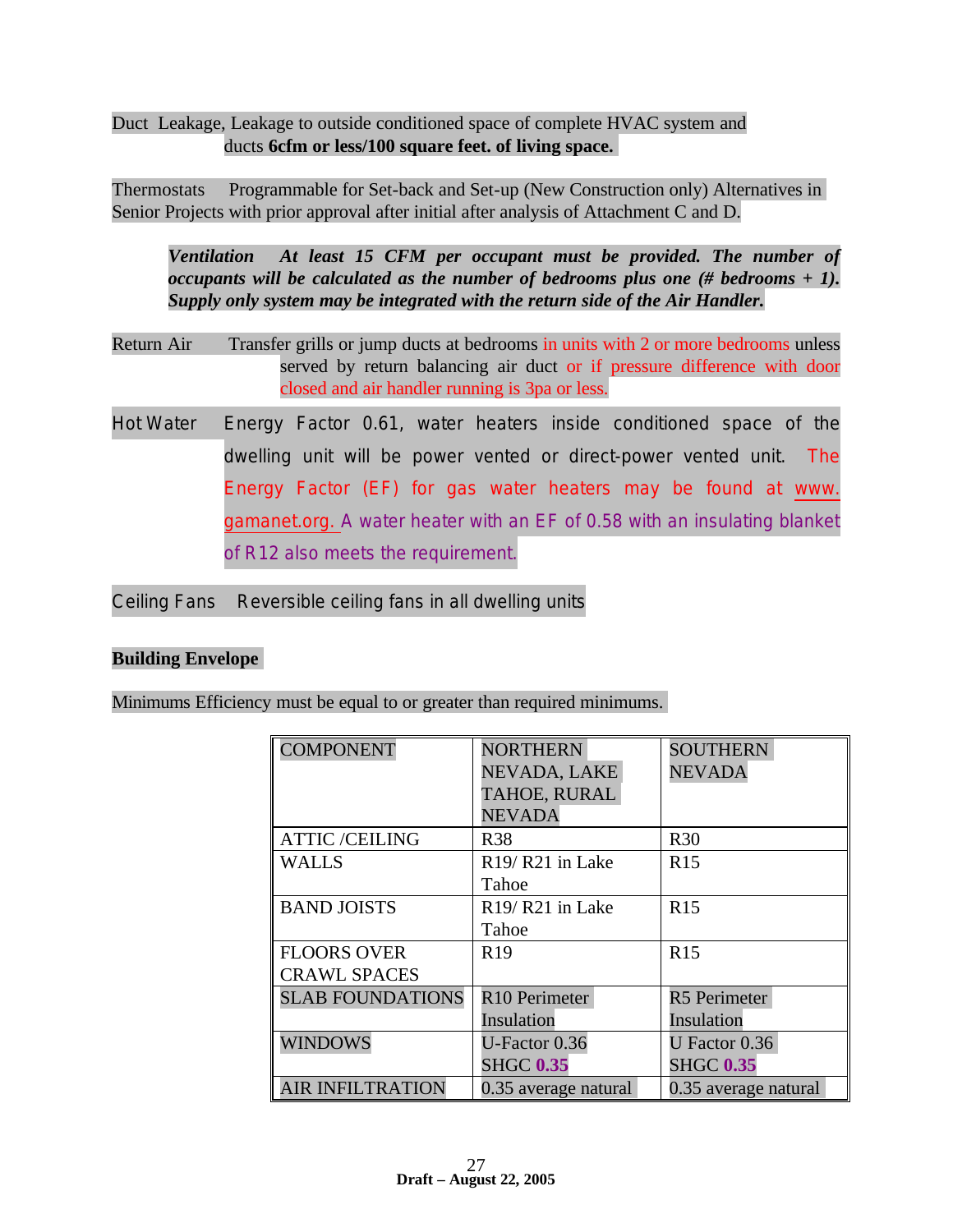| air changes/hour.       | air changes/hour.       |
|-------------------------|-------------------------|
| Complete the            | Complete the            |
| <b>ENERGY STAR</b>      | <b>ENERGY STAR</b>      |
| <b>Thermal Bypass</b>   | <b>Thermal Bypass</b>   |
| <b>Inspection List.</b> | <b>Inspection List.</b> |

# **Lights**

Light Fixtures Energy Star Qualified

# **Appliances**

| <b>Energy Star labeled</b> |
|----------------------------|
|                            |

Dishwashers Energy Star labeled

Clothes Washers Energy Star labeled

#### **Hot Water Conservation**

| <b>Showerheads</b> | Use 2.5 gallons per minute or less |
|--------------------|------------------------------------|
|                    |                                    |
| Faucets            | Use 2.0 gallons per minute or less |

# **Quality Assurance**

During project construction, each unit type (i.e., floor plan and location in building) will be inspected and tested as a quality assurance measure until two consecutive units of this model type meet testing requirements. At this point, testing on this unit type can be reduced to a sampling rate of 1 in 7 or 15%.

#### **Mechanical Systems**

#### ??**Test all systems for proper installation and operation**

Heating Proper installation will be verified

Cooling Certification of correct refrigerant charge and air flow over coils required

Duct Leakage Verified by pressure testing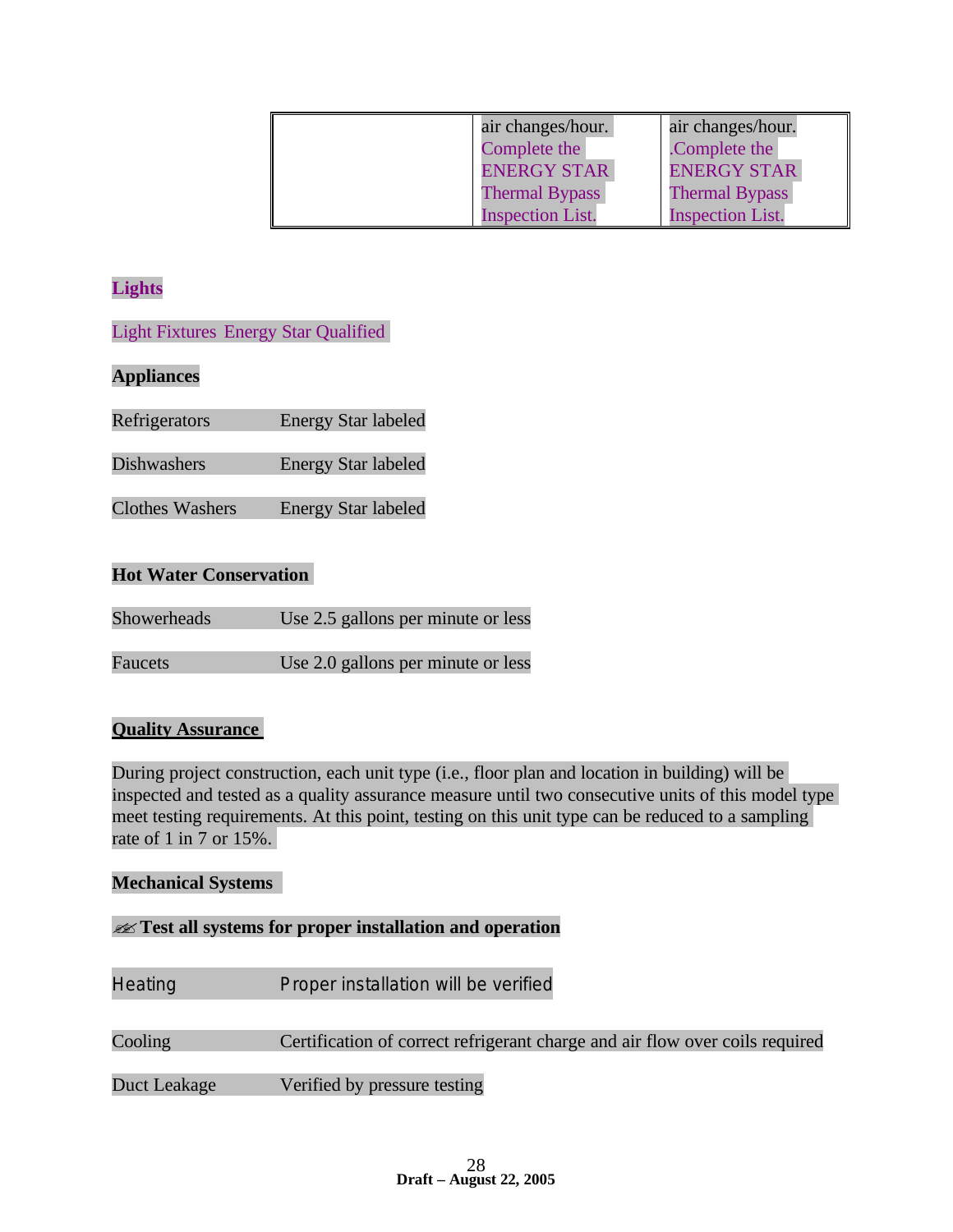| Thermostats                          | Verified by inspection             |
|--------------------------------------|------------------------------------|
| <b>Ventilation</b>                   | Verified by testing and inspection |
| Return Air                           | Verified by inspection             |
| <b>Balancing</b><br><b>Hot Water</b> | Verified by inspection             |

# **Building Envelope**

?? **Complete the ENERGY STAR Thermal Bypass Inspection Checklist** ??Ensure insulation is at required levels, is installed properly and consistently ??*Document NFRC rating on windows for required U-value and SHGC.* **Ensure that Low E coatings on windows are installed on the correct surface Example 3** Test air leakage of building envelope

| <b>Attics</b>                            | Verified by inspection post construction    |
|------------------------------------------|---------------------------------------------|
| Walls                                    | Verified by inspection during construction  |
| <b>Band</b> joists                       | Verified by inspection during construction  |
| <b>Crawl Space</b><br><b>Foundations</b> | Verified by inspection post construction    |
| <b>Slab Foundations</b>                  | Verified by inspection during construction  |
| Windows                                  | Verified by inspection during construction  |
| Infiltration                             | Verified post construction by pressure test |
| <b>Appliances</b>                        |                                             |
| Refrigerators                            | Verified by inspection post construction    |
| <b>Dishwashers</b>                       | Verified by inspection post construction    |
| <b>Clothes Washers</b>                   | Verified by inspection post construction    |

# **Hot Water Conservation**

| <b>Showerheads</b> | Verified by inspection post construction |
|--------------------|------------------------------------------|
| <b>Faucets</b>     | Verified by inspection post construction |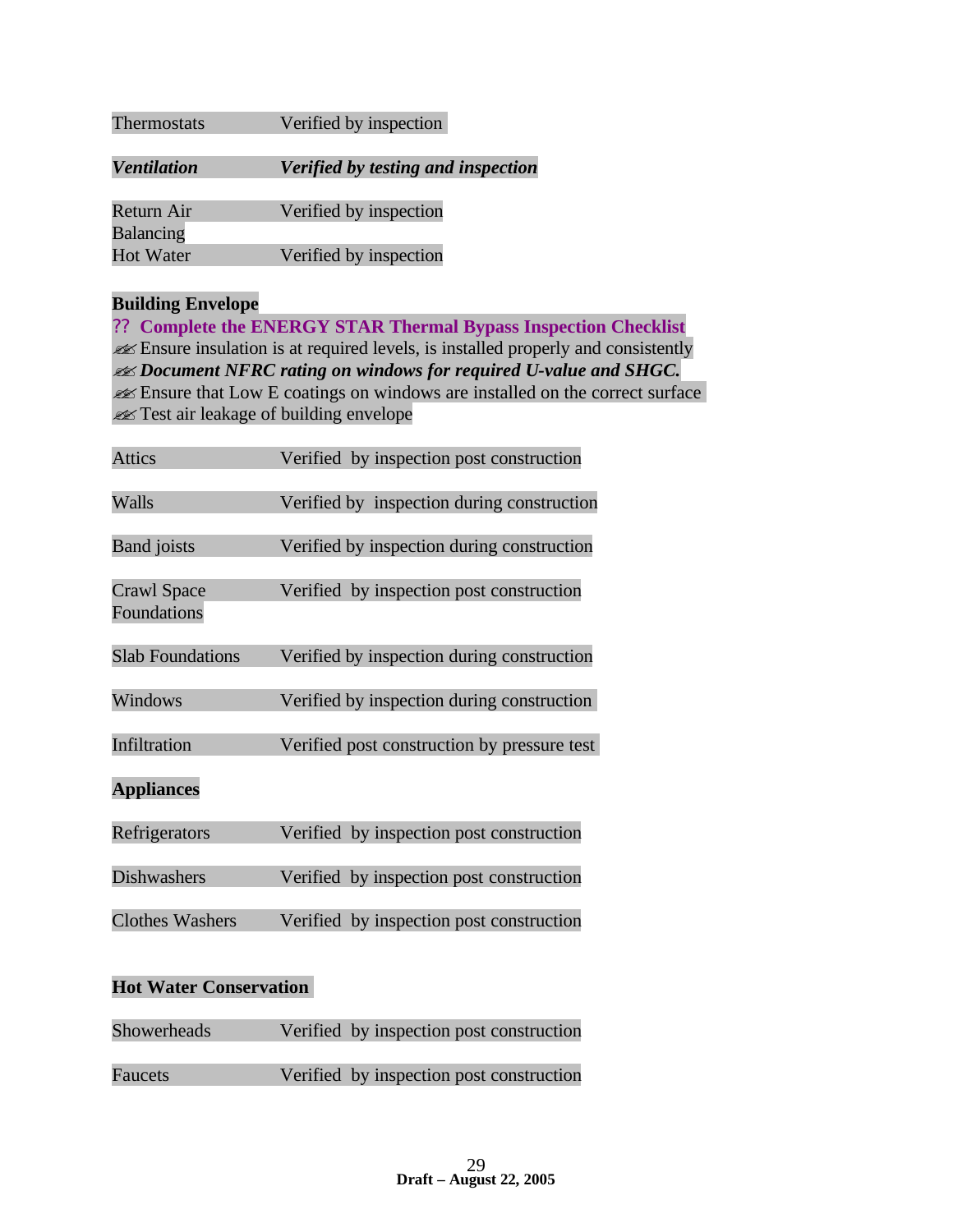Information relating to the safe, healthy, comfortable operation and maintenance of the building and systems that provide control over space conditioning, hot water energy use be provided to occupants.

#### **The Division encourages architects, engineers, and contractors to contact Barbara Collins, ERHA West, Division Consultant, if you have any questions at 1 888 818 3746.**

- B. Energy Efficiency Requirements New Construction Projects
	- 1) Energy Efficiency Standard. The project must have an overall energy efficiency rating of at least eighty-six [86] as measured by the Architectural Energy Corporation's REM-Rate Index. This standard is equivalent to EPA's "Energy Star" level of efficiency. The REM Rate Index is a relative measurement of the energy efficiency of a residential building.
	- 2) Pre-Construction Energy Audits. All projects must undergo a Pre-Construction Energy Audits. The Pre-Construction Energy Audit will be completed using building plans and specifications. The information required to complete the Pre-Construction Energy Audit is referenced in **ATTACHMENT D**. The Pre-Construction Energy Audit must be completed within 90 days of reservation.
	- 3) To complete the Pre-Construction Energy Audit the Project Sponsor must contact the Division to request/schedule the required energy audit. The Division will contract with a qualified residential energy auditing company to perform a Pre-Construction Energy Audit of the proposed project the cost of the Audit will be \$1000.00 payable with the application. The costs of the Energy Audit will be \$ 250.00 per unit with a minimum of 15% of the project being subject to the Energy Audit and includes per diem charges of the testing contractor. The costs for the Pre-Construction and Post Energy Audit fees will be paid separately with the application fees listed in Section 45 of the 2006 QAP.

The output from the Pre-Construction Energy Audit must include the Division's Summary of Energy Saving Recommendations form that lists the most cost-effective energy saving measures for achieving the prescribed energy efficiency standard. A copy of the list of recommended energy saving measures must be provided to the Division. Installation of the recommended energy saving measures is the responsibility of the Project Sponsor and will be monitored by the Division.

4) Interim Energy Audits and Inspections During Project Construction. The Division will perform interim energy audits and inspections of a selected sample of residential units during project construction. Sample testing may vary based on testing analysis.

Project Sponsor/Project Sponsor are required to provide the Division with reasonable access to perform interim energy audits and inspections. The Interim energy audits and inspections will be performed (i) after ceiling and wall insulation is installed and prior to installing dry wall and (ii) after building duct systems are installed and prior to enclosing duct work. **The Division will conduct energy audits and inspections within ten days of receiving notice from the Project Sponsor of the project readiness.**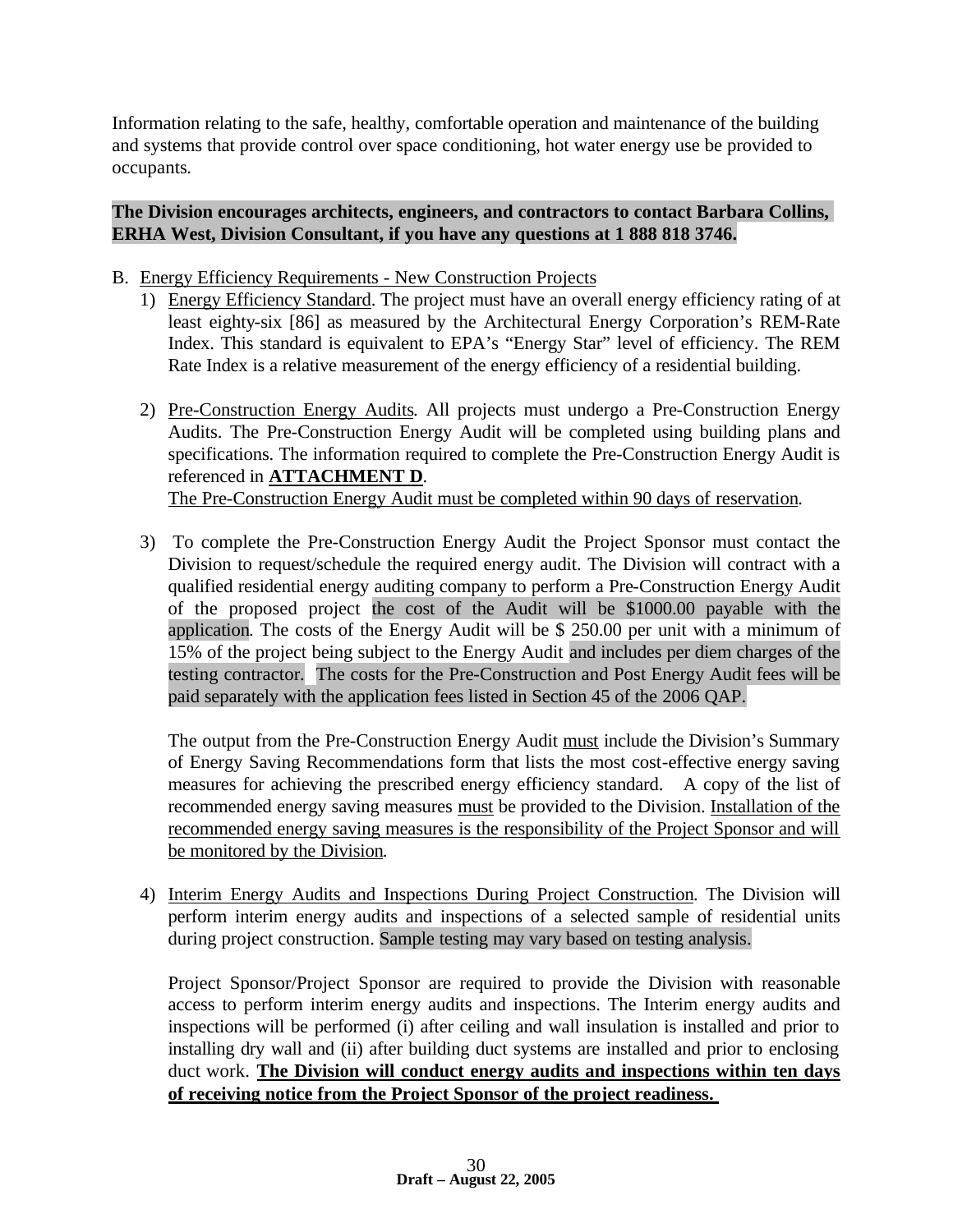The interim energy audits and inspections performed by the Division or designate and may include: (Individual testing requirement may vary by project)

- a. Physical inspection of ceiling, wall and floor insulations
- b. Duct-Blaster tests to measure air leakage of duct systems
- 5) Final Energy Audits and Inspections. The Division will perform a final energy audit and inspection of the project at the completion of project construction to determine whether or not the project achieves the energy efficiency standard and requirements specified in this section. A final energy audit will be performed in proximity to project completion.

The Final energy audits and inspections performed by the Division will include:

- a. REM-rate energy audit to determine the overall energy efficiency of the project and inspection of ceiling, wall and floor insulations
- b. Blower-Door test to determine unit air leakage within residential units
- c. Physical inspection of buildings and units to determine whether the energy efficiency measures identified in the Pre-construction energy audit have been installed
- 6) Remediation. In cases where the Division's post-construction energy audits determine that the REM Rate measurement is less than the required energy efficiency standard prescribed in this section, the Project Sponsor will be provided an opportunity to make improvements and enhancements to achieve the energy efficiency standard.

#### C. Energy Requirements - Acquisition/Rehabilitation Projects

- 1) Energy Efficiency Standard. The project must have an overall energy efficiency rating of at least eighty-six [86] as measured by the Architectural Energy Corporation's REM-Rate Index. This standard is equivalent to EPA's "Energy Star" level of efficiency. The REM Rate Index is a relative measurement of the energy efficiency of a residential building.
- 2) Pre-Rehabilitation Energy Audits. All projects must undergo a Pre-Construction Energy Audits. The Pre-Construction Energy Audit will be completed on the existing building. The information required to complete the Pre-Construction Energy Audit is referenced in **ATTACHMENT D**. In addition, Project Sponsors undertaking acquisition/rehabilitation projects must provide a list of planned energy conservation related expenses by component category as part of the Capital Needs Assessment. The format for itemizing planned expenses by component category is available in **ATTACHMENT C**.

#### The Pre-Construction Energy Audit must be completed at the time of application.

To complete the Pre-Construction Energy Audit the Project Sponsor must contact the Division to request/schedule the required energy audit. The Division will contract with a qualified residential energy auditing company to perform a Pre-Construction Energy Audit of the proposed project. The costs of the Energy Audit will be \$ 250.00 per unit with a minimum of 15% of the project being subject to the Energy Audit and a \$1000.00 energy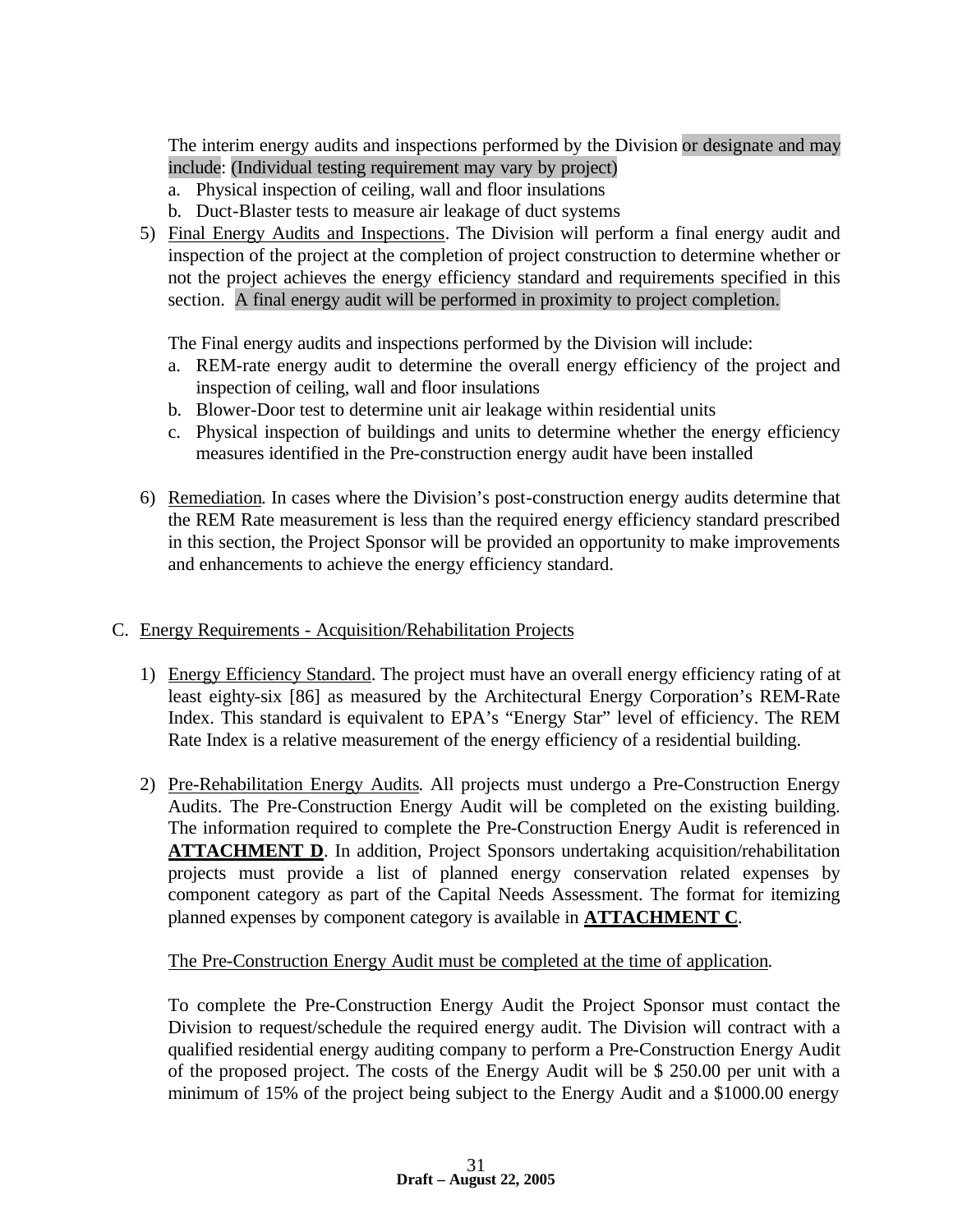analysis fee. The costs for the Pre-Construction Energy Audit will be paid separately with the application fees listed in Section 45 of the 2006 QAP.

The output from the Pre-Construction Energy Audit must include the Division's Summary of Energy Saving recommendations form listing the most cost-effective energy saving measures for achieving a REM-rate index score of 86. Installation of the of the energy saving measures listed on the form is mandatory for rehabilitation projects. A copy of the Division's Summary of Energy Saving recommendations form with the recommended energy saving measures must be provided to the Division.

Installation of the energy saving measures is the responsibility of the Project Sponsor and will be monitored by the Division.

3) Interim Energy Audits and Inspections During Project Rehabilitation. The Division will perform interim energy audits and inspections of a selected sample of residential units during project construction. Sample testing will not be less than 15% of proposed units.

Project Sponsor/Project Sponsor are required to provide the Division with reasonable access to perform interim energy audits and inspections. The Interim energy audits and inspections will be performed (i) after ceiling and wall insulation is installed and prior to installing dry wall and (ii) after building duct systems are installed and prior to enclosing duct work. **The Division will conduct energy audits and inspections within ten days of receiving notice from the Project Sponsor of the project readiness.** 

The interim energy audits and inspections performed by the Division will include:

- a. Physical inspection of ceiling, wall and floor insulations
- b. Duct-Blaster tests to measure air leakage of duct systems.
- 4) Final Energy Audits and Inspections. The Division will perform a final energy audit and inspection of the project at the completion of project construction to determine whether or not the project achieves the energy efficiency standard and requirements specified in this section. A final energy audit will be performed 60 days prior to project completion.

The Final energy audits and inspections performed by the Division will include:

- a. REM-rate energy audit to determine the overall energy efficiency of the project and inspection of ceiling, wall and floor insulations
- b. Blower-Door test to determine unit air leakage within residential units
- c. Physical inspection of buildings and units to determine whether the energy efficiency measures identified in the Pre-construction energy audit have been installed.
- 5) Remediation. In cases where the Division's post-construction energy audits determine that the REM Rate measurement is less than the required energy efficiency standard prescribed in this section, the Project Sponsor will be provided an opportunity to make improvements and enhancements to achieve the energy efficiency standard.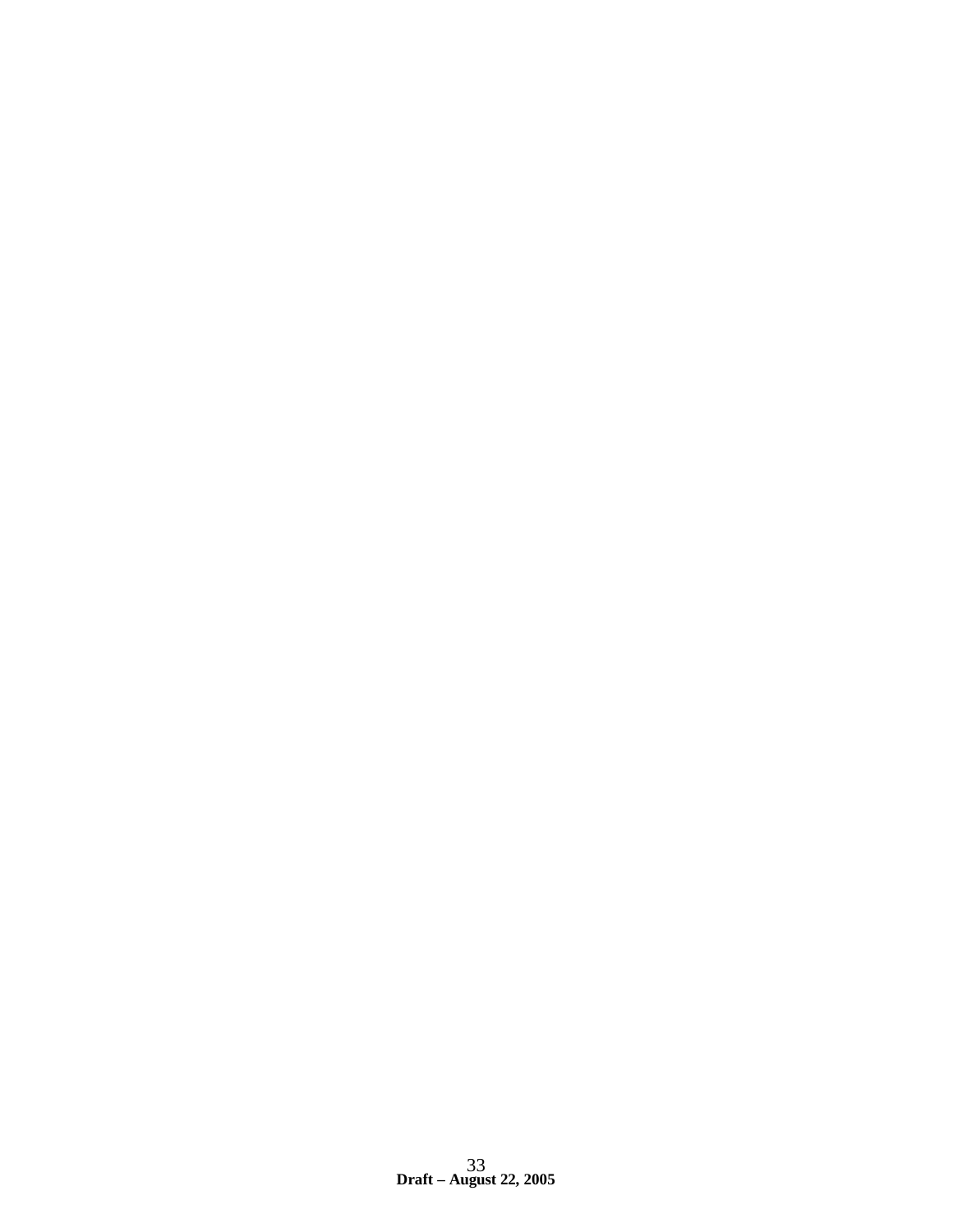## **Section 14 Mandatory Fair Housing and Accessibility Requirements**

The project must comply with federal fair housing laws, regulations and design requirements for handicapped accessibility including standards specified by the Americans with Disabilities Act (ADA) and Section 504 where applicable. The Project Sponsor is responsible for ensuring that the completed project meet all federal fair housing laws, regulations and design requirements.

## A. Safe Harbors

The United States Department of Justice and HUD currently recognize seven safe harbors for compliance with the Fair Housing Act's design and construction requirements, 42 U.S.C. § 3604 (f) (3) (C). The project must meet one of the seven Safe Harbors (listed below). The Project Sponsor must provide a written declaration to the Division stating which Safe Harbor the project will fall under. The safe harbors are:

- 1) HUD's March 6, 1991 Fair Housing Accessibility Guidelines (Guidelines) and the June 28, 1994 Supplemental Notice to Fair Housing Accessibility Guidelines
- 2) HUD's Fair Housing Act Accessibility Design Manual
- 3) ANSI A117.1-1986 \*
- 4) CABO/ANSI A117.1-1992 \*
- 5) ICC/ANSI A117.1-1998 \*
- 6) Code Requirements for Housing Accessibility 2000 (CRHA), approved and published by the International Code Council (ICC), October 2000
- 7) International Building Code 2000 (IBC) as amended by the IBC 2001 Supplement to the International Codes.
- 8) International Building Code 2003 (IBC)

## *\*Building Code must be used in conjunction with the Fair Housing Act and HUD's Regulations/ Guidelines*

Additional information on the Safe Harbors is available in **ATTACHMENT E**.

Failure to comply with all of the accessible and adaptive design and construction requirements of the Fair Housing Act may result in loss of tax credits pursuant to 26 C.F.R. § 1.42-9. Therefore, Project Sponsors should consult with appropriate professional to ensure that the construction of the multi-family development complies with the accessible and adaptive design and construction requirements of the Fair Housing Act.

## B. Recommended Fair Housing Accessibility Training

The Division has requested the Fair Housing Accessibility First Group to provide a training program for Project Sponsors in Nevada on compliance with federal accessibility requirements. The Division requires that appropriate representatives of the project development team attend the training provided on accessible design standards. Appropriate representatives include persons integrally involved in the design and construction of the project (e.g. architects, engineers, and contractors).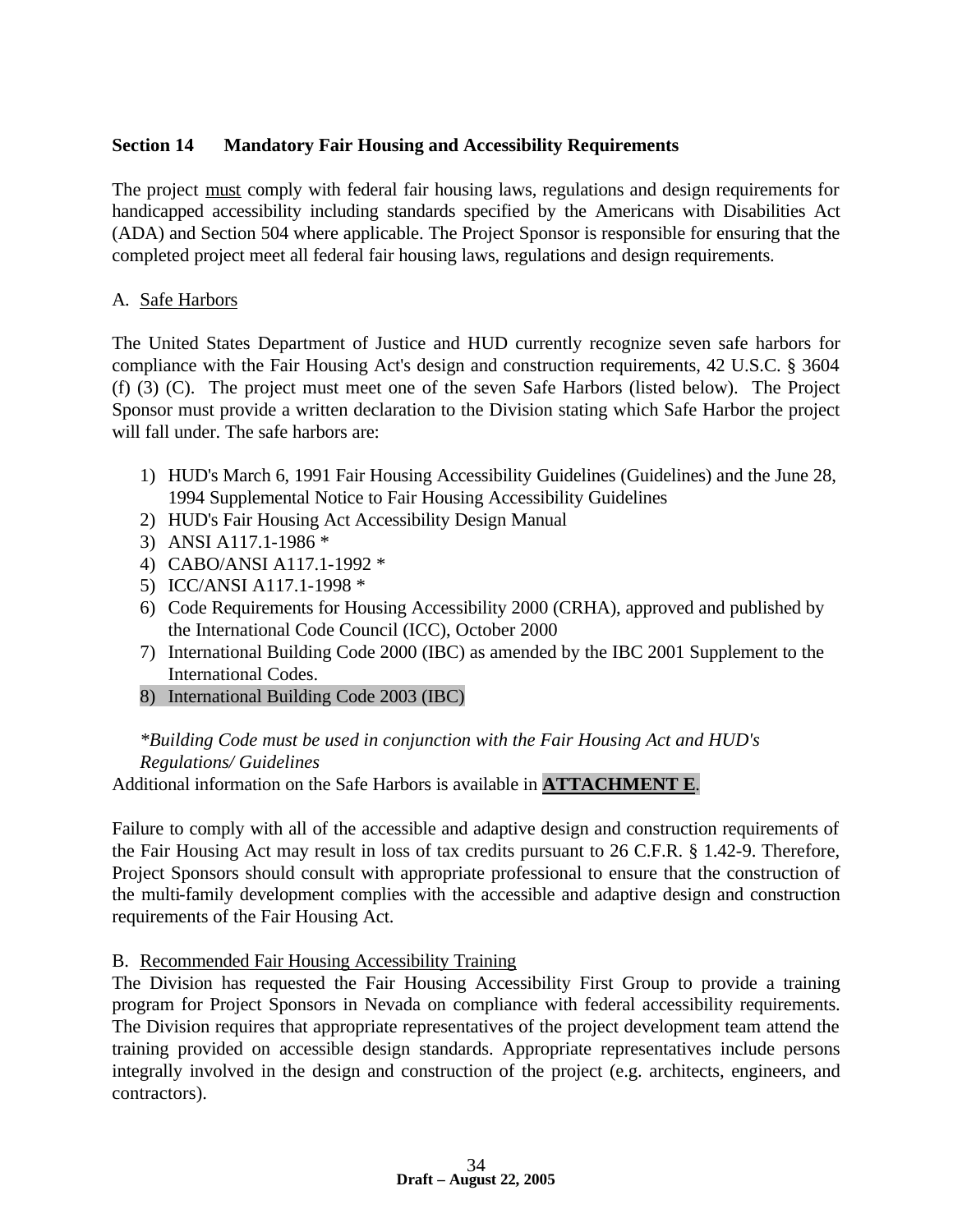## **Section 15 Project Amenity Requirements**

#### A. Amenities for Projects Serving Individuals and Families With Children

#### **New Construction Projects With 50 or More Units**

- 1) Community areas with a minimum of 500 sq. ft. to combine 32-inch color TV, entertainment system (stereo, DVD, VHS and PlayStation or similar type product), set of sofas or sofa/loveseat, two lounge chairs, end or coffee tables, carpeting and/or ceramic tile, and facilities to prepare and serve food that includes a counter area, refrigerator, microwave oven, sink, garbage disposal that are EnergyStar rated, with resilient and/or ceramic tile floor.
- 2) Washer and dryer hookup in each unit or on-site laundry facilities with a minimum of one that are EnergyStar rated washer and dryer for every 10 units of housing.
- 3) Equipped playground that includes a Powerscape, GameTime, or equivalent play set, a tot lot in a softball aggregate, or equivalent site of at least 1000 sq. ft.

#### **New Construction Projects With Less Than 50 Units**

4) Equipped playground that includes a Powerscape, GameTime, or equivalent play set, a tot lot in a softball aggregate, or equivalent site of at least 500 sq. ft.

#### B. Project Amenities for Elderly Housing

- 1) Community areas with a minimum of 500 sq. ft. to combine 32-inch color TV, entertainment system (a stereo system, DVD or VHS system), set of sofas or sofa/loveseat, two lounge chairs, end or coffee tables, carpeting and/or ceramic tile, and facilities to prepare and serve food that includes a counter area, refrigerator, microwave oven, sink, garbage disposal that are EnergyStar rated, with resilient and/or ceramic tile floor.
- 2) Washer and dryer hookup in each unit or laundry facility with EnergyStar rated (clothes washer) and dryer. One washer and one dryer for every 10 units.
- 3) Handrails and related hardware (hand rails, grab bars, and lever handled hardware for doors) compliant with the Fair Housing Act and ADA.
- 3) Elevator (if more than one floor).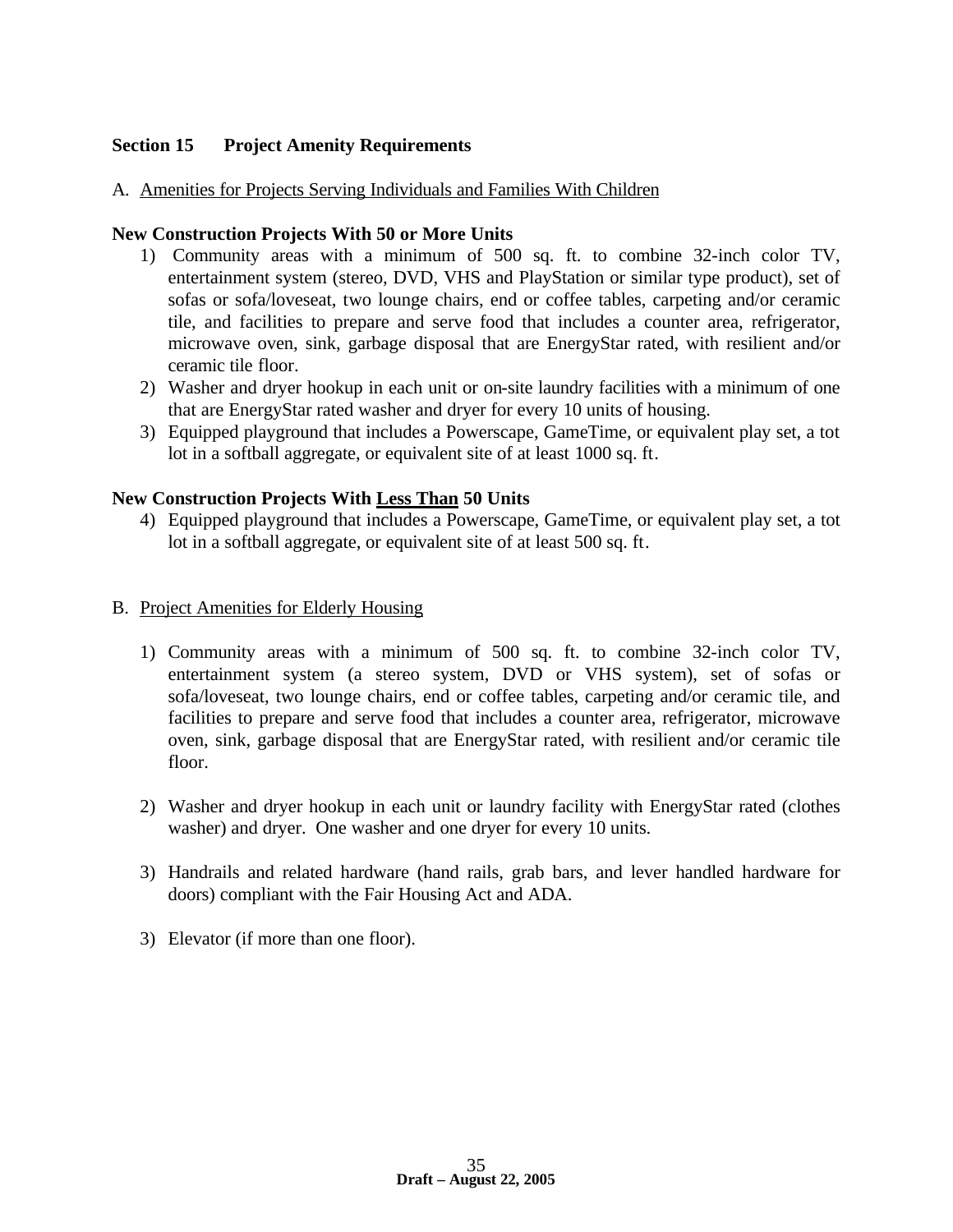### C. Project Amenities for Tenant Ownership Housing

- 1) Minimum of two-bedroom units with an average of 1,200 sq. ft. of residential area per unit excluding garages, outdoor patios, etc, but not less than 1,000 sq. ft. of residential area or minimum allowed per local zoning.
- 2) Minimum of 5,000 sq. ft. lot or the minimum allowed per local zoning.
- 3) Washer and dryer hookup in each unit.
- 4) Minimum of one car attached garage.

#### D. Project Amenities for Acquisition/Rehab/Conversion/Change of Use

#### **Acquisition/Rehabilitation Projects With 50 or More Units**

- 1) Community area(s) with a minimum of 500 sq. ft. The design and amenities in the community area should be suited to the project type. For rehabilitation projects serving special needs housing populations, the community area should be appropriate to the delivery of supportive service provided to residents. For rehabilitation projects serving individuals, families with children, and elderly populations the community area and amenities should be similar to those provided to family and elderly housing.
- 2) Laundry facility on site in a common area one washer and one dryer that are EnergyStar rated for every 10 units of housing.

#### E. Project Amenities for All Other Housing

- 1) Community area(s) with a minimum of 500 sq. ft. The design and amenities in the community area should be suited to the project type. For assisted living and special needs housing projects the community area should be appropriate to the delivery of supportive service provided to residents. For mixed income projects, the community area and amenities should be similar to those provided to family and elderly housing.
- 2) Laundry facility on site one washer and one dryer that are EnergyStar rated for every 10 units of housing.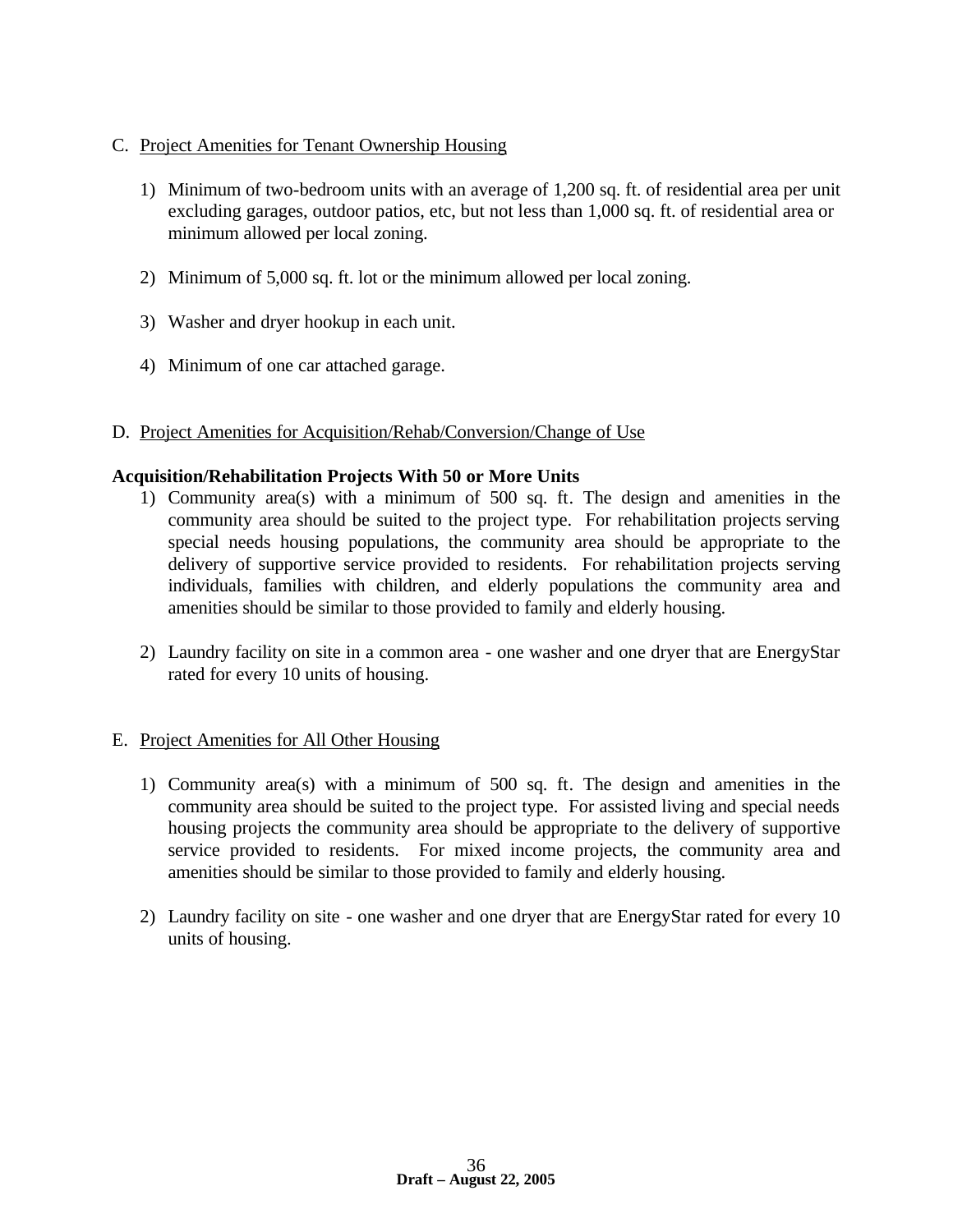## **PROJECT SCORING**

#### **Section 16 Preference Point Scoring Categories**

Each application will be scored based on the three scoring categories: Standard Scoring Factors; Project Type Priorities; and Special Scoring Factors.

#### A. Standard Scoring Factors

Standard Scoring Factors in sections  $17 - 25$  reflect the Division's housing development priorities for 205. All applications will be independently scored for each of the 8 (eight) Standard Scoring Factors. **Maximum Points: 59.**

#### B. Project Type Priorities

Project Type Priorities in sections 26 – 31 reflect the Division's housing type priorities for 2005. Applications will be grouped according to project type within each set-aside and geographic subaccount and compete for the points available for the project type. The three highest-scoring projects will be awarded points. The application with the highest score will receive the maximum points available to the project type. The application with the second highest score will receive one-half of the available points. The application with the third highest score will receive one point. In the event of a tie the points will be divided. **Maximum Points: 20.**

#### C. Special Scoring Factors

Special Scoring Factors in sections  $32 - 37$  reflect additional policy objectives set by the Division for the 2006 QAP. All applications will be independently scored for each of the 5 (five) Special Scoring Factors. **Maximum Points: .**

The 2006 QAP enables applicants to self-score applications in two of the three scoring categories. The points in the self-scoring categories represent 89% of the total points available for Family, Elderly, Tenant Ownership, and Mixed Income projects; 84% of the total points available for Special Needs Housing projects; and 76% of the points available for Assisted Living projects. Accordingly, most applicants will have a near-complete picture of their score at the time they submit their application. **A project scoring sheet is available in ATTACHMENT F.**

After the Division calculates the point totals of each application projects will be ranked within each set-aside and geographic sub-account. Applicants applying for Tax Credits under more than one account will be ranked under each account.

Tax Credit reservations will be based solely on high score.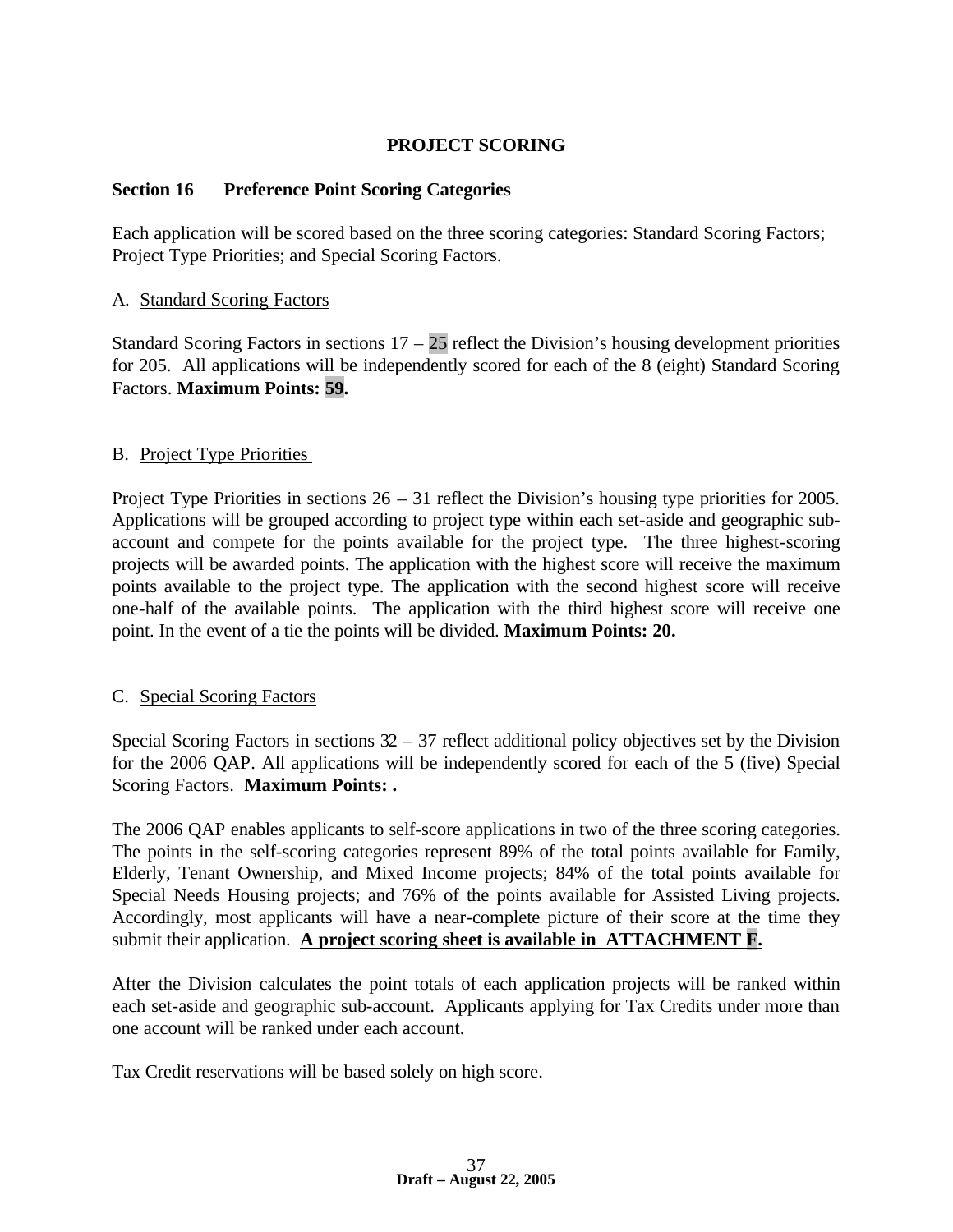## **Standard Scoring Factors**

#### **Section 17 Project Location**

Two (2) preference points will be awarded if the project meets any of the following project location criteria:

|    | <b>RATING FACTORS (Select One)</b>                                                                                                                                                               | PTS |
|----|--------------------------------------------------------------------------------------------------------------------------------------------------------------------------------------------------|-----|
| a) | Project is located in a Qualified Census Tract and contributes to a comprehensive<br>community revitalization plan                                                                               |     |
| b) | Project is located in a non-CDBG eligible census tract                                                                                                                                           |     |
| C) | Project is part of a Redevelopment Project Area as defined in NRS 279.412                                                                                                                        |     |
| d) | Project is located in a locally-designated priority development area                                                                                                                             |     |
| e) | Project involves the acquisition and rehabilitation of housing and is in an area<br>covered by a state or local revitalization plan/strategy targeting the rehabilitation<br>of existing housing |     |
| f) | Property involves the acquisition and rehabilitation of an at-risk property listed in<br>the National Housing Trust Publication                                                                  |     |
|    | <b>MAXIMUM LOCATION PREFERENCE POINTS</b>                                                                                                                                                        |     |

Projects claiming preference points under a-f above require certification from the local jurisdiction/government agency stating that the project is located in an area that qualifies for preference points. *See* NAC 319.989

## **Section 18 Project Readiness**

A maximum of nine (9) preference points will be awarded for achieving the following project development milestones. Documentation must be submitted to verify their completion of each milestone to the satisfaction of the Division:

| <b>RATING FACTORS</b>                                                           | <b>PTS</b> |
|---------------------------------------------------------------------------------|------------|
| Ownership of the land secured (clear title no option)<br>a)                     | 3          |
| Option to purchase land or a signed long-term lease<br>b)                       |            |
| Proper zoning of the site obtained (letter from zoning authority)<br>C)         |            |
| Soil testing completed<br>d)                                                    |            |
| Phase I environmental study completed<br>e)                                     | 2          |
| Partnership documents filed with the State of Nevada's Secretary of State<br>f) |            |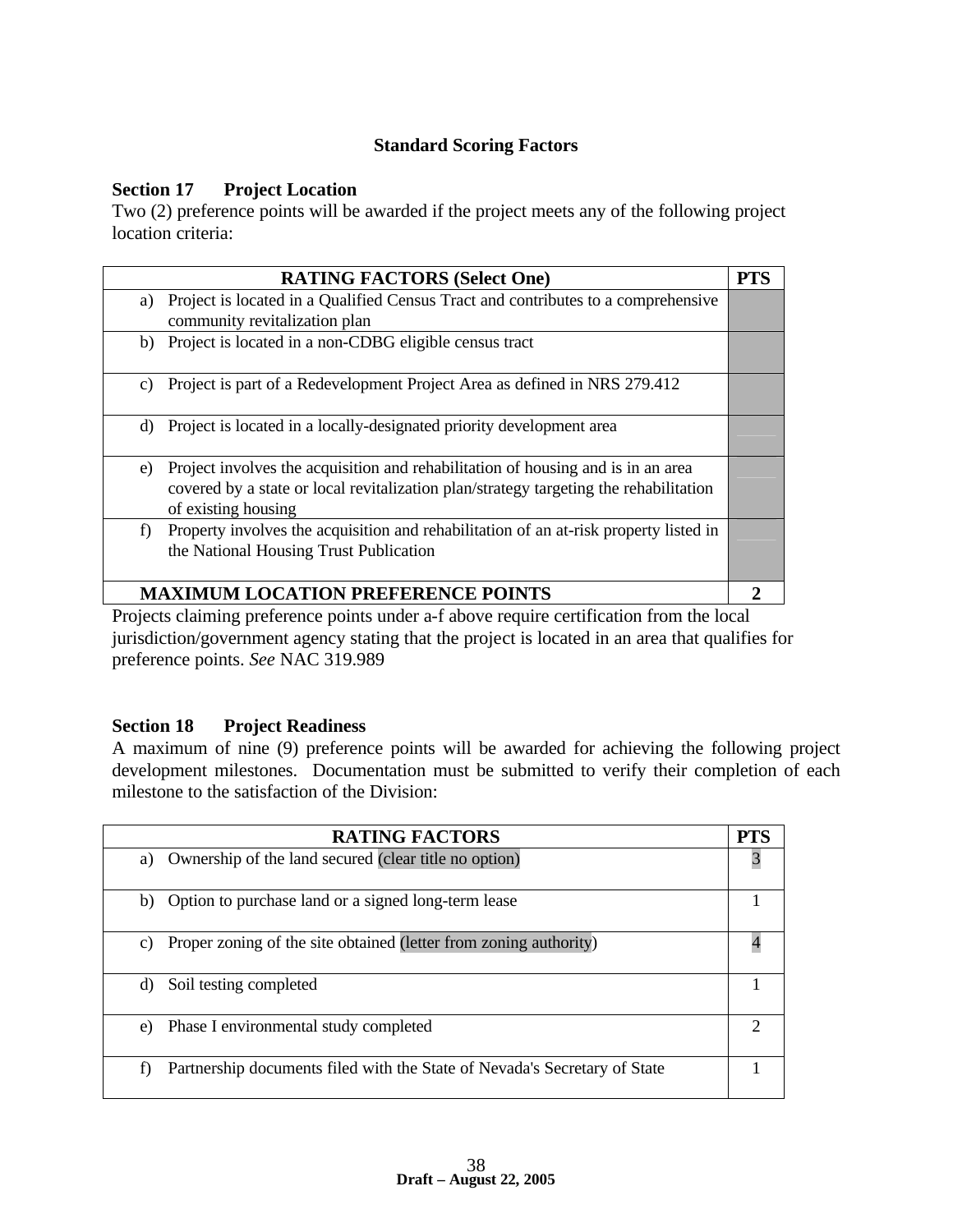**MAXIMUM PROJECT READINESS PREFERENCE POINTS 11**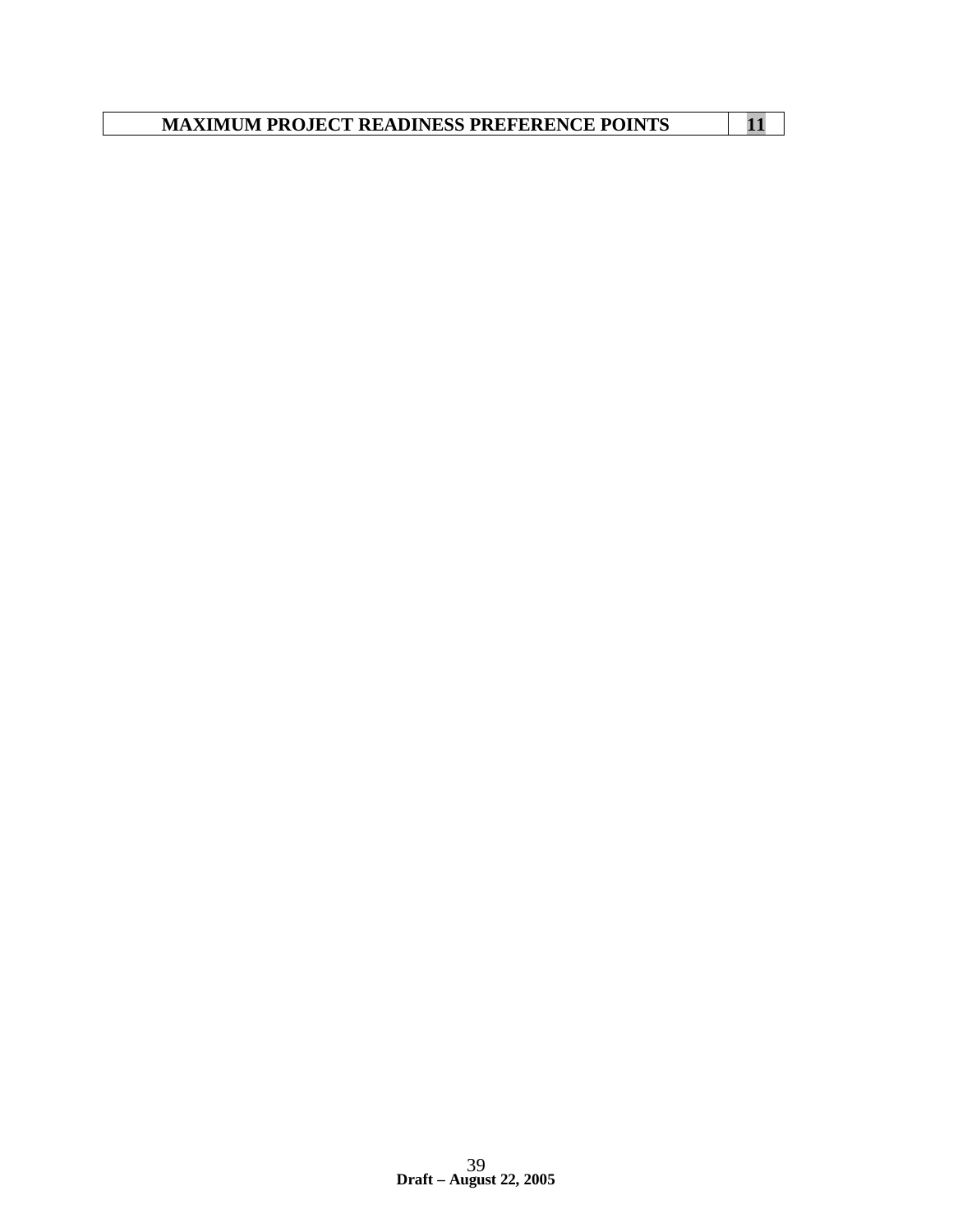# **Section 19 Additional Project Amenities<sup>12</sup>**

 $\overline{a}$ 

A maximum of fifteen (15) preference points will be awarded for the following projects and tenant amenities:

|              | <b>RATING FACTORS</b>                                                                                                                                                                                                                                                                                                                                                                                     | <b>PTS</b>     |
|--------------|-----------------------------------------------------------------------------------------------------------------------------------------------------------------------------------------------------------------------------------------------------------------------------------------------------------------------------------------------------------------------------------------------------------|----------------|
|              | <b>Project Amenities - Development has:</b>                                                                                                                                                                                                                                                                                                                                                               |                |
| a)           | Elevators (Does Not Apply To Elderly Projects With 2 or More Floors and Tenant Ownerships<br>Projects)                                                                                                                                                                                                                                                                                                    | 3              |
| b)           | Picnic area equipped with a minimum of three charcoal or gas barbecue units and three 6' picnic<br>tables with benches on separate concrete slabs no less than 200 sq. ft. evenly distributed throughout<br>the project (Does Not Apply to Tenant Ownership projects)                                                                                                                                     | $\overline{3}$ |
| c)           | Swimming or lap pool (Does Not Apply to Tenant Ownership projects)                                                                                                                                                                                                                                                                                                                                        | 3              |
| d)           | Kiddy pool that purifies and recycles water at a minimum four spray positions. Each position must<br>have individual timer for water spray, a 20 x 20 concrete area with drain, minimum five-foot rod<br>iron high fence with gate that locks. The 20 x 20 concrete area shall have a Cool Deck type of<br>surface. The water must recycle. (Applies To Family Rental and Tenant Ownership Projects Only) | 3              |
| e)           | In-ground spa that is a minimum of eight foot in diameter with seven jets, booster pump, blower,<br>20-minute timer, and 300,000 btu heater                                                                                                                                                                                                                                                               | $\overline{2}$ |
| f)           | Equipped weight/exercise room that is a minimum 250 sq. ft. and has at least three exercise<br>machines (Does Not Apply To Tenant Ownership Projects)                                                                                                                                                                                                                                                     | $\overline{2}$ |
| g)           | Computer/study room with full Internet access that is a minimum of 100 sq. ft. and is equipped<br>with at least one computer for every 20 units (Computers specification must meet or exceed 1.8<br>GHzv Intel Pentium 4 Processor, 128 MB. DDR SDRAM, 20 GB Hard Drive, 15-in. Monitor, 32<br>MB Graphics card, 48X Max CD ROM, Microsoft Windows).                                                      | $\overline{2}$ |
| h)           | Exterior lighting with fluorescent dusk-to-dawn fixtures or High Pressure Sodium illuminating<br>walking paths to entrances to residential unit                                                                                                                                                                                                                                                           | $\overline{2}$ |
|              | <b>Tennant Unit Amenities - Each Unit has:</b>                                                                                                                                                                                                                                                                                                                                                            |                |
| $\mathbf{i}$ | Picnic area equipped with one charcoal unit and 6' picnic table with benches on 64 sq. ft. concrete<br>slab or in patio area (Applies To Tenant Ownership Projects Only)                                                                                                                                                                                                                                  | 3              |
| j)           | Covered patio area on concrete slab w/roof that is a minimum of 64 sq. ft. (Applies To Tenant<br>Ownership Projects Only) or<br>Patio or balcony area that is a minimum of 48 sq. ft. (Applies To All Other Projects Types)                                                                                                                                                                               | $\overline{2}$ |
| $\mathbf{k}$ | Attached two-car garage (Applies To Tenant Ownership Projects Only) or<br>Covered parking space (Applies To All Other Projects Types)                                                                                                                                                                                                                                                                     | 3              |
| $\bf{D}$     | Air conditioner or swamp cooler<br>(Does not apply to projects in Clark, Esmeralda, Lincoln, and the southern Nye)                                                                                                                                                                                                                                                                                        | $\overline{2}$ |
| m)           | Enclosed exterior wood-framed storage structure that is a minimum of 24 sq. ft. floor                                                                                                                                                                                                                                                                                                                     | $\overline{2}$ |
| n)           | Infrastructure and hook-up for Broad-band internet connection                                                                                                                                                                                                                                                                                                                                             | $\overline{2}$ |
| $\Omega$     | Ceiling fans, including a minimum of one fan in the living area and one fan in the master bedroom                                                                                                                                                                                                                                                                                                         | $\mathbf{1}$   |
|              | <b>MAXIMUM AMENITIES PREFERENCE POINTS</b>                                                                                                                                                                                                                                                                                                                                                                | 21             |

 $12$  The Division reserves the right to award points to other comparable project amenities appropriate to the particular project. However, the overall total points may not exceed twenty (20). Request for the approval of other comparable project amenities must be received prior to the submission of the application and must be described and incorporated in the project application.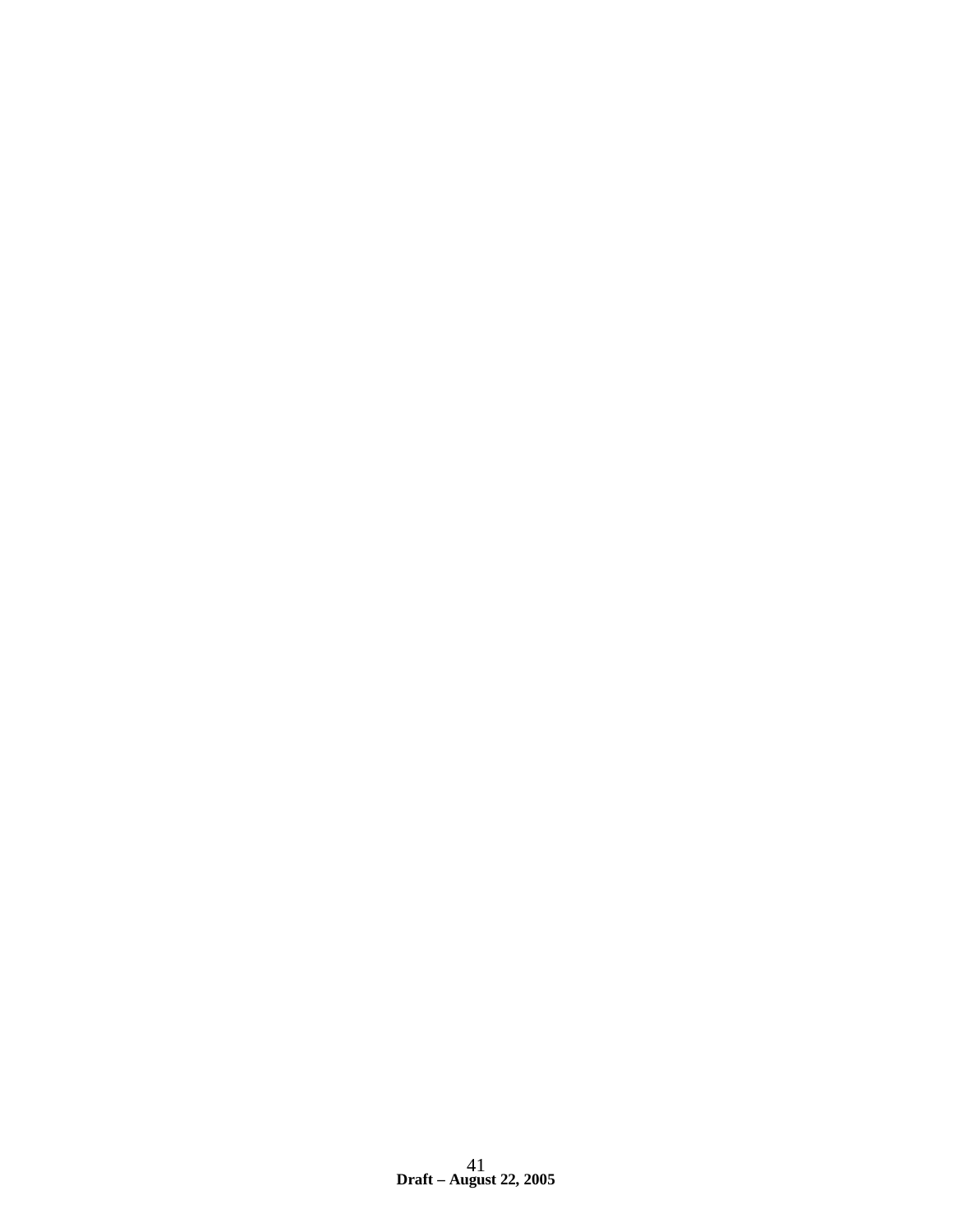## **Section 20 Nevada Based Applicant**

Ten (10) preference points will be awarded to projects if the Project Sponsor based in Nevada. To be deemed as based in Nevada, a Project Sponsor that is a natural person must be a resident of Nevada. If the Project Sponsor is a limited partnership, at least one of the general partners must meet the criteria below:

|    | <b>RATING FACTORS</b>                                                        | <b>PTS</b> |
|----|------------------------------------------------------------------------------|------------|
| a) | Applicant is organized as a corporation, partnership, limited-liability      |            |
|    | company or other principal of the entity for the last 12 months pursuant to  |            |
|    | the laws of Nevada;                                                          |            |
| b) | Applicant maintains an office in Nevada from which a general partner,        |            |
|    | managing partner, principal officer of the applicant, including a president, |            |
|    | or chief financial officer or chief operating officer, conducts regular      |            |
|    | business;                                                                    |            |
|    | c) Applicant maintains sufficient staff at in-State office to ensure that a  |            |
|    | member of the general public may visit the office to substantively discuss   |            |
|    | matters relating to the project with one of the persons identified in (2)    |            |
|    | above.                                                                       |            |
|    | M NEVADA BASED APPLICANT PREFERENCE POINTS                                   |            |

If a project is awarded preference points in this category, all correspondence, letters, facsimiles and telephone communications from the Division will be directed to the Project Sponsor's Nevada office.

## **Section 21 Nevada Based Projects by Out of State Based Applicants**

A maximum of five (5) preference points will be awarded to out of state applicants if the following criteria are met:

| <b>RATING FACTORS</b>                                                                                    | <b>PTS</b> |
|----------------------------------------------------------------------------------------------------------|------------|
| <b>Threshold Requirements:</b><br>a)                                                                     |            |
| The Project Sponsor has successful developed projects in Nevada within the<br>$\overline{\phantom{a}}$   |            |
| past 10 years.                                                                                           |            |
| The Project Sponsor is in good standing with all Division projects under the<br>$\overline{\phantom{a}}$ |            |
| Tax Exempt Bond, HOME, Low Income Housing Trust Fund, and/or Low                                         |            |
| Income Housing Tax Credit programs.                                                                      |            |
| The applicant does not have any unresolved compliance findings on multi-<br>$\overline{\phantom{a}}$     |            |
| family projects in Nevada.                                                                               |            |
| b) One point will be given for each successful project in Nevada up to the                               |            |
| maximum of 5 points.                                                                                     |            |
| <b>MAXIMUM OUT OF STATE PREFERENCE POINTS</b>                                                            |            |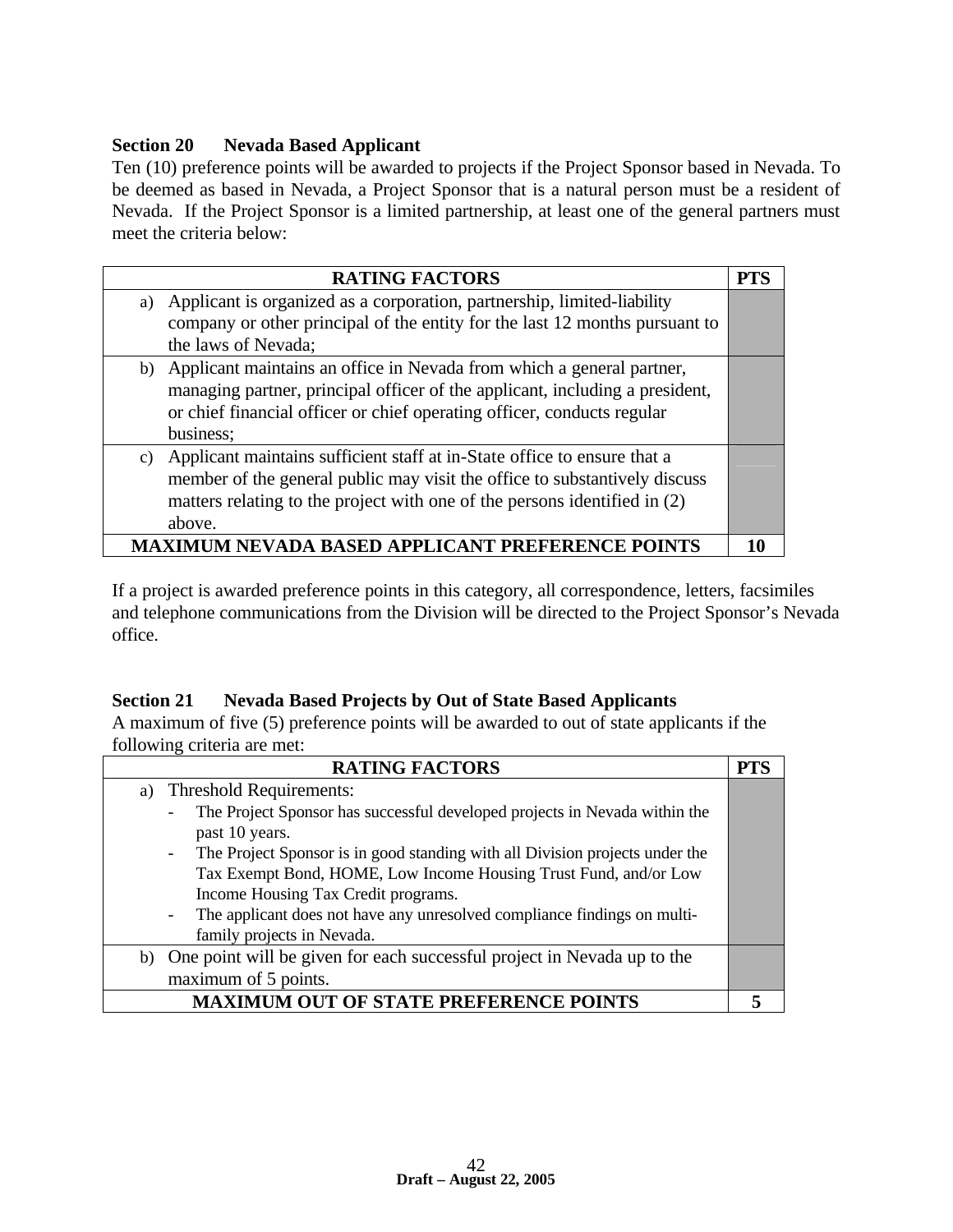## **Section 22 Affordability Period**

A maximum of four (4) preference points will be awarded to applications that extend the period of affordability beyond the required 30 years. Applications will receive one preference point for each additional 5-year period of affordability, not to exceed 50 years.

| <b>RATING FACTOR</b>                                     | PTS |
|----------------------------------------------------------|-----|
| a) One point for each 5 years of extended affordability. |     |
|                                                          |     |
| <b>MAXIMUM AFFORDABILITY PERIOD PREFERENCE POINTS</b>    |     |

Projects developed for eventual tenant ownership and for frail elderly, assisted housing and seniors with Alzheimer's disease will not be eligible for points in this category.

## **Section 23 Water Efficiency of Landscape Design**

Five (5) preference points will be awarded to projects that have at least 75% desert and/or xeriscaped landscaping. The Project Sponsor must submit verification from a architect/landscape architect that the project satisfies the rating factor.

| <b>RATING FACTOR</b>                               |  |
|----------------------------------------------------|--|
| a) 75 percent desert and/or xeriscaped landscaping |  |
| <b>MAXIMUM LANDSCAPE DESIGN PREFERENCE POINTS</b>  |  |

## **Section 24 Green Building Design**

Three (3) preference points for site factors and Three (3) preference points for in door air quality building materials.

| <b>RATING FACTORS</b>                                                               | PTS |
|-------------------------------------------------------------------------------------|-----|
| 1 point for site within in $\frac{1}{4}$ mile of local transit route<br>a)          |     |
| 1 point for each three services within 1/4 mile of site; total 2 points             |     |
| (Grocery, Pharmacy, Bank, Park, School, Day Care, Medical Service, Library)         |     |
| b) 3 points for interior paints with no volatile organic compounds (VOC),           |     |
| low-VOC carpeting, padding and adhesives or formaldehyde-free particle board        |     |
| (If points are claimed we require certified installation documentation otherwise an |     |
| equivalent % of eligible basis will be deducted from award)                         |     |
|                                                                                     |     |
| <b>IM GREEN DESIGN PREFERENCE POINTS</b>                                            |     |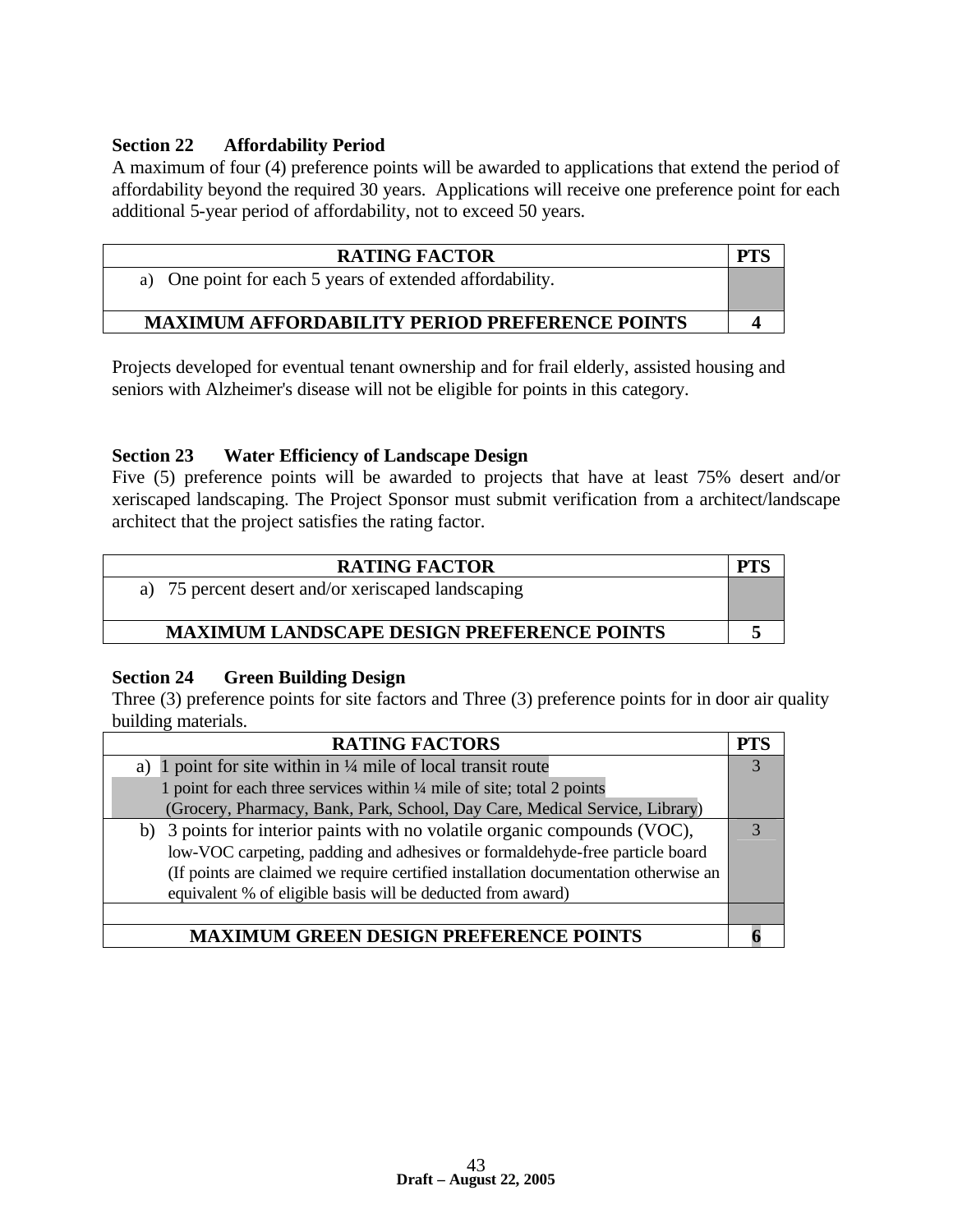## **Section 25 Negative Compliance Findings**

The Division will subtract up to twenty (20) preference points if at the time of application the Project Sponsor has unresolved negative compliance findings for active Tax Credit projects in Nevada. Negative Compliance Findings refer to specific conclusions made by the Division's Compliance Officers during compliance monitoring reviews that the housing project is in material non-compliance with specific programmatic and regulatory requirements. For the purpose of this section, only Negative Compliance Findings that are: (i) outstanding at the end of the correction period and (ii) reported to the IRS on IRS Form 8823 will be considered.

| <b>RATING FACTORS</b>                                                          | PTS     |
|--------------------------------------------------------------------------------|---------|
| a. One point subtracted for each unresolved compliance finding reported on IRS |         |
| Form 8823. Project Sponsors with more than 20 unresolved compliance            |         |
| findings will not be considered for funding.                                   |         |
| <b>MAXIMUM POINT REDUCTIONS FOR NEGATIVE COMPLIANCE</b>                        | $(-20)$ |
| <b>FINDINGS</b>                                                                |         |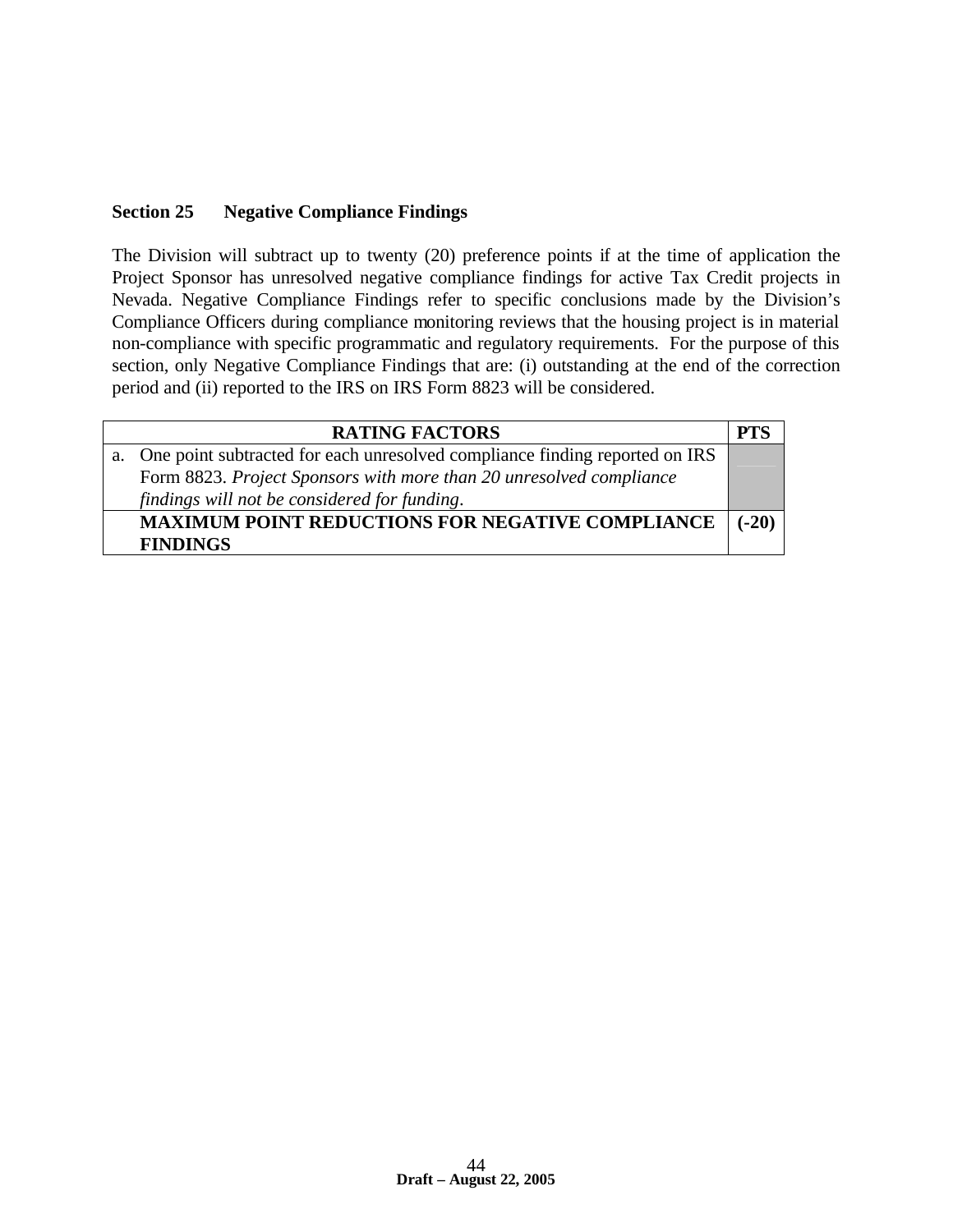## **Project Type Priorities**

The Division will award preference points for each of the project categories specified in Section 9 at the time of application review. Preference points may be claimed for only one project category.

Sections 26-31 below describe the ranking factors applicable to each project type. The application within each project-type category scoring within each set-aside and geographic sub-account will receive the maximum amount of preference points shown. The second highest scoring application will receive one-half of the maximum preference points shown. The third highest scoring application will receive 1 point. No more than three applications will be given points for each project category for each set-aside and geographic sub-account. Projects with no competing applications in the same geographic or specific set-aside in Sections 26-31 will receive the maximum point allowance by project type.

## **Section 26 Preference Points for Projects for Individuals/Families with Children**  *Maximum Points: 15.*

*Projects for Individuals/Families with Children* will be ranked based on the number of amenities listed in Section 19 included in the project. In the event that two or more projects within this project type category have the same number of amenities, the Division will break the tie by determining which proposal leverages the greatest level of non Tax Credit funding.

This will be determined by dividing the total amount of Tax Credits requested by the total project costs. The project with the lowest percentage of Tax Credits to total project cost will be the successful project.

The application with the highest overall amenities in the project will receive 15 points, the second highest scoring project will receive 7.5 points, and the third highest scoring project will 1 point.

## **Section 27 Preference Points for Senior Projects Age 55 Years and Older**  *Maximum Points: 10.*

*Senior Projects for persons Age 55 Years and Older* will be ranked based on the average unit size in the project. For example, a senior project of 50 units with 30 studio apartments, averaging 450 sq. ft., (13,500 sq. ft.) 10 one-bedroom apartments averaging 600 sq. ft. (6,000 sq. ft.), and 10 two-bedroom apartments averaging 750 sq. ft., (7,500 sq. ft.) has an average unit size of 540 sq. ft. (27,000 sq. ft. divided by 50 units) in the project.

The project with the highest average per unit square footage will receive 10 points, the second highest scoring project will receive 5 points, and the third highest scoring project will receive 1 point.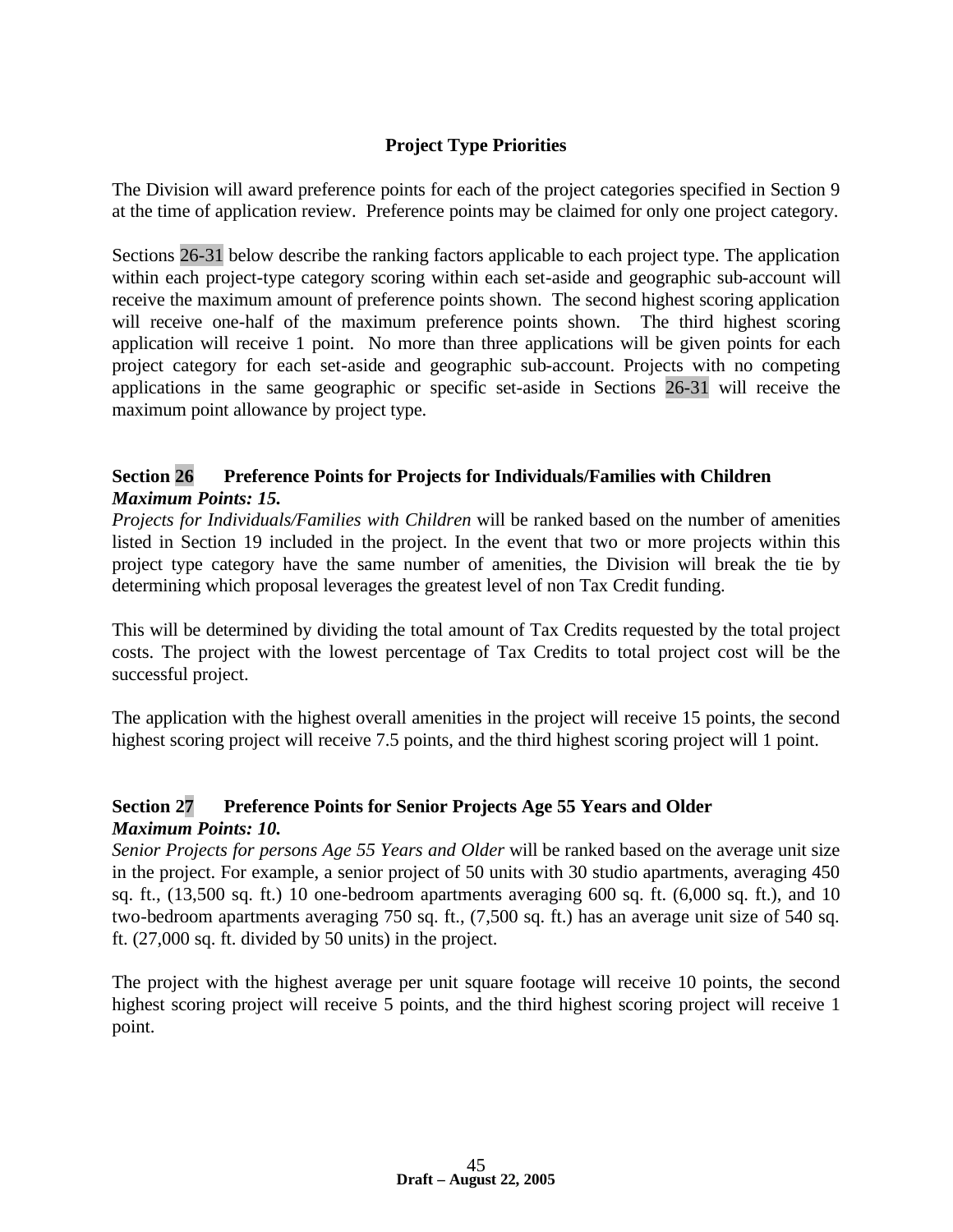#### **Section 28 Preference Points for Special Needs Projects** *Maximum Points: 20.*

*Projects for persons with Special Housing Needs* will be ranked based on the experience of the Project Sponsor/general partner in developing special needs housing and/or delivering the services relating to the special need. The Project Sponsor must submit a list of all of the housing units developed in chronological order commencing with the year the first project was placed in to service. The Project Sponsor must have a minimum of three years experience verified by a dated document, such as the articles of incorporation, showing the number of years the organization has provided the service.

Applications will be ranked based on the following factors

- (1) The number of months of experience will be weighted by 70%
- (2) The number of housing units developed will be weighted by 30%.

In the example below, Applicant One possesses 12 years of experience providing services to homeless individuals and has produced 250 units of transitional housing. Applicant Two possesses seven years of experience providing services to developmentally disabled people and has produced 300 units of housing for the developmentally disabled. The scoring is as follows:

| <b>Application One</b>     | <b>Application Two</b> |
|----------------------------|------------------------|
| 144 months x $.70 = 100.8$ | 84 months x .70 = 58.8 |
| 250 units x $.30 = 75$     | 300 units x .30 = 90   |
| Total = $175.8$            | Total = $148.8$        |

The highest score as calculated above will receive 20 points, the second highest score will receive 10 points, and the third highest score will receive 1 point.

## **Section 29 Preference Points for Mixed-Income/ Mixed Use Projects**  *Maximum Points: 10.*

*Mixed-Income Projects* will be ranked based on the percentage of market-rate units in the project that exceed the minimum requirement of 10%.

The square footage and bedroom size of both market-rate and restricted units must be proportional. Targeting smaller units with fewer bedrooms as the Tax Credits units will not be allowed. For example, if a 60-unit project with 30 market rate units (50%) is 30,000 sq. ft. and has 90 bedrooms, the amount of square footage and number of bedrooms should be equal to the square footage and number of bedrooms in the market-rate units.

Restricted units may be confined to specific building(s) in the project as long as the square footage and unit mix is proportional to the market-rate units. However, the buildings must be equally placed within the project and have full access to project amenities.

The project with the highest percentage of market-rate units will receive 10 points, the project with the second highest percentage will receive 5 points, the project with the third highest percentage will receive 1 point.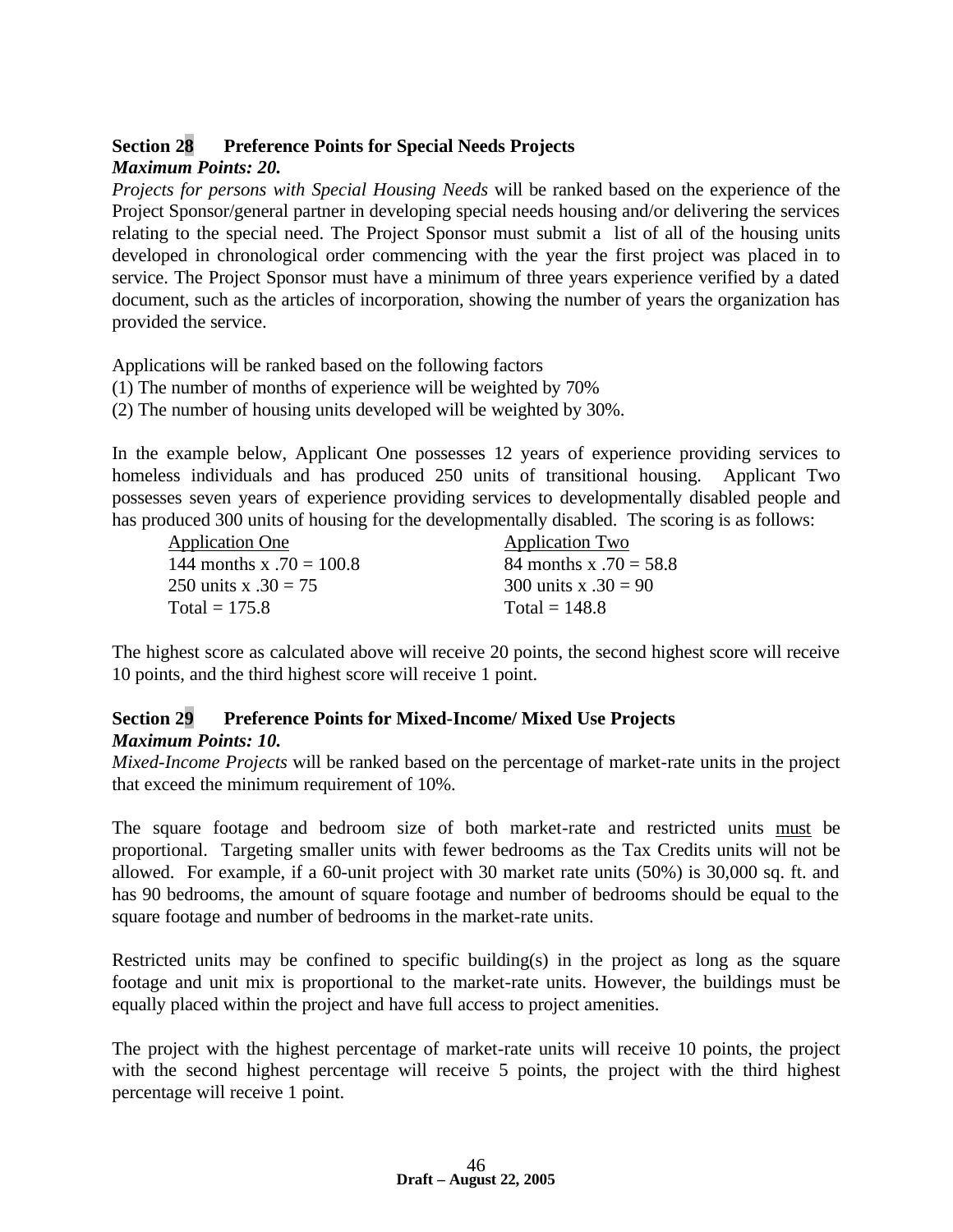*Mixed Use Projects* will be ranked based on the number amenities listed in Section 19 included in the project. In the event that two or more projects within this project type category have the same number of amenities, the Division will break the tie by determining which proposal leverages the greatest level of non Tax Credit funding.

This will be determined by dividing the total amount of Tax Credits requested by the total project costs. The project with the lowest percentage of Tax Credits to total project cost will be the successful project.

The application with the highest overall amenities in the project will receive 10 points, the second highest scoring project will receive 5 points, and the third highest scoring project will receive 1 point.

## **Section 30 Preference Points for Projects for Promoting Eventual Tenant Ownership**  *Maximum Points: 10.*

*Projects for Promoting Eventual Tenant Ownership* will be ranked based on the total overall residential square footage made available for eventual ownership. For example, a project of 20 single-family homes, each with an area of 1,200 sq. ft. would have a total of 24,000 sq. ft. of residential space.

The project with the highest amount of overall residential square footage in the project will receive 10 points, the second highest scoring project will receive 5 points, the third highest scoring project will receive 1 point.

# **Section 31 Preference Points for Acquisition/Rehab, Conversion or Change of Use Projects, Rehab only.**

## *Maximum Points: 10.*

*Acquisition/Rehab, Conversion or Change of Use Projects* will be ranked based on the per-unit rehabilitation investment (hard construction costs/number of units in the project).

The minimum investment per unit is \$10,000.00 and the amount for which the project is claiming preference points must be reflected in the Capital Needs Assessment. (Section 9.F.).

The project with the highest per-unit rehabilitation investment will receive 10 points, the second highest scoring project will receive 5 points, the third highest scoring project will receive 1 point.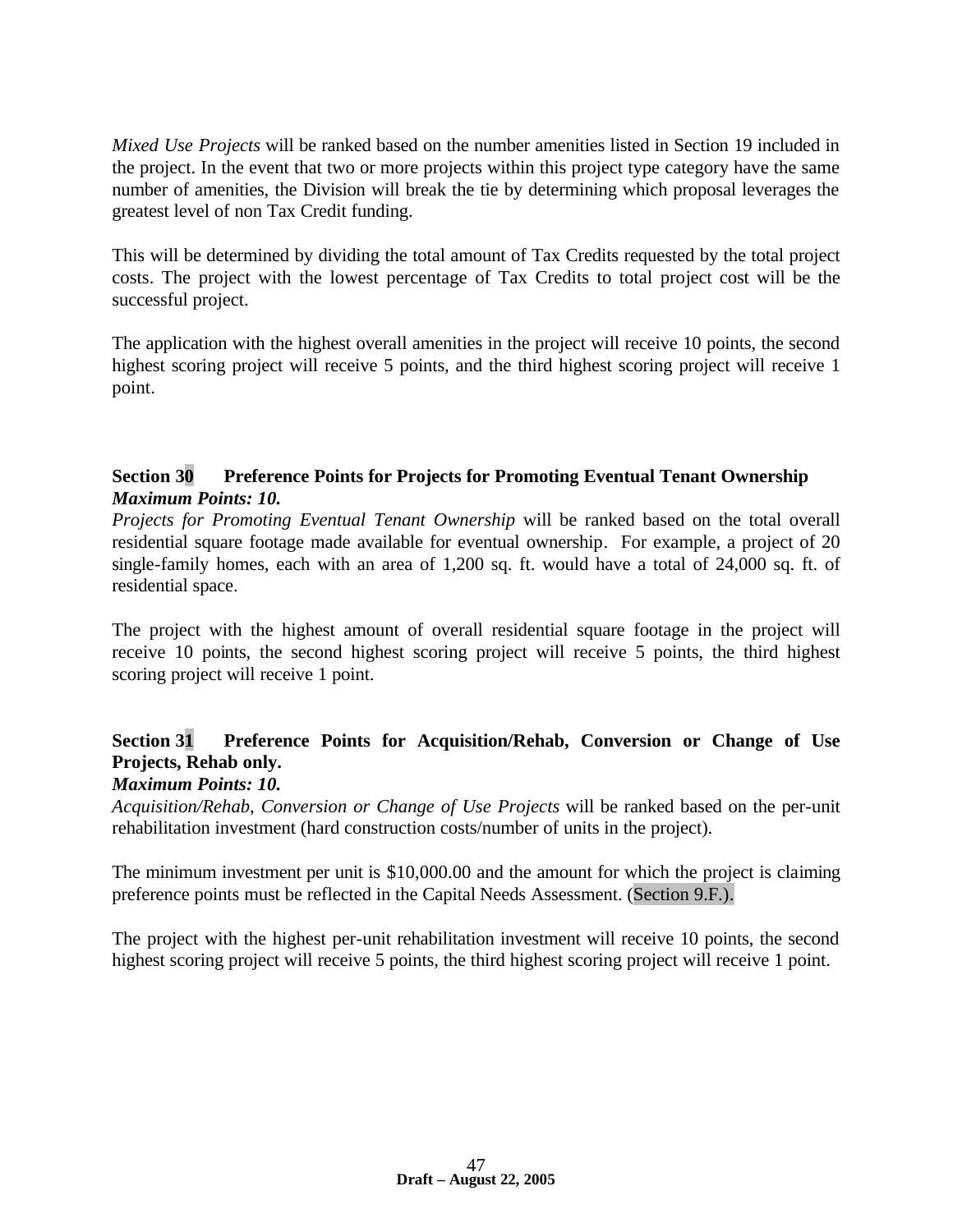## **Special Scoring Factors**

The Division identified a limited number of factors considered essential to targeting the development of housing for low income persons, expanding the level of services available to atrisk households, and providing incentives for keeping project costs down.

Sections 32 – 37 describe how preference points will be awarded to achieve these goals.

#### **Section 32 Preference Points for Low Rent**

A maximum of ten (10) preference points will be awarded based on the overall rent targeting in the project. A project's overall rent level is determined by multiplying the percentage of the total units within each rent level(s) by the rent level in percentages. For Example:

|                       | <b>Project One (40)</b> | <b>Project Two</b>                   | <b>Project Three</b> |
|-----------------------|-------------------------|--------------------------------------|----------------------|
|                       | units                   |                                      |                      |
| Number of Units       | 40 Units                | 40 units                             | 52 units             |
| Distribution of Units | All units with 40%      | 15 units $w/45\%$ rents              | All units with 35%   |
|                       | rents                   | 25 units w/35% rents                 | rents                |
| Scoring               | 100% X.40               | $37.5\%$ X $.45 = .16875$            | $100\%$ X .35        |
|                       |                         | plus                                 |                      |
|                       | Score = $.4$ score      | 62.5% X .35 = .21875   = .3500 score |                      |
|                       |                         | $=.3875$ score                       |                      |

Preference points will be awarded in the amounts specified in the following table.

| <b>Rating Criteria</b>                     | <b>PTS</b> |
|--------------------------------------------|------------|
| (Low Rent Score)                           |            |
| .30 $(100\% \ @ \ 30\% \)$ rents) or below |            |
| $> 0.30$ and $< 0.35$                      |            |
| .35 and $< .40$                            |            |
| .40 and $< .45$                            |            |
| .45 and $< .50$                            |            |
| .50 and $< .60$                            |            |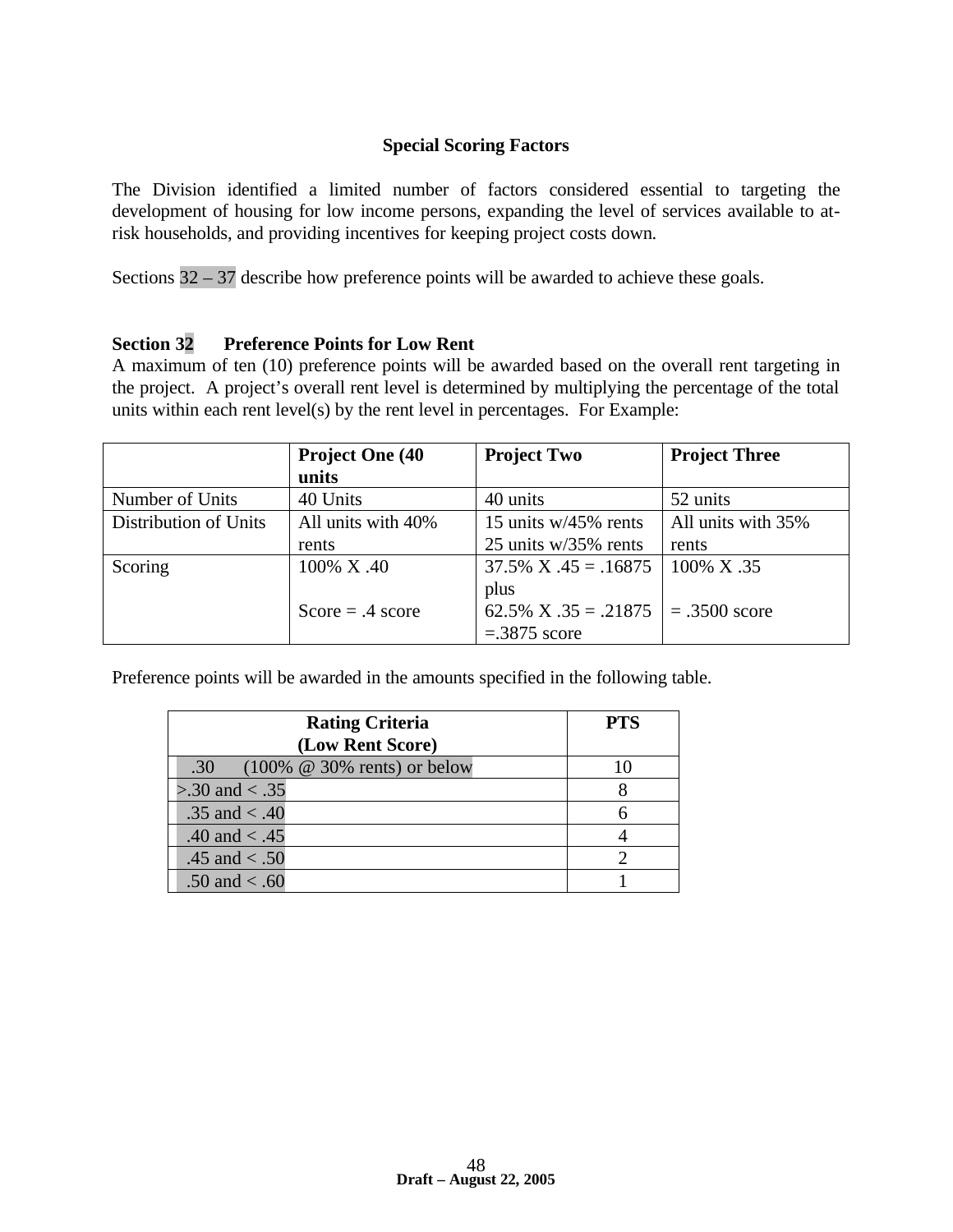## **Section 33 Preference Points for Low Income Targeting**

A maximum of ten (10) preference points will be awarded based on the overall income targeting in the project. A project's overall income level is determined by multiplying the percentage of the total units within each rent level(s) by the rent level in percentages. For Example

|                       | <b>Project One (40)</b> | <b>Project Two</b>                   | <b>Project Three</b> |
|-----------------------|-------------------------|--------------------------------------|----------------------|
|                       | units                   |                                      |                      |
| Number of Units       | 40 Units                | 40 units                             | 52 units             |
| Distribution of Units | All units $@$ 40%       | 15 units @ 45%                       | All units $@35\%$    |
|                       | <i>ncome</i>            | <i>ncome</i>                         | <sub>1</sub> ncome   |
|                       |                         | 25 units @ 35%                       |                      |
|                       |                         | mcome                                |                      |
| Scoring               | 100% X.40               | $37.5\%$ X $.45 = .16875$            | $100\%$ X .35        |
|                       |                         | plus                                 |                      |
|                       | $Score = .4 score$      | 62.5% X .35 = .21875   = .3500 score |                      |
|                       |                         | $=.3875$ score                       |                      |

Preference points will be awarded in the amounts specified in the following table.

| <b>Rating Criteria</b>                        | <b>PTS</b> |
|-----------------------------------------------|------------|
| (Low Income Score)                            |            |
| $(100\% \ @ \ 30\% \ AMI)$ or below<br>$=.30$ |            |
| $> .30$ and $< .35$                           |            |
| .35 and $< .40$                               |            |
| .40 and $< .45$                               |            |
| .45 and $< .50$                               |            |
| .50 and $< .60$                               |            |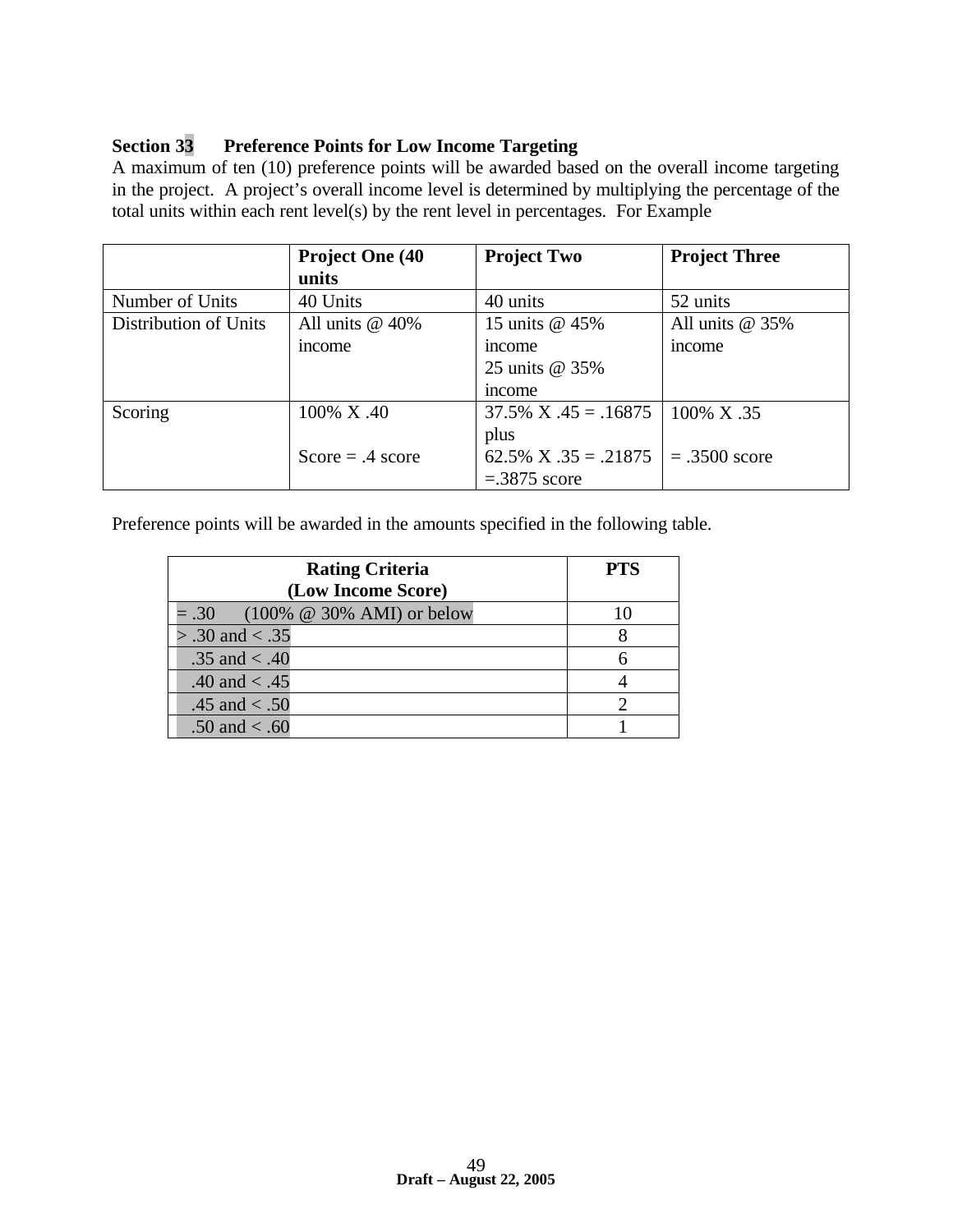## **Section 34 Preference Points for Supportive Services**

A maximum of ten (10) preference points will be awarded based on the number of supportive services provided to tenants. All supportive services must comply with all local, city, county, state and federal laws and regulations that include, but are not limited to, licensing, permits, certification and bonding and insurance requirements.

The Project Sponsor must document how the service will be provided and paid, including copies of agreements with community-based organizations for providing the service. The service must be available to all tenant families a minimum of 8 hours per week. There will be no mandatory fees for the basic service. Any fee required will be at the discretion of the Division.

A CPA must make a determination that on-site commercial and/or health care activities will not have an adverse affect on the project's eligible basis. The Project Sponsor must provide the service for the initial IRS 15 year compliance period, and must not allow more than a 30-day gap in service provided. The Project Sponsor must notify the Division within seven (7) days of the termination of service agreements/contracts. The project will be considered out of compliance if there is no new service contract executed by the time the development is audited.

| <b>Rating Criteria</b>                        | <b>PTS</b>            |
|-----------------------------------------------|-----------------------|
| <b>Supportive Services Provided</b>           |                       |
| A. Provision of childcare services on-site or | $2$ (on-site)         |
| linked to outside centers.                    | $1$ (off-site)        |
| B. Providing health care services on-site or  | $2$ (on-site)         |
| linked with a local health care provider.     | $1$ (off-site)        |
| C. Providing job-training programs on-site or | $2$ (on-site)         |
| linked with a local training center.          | $1$ (off-site)        |
| D. Providing one prepared meal on a daily     | $\mathcal{D}_{\cdot}$ |
| basis available to all tenants.               |                       |
| E. Transportation services.                   | 3                     |
| F. Computer literacy training made available  |                       |
| to all tenants.                               |                       |
| G. Personal finance training; that includes   |                       |
| money management, credit counseling and       |                       |
| personal budgeting.                           |                       |
| <b>Maximum Supportive Services Preference</b> | 10                    |
| points available                              |                       |

The 2006 OAP will award preference points for the following supportive services:

The Division reserves the right to award preference points for other supportive services upon request by the Project Sponsor and approval of the proposed service plan by the Division. However, the overall total may not exceed ten (10). The approval must be received prior to the submission of the application.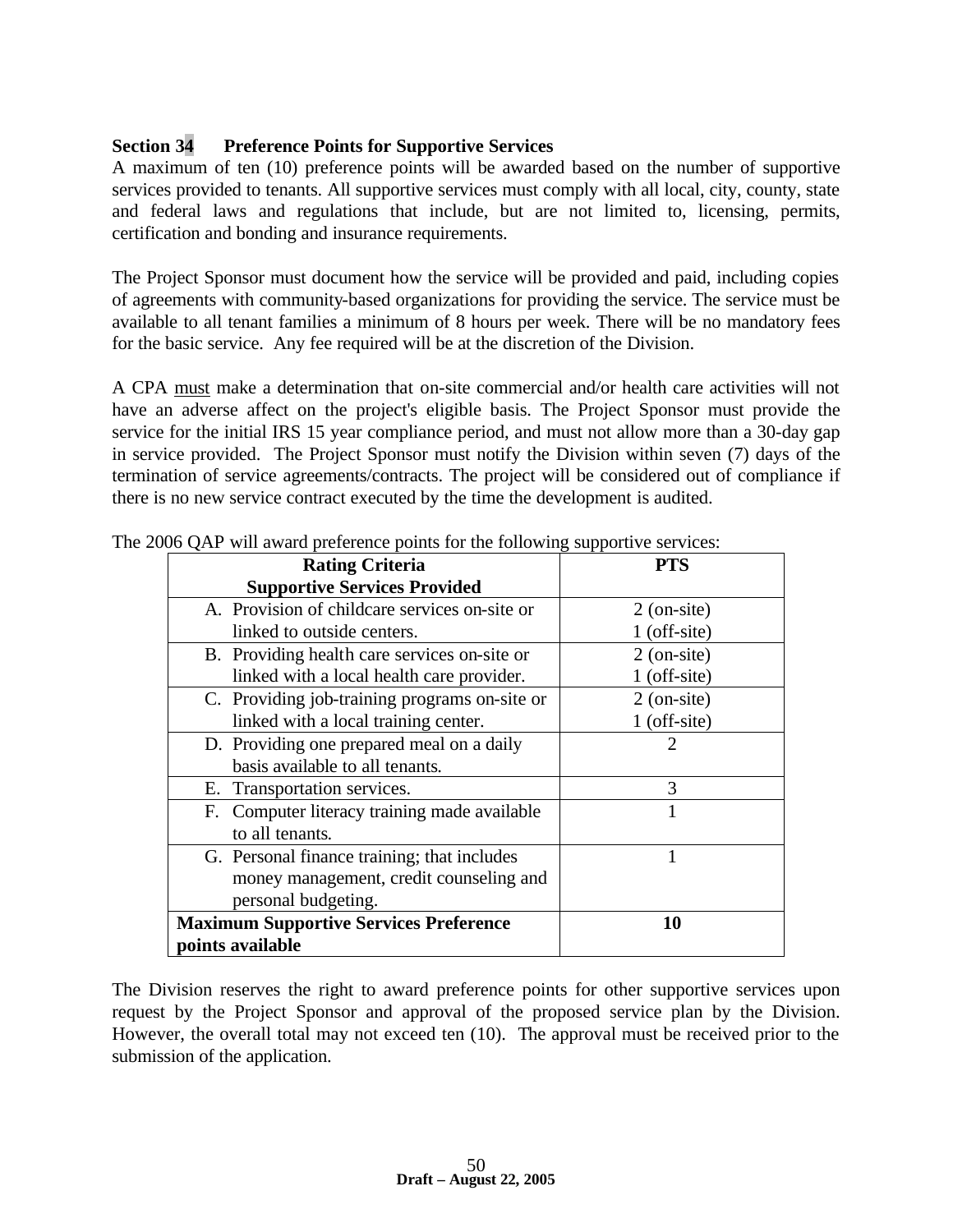## **Section 35 Preference Points for Lowest Developer Fee**

A maximum of five (5) preference points will be awarded to applications with developer fees below 15% of the ELIGIBLE BASIS. Preference points will be awarded on a basis of 1 point for each 1% reduction in developer fee up to a maximum of 5 points.

The developer fee must not exceed 15% of the ELIGIBLE BASIS of the project excluding the developer's fee. The fee includes profit and overhead of the developer, in addition to fees for consultants/processing agents. The developer fee for projects in QCTs/DDAs may include the adjusted Eligible Basis amount. The cost certification must reflect the developer fee disclosed within the original application and may not be changed for any reason.

| <b>Rating Criteria</b> | <b>PTS</b> |
|------------------------|------------|
| <b>Developer Fee</b>   |            |
| A. Less Than 11%       |            |
| B. 11.0% to 11.99%     |            |
| C. 12.0% to $12.99%$   |            |
| D. 13.0% to 13.99%     |            |
| E. 14.0% 10 14.99%     |            |
| $F = 15%$              |            |

## **Section 36 Preference Points for Lowest Contractor Fee**

A maximum of five (5) preference points will be awarded to applications with contractor fees below 14% of the total cost of construction. Preference points will be awarded on a basis of 1 point for each 1% reduction in contractor fee up to a maximum of 5 points.

The original contractor fee must be reflected at the time of application and may not be changed. Contractor fees including the contractor's profit, overhead and general requirements must not exceed 14% of the total cost of construction of the project. Total construction costs are limited to on-site work, the construction of new structures/accessory buildings, and the rehabilitation of existing structures. The Division considers contractor fees greater than 14% excessive. Any contractor fee in excess of 14 percent will be taken out of the Gap Calculation for determination of the final Tax Credit allocation and issuance of IRS Form 8609. Construction costs will be limited to on-site work, the construction of new structures/accessory buildings and/or the rehabilitation of existing structures and mandated off site improvements. *See* NAC 319.987

| <b>Rating Criteria</b> | <b>PTS</b> |
|------------------------|------------|
| <b>Contractor Fee</b>  |            |
| G. Less Than 10%       |            |
| H. $10.0\%$ to 10.99%  |            |
| I. $11.0\%$ to 11.99%  |            |
| J. 12.0% to 12.99%     |            |
| K. 13.0% to 13.99%     |            |
| $I_{\odot}$ 14%        |            |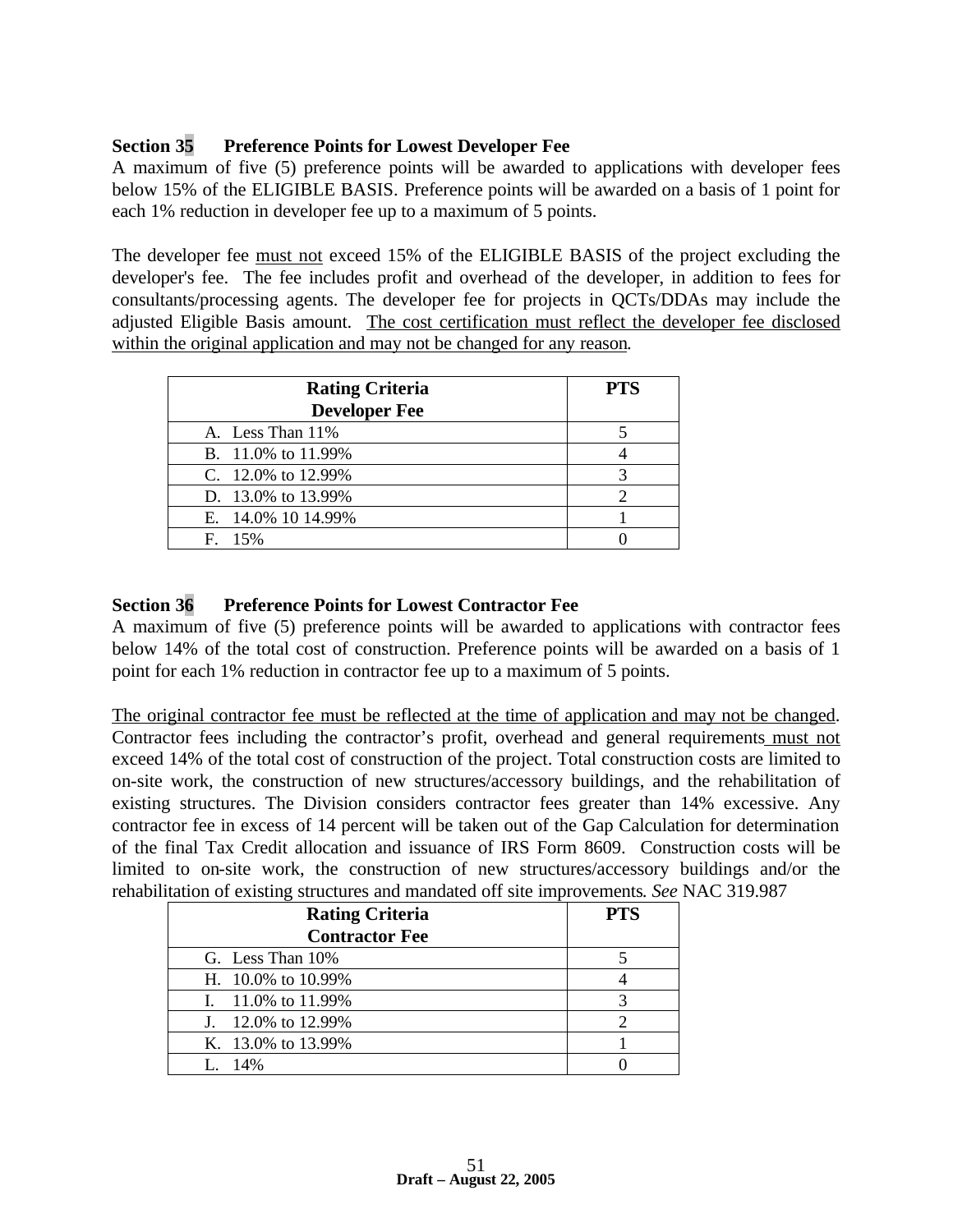## **Section 37 Special Developments Private Public Partnerships**

A maximum of fifteen (15) preference points will be awarded based the level of additional resources and funding leveraged by Tax Credits. The three factors below can be met individually or collectively to receive the preference points. Additional contributions may include land donations and funding commitments made by local governments, non-profit organizations, and private businesses.

| <b>Rating Criteria</b>                                                                                                                             | <b>PTS</b> |
|----------------------------------------------------------------------------------------------------------------------------------------------------|------------|
| A donation of land from a governmental unit<br>1)                                                                                                  | 5/3/1      |
| (federal, state or local) or a parcel of land                                                                                                      |            |
| transferred at a nominal cost from a                                                                                                               |            |
| governmental unit (federal, state or local) or a                                                                                                   |            |
| long-term lease of at least 50 years provided                                                                                                      |            |
| to the developer at a nominal or discounted                                                                                                        |            |
| cost from a governmental unit (federal, state                                                                                                      |            |
| or local).                                                                                                                                         |            |
| Discounts on land sales 100% to 75% claim 5 points, 74% to 50% 3 points,<br>49% to 25% 1 point                                                     |            |
| Combined contributions from governmental,<br>2)                                                                                                    | 5/3/1      |
| non-profit, and or private sources for the                                                                                                         |            |
| development of the Tax Credit Project that                                                                                                         |            |
| meet or exceed 10 percent of the total project                                                                                                     |            |
| costs.                                                                                                                                             |            |
| Parties must be $3rd$ party non related entities and 20% is based on application.<br>25% or more 5 points, 24% to 15% 3 points, 14% to 10% 1 point |            |
| Tax Credit Equity must meet or exceed 60<br>3)                                                                                                     | 5/3/1      |
| percent of the total project cost.                                                                                                                 |            |
| Based on total cost at time of application and investor agreement at that time.                                                                    |            |
| 70% or more 5 points, 65% to 69% 3 points, 60% to 64% 1 point                                                                                      |            |
| <b>Maximum Public/Private Preference points</b>                                                                                                    | 15         |
| available                                                                                                                                          |            |

## **Section 38 Tie Breakers**

In the event that one or more projects competing for Tax Credits in the same set-aside or geographical account receives an identical number of preference points, the Division will break the tie by determining which proposal leverages the greatest level of non Tax Credit funding.

This will be determined by dividing the total amount of Tax Credits requested by the total project costs. The project with the lowest percentage of Tax Credits to total project cost will be the successful project.

If the above fails to break the tie, the Division will conduct a lottery pursuant to NAC 319.990.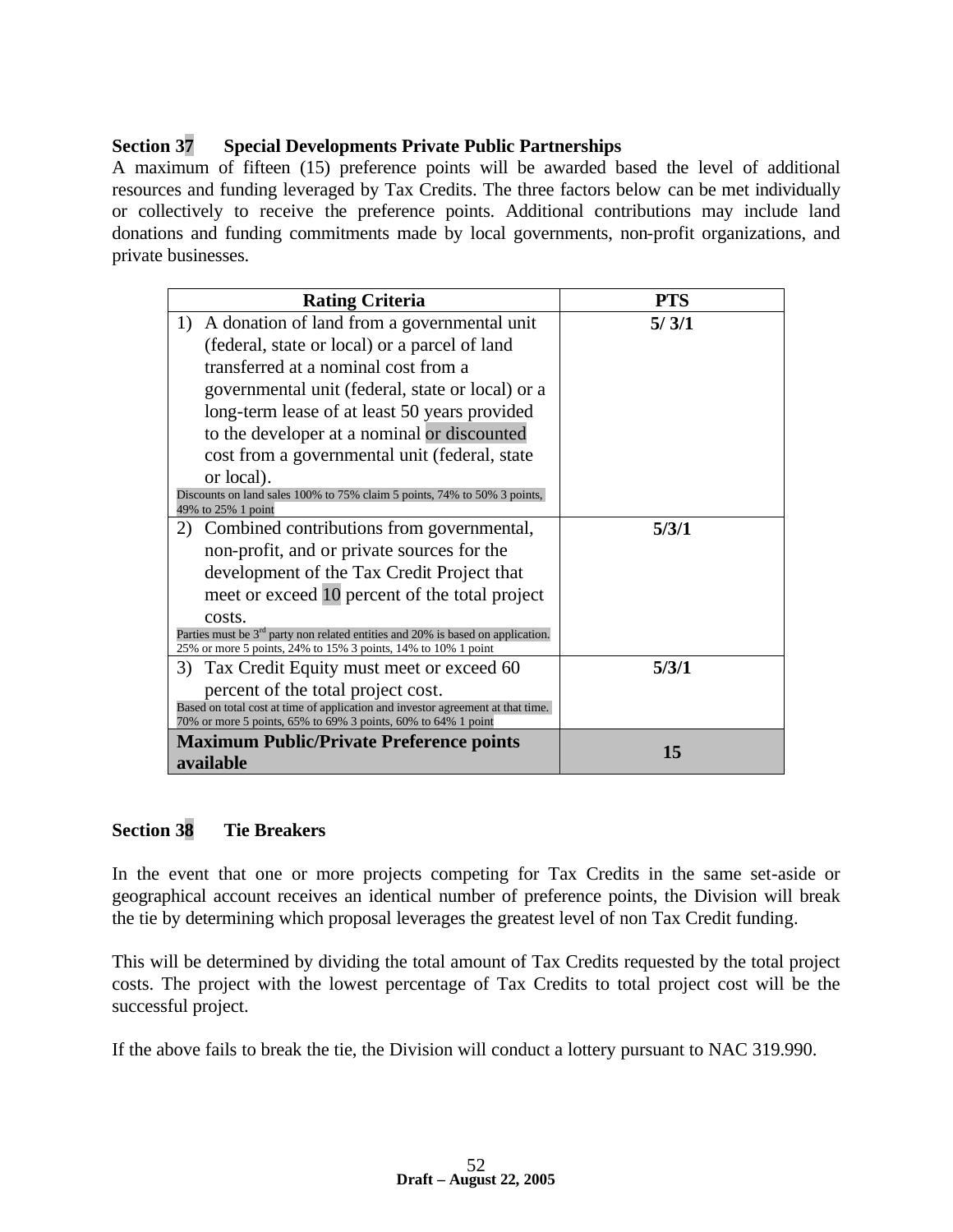#### **PROJECT DEVELOPMENT INFORMATION**

#### **Section 39 Maximum 2006 Per Unit Development Cost**

In allocating Tax Credits to a project, the Division will consider the number and size of units (based on the number of bedrooms) to the project's eligible basis.

The Division will not allocate Tax Credits for eligible basis costs that are in excess of HUD's Section 221(d)(3) per-unit cost limits plus the per unit developer fee proposed for the project. If a project's per unit eligible basis exceeds the amounts listed below plus the per unit developer fee the Project Sponsor must provide documentation to the division that the project is financially feasible. The HUD  $221(d)(3)$  limit are shown in the table below: <sup>13</sup>

| Area                       |                       | <b>South Lake Las Vegas</b><br><b>Tahoe</b> | <b>Clark Co</b> | Reno,<br>Sparks,             | <b>Elko</b><br>County | <b>Nye</b><br>County | All other<br><b>Areas</b> |
|----------------------------|-----------------------|---------------------------------------------|-----------------|------------------------------|-----------------------|----------------------|---------------------------|
|                            | <b>Base</b><br>Limits |                                             |                 | <b>Carson</b><br><b>City</b> |                       |                      |                           |
| <b>High Cost</b><br>Factor |                       | 2.26                                        | 2.14            | 2.11                         | 2.05                  | 1.84                 | 1.99                      |
|                            |                       |                                             | Non Elevator    |                              |                       |                      |                           |
| 0 bdrm                     | \$43,964              | \$99,358                                    | \$94,082        | \$92,764                     | \$90,126              | \$80,893             | \$87,488                  |
| 1 bdrm                     | \$50,691              | \$114,561                                   | \$108,478       | \$106,958                    | \$103,916             | \$93,271             | \$100,875                 |
| 2 bdrm                     | \$61,134              | \$138,162                                   | \$130,826       | \$128,992                    | \$126,324             | \$112,486            | \$121,658                 |
| 3 bdrm                     | \$78,252              | \$176,849                                   | \$167,469       | \$165,111                    | \$160,416             | \$143,983            | \$155,721                 |
| 4 bdrm                     | \$87,176              | \$197,017                                   | \$186,558       | \$183,941                    | \$178,710             | \$160,403            | \$173,480                 |
|                            |                       |                                             | Elevator        |                              |                       |                      |                           |
| 0 bdrm                     | \$46,267              | \$104,563                                   | \$99,011        | \$97,623                     | \$94,847              | \$85,131             | \$92,071                  |
| 1 bdrm                     | \$53,036              | \$119,861                                   | \$113,497       | \$111,905                    | \$108,723             | \$97,586             | \$105,541                 |
| 2 bdrm                     | \$64,492              | \$145,751                                   | \$138,012       | \$136,078                    | \$132,208             | \$118,685            | \$128,339                 |
| 3 bdrm                     | \$83,430              | \$188,551                                   | \$178,540       | \$176,037                    | \$171,031             | \$153,511            | \$166,025                 |
| 4 bdrm                     | \$91,581              | \$206,973                                   | \$195,983       | \$193,235                    | \$187,741             | \$168,509            | \$182,246                 |

<sup>&</sup>lt;sup>13</sup>Table of Basis & Maximum Statutory Mortgage Limits. National Housing Act. March 10, 2005. Refer to HUD website: http://www.hud.gov/offices/hsg/mfh/hicost/stats02.pdf

#### **Special Notes For Using Table**:

 $\overline{a}$ 

- (a) The Division is seeking clarification of the High Cost Percentage multipliers applicable to Nevada.
- (b) The 2006 QAP will use HUD's Section  $221(d)(3)$  per unit limits for 2006. The amounts shown in the table will be amended when the  $221(d)3$  limits are updated by HUD. In the event that the HUD Section 221(d)(3) per unit cost limits for 2006 are lower than the amounts shown above, the per unit costs listed for 2006 may be increased by a maximum of 30 percent at the discretion of Division staff if requested by the Project Sponsor and evidenced by supporting documentation.

The 221(d)3 limits shown are effective after January 1, 2005. The table reflects an increase to the High Cost Percentage multiplier for Reno metropolitan area, pursuant to HUD guidelines. The 221(d)(3) limits for other geographic areas reflects the High Cost percentage multipliers used by HUD in 2002 and contained in the 2005 QAP.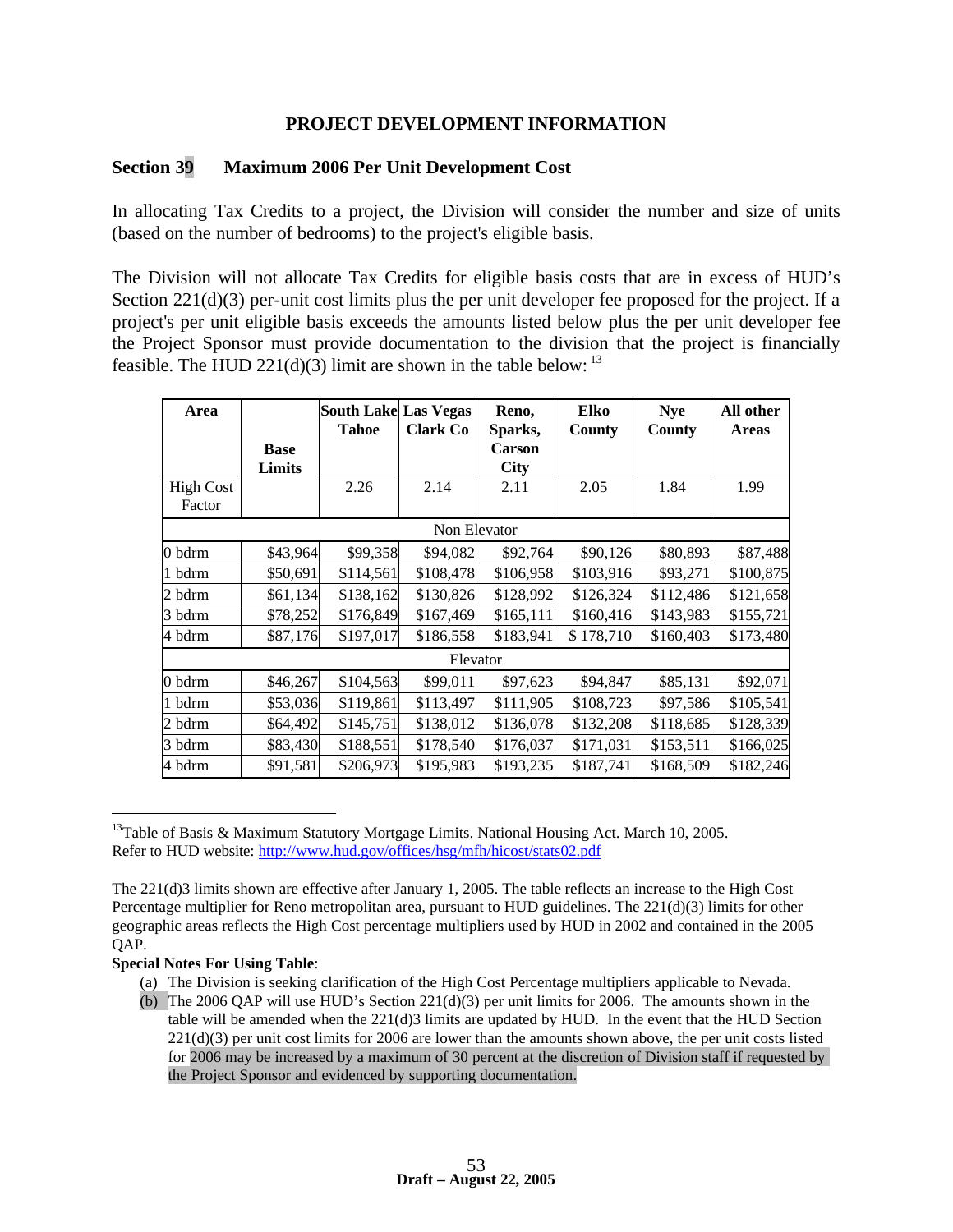## **Section 40 Operating Expenses**

Project operating expenses between \$200.00-\$300.00 per unit/per month are typical for projects in Nevada and considered acceptable by the Division. Applications for projects with operating expenses outside this range must include an explanation of why the expenses are higher or lower. The Division reserves the right to adjust Tax Credits on projects with operating expenses greater than the \$200.00 to \$300.00 range.

*See* NAC 319.987.

## **Section 41 Estimation of Utility Allowance**

At the time of application, the Project Sponsor must estimate the amount of utility allowance applicable to each unit, considering the square footage of the unit and the proposed source of energy in accordance with Treasury Regulation § 1.42-10. The Project Sponsor assumes the risk that these estimates are reasonable and supportable. At the time the project is placed in service, the Project Sponsor must provide evidence that the utility allowance used conforms to the requirements of the Code and Treasury Regulation. Failure to do so will result in forfeiture of the Tax Credits.

The Project Sponsor may provide a survey of actual utilities being paid in the area or use the PHA utility allowance for the area. Surveys must: (1) have been conducted within 12 months of the application; (2) sampled units must be located within a radius of 50 miles from the proposed project location; (3) sampled units must be similar in size, within 10%, based on unit square footage, to those in the project; (4) include a sample size of at least 10 units; (5) the energy source must be the same as proposed for the project; and (6) include the address and square footage of each unit surveyed.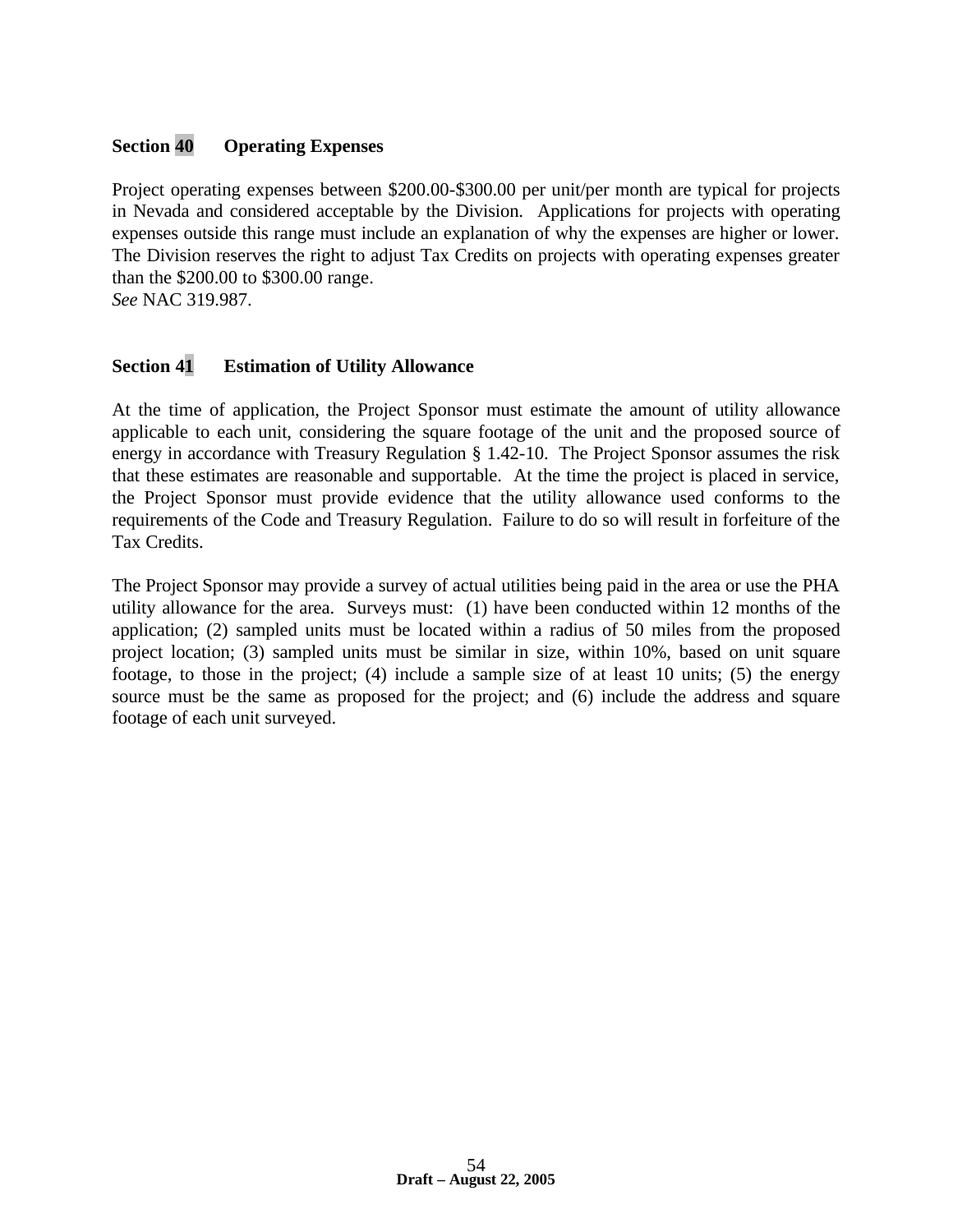## **Section 42 Adjustments to Eligible Basis for Projects Located in Qualified Census Tract and Difficult to Develop Areas**

Project Sponsors with projects located in a Qualified Census Tract (QCT) or in a Difficult to Develop Area (DDA) are authorized to utilize 130% of eligible basis as a factor in determining the adjusted eligible basis.

The determination of whether a project is in a QCT or DDA is made at the time of application. Subsequent changes in federal designations of QCTs or DDAs after the application is approved will not affect the project.

- A. 2005 IRC Section 42(d)(5)(C) Metropolitan Qualified Census Tracts
	- 1) Las Vegas Metropolitan Area: 3.01; 3.02; 4.00; 5.03; 5.04; 5.11; 5.14; 6.00; 7.00; 8.00; 9.00; 11.00; 22.01; 22.04; 24.04; 24.05; 26.01; 34.25; 38.00; 43.00; 44.00; 46.00; 47.03; 47.07; 47.08; 47.09; 47.10; and 47.13.
	- 2) Reno/Sparks Metropolitan Area: 1.00; 9.00; 18.00; 19.01; and 22.03.

## B. 2005 IRC Section 42(d)(5)(C) Non-Metropolitan Qualified Census Tracts

- 1) Elko County 9403.00
- 2) Mineral County 9402.00

C. 2005 IRC Section 42(d)(5)(C) Metropolitan Difficult To Develop Areas Qualifying Counties: Clark Nye

D. 2005 IRC Section 42(d)(5)(C) Non-Metropolitan Difficult To Develop Areas Qualifying Nevada Counties: Carson City Churchill Douglas Lyon

Any changes to QCT and DDA designations subsequently made by HUD that are applicable to the 2006 Tax Credit application period will be incorporated in the 2006 QAP following publication in the *Federal Register Vol. 70, No. 161*. August 22, 2005 *See* NAC 319.991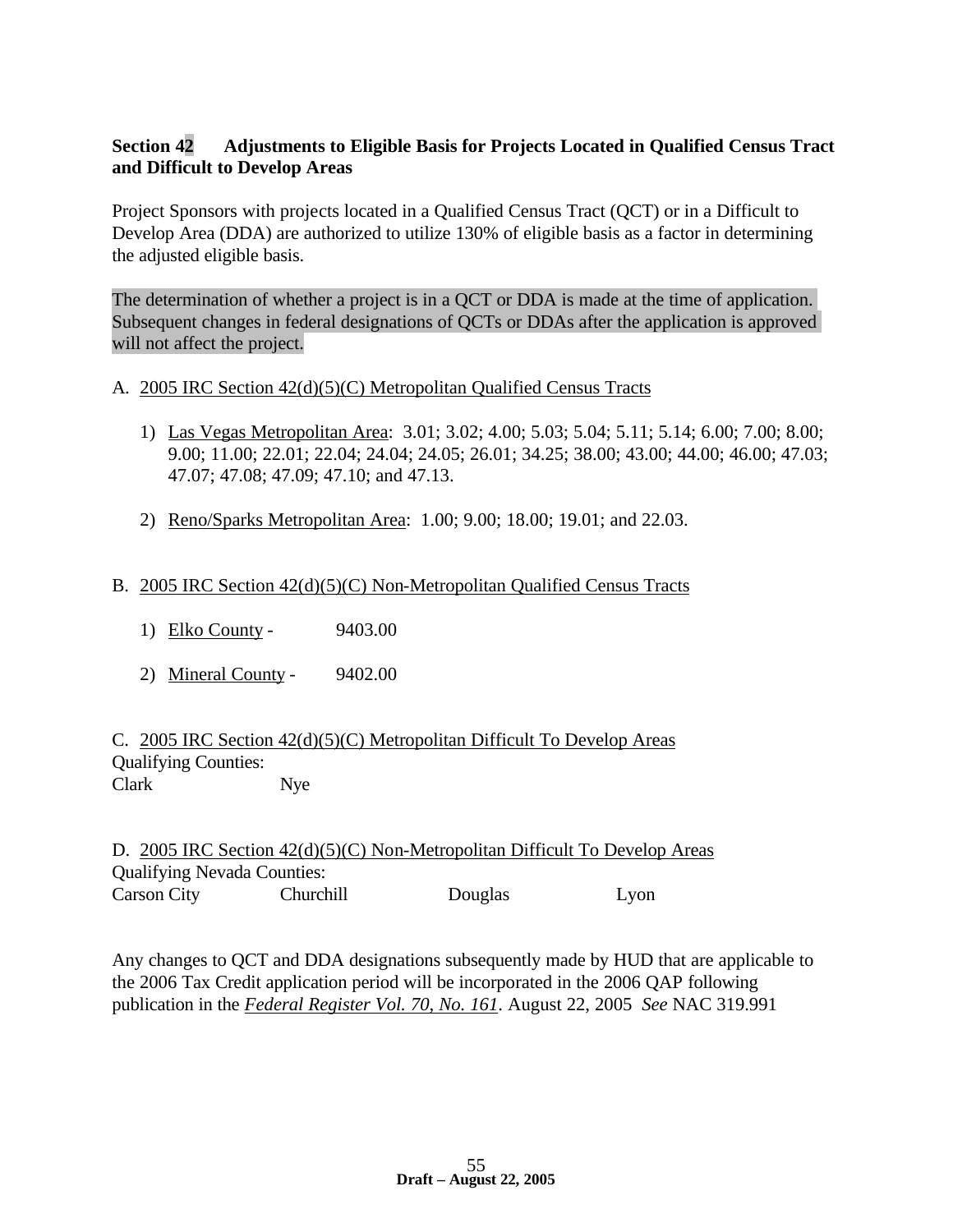## **Section 43 Maximum Amount of Tax Credits Awarded**

#### A. Project Cap

The Division has elected to limit the amount of tax credits a project may receive under the 2006 plan to \$1,000,000.00. Application for Tax Credits in excess of \$1,000,000.00 will be rejected. The Division will accept applications that request Tax Credits for more than one sub-account, as long as the total amount of Tax Credits requested does not exceed the maximum limit. The Division reserves the right to award more than \$1,000,000.00 of Tax Credits to projects financed by the Tax Exempt Bond Program, if the project complies with all of the Division's policies, procedures and all State and federal regulations and laws. *See* NAC 319.992.

#### B. Multiple Project Phases

Projects that are phased in from one Tax Credits plan year to another will not be considered as one project for the purposes of this maximum. For example, if a Project Sponsor receives Tax Credits on a project this year and next year qualifies and is appropriately ranked for an expansion or new phase of the existing project, the Project Sponsor may receive the maximum Tax Credits for the new phase. The Division reserves the right to reject multiple applications if they are determined to be for one project that has been split in order to circumvent this maximum.

#### C. Tax Credit Return

The Project Sponsor may voluntarily return Tax Credit awards before the notification of the carryover allocation. For the purposes of this section, **the carryover allocation notice for Nevada 2006 Tax Credit project will be November 1, 2006.** 

If the Project Sponsor decides to return the Tax Credits on or before the date specified in this section, the return will be considered voluntary.

If a project receives a carryover allocation and the Project Sponsor returns the Tax Credit after the date specified in this section, the return will be considered involuntary. *See* NAC 319.972. In such cases, the Project Sponsor will be barred from participating in future Tax Credit funding rounds in Nevada for the remainder of the 2006 Tax Credit Year and the subsequent Tax Credit year.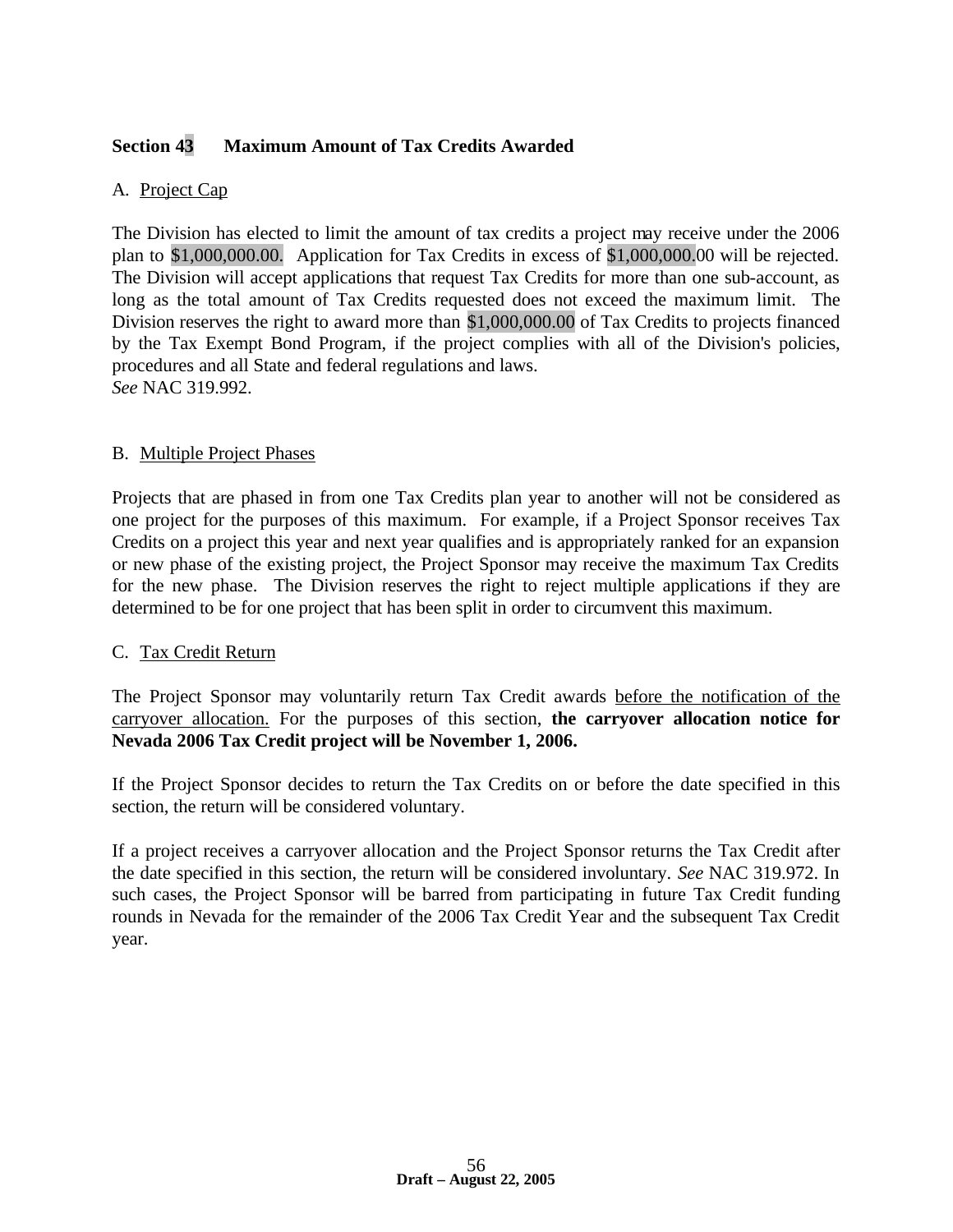## **Section 44 Final Allocation of Tax Credits**

Once all of the buildings in the project are placed in service, the Project Sponsor may request the final allocation and IRS form(s) 8609.

The following information needs to be completed to receive the IRS form(s) 8609:

- 1. Final allocation application.
- 2. CPA certification of costs. The Division will consider the initial CPA Certification of Costs as the true and correct document for the issuance of IRS Form 8609.
- 3. Final Energy Audit and Inspection. The final energy audit/inspection must show that all of the energy saving measures identified in the Pre-energy audit have been installed.
- 4. Pre 8609 inspection by Division. The inspection will include a review of proposed unit mix and amenities in the application and completeness of constriction.
- 5. Comply with Section 42 (Lease up Requirements).
- 6. Letter certifying permanent financing is in place.
- 7. Letter acknowledging project has met ADA and Fair Housing accessibility design standards.
- 8. The CPA cost breakdown must be submitted in a manner that is consistent with data input to the Division's Tax Credit software (Application Orientation Design/AOD System). Forms will be attached to the Final Allocation Application.

## **Section 45 Tax Credit Monitoring**

As of July 1, 2001, all compliance monitoring will require habitability inspection as per Treasury (IRS) Regulation 1.42.5. The Division has adopted the (UPCS) Uniform Physical Condition Standards established by HUD as the applicable standard for conducting physical inspections and determining compliance with IRS habitability requirements.

## **Section 46 Fees**

All fees paid to the Division are non-refundable.

#### A. Application Fee

The application fee is \$1,250.00, Also applies to Bond projects requesting 4% credits. Bond projects are required to pay fee with submission of application for 4% credits.

#### B. Re-submission Fee

An additional fee of \$1,000.00 will be required if the application has been withdrawn or rejected during the previous allocation round, or if the Project Sponsor desires to make any material changes to the application. Re-submitted applications will not be accepted after the application closing date of any Tax Credits round.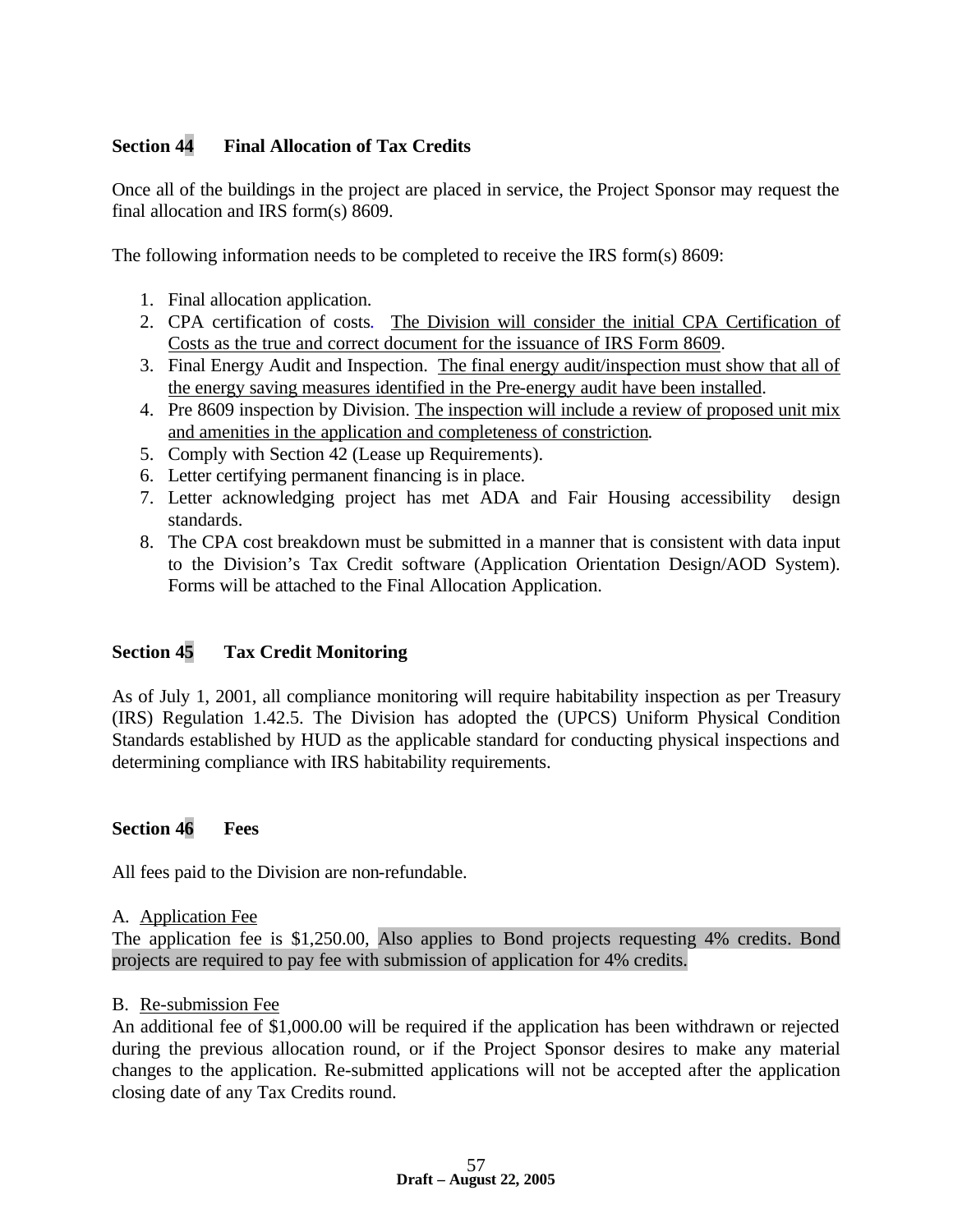### C. Reservation Fee

A reservation fee equal to 6.8% of the Tax Credits reservation amount is payable at the time the Division reserves the Tax Credits for the project. Non-profits that are not joint-venturing or in partnership with a for-profit Project Sponsor have the option of paying 1.8% of the credit amount at the time of reservation and the balance of 5% no later than six months after the date of reservation. Also applies to Bond projects requesting 4% credits. Bond projects are required to pay the equivalent fee at the time of application for the 4% credits.

The reservation fee is due upon receipt of the reservation letter **and must be paid on or before June 30, 2006**. *See* NAC 319.978(2).

#### D. Carryover Fee

An administrative fee of \$400.00 will be charged for each carryover letter issued by the Division. The Project Sponsor's federal tax identification number must be supplied at the time the carryover commitment is requested.

#### E. Compliance Monitoring Fee

An annual fee of \$25.00 for each low-income unit will be charged during the compliance period. The first annual Compliance Monitoring Fee is due and payable when the project is placed in service. Thereafter, annual Compliance Monitoring Fees must be paid on or before January 31 of each year for the remaining compliance period including any extended use period.

The Division reserves the right to adjust monitoring fees as necessary on a project-by-project basis to cover the cost and expense of monitoring compliance.

#### F. Compliance Training Fee

A fee of \$50.00 per person will now be required to attend the Division's annual Tax Credit Compliance Training. The one-day training session, usually conducted in April/May of each year, is held in Las Vegas and Carson City/Reno. Attendance is mandatory for all on-site property managers. Notice of the annual training sessions will be announced once a date and site are determined. Additional training cost will vary by training subject and will be posted on the website.

#### G. Compliance Monitoring Fee for Second Audit

If a property receives an audit in which the property is substantially out of compliance (less than 75% of the property is in compliance or there are issues regarding the minimum set aside and the property requires a second audit), there will be an additional audit fee equal to the per unit monitoring fee for each unit/file that requires a second audit.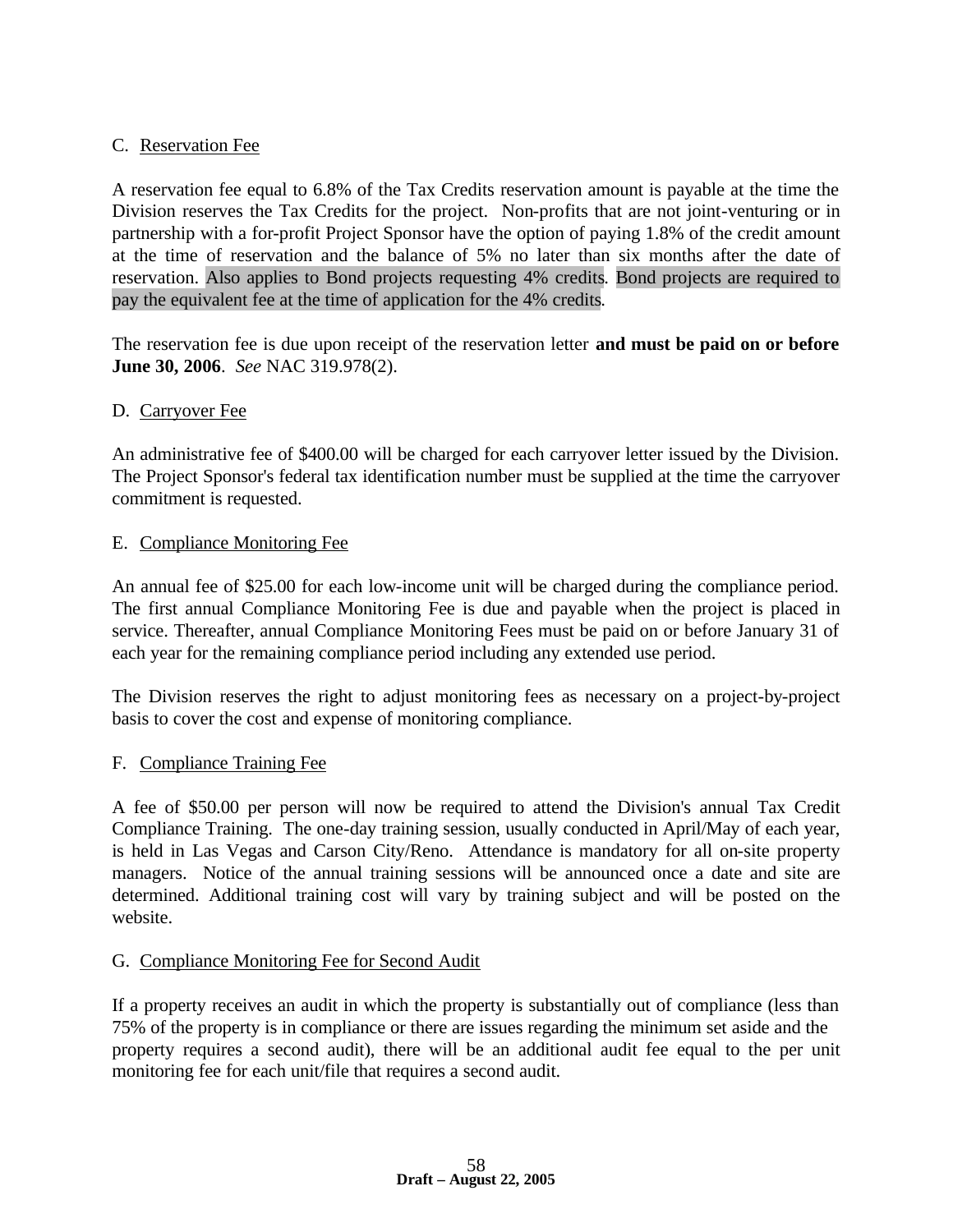## H. Legal Fees

If the Project Sponsor requests a change or decision that requires the Division to obtain legal advice beyond the normal guidance provided by the Division Counsel, the Project Sponsor will be billed for the legal service at a rate of \$475.00 per hour. Legal fees must be paid if the Division's Counsel or Tax Counsel performs legal work that requires more than one (1) hour of billable time.

#### I. Energy Audit Fees

The 2006 QAP requires Project Sponsors to comply with the Division Energy Efficiency Requirements. Sponsors are required to meet Pre and Post Construction Energy Audits for new construction or rehabilitation projects. The Energy Audits are contracted by the Division with an independent certified energy-auditing contractor. The Project Sponsor will reimburse the Division the costs of the Energy Audit at a rate of \$1000.00 for pre-construction analysis and \$250.00 a unit with a minimum of 15% of the project being subject to the Energy Audit for construction and post construction audits. The Energy Audit fee is Northern Nevada project will be assessed mileage and per diem charges at the state rate. If additional test is required fees will be due at the time of the re testing.

## **Section 47 Debarred List**

The Administrator will have the option to reject applications for Tax Credits for the following reasons: If the Project Sponsor and/or equity partner (1) is included on the HUD Debarred List; (2) defaulted or failed to Complete Funding or Construction on a Tax-Exempt Bond Issue; (3) defaulted and/or failed to comply with a HOME and/or LIHTF and/or; (4) defaulted or failed to comply with terms and conditions including mandatory 15 year and extended compliance on Bond or Tax Credit Project that receives a Tax Credit reservation or allocation by the Division.

## **Section 48 Lease-up Requirement**

Effective January 1, 2002, all Project Sponsors will be required to contact the Division once the first building in the project is issued a Certificate of Occupancy and prior to any lease-up. The Division will provide an orientation to Project Sponsors and on-site property managers regarding the long-term compliance of the property with Section 42 of the IRS Code. The Division will review the State's Tax Credit Compliance Manual with project management and discuss the Division's compliance requirements and project management responsibilities. This orientation is mandatory. Failure to contact the Division as specified above will result in a delay of the Division's issuance of IRS form(s) 8609.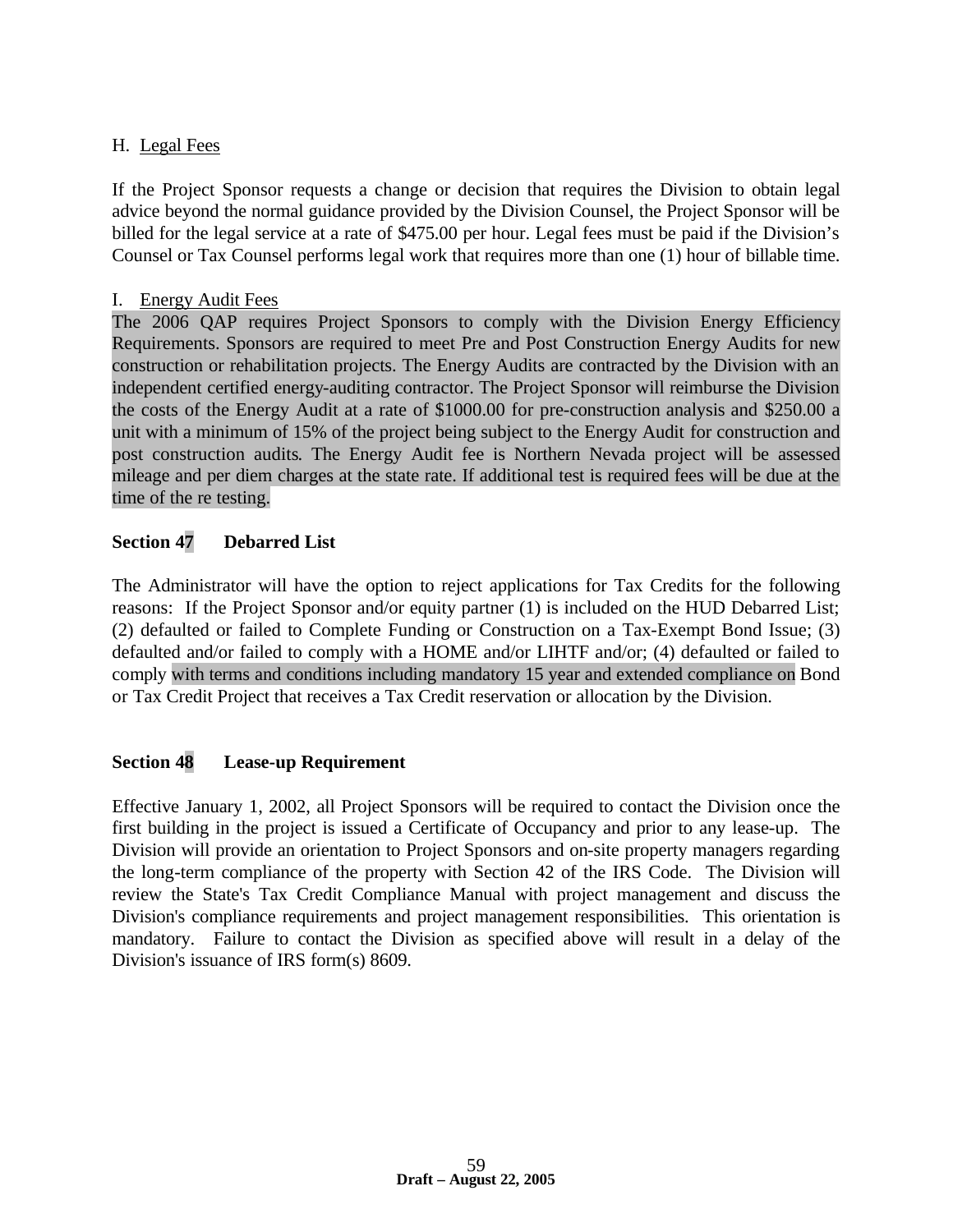## **Section 49 Waiver of Annual Income Re-certification**

Under IRS rules (Section 42(g) (8) (B)), if a LIHTC project consists entirely of 100 percent low income buildings – buildings occupied by qualified low-income tenants – the Project Sponsor may request a waiver of the requirement annual re-certifications of tenant incomes This section of the manual describes the procedure for requesting a waiver from the IRS requirement for annual recertifications of tenant incomes.

#### A. Procedure for Requesting Tenant Income Re-Certification Waiver

A Project Sponsors applying for the waiver for its 100 percent low-income building must:

- a) Complete and sign the applicable portions of IRS Form 8877, *Request for Waiver of Annual Re-certification Requirement for the Low-Income Housing Credi*t.
- b) Submit IRS Form 8877 to the Division for signature by the Division's Administration or authorized representative.
- c) File IRS Form with the Service pursuant to the instructions accompanying the form.

The IRS will notify the Project Sponsor whether the request for the Re-certification waiver has been approved or denied.

#### B. Limited Reporting Requirements for Waiver Recipients

If the Project Sponsor obtains a waiver of the annual income re-certification requirements from the IRS, the Project Sponsor is exempt from the re-certification requirements under IRS regulations § 1.42–5(b)(1)(vi) and (vii) and § 1.42–5(c)(1)(iii) and is not required under those sections to:

- a) Keep records that show an annual income re-certification of all the low-income tenants in the building who have previously had their annual income verified, documented, and certified;
- b) Maintain third-party documentation to support that re-certification; or
- c) Certify to the Division that it has received this information.

In lieu of re-certification, Project Sponsors that receive a tenant income re-certification waiver must ensure that all tenants **annually** complete the NHD Form – **Alternate Certification [EXHIBIT Q]**. The Alternate Certification must be dated and signed by the tenant(s) and the Project Sponsor's on-site representative, and the Project Sponsor must maintain a current Alternate Certification in each tenant file. The Division will review this documentation during the annual compliance reviews. A failure by the Project Sponsor to maintain properly completed, signed, and dated Alternate Certifications may result in the revocation of the tenant income recertification waiver.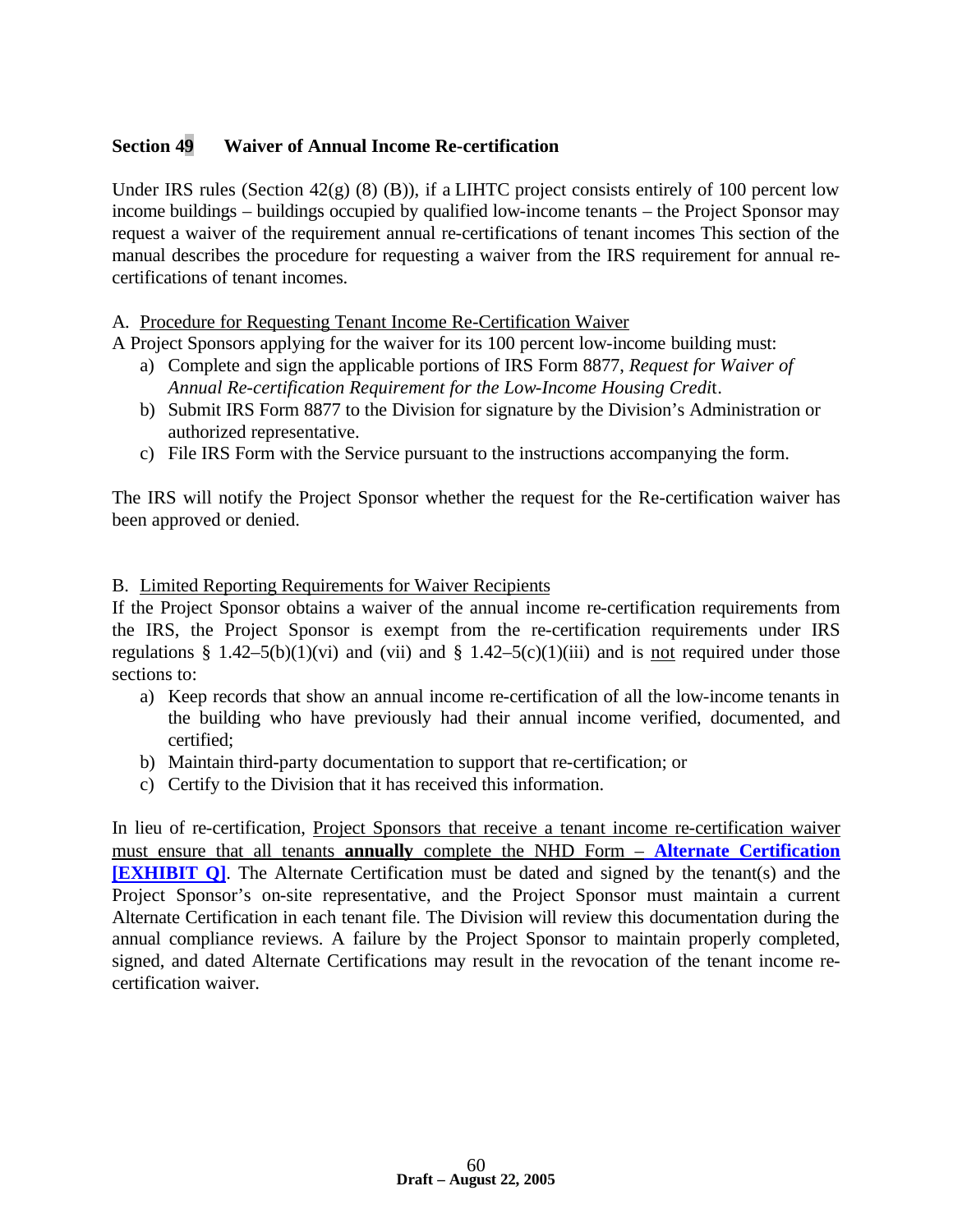## **Section 50 Tax Exempt Bond Program**

To receive 4% Tax Credits on a Tax Exempt Bond Project, Project Sponsors must comply with the following:

- **1)** Final allocation application **(at a cost of \$1,250.00 and payment of 6.8% of the tax credit award)**
- 2) CPA certification of costs. The Division will consider the Initial CPA Certification of Costs as the true and correct document for the issuance of IRS Form 8609.
- 3) Final Energy Audit and Inspection. The final energy audit/inspection for new construction must have a REM Index Rating of 86 or higher. The final energy audit/inspection for rehabilitation projects must show that all of the energy saving measures identified in the Pre-energy audit have been properly installed.
- 4) Pre 8609 inspection by Division. The inspection will include a review of proposed unit mix and amenities in the application and completeness of constriction.
- 5) Comply with Section 42 (Lease up Requirements).
- 6) Letter certifying permanent financing is in place.
- 7) Letter acknowledging project has met ADA design standards.
- 8) The project must be in compliance with the Bond Regulatory Agreement.
- 9) Comply with the IRS Section 42. 50% test.
- 10) The project must meet Eligible Project Category (Sec.9) requirements as outlined in the QAP.
- 11) The CPA cost breakdown must be submitted in a manner that is consistent with data input to the Division's Tax Credit software (Application Orientation Design/AOD System). Forms will be attached to the Final Allocation Application.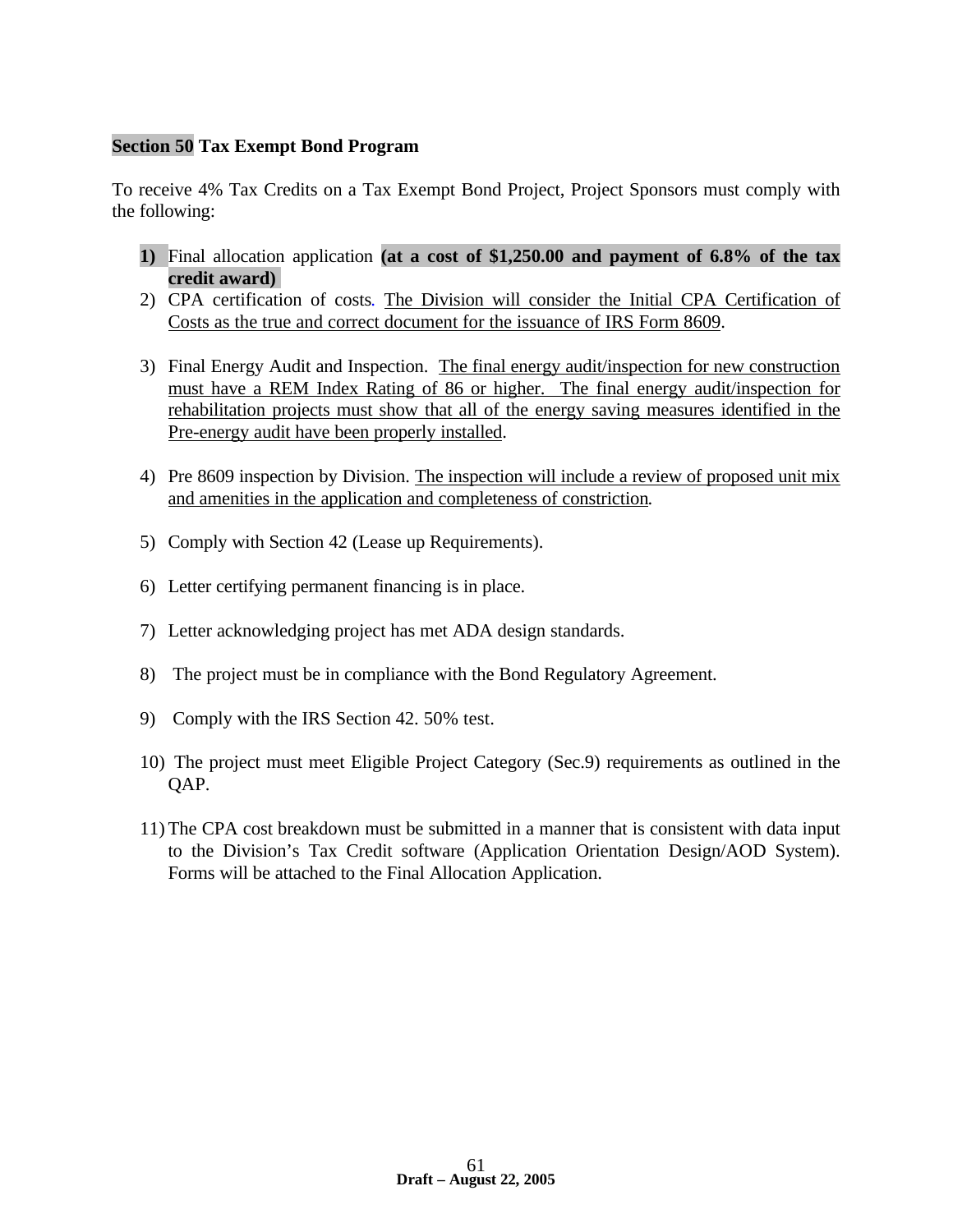#### **PUBLIC COMMENT PROCESS**

#### **Section 51 Public Comments, Distribution and Approval of QAP**

In accordance with the Regulations, the Division scheduled and conducted public hearings on the draft 2006 QAP as follows:

| A.        | August 03, 2005 in Las Vegas, Nevada | Commencing at 9:00 a.m. |
|-----------|--------------------------------------|-------------------------|
| <b>B.</b> | August 10, 2005 in Reno, Nevada      | Commencing at 9:00 a.m. |
| C.        | August 11, 2005 in Elko, Nevada      | Commencing at 9:00 a.m. |

The commenting period on the initial draft of the 2006 QAP ended on August 22, 2005. Following the public hearing and end of the initial commenting period, the Division considered public comments on the initial draft of the 2006 QAP.

A second draft of the 2006 QAP incorporating changes proposed by the Division was completed on or about August 31, 2005. The Division has made notification of this draft prior to the final public hearing on the 2006 QAP in accordance with the requirements of NAC 319.971.

The Division's final public hearing on the 2006 QAP will be held in Carson City, Nevada and Las Vegas, Nevada on September 13, 2005 as part of the regularly scheduled quarterly Nevada Housing Division Advisory Board meeting. The meeting location and time will be provided in the Division's upcoming Advisory Committee meeting notice.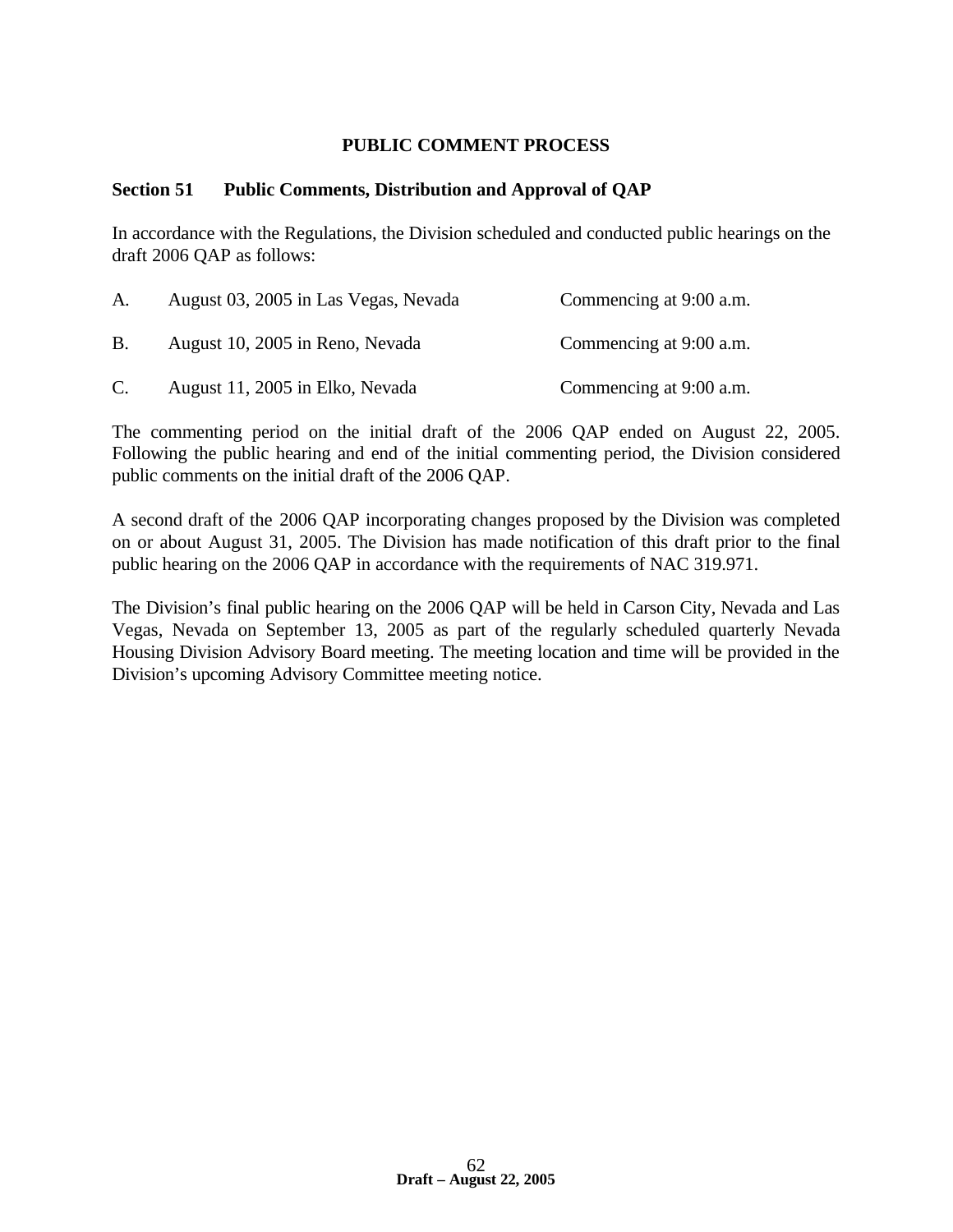#### **CONTACT INFORMATION**

#### **Section 52 Housing Division Offices**

Nevada Housing Division<br>
Nevada Housing Division 1771 East Flamingo Road, Suite 103-B 1802 North Carson Street, Suite 154 Las Vegas, Nevada 89119 Carson City, Nevada 89701-1229

Telephone (702) 486-7220 Telephone (775) 687-4258 Facsimile (702) 486-7226 Facsimile (775) 687-4040

Contact Person: Contact Person: Mark Licea **Art Thurner** Federal Program Supervisor Las Vegas Chief of Federal Programs Extension 226 Extension 224

#### **Section 53 Qualified Contract. To be presented at meeting**

**Section 54 Post 15 year Compliance. To be presented at meeting**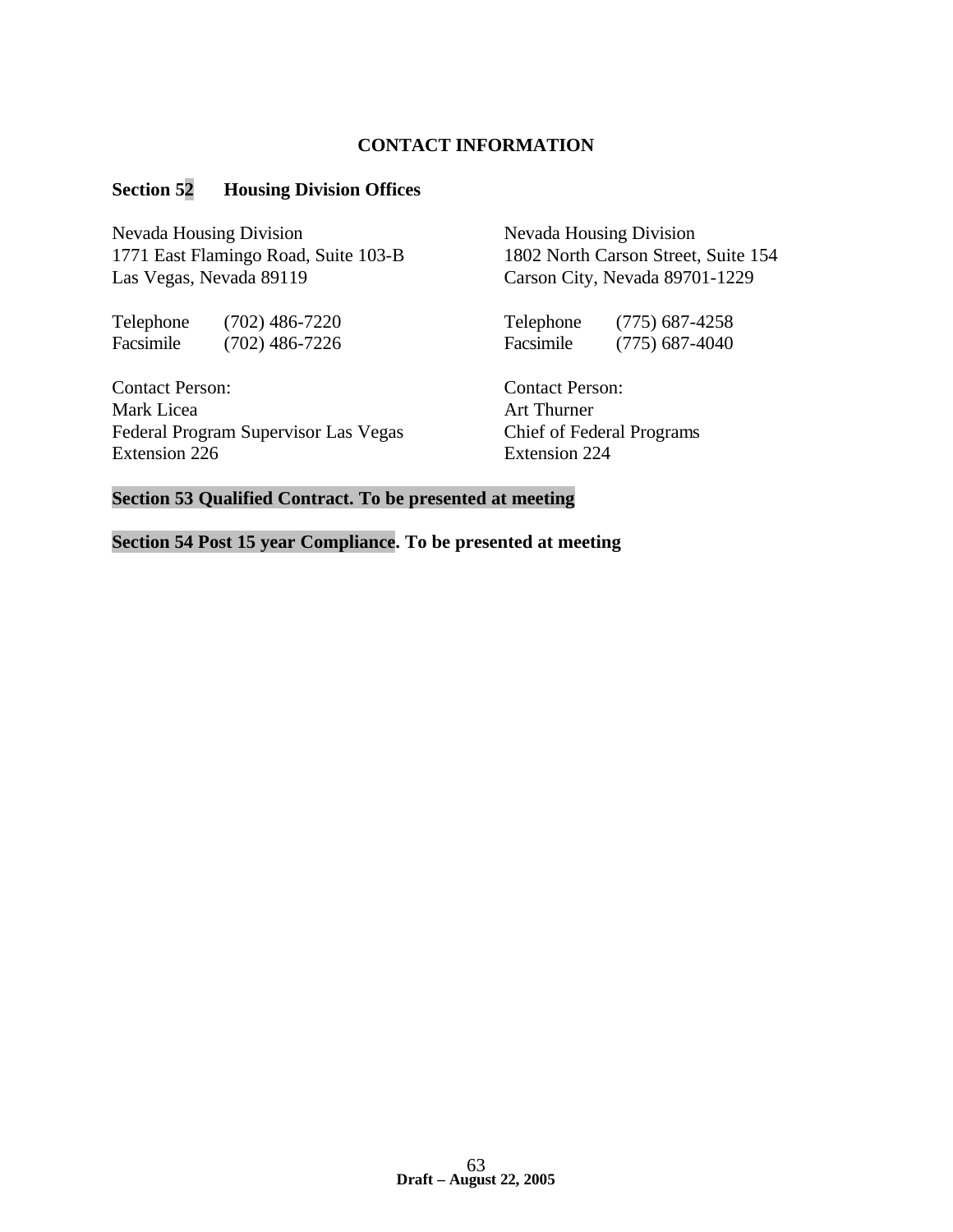## **ATTACHMENT A CRITICAL HOUSING NEEDS**

This attachment, is to be read in conjunction with Section 3 of the 2006 QAP, provides an overview of the critical housing needs identified within the Consolidated Plans produced by the State as well as various local governments.

Housing Plan Section primary target uses of Low Income Housing Tax Credits (LIHTC)

**Clark County** (includes the county, Las Vegas, North Las Vegas, Henderson, Bolder City, and Mesquite)

- 1. Support construction of Affordable Housing for renters with income levels at 60% or less of AMI.
- 2. Promote construction and rehabilitation of SRO by non-profits.
- 3. Promote construction and rehabilitation of Permanent Housing for people at 40% or less of AMI especially seniors and disabled LIHTC.
- 4. Encourage housing for persons with physical disabilities and Elderly.
- 5. Encourage housing for persons with developmental disabilities and HIV/ AIDS.

#### **Las Vegas**

1. Construct Affordable Rental Housing.

#### **North Las Vegas**

- 1. Support construction of Senior Affordable Housing for renters at 60% of AMI or less. Special Needs Elderly & physical disabilities LIHTC.
- 2. Encourage housing for persons with physical disabilities and frail elderly.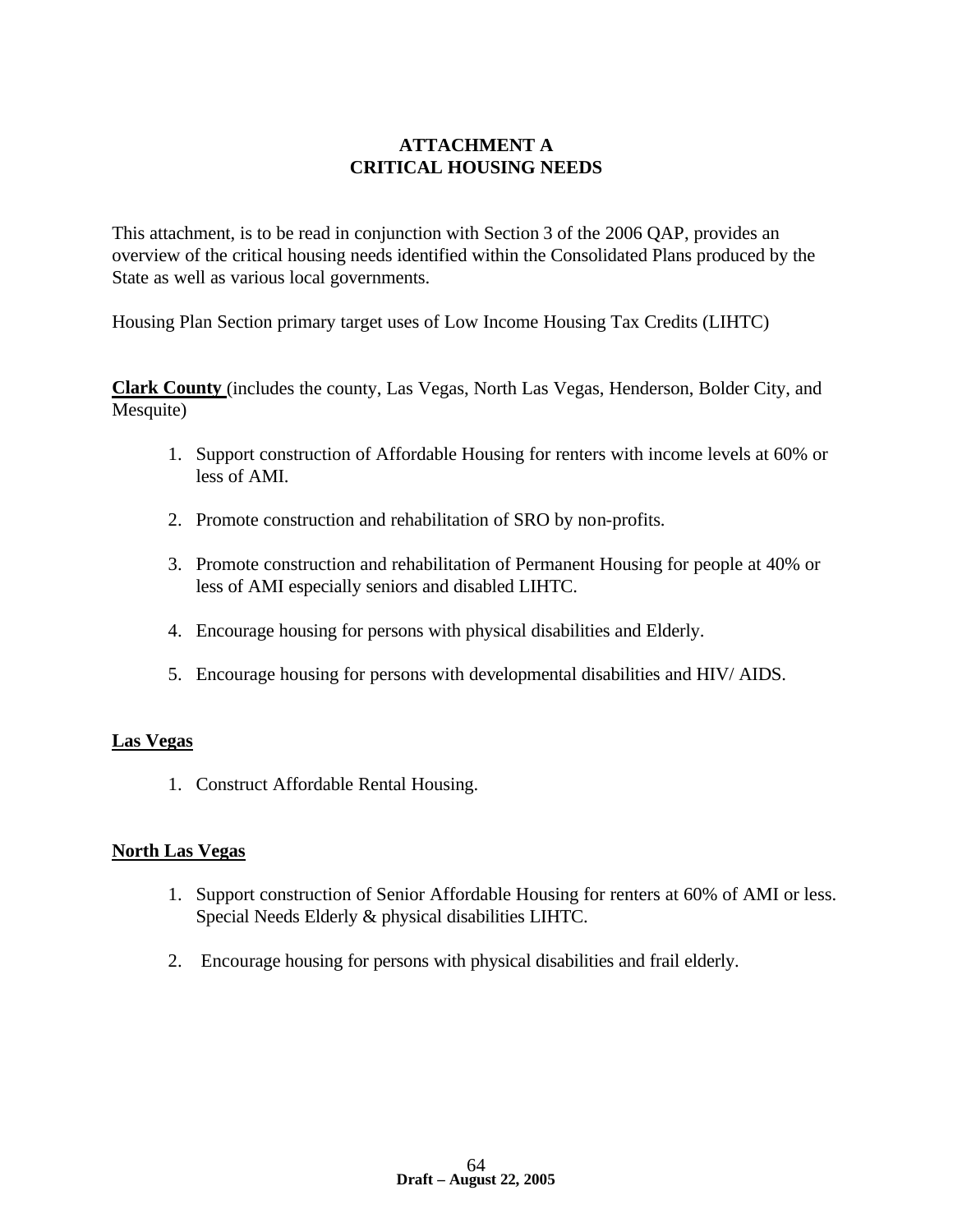## **Washoe County (**includes the county, Reno, and Sparks)

Summary of Washoe County Housing and Community Needs

- 1. Use 70 % of available housing assistance to affordable rental housing.
- 2. Encourage the State to change LIHTC allocation policies to facilitate development of mixed income projects.
- 3. Encourage regional efforts to prioritize projects for LIHTC allocation.
- 4. Work with developers for affordable and market rate projects.
- 5. Encourage affordable housing for under represented groups in last five years.
- 6. Encourage services for affordable housing residents.

**State Plan** (overview of state plan)

The State Plan considers LIHTC as a funding source for the following housing needs.

- 1. Develop housing for Low Income Families and Elderly with incomes at 60% or less of the AMI with a Goal of 100 units per year. New Construction (Western Nevada has greatest need).
- 2. Special Needs (HIV/AIDS, SMI, Drug and Alcohol Abuse).
- 3. Housing for Elderly, New Construction. Elderly with incomes at 60% or less of the AMI.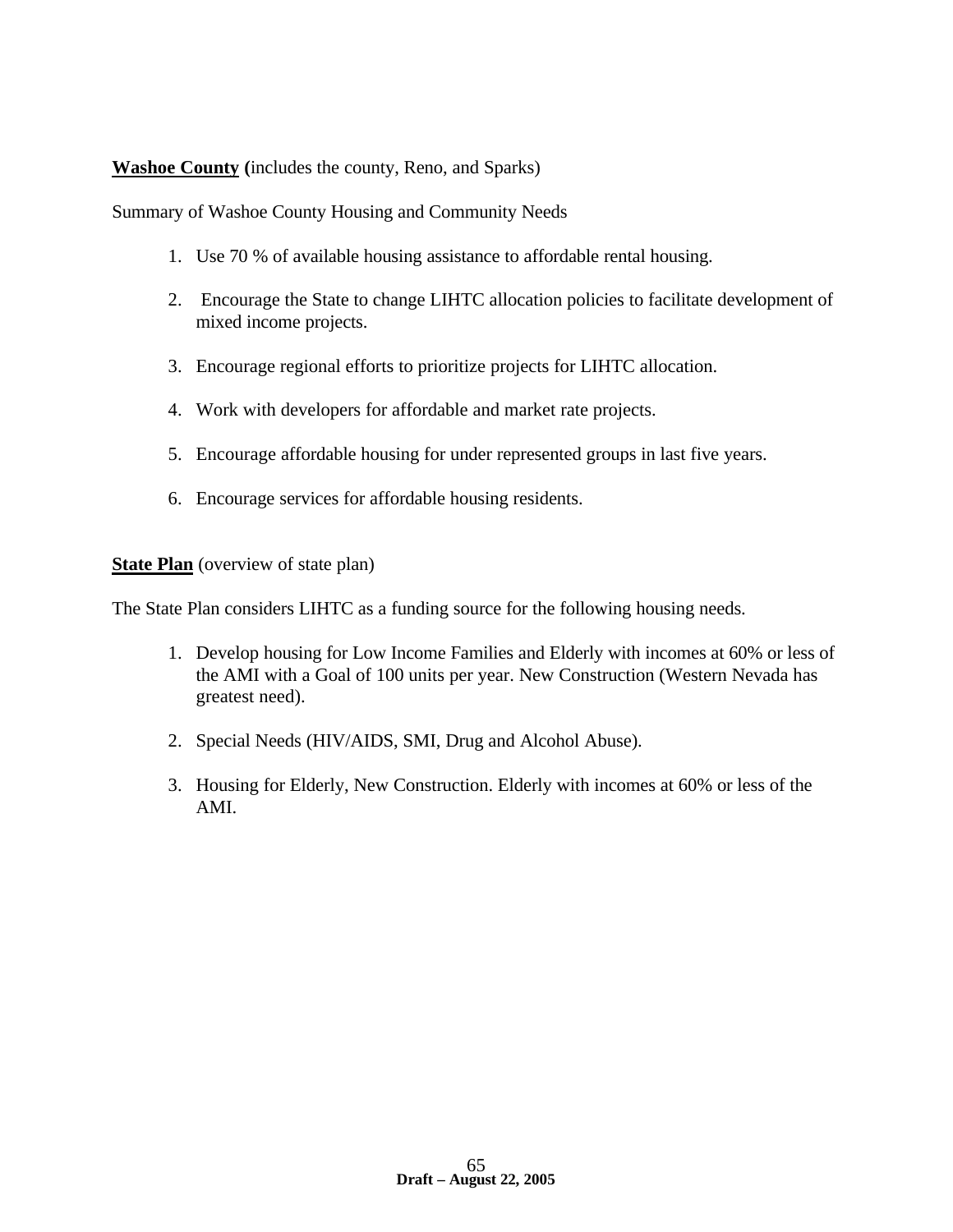## **ATTACHMENT B – NEVADA HPOPULATION ESTIMATES NEVADA HOUSING DIVISION SELECTED HOUSING MARKET DATA FOR LAS VEGAS AND RENO/SPEAKS** METROPOLITAN AREAS**<sup>14</sup>**

| Las Vegas Metropolitan Area  |                                                      |                                         |                        |  |
|------------------------------|------------------------------------------------------|-----------------------------------------|------------------------|--|
| <b>Housing Size</b>          | <b>Number of</b><br><b>Units In</b><br><b>Sample</b> | <b>Vacancies</b><br><b>By Unit Type</b> | <b>Vacancy</b><br>Rate |  |
| <b>Single Room Occupancy</b> | 1,224                                                | 35                                      | 2.8%                   |  |
| <b>Studio Apartments</b>     | 6,317                                                | 213                                     | 3.4%                   |  |
| 1 Bedroom Size               | 34,766                                               | 901                                     | 2.6%                   |  |
| 2 Bedroom Size               | 46,004                                               | 1,389                                   | 3.0%                   |  |
| 3 Bedroom Size               | 9,168                                                | 343                                     | 3.7%                   |  |
| 4 Bedroom Size               | 381                                                  | 30                                      | 7.9%                   |  |

# **Reported Vacancies By Unit Type**

| <b>Reno/Sparks Metropolitan Area</b> |                  |                     |                |  |
|--------------------------------------|------------------|---------------------|----------------|--|
|                                      | <b>Number of</b> |                     |                |  |
|                                      | Units In         | <b>Vacancies</b>    | <b>Vacancy</b> |  |
| <b>Housing Size</b>                  | <b>Sample</b>    | <b>By Unit Type</b> | Rate           |  |
| Single Room Occupancy                | 501              | 19                  | 3.8%           |  |
| <b>Studio Apartments</b>             | 2,410            | 118                 | 4.9%           |  |
| 1 Bedroom Size                       | 7,368            | 259                 | 3.5%           |  |
| 2 Bedroom Size                       | 10,249           | 462                 | 4.5%           |  |
| 3 Bedroom Size                       | 1,630            | 64                  | 3.9%           |  |
| 4 Bedroom Size                       | 223              | 7                   | 3.1%           |  |
| <b>Rural Area</b>                    |                  |                     |                |  |
|                                      | <b>Number of</b> |                     |                |  |
|                                      | Units In         | <b>Vacancies</b>    | <b>Vacancy</b> |  |
| <b>Housing Size</b>                  | <b>Sample</b>    | <b>By Unit Type</b> | Rate           |  |
| Single Room Occupancy                | 24               | 2                   | 8.3%           |  |
| <b>Studio Apartments</b>             | 28               | 1                   | 3.6%           |  |
| 1 Bedroom Size                       | 366              | 9                   | 2.4%           |  |
| 2 Bedroom Size                       | 803              | 13                  | 1.6%           |  |
| 3 Bedroom Size                       | 238              | 0                   | 0.0%           |  |
| 4 Bedroom Size                       | 12               | O                   | 0.0%           |  |

<sup>14</sup> Source: Nevada Housing Division. NHD Apartment Facts, Second Quarter 2005. This publication is an annual publication of the Nevada Housing Division available at www.nvhousing.state.nv.us

 $\overline{a}$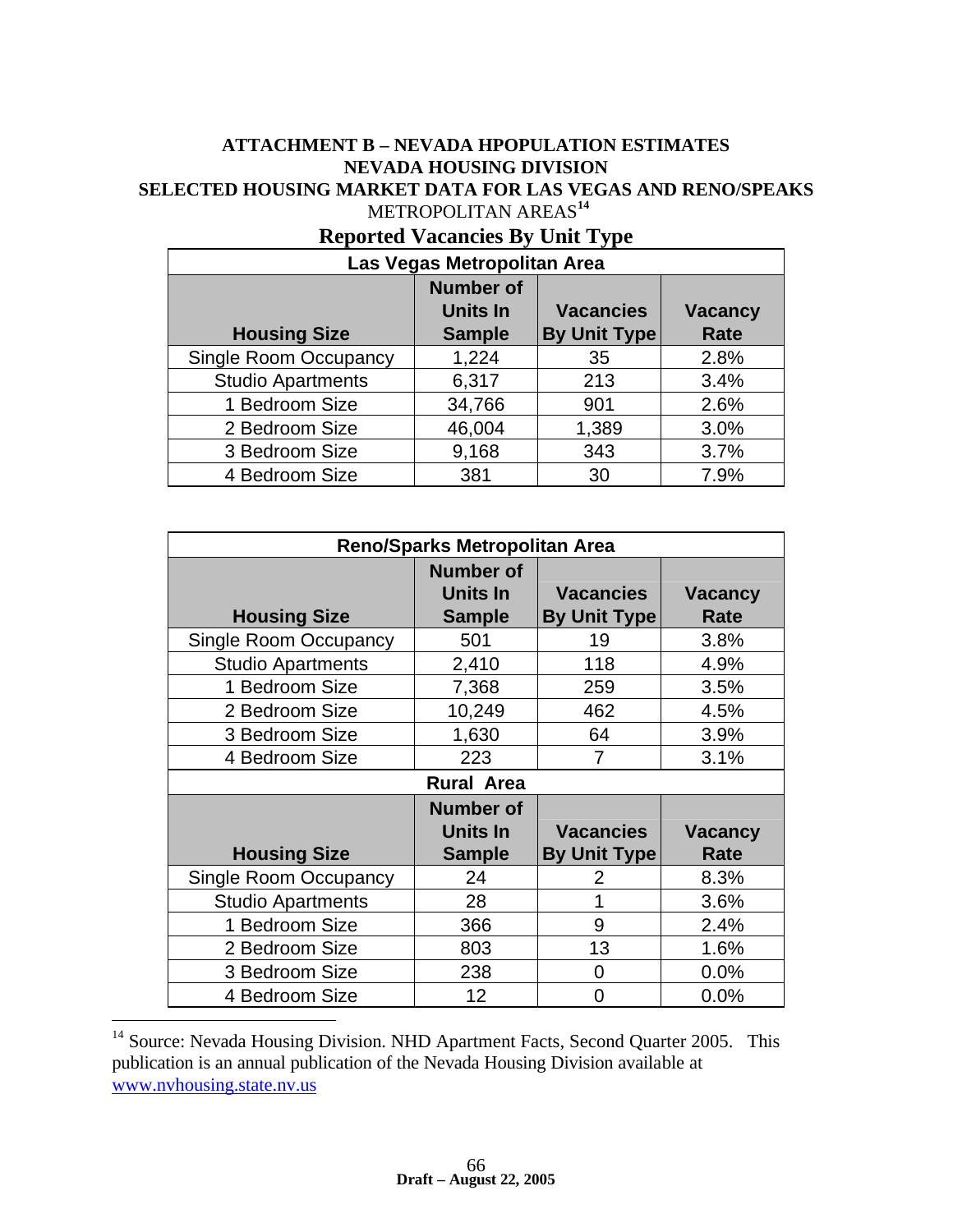| Las Vegas Metropolitan Area |                                                            |                          |  |
|-----------------------------|------------------------------------------------------------|--------------------------|--|
| Zip Code                    | <b>Total Number of Apartment</b><br>Units in Zip Code Area | Vacancy Rate By Zip Code |  |
| 89005                       | 151                                                        | 0.0%                     |  |
| 89012                       | 3,188                                                      | 2.4%                     |  |
| 89014                       | 7,421                                                      | 3.4%                     |  |
| 89015                       | 2,666                                                      | 2.5%                     |  |
| 89030                       | 2,212                                                      | 7.5%                     |  |
| 89031                       | 1,083                                                      | 2.8%                     |  |
| 89032                       | 1,390                                                      | 5.5%                     |  |
| 89036                       | 248                                                        | 0.0%                     |  |
| 89052                       | 1,924                                                      | 4.4%                     |  |
| 89074                       | 1,102                                                      | 2.3%                     |  |
| 89086                       | 272                                                        | n/a                      |  |
| 89101                       | 6,526                                                      | 3.4%                     |  |
| 89102                       | 8,742                                                      | 3.4%                     |  |
| 89103                       | 9,558                                                      | 2.6%                     |  |
| 89104                       | 4,981                                                      | 3.1%                     |  |
| 89106                       | 3,181                                                      | 7.3%                     |  |
| 89107                       | 2,989                                                      | 3.2%                     |  |
| 89108                       | 6,625                                                      | 2.6%                     |  |
| 89109                       | 10,838                                                     | 4.1%                     |  |
| 89110                       | 3,147                                                      | 2.5%                     |  |
| 89113                       | 721                                                        | 0.0%                     |  |
| 89115                       | 5,925                                                      | 3.1%                     |  |
| 89117                       | 9,210                                                      | 2.1%                     |  |
| 89118                       | 2,573                                                      | 2.2%                     |  |
| 89119                       | 11,508                                                     | 2.0%                     |  |
| 89120                       | 1,826                                                      | 2.0%                     |  |
| 89121                       | 7,670                                                      | 3.8%                     |  |
| 89122                       | 3,709                                                      | 4.4%                     |  |
| 89123                       | 5,784                                                      | 2.4%                     |  |
| 89128                       | 3,114                                                      | 3.8%                     |  |
| 89129                       | 2,218                                                      | 2.9%                     |  |
| 89130                       | 896                                                        | 2.4%                     |  |
| 89131                       | 272                                                        | 1.8%                     |  |
| 89134                       | 288                                                        | 10.4%                    |  |
| 89135                       | 849                                                        | 3.1%                     |  |
| 89139                       | 1,038                                                      | 4.7%                     |  |
| 89141                       | 340                                                        | 7.6%                     |  |
| 89142                       | 1,646                                                      | 3.6%                     |  |
| 89144                       | 448                                                        | 3.9%                     |  |
| 89145                       | 548                                                        | 4.2%                     |  |
| 89146                       | 2,972                                                      | 3.5%                     |  |
| 89147                       | 3,344                                                      | 3.2%                     |  |
| 89148                       | 1,616                                                      | 5.5%                     |  |
| 89149                       | 274                                                        | n/a                      |  |
| 89156                       | 656                                                        | 5.9%                     |  |
| <b>Total Units</b>          | 147,689                                                    |                          |  |

# **Number of Housing Units and Vacancy Rates By Zip Code**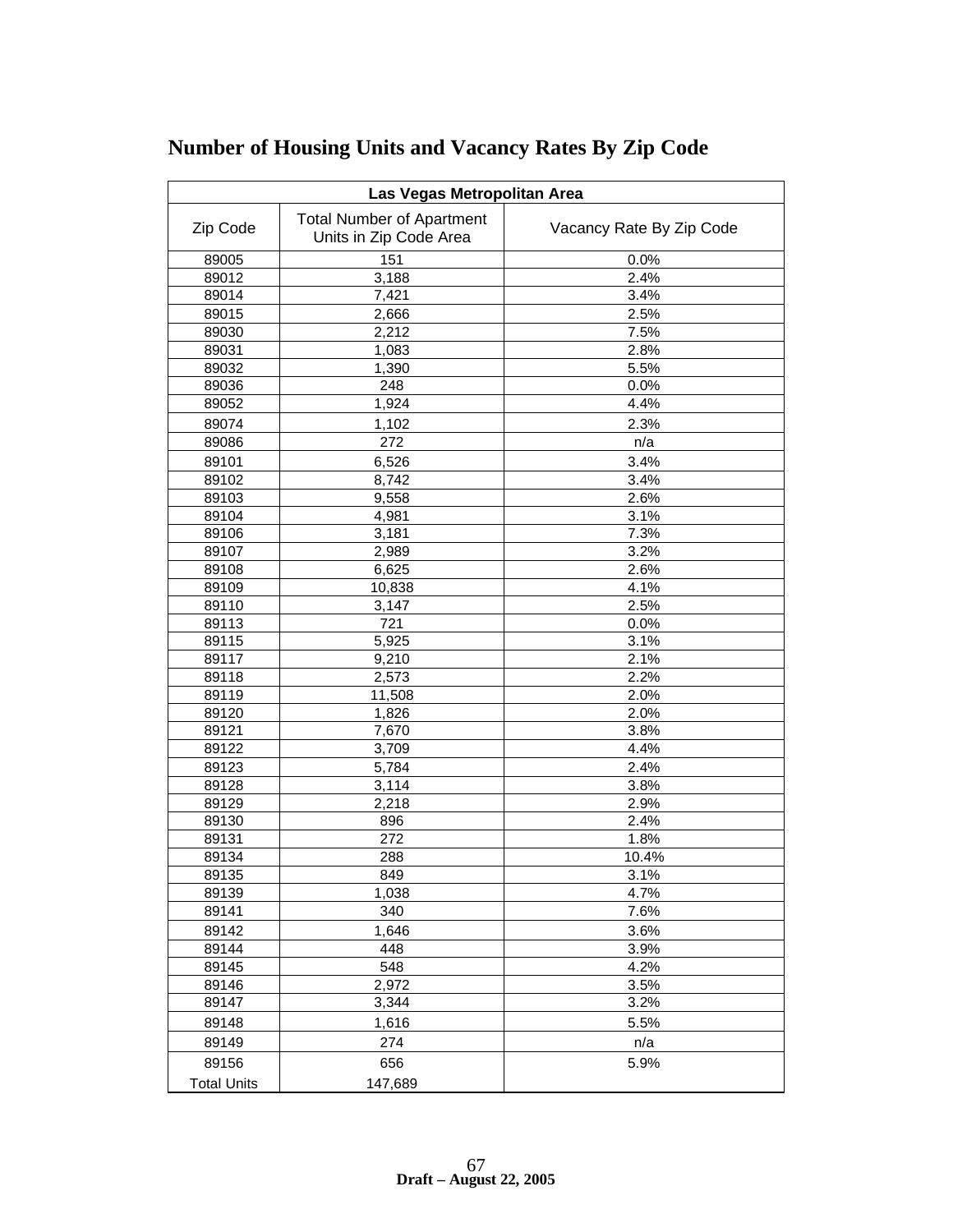| <b>Reno/Sparks Metropolitan Area</b> |                                                            |                          |  |  |
|--------------------------------------|------------------------------------------------------------|--------------------------|--|--|
| Zip Code                             | <b>Total Number of Apartment</b><br>Units in Zip Code Area | Vacancy Rate By Zip Code |  |  |
| 89431                                | 3,887                                                      | 4.4%                     |  |  |
| 89433                                | 397                                                        | 2.5%                     |  |  |
| 89434                                | 1,688                                                      | 7.2%                     |  |  |
| 89436                                | 928                                                        | 5.8%                     |  |  |
| 89501                                | 843                                                        | 3.4%                     |  |  |
| 89502                                | 5,875                                                      | 3.4%                     |  |  |
| 89503                                | 4,042                                                      | 5.7%                     |  |  |
| 89504                                | 26                                                         | 3.8%                     |  |  |
| 89506                                | 1,223                                                      | 6.1%                     |  |  |
| 89509                                | 4,318                                                      | 4.8%                     |  |  |
| 89511                                | 1,776                                                      | 1.0%                     |  |  |
| 89512                                | 3,347                                                      | 2.8%                     |  |  |
| 89513                                | 24                                                         | 0.0%                     |  |  |
| 89521                                | 1,440                                                      | 1.3%                     |  |  |
| 89523                                | 3,318                                                      | 6.0%                     |  |  |
| Total                                | 28497                                                      |                          |  |  |

# **Number of Housing Units and Vacancy Rates By Zip Code**

# **There is no detailed ZIP code information for the Rural Areas at this time.**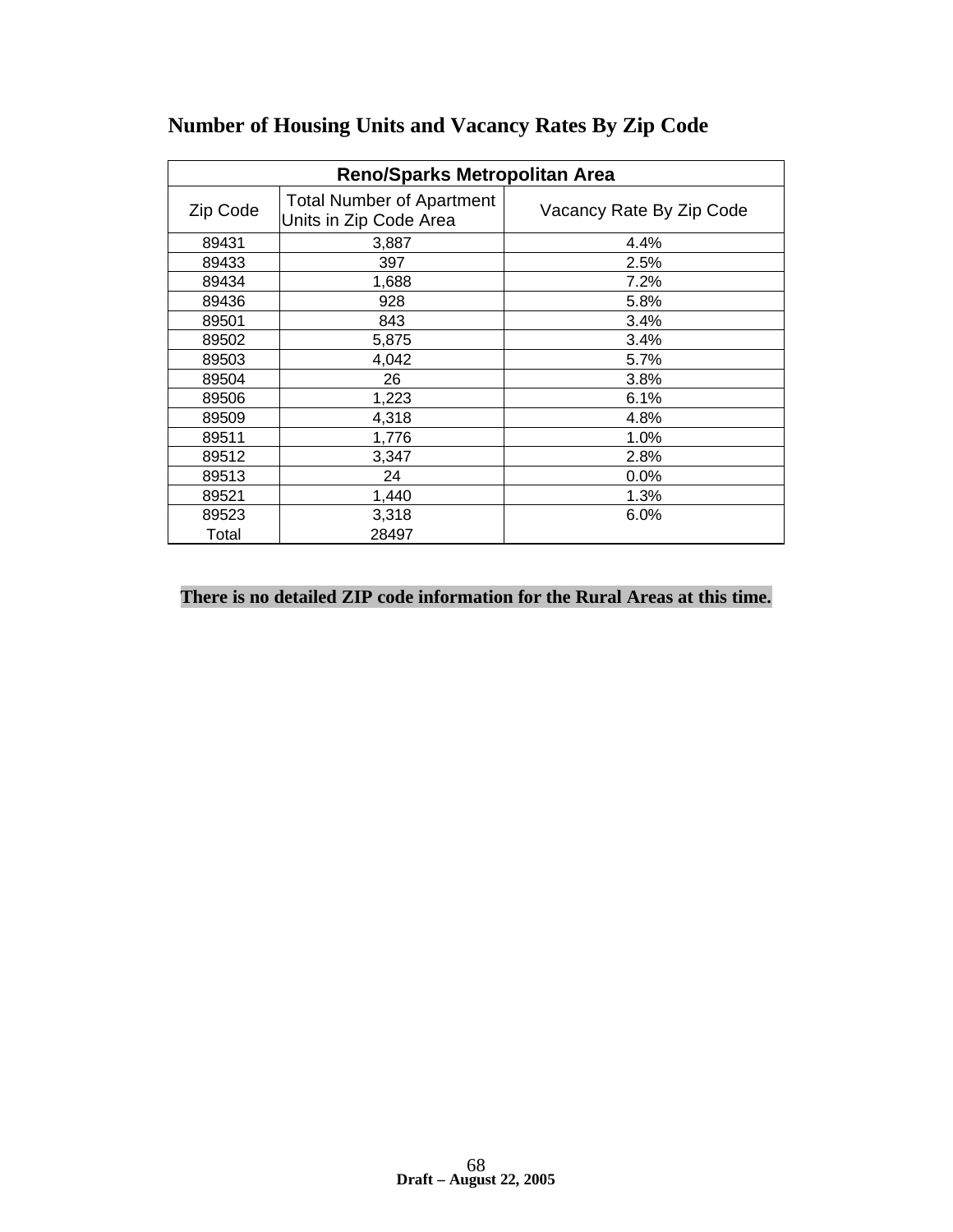# **ATTACHMENT C – PLANNED EXPENSES BY COMPONENT CATEGORY (Acquisition Rehabilitation Projects Only)**

| <b>Component</b><br><b>Categories</b>  | # Of Buildings<br><b>Affected</b> | # Of Units<br><b>Affected</b> | <b>Expected</b><br><b>Total Cost</b> |
|----------------------------------------|-----------------------------------|-------------------------------|--------------------------------------|
|                                        |                                   |                               |                                      |
| MECHANICAL SYSTEMS                     |                                   |                               |                                      |
| Air Conditioning                       |                                   |                               |                                      |
| Heating/Thermostats                    |                                   |                               |                                      |
| Duct Repairs/ Sealing/ Cleaning        |                                   |                               |                                      |
| <b>Water Heaters</b>                   |                                   |                               |                                      |
| <b>BUILDING ENVELOPE</b>               |                                   |                               |                                      |
| Attic/ Ceiling insulation              |                                   |                               |                                      |
| Wall/ Band joists/ Floor<br>insulation |                                   |                               |                                      |
| Window repair/replacement              |                                   |                               |                                      |
| Weather stripping/sealing              |                                   |                               |                                      |
| <b>APPLIANCES</b>                      |                                   |                               |                                      |
| Refrigerators                          |                                   |                               |                                      |
| Dishwashers                            |                                   |                               |                                      |
| Clothes Washers and Dryers             |                                   |                               |                                      |
| <b>WATER CONSERVATION</b>              |                                   |                               |                                      |
| Low flow showerheads/faucets           |                                   |                               |                                      |
| <b>INTERIOR COMPONENTS</b>             |                                   |                               |                                      |
| Carpeting/flooring                     |                                   |                               |                                      |
| Painting/patching                      |                                   |                               |                                      |
| Plumbing/tubs/<br>commodes/sinks       |                                   |                               |                                      |
| Electrical                             |                                   |                               |                                      |
| Doors/cabinets                         |                                   |                               |                                      |
| Other interior                         |                                   |                               |                                      |
| <b>EXTERIOR COMPONENTS</b>             |                                   |                               |                                      |
| Roofing systems                        |                                   |                               |                                      |
| Siding/stuccoing                       |                                   |                               |                                      |
| Foundation/walkways                    |                                   |                               |                                      |
| ADA compliance items                   |                                   |                               |                                      |
| Landscaping/Xeriscapping               |                                   |                               |                                      |

# **GRAND TOTALS:**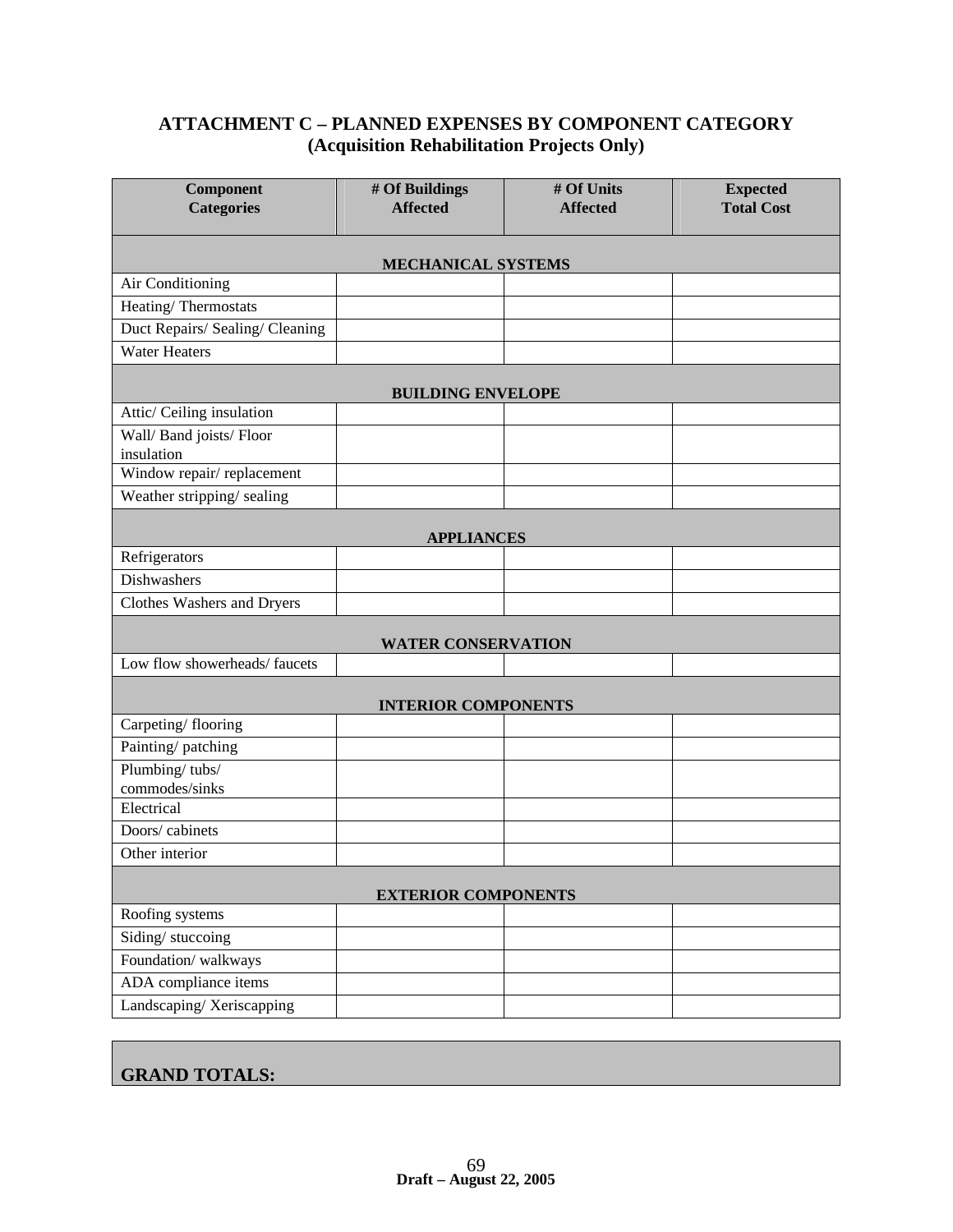#### **ATTACHMENT D – REQUIRED ENERGY AUDIT FORMS**

Housing Division Multi-Family Building (**contact Barbara Collins, ERHA West, Division Consultant, if you have any questions at 1 888 818 3746).**

## **Energy Efficiency Requirements Data Collection**

|                   | Email________________________                                  | Development ___________________________________ |  |
|-------------------|----------------------------------------------------------------|-------------------------------------------------|--|
| <b>Property</b>   |                                                                |                                                 |  |
|                   |                                                                |                                                 |  |
| City/State /Zip   |                                                                |                                                 |  |
| Building #        |                                                                |                                                 |  |
|                   | Type () From Plans () Existing Building Date                   |                                                 |  |
| <b>Utilities:</b> |                                                                |                                                 |  |
|                   |                                                                | Other______________                             |  |
|                   | Utility type of service provided: () Residential () Commercial |                                                 |  |

# **Please answer all sections that apply. The data requested is for one entire building in the complex**

| space)                                                                                |  |
|---------------------------------------------------------------------------------------|--|
| Volume of Conditioned* Area entitled to the Cu ft (Total floor area x average ceiling |  |
| height)                                                                               |  |
| Stories () 1 () Multi Year built () New () ________                                   |  |
| # of Units in Building ___________ Total # of Bedrooms______                          |  |
| <b>Flat Ceiling Height () 8 Ft () Other ft</b>                                        |  |
| Vaulted Ceilings () No () Yes Ceiling height @ median pt _______ ft                   |  |
|                                                                                       |  |
| *Conditioned area is heated and /or cooled space                                      |  |
|                                                                                       |  |

| <b>Foundation Type ()</b> Crawl () Slab on grade () Other      |  |
|----------------------------------------------------------------|--|
| Total Floor area over crawl or on slab foundation<br>sq ft     |  |
| Floor Area Over Garage () No () Yes ____<br>Sq Ft & R Value    |  |
| Floor Area Exposed to Outside* () No () Yes<br>Sq Ft & R Value |  |
| *Such as cantilevered floor                                    |  |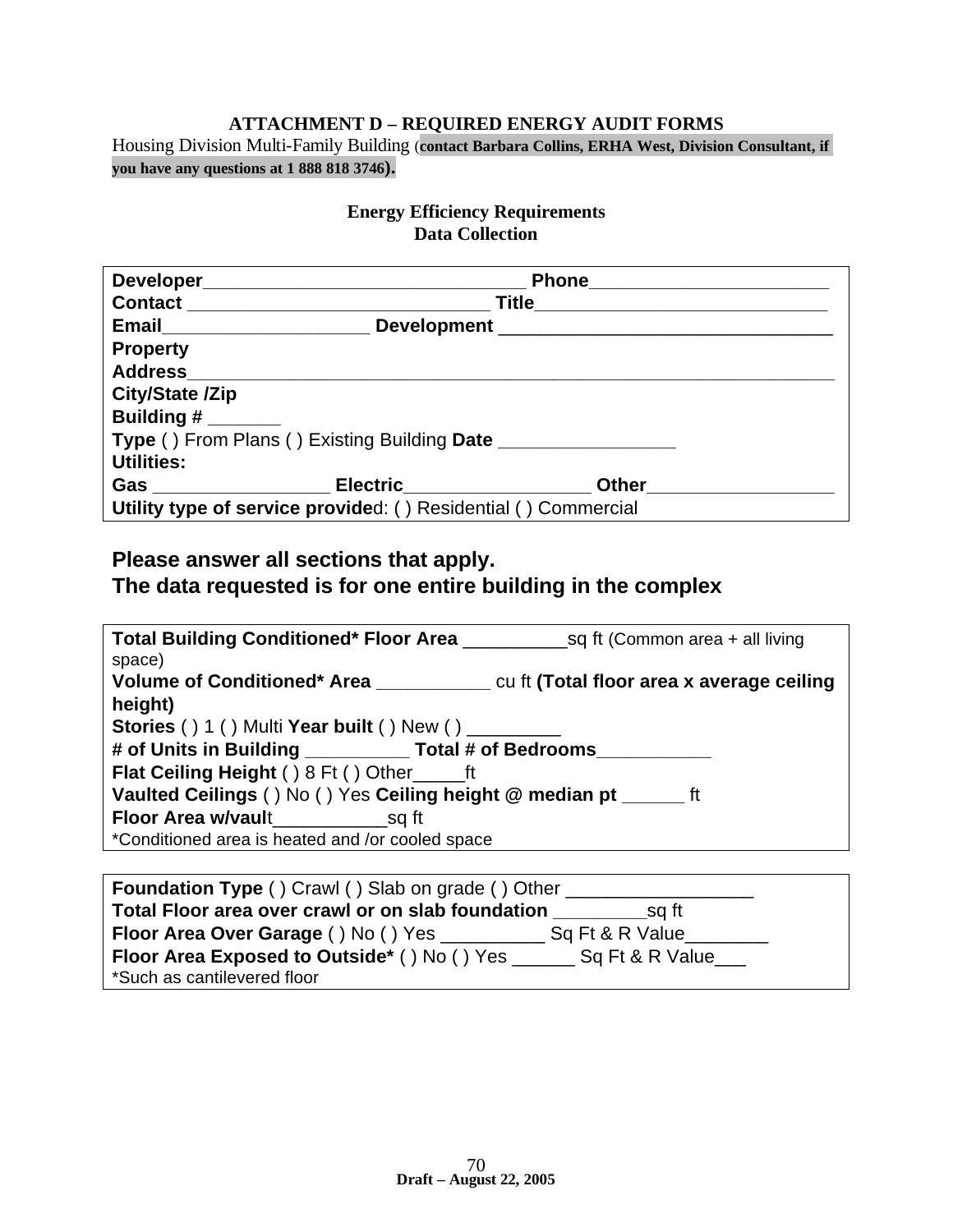# **Energy Efficiency Requirements**

**Data Collection**

| <b>Crawlspace Foundations Only</b>                                                   |  |  |  |
|--------------------------------------------------------------------------------------|--|--|--|
| If Crawl Space () Operable vents () Unvented () Open                                 |  |  |  |
| <b>Type: ()</b> Concrete () Other ________________                                   |  |  |  |
| Total Crawl Height ______ ft Height below grade only _______ ft                      |  |  |  |
| Total Perimeter Length __________ ft Exposed Perimeter __________________________    |  |  |  |
| Crawl Wall Insulation () No () Yes R value __________ () Batt () Foam bd.            |  |  |  |
| Insulation in Floor over crawl () No () Yes R value ____________________________     |  |  |  |
|                                                                                      |  |  |  |
|                                                                                      |  |  |  |
| <b>Slab Foundations Only</b>                                                         |  |  |  |
| <b>If Slab on Grade ()</b> Uninsulated () Insulated Perimeter R ________             |  |  |  |
| Total Perimeter Length ________ft Exposed Perimeter ___________ft                    |  |  |  |
|                                                                                      |  |  |  |
| <b>Ceiling Type &amp; Insulation</b>                                                 |  |  |  |
| <b>Roof Type ()</b> Tile () Asphalt () Other <b>Framing</b> 2x___; ___ oc            |  |  |  |
|                                                                                      |  |  |  |
| Ceiling Insulation R value () R30 () R38 () Other _________________                  |  |  |  |
|                                                                                      |  |  |  |
| Vault Ceilings* on top floor () No () Yes % of Ceiling Area ______ %                 |  |  |  |
|                                                                                      |  |  |  |
| Vault Ceiling Insulation R value () R30 () R38 () Other _______________              |  |  |  |
| Describe Type _______________________                                                |  |  |  |
| Exterior Color () Light () Medium () Dark Radiant Barrier () Yes () No               |  |  |  |
| * A ceiling with no attic above, otherwise include in "Attic" ceiling section        |  |  |  |
|                                                                                      |  |  |  |
| <b>Wall Type &amp; Insulation</b>                                                    |  |  |  |
| () Standard Stud Frame () Other $\frac{1}{2}$ () 2x4 () 2x6 () Other $\frac{1}{2}$   |  |  |  |
| Total Wall Area between Conditioned & Outside ______________________ sq ft           |  |  |  |
| To determine wall area multiply length of walls x ceiling height, don't include band |  |  |  |
| joists, enter them in rim/band joist section.                                        |  |  |  |
| Wall Insulation R value () R13 () R 15 () Other                                      |  |  |  |
| Describe Type ________________                                                       |  |  |  |
| Exterior Color () Light () Medium () Dark                                            |  |  |  |
| Total Wall Area Adjacent to Garage ____________________ sq ft                        |  |  |  |
| Wall Insulation R value () R13 () R 15 () Other ________________                     |  |  |  |
|                                                                                      |  |  |  |
| Total Wall Area Adjacent to Other Space ________________ sq ft                       |  |  |  |
| Wall Insulation R value () R13 () R 15 () Other ________________________________     |  |  |  |
|                                                                                      |  |  |  |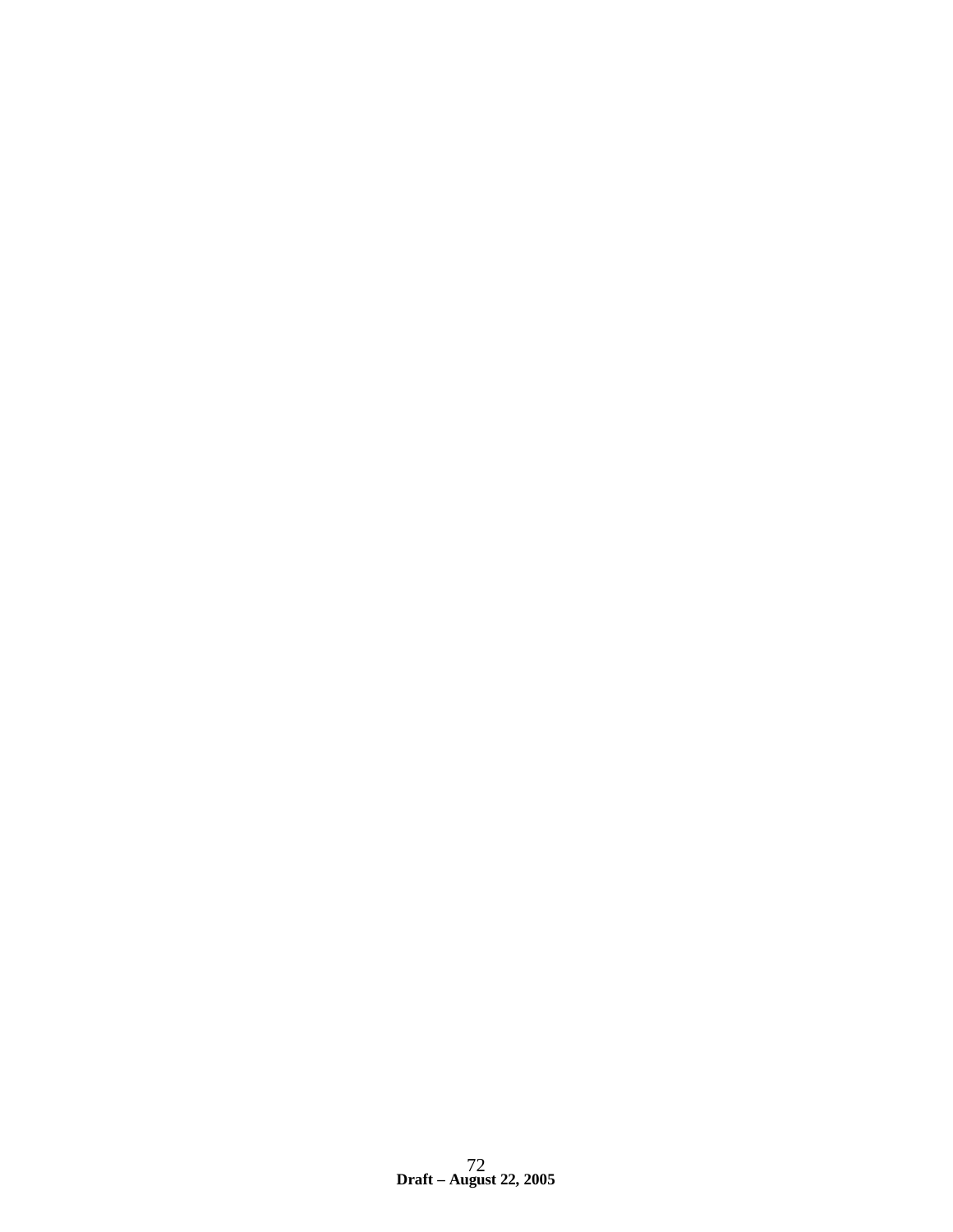**Energy Efficiency Requirements**

**Data Collection**

# **Rim & Band Joists**

**Rim/Band Joists between Conditioned & Outside:**

Gross Area\* **30 and Sq ft R Value Consulation type \_\_\_\_\_\_\_\_** 

**Rim/Band Joists between Conditioned & Garage or Other Space**

**Gross Area\*** \_\_\_\_\_\_\_sq ft **R Value\_\_\_\_\_\_\_\_\_ Insulation type \_\_\_\_\_\_\_\_\_\_\_\_\_\_\_**

**\*** Typical rim & band joists are 12" wide so gross area = linear feet x 1.

| # Opaque Doors Between Conditioned & Outside        | Do not include |
|-----------------------------------------------------|----------------|
| sliding glass doors here                            |                |
| <b>Door Type</b> () 1 3/4" Insulated Metal () Other |                |
| Size () $3' \times 7'$ () Other                     |                |

### **Mechanical Systems – Living Units**

**Heating Systems Same system in each unit** ( ) Yes ( ) No

If no, please describe each system by copying this page and completing for each different one. **Type** ( ) Forced Air ( ) Boiler ( ) Other \_\_\_\_\_\_\_\_\_\_\_\_\_\_\_\_\_\_\_\_\_\_

**Manufacturer Model # 2009 Model # 2009 Model # 2009 Model # 2009 Model # 2009 Model # 2009 Model # 2009 Model # 2009 Model # 2009 Model # 2009 Model # 2009 Model # 2009 Model # 2009 Model # 2009 Model # 2009 Model # 2009** 

**Efficiency** ( ) 78% AFUE ( ) Other \_\_\_\_\_\_\_\_\_\_\_ **Size** \_\_\_\_\_\_\_\_\_\_\_\_\_\_\_\_\_\_kBtu **Fuel Type** ( ) Natural gas ( ) Other \_\_\_\_\_\_\_\_\_\_\_ **Locatio**n\_\_\_\_\_\_\_\_\_\_\_\_\_\_\_\_\_

**Set Back Thermostats () Yes () No Notes \_** 

| Cooling Systems Same system in each unit () Yes () No<br>If no, please describe each system by copying this page and completing for each different one.<br>Type () Air Conditioner () Heat Pump () Other _____________________ |                                          |     |
|--------------------------------------------------------------------------------------------------------------------------------------------------------------------------------------------------------------------------------|------------------------------------------|-----|
| <b>Fuel () Electric () Other</b> _______________                                                                                                                                                                               |                                          |     |
| Manufacturer _____________________________                                                                                                                                                                                     |                                          |     |
|                                                                                                                                                                                                                                | Efficiency () 10 SEER () Other Size Size | ton |
| Ventilation () Natural, windows () Whole house fan                                                                                                                                                                             |                                          |     |
|                                                                                                                                                                                                                                |                                          |     |
| <b>Notes</b>                                                                                                                                                                                                                   |                                          |     |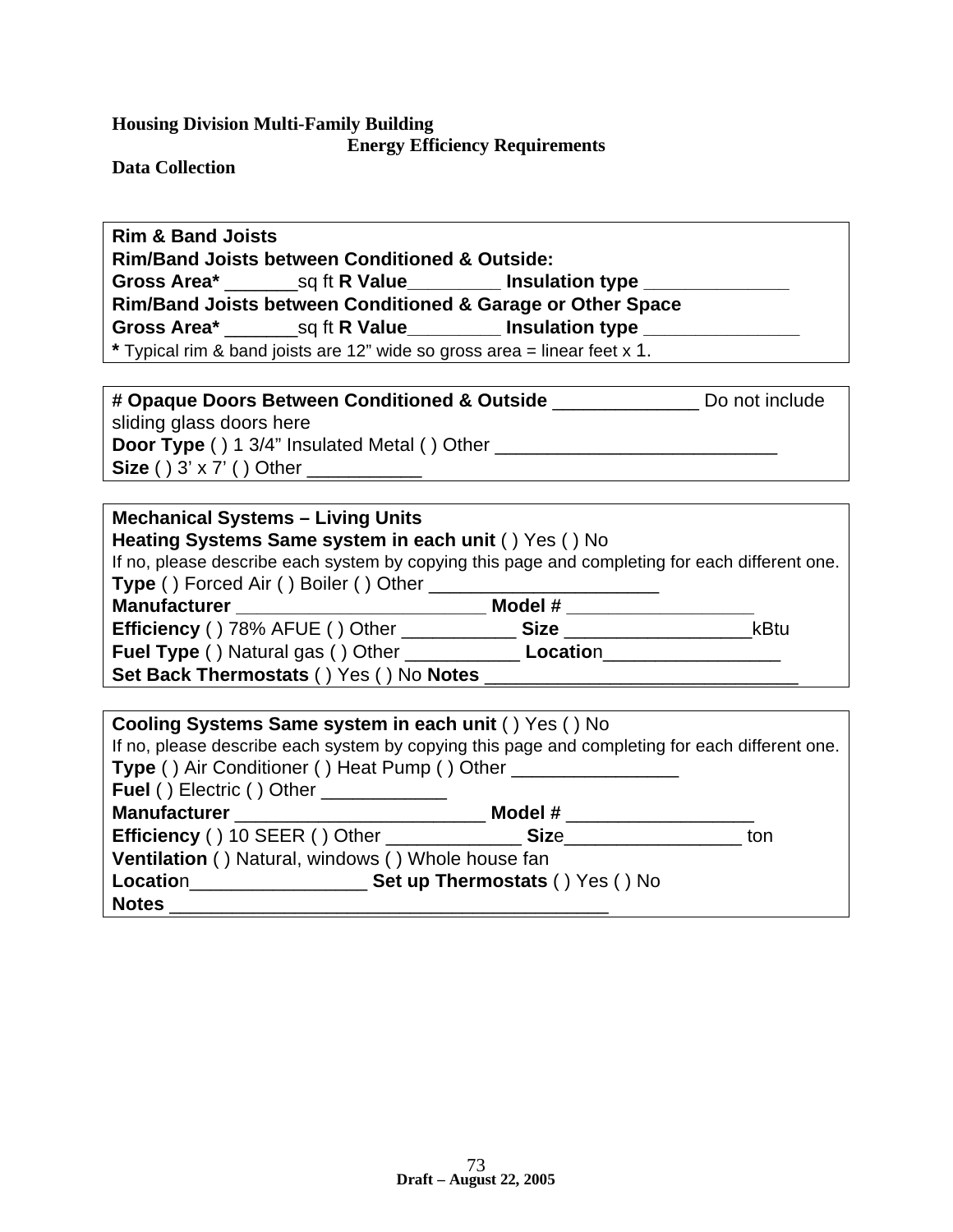**Energy Efficiency Requirements**

**Data Collection**

| Hot Water Heaters Same system in each unit () Yes () No                                    |             |     |  |
|--------------------------------------------------------------------------------------------|-------------|-----|--|
| If no, please describe each HW by copying this page and completing for each different one. |             |     |  |
| <b>Manufacturer</b>                                                                        | Model #     |     |  |
| <b>Energy Factor</b> (if available) <b>Energy Factor</b>                                   | <b>Size</b> | aal |  |
| Type () Natural gas () Electric Location                                                   |             |     |  |

# **Mechanical Systems – Common Areas**

| Heating Systems Common Area System () Yes () No      |         |      |
|------------------------------------------------------|---------|------|
| <b>Type ()</b> Forced Air () Boiler () Other         |         |      |
| <b>Manufacturer</b>                                  | Model # |      |
| <b>Efficiency () 78% AFUE () Other</b>               | Size    | kBtu |
| <b>Fuel Type () Natural gas () Other</b><br>Location |         |      |
| Set Back Thermostats () Yes () No                    |         |      |

| <b>Cooling Systems Common Area System () Yes () No</b>                                               |                                                             |     |  |
|------------------------------------------------------------------------------------------------------|-------------------------------------------------------------|-----|--|
| Type () Air Conditioner () Heat Pump () Other ___________________________________                    |                                                             |     |  |
| Fuel () Electric () Other _____________                                                              |                                                             |     |  |
| Model # 2000 and 2000 and 2000 and 2000 and 2000 and 2000 and 2000 and 2000 and 2000 and 2000 and 20 |                                                             |     |  |
|                                                                                                      | <b>Efficiency</b> () 10 SEER () Other <b>Size</b> Size Size | ton |  |
| Ventilation () Natural, windows () Whole house fan                                                   |                                                             |     |  |
| Set up Thermostats () Yes () No<br>Location                                                          |                                                             |     |  |
|                                                                                                      |                                                             |     |  |

| Hot Water Heaters Common Area System () Yes () No        |             |     |  |
|----------------------------------------------------------|-------------|-----|--|
| <b>Manufacturer</b>                                      | Model #     |     |  |
| <b>Energy Factor</b> (if available) <b>Energy Factor</b> | <b>Size</b> | aal |  |
| Type () Natural gas () Electric Location                 |             |     |  |
| <b>Note</b>                                              |             |     |  |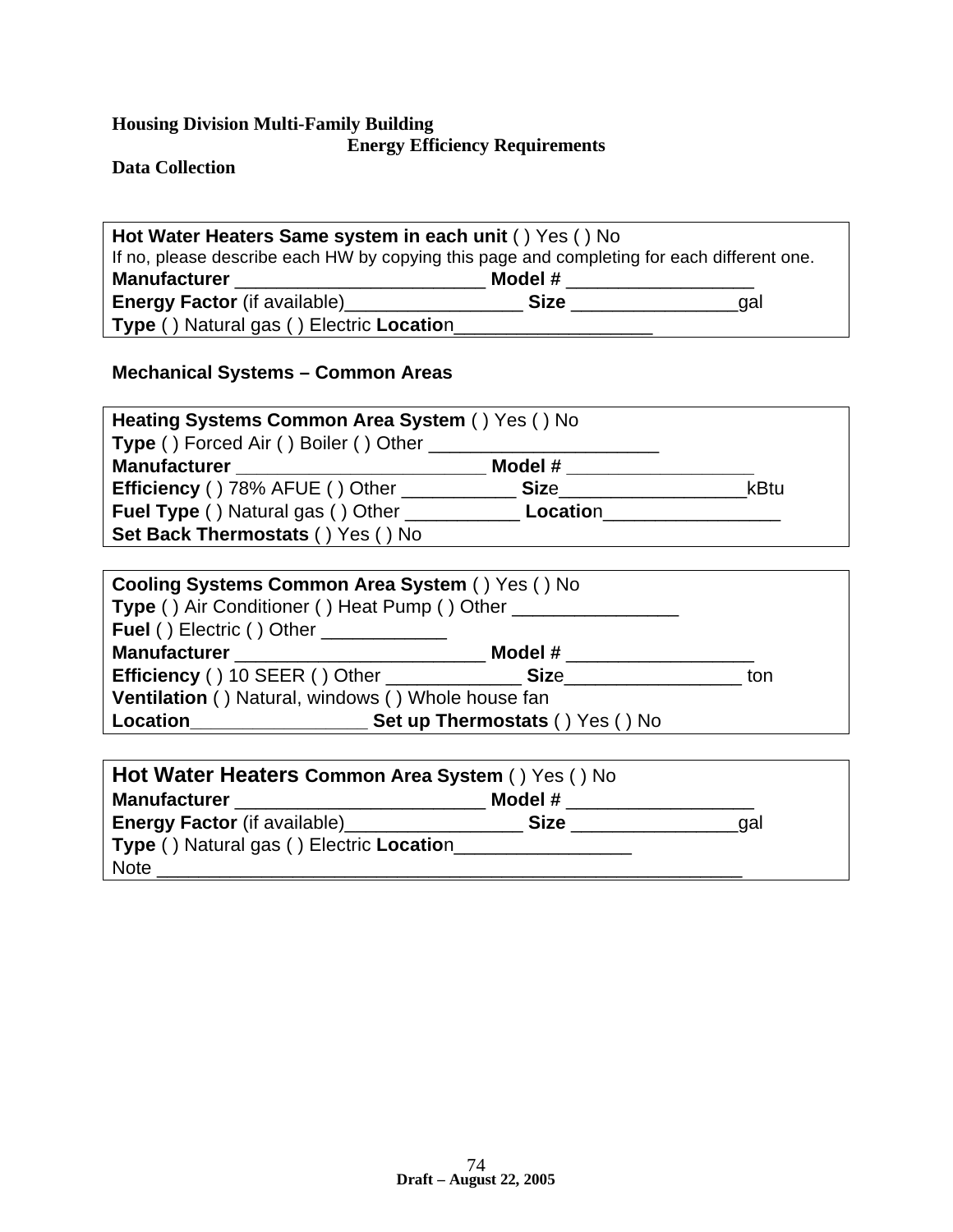**Energy Efficiency Requirements**

**Data Collection**

| <b>Heating and Cooling System Ducts</b>                                                                                                                                                                                        |  |  |  |  |
|--------------------------------------------------------------------------------------------------------------------------------------------------------------------------------------------------------------------------------|--|--|--|--|
| Supply Ducts Location(s)* _______                                                                                                                                                                                              |  |  |  |  |
|                                                                                                                                                                                                                                |  |  |  |  |
| Type () Flex duct R4.2 () Other ______________ () Combination_________                                                                                                                                                         |  |  |  |  |
|                                                                                                                                                                                                                                |  |  |  |  |
| Length ft Width ft Width the state of the state of the state of the state of the state of the state of the state of the state of the state of the state of the state of the state of the state of the state of the state of th |  |  |  |  |
|                                                                                                                                                                                                                                |  |  |  |  |
| * If more than 1 location indicate % in each.                                                                                                                                                                                  |  |  |  |  |

## **Indoor Air Quality Ventilation**

( ) No Automatic Ventilation\* ( ) Automatic Exhaust ( ) Automatic Supply \*Check this if occupant must turn ventilation fans on and off

| <b>Appliances</b>                                                  |                               |  |
|--------------------------------------------------------------------|-------------------------------|--|
| <b>Oven/range ()</b> Gas () Electric () In each apt () Other #     |                               |  |
|                                                                    |                               |  |
| <b>Refrigerator()</b> In each apt () Other #                       |                               |  |
|                                                                    |                               |  |
| <b>Clothes Washer ()</b> In each apt () Other #                    |                               |  |
| Manufacturer ______________________________                        | Model # _____________________ |  |
| Clothes Dryer () Gas () Electric () In each apt () Other # _______ |                               |  |
|                                                                    |                               |  |

# **Windows - Please include sliding glass doors as windows.**

**Type** ( ) Dbl pane, vinyl frame ( ) Low E, Dbl pane, vinyl frame ( ) Other \_\_\_\_\_\_\_\_\_\_\_\_\_\_\_\_\_\_\_\_\_\_\_\_\_\_\_\_\_\_\_\_\_\_\_\_\_\_\_\_\_\_\_\_\_\_\_\_\_\_\_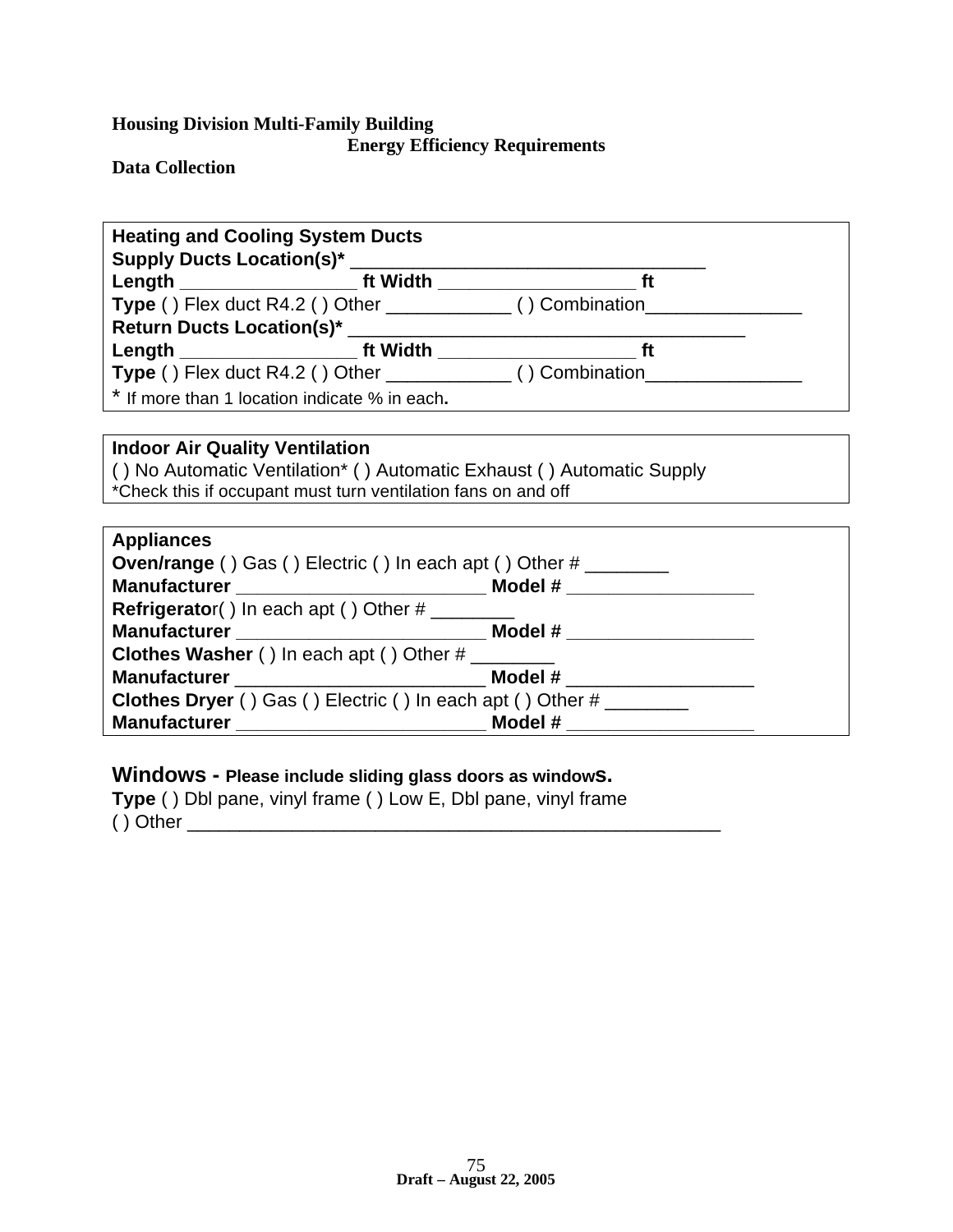### **Housing Division Multi-Family Building Energy Efficiency Requirements**

**Data Collection**

**List all windows on each side of house. Please include sliding glass doors. Copy this page for additional windows.**

| <b>Number</b>           | Rough<br><b>Opening Size</b> | <b>Side of House</b> | Shading*<br>Winter | Shading*<br><b>Summer</b> |
|-------------------------|------------------------------|----------------------|--------------------|---------------------------|
| $\mathbf 1$             |                              |                      |                    |                           |
| $\mathbf{2}$            |                              |                      |                    |                           |
| $\overline{\mathbf{3}}$ |                              |                      |                    |                           |
| $\overline{4}$          |                              |                      |                    |                           |
| $\overline{\mathbf{5}}$ |                              |                      |                    |                           |
| $\overline{\mathbf{6}}$ |                              |                      |                    |                           |
| $\overline{7}$          |                              |                      |                    |                           |
| 8                       |                              |                      |                    |                           |
| $\overline{9}$          |                              |                      |                    |                           |
| 10                      |                              |                      |                    |                           |
| 11                      |                              |                      |                    |                           |
| 12                      |                              |                      |                    |                           |
| 13                      |                              |                      |                    |                           |
| 14                      |                              |                      |                    |                           |
| 15                      |                              |                      |                    |                           |
| 16                      |                              |                      |                    |                           |
| 17                      |                              |                      |                    |                           |
| 18                      |                              |                      |                    |                           |
| 19                      |                              |                      |                    |                           |
| 20                      |                              |                      |                    |                           |
| 21                      |                              |                      |                    |                           |
| 22                      |                              |                      |                    |                           |
| 23                      |                              |                      |                    |                           |
| 24                      |                              |                      |                    |                           |
| $\overline{25}$         |                              |                      |                    |                           |

**Shading: N=None, S=Some, M=Most, C=Compete**

**Please attach a building diagram and number the sides of the house.**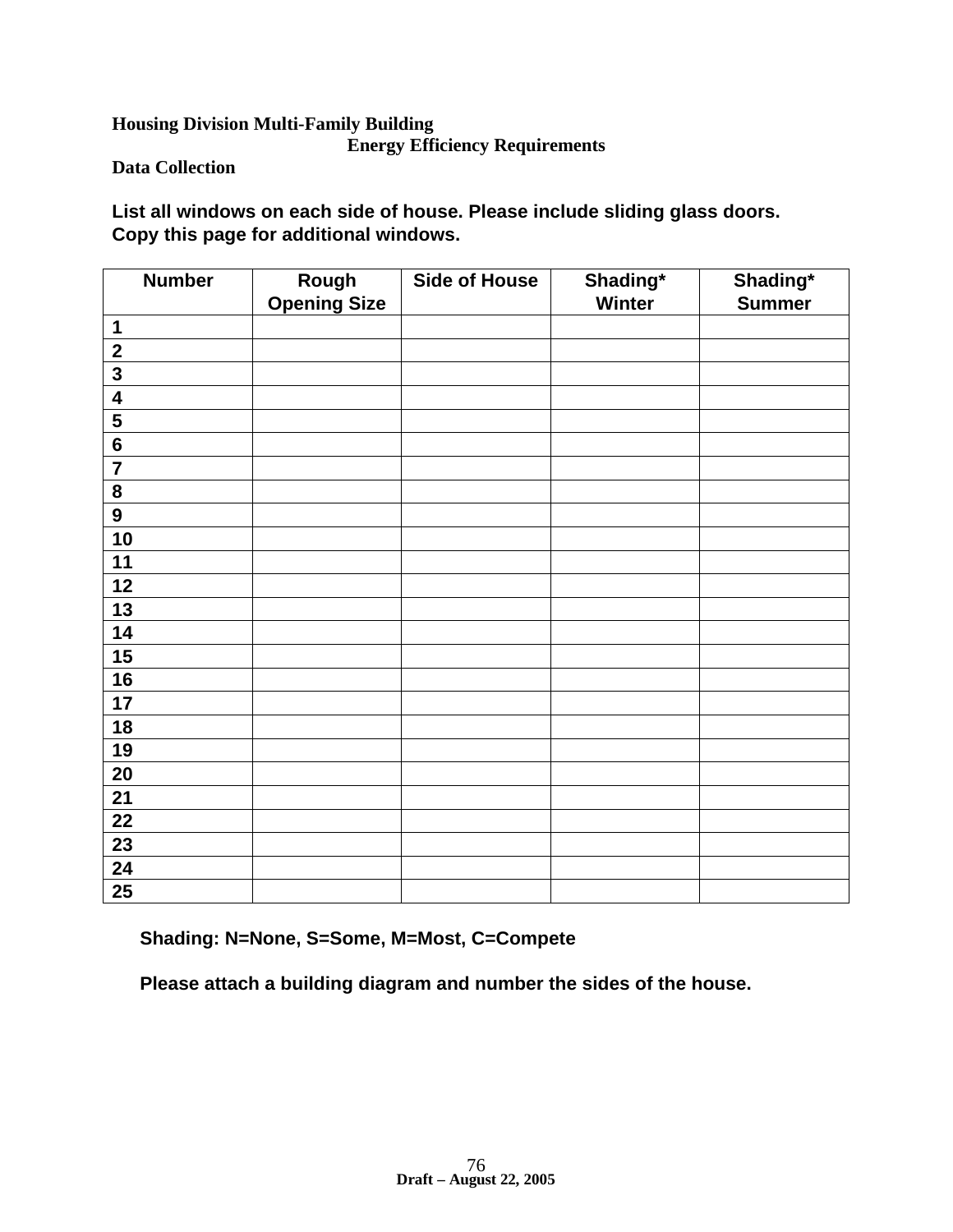#### **ATTACHMENT E EIGHT SAFE HARBORS FOR COMPLIANCE WITH THE FAIR HOUSING ACT'S DESIGN AND CONSTRUCTION REQUIREMENTS**

The United States Department of Justice and the Department of Housing and Urban Development ("HUD") currently recognize eight safe harbors for compliance with the Fair Housing Act's design and construction requirements, 42 U.S.C. § 3604 (f) (3) (C). The safe harbors are:

1. HUD's March 6, 1991 Fair Housing Accessibility Guidelines (the Guidelines), and the June 28, 1994 Supplemental Notice to Fair Housing Accessibility Guidelines: Questions and Answers about the Guidelines;

2. HUD's Fair Housing Act Accessibility Design Manual;

3. ANSI A117.1-1986, used in conjunction with the Act and HUD's regulations, and the Guidelines;

4. CABO/ANSI A117.1-1992, used in conjunction with the Act, HUD's regulations, and the Guidelines;

5. ICC/ANSI A117.1-1998, used in conjunction with the Act, HUD's regulations, and the Guidelines;

6. Code Requirements for Housing Accessibility 2000 (CRHA), approved and published by the International Code Council (ICC), October 2000;

7. International Building Code 2000 (IBC) as amended by the IBC 2001 Supplement to the International Codes.

8. International Building Code 2003 (IBC)

It is important to note that the ANSI A117.1 standard contains only technical criteria, whereas the Fair Housing Act, the regulations and the Guidelines contain both scoping and technical criteria. Therefore, in using any of the ANSI standards it is necessary to also consult the Act, HUD's regulations, and the Guidelines for the scoping requirements.

Failure to comply with all of the accessible and adaptive design and construction requirements of the Fair Housing Act may result in loss of tax credits pursuant to 26 C.F.R. § 1.42-9. Therefore, you should consult an attorney and/or design professional to ensure that the construction of the multi-family development complies with the accessible and adaptive design and construction requirements of the Fair Housing Act.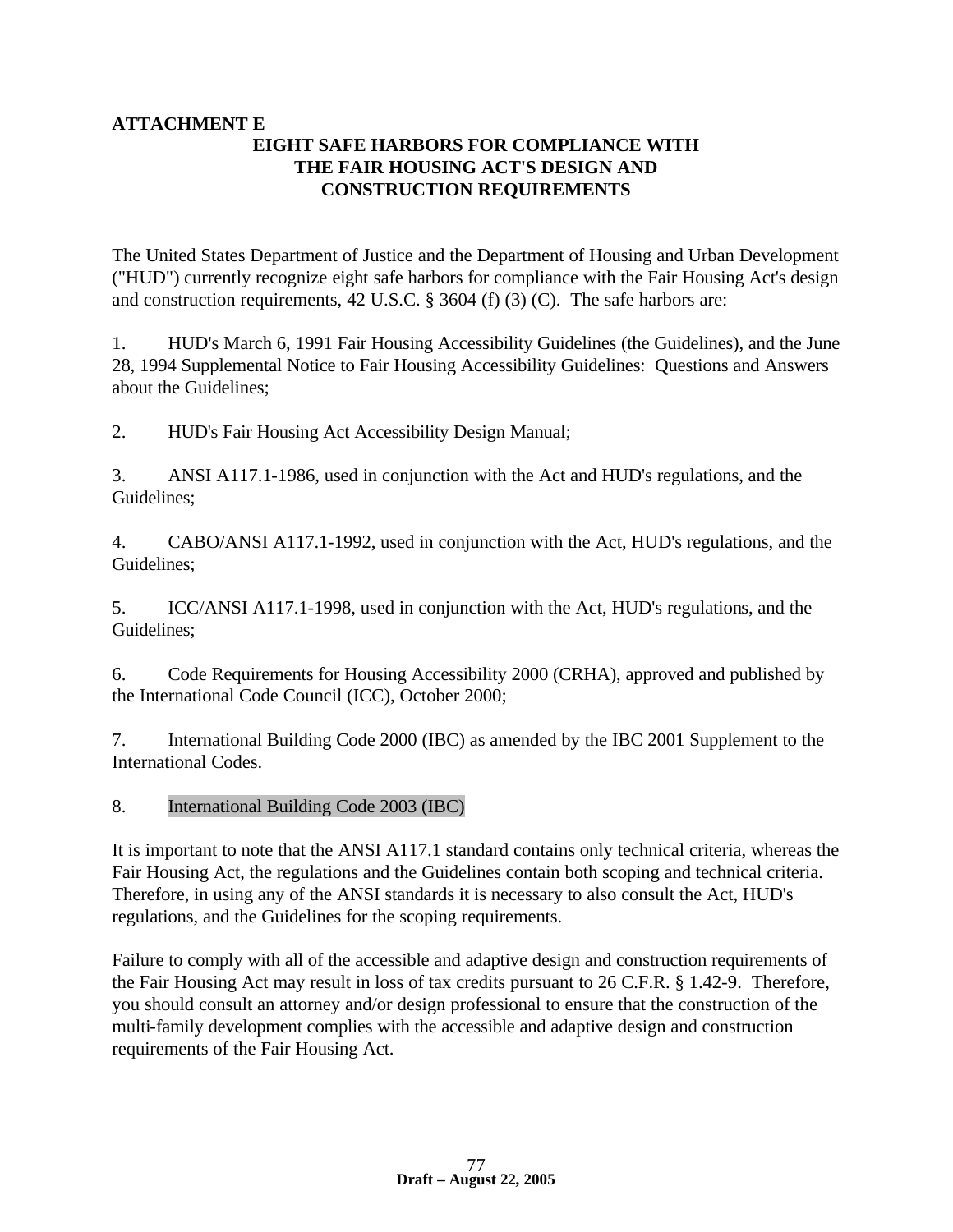### FAIR HOUSING ACT ACCESSIBILITY CHECKLIST

This checklist represents many, but not all, of the accessible and adaptive design and construction requirements of the Fair Housing Act. This checklist is not a safe harbor for compliance with the Fair Housing Act. HUD and the Department of Justice recognize the following standards as safe harbors when used in conjunction with the Fair Housing Act, regulations, and Fair Housing Act Accessibility Guidelines (i.e. scoping requirements):

1. HUD's March 6, 1991 Fair Housing Accessibility Guidelines (the Guidelines), and the June 29, 1994 Supplemental Notice to Fair Housing Accessibility Guidelines: Questions and Answers about the Guidelines;

2. HUD's Fair Housing Act Accessibility Design Manual;

3. ANSI A117.1-1986, used in conjunction with the Act and HUD's regulations, and the Guidelines;

4. CABO/ANSI A117.1-1992, used in conjunction with the Act, HUD's regulations, and the Guidelines;

5. ICC/ANSI A.117.1-1998, used in conjunction with the Act, HUD's regulations, and the Guidelines;

6. Code Requirements for Housing Accessibility 2000 (CRHA), approved and published by the International Code Council (ICC), October 2000;

7. International Building Code 2000 (IBC) as amended by the IBC 2001 Supplement to the International Codes.

#### 8. International Building Code 2003 (IBC)

Failure to comply with all of the accessible and adaptive design and construction requirements of the Fair Housing Act may result in loss of tax credits pursuant to 26 C.F.R. § 1.42-9. Therefore, you should consult an attorney and/or design professional to ensure that the construction of the multi-family development complies with the accessible and adaptive design and construction requirements of the Fair Housing Act.

## **COVERED BUILDINGS**

#### IS THE DEVELOPMENT SUBJECT TO THE ACT?

- ?? Development has buildings containing 4 or more units and was designed and constructed for first occupancy on or after March 13, 1991
- ?? Building contains elevator so all units in building are "covered units"
- ?? All units in buildings with elevators are designed and constructed with features required by the Act.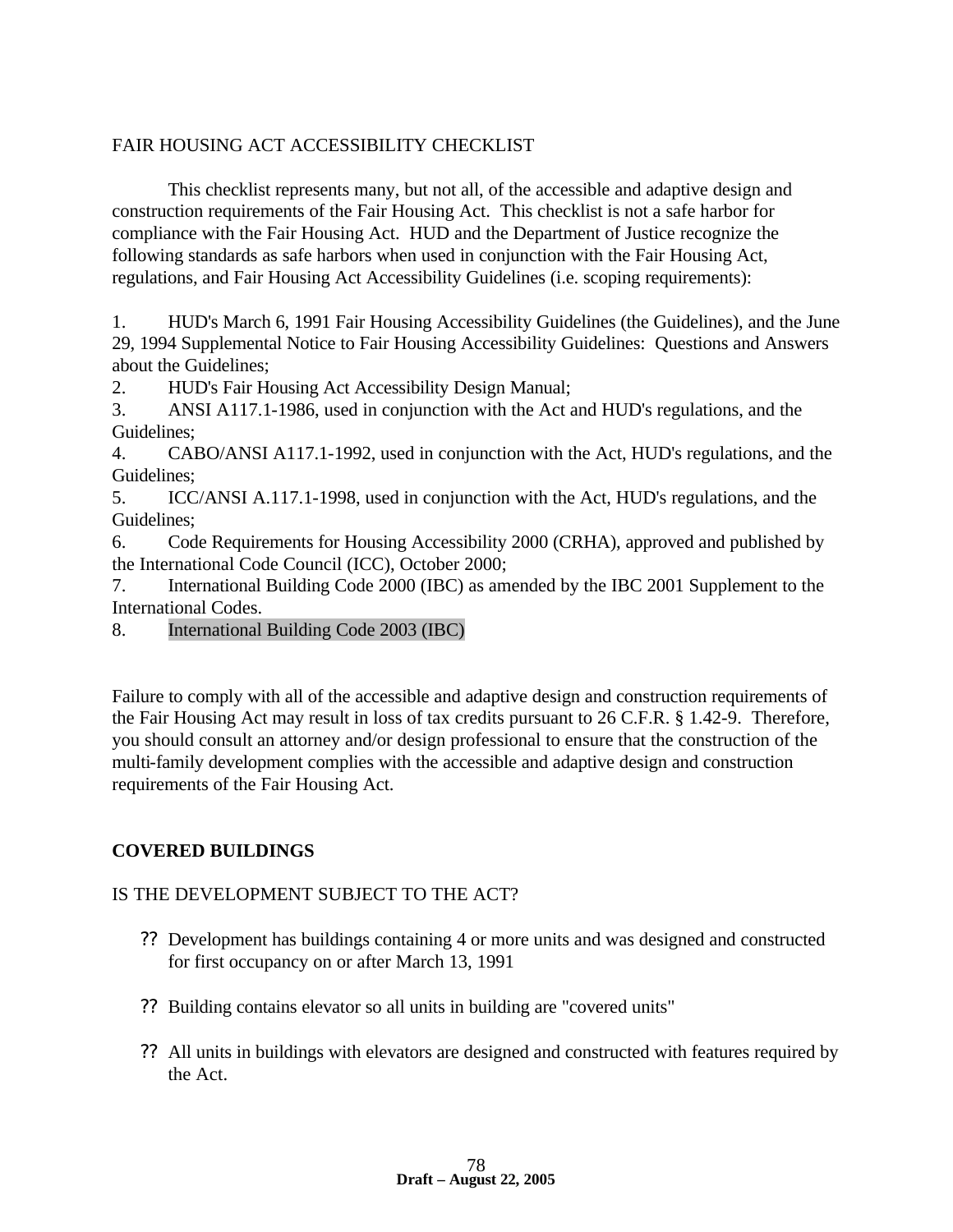- ?? Building does not contain elevator so only ground-floor units in building are "covered units".
- ?? All ground-floor units in buildings without elevators are designed and constructed with features required by the Act.
- ?? Development contains "covered units," so the public and common use facilities must be designed and constructed with features required by the Act.
- ?? NOTE: Fair Housing Act Accessibility Guidelines contains a narrow "Site Impracticality Exception" which provides that a non-elevator building does not have to meet all of the Act's requirements if it is impractical to have an accessible entrance to the building because of the natural hilly terrain or other unusual characteristics of the site.

#### **SEVEN DESIGN REQUIREMENTS**

#### 1. ACESSIBLE BUILDING ENTRANCE ON AN ACCESSIBLE ROUTE

- ?? The accessible route is a continuous, unobstructed path (no stairs) through the development that connects all buildings containing covered units and all public and common use facilities
- ?? The accessible route also connects to parking lots and to at least one public street, public sidewalk and to a public transportation stop, when provided
- ?? All slopes on the accessible route are no steeper than 8.33%
- ?? All slopes on the accessible route between 5% and 8.33% have handrails
- ?? Covered units have at least one entrance on an accessible route
- ?? There are a sufficient number of curb ramp cuts for a person using a wheelchair to reach every building in the development
- ?? Curb ramp cuts meet slope and cross slope specifications

#### 2. ACCESSIBLE COMMON AND PUBLIC USE AREAS

- ?? At least 2 percent of all parking spaces serving covered units are designated as accessible handicapped parking spaces
- ?? At least one parking space of each common and public use amenity is designated as handicapped accessible parking spaces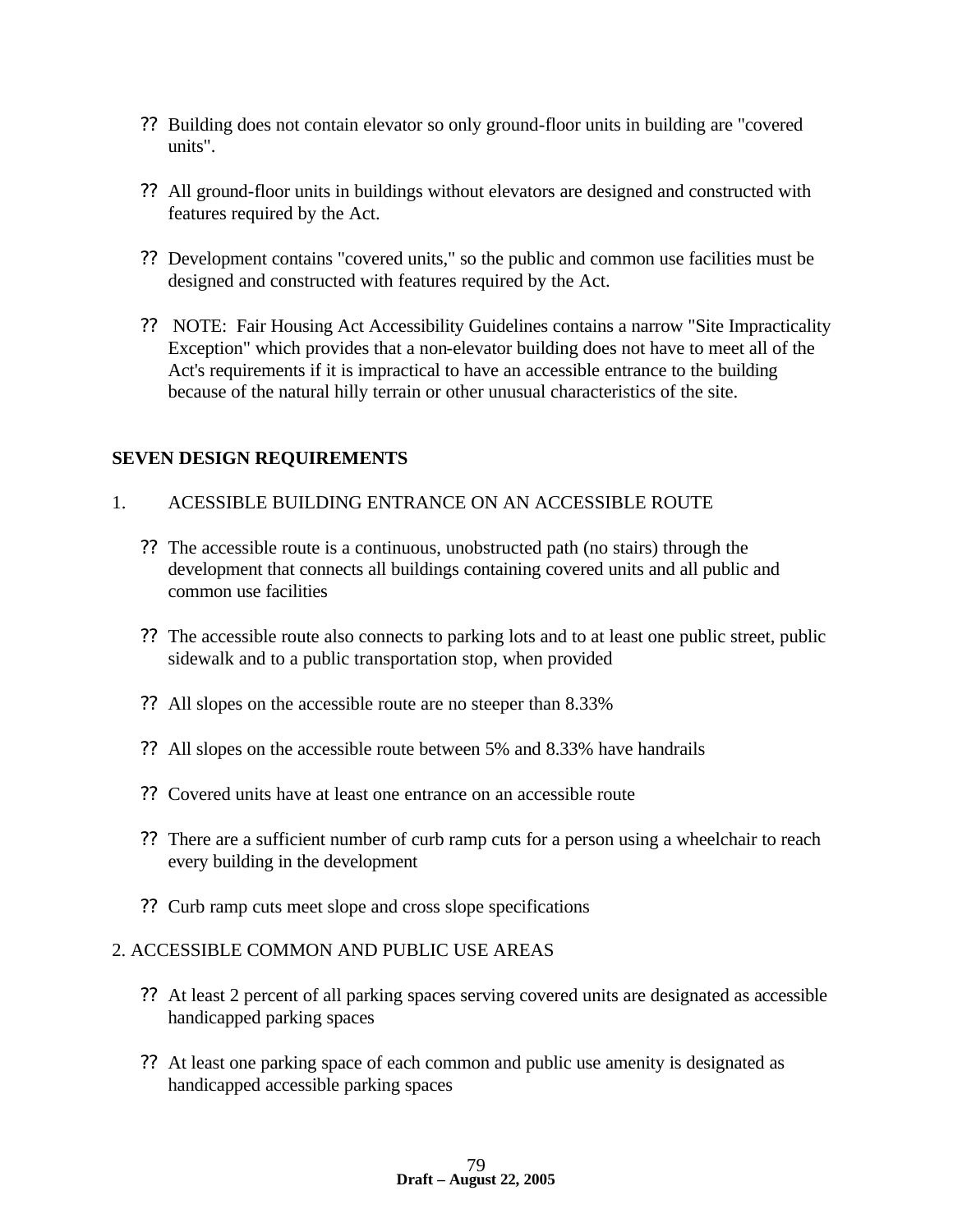- ?? All handicapped accessible parking spaces have adequate signage
- ?? All handicapped accessible parking spaces are at least 96" wide with a 60" wide access aisle which can be shared between two spaces
- ?? The accessible aisle is part of connects to a curb ramp and the accessible route
- ?? The rental or sales office is readily accessible and usable by persons with disabilities as required by both the Fair Housing Act and the Americans with Disabilities Act
- ?? A sufficient number of all mailboxes, swimming pools, tennis courts, clubhouses, rest rooms, showers, laundry facilities, trash facilities, drinking fountains, public telephones, and other common and public use amenities offered by the development are readily accessible and usable by persons with disabilities

#### 3. USABLE DOORS

- ?? All doors into and through covered units and common use facilities provide a clear opening of at least 32" nominal width
- ?? All doors leading into common use facilities have lever door handles operating hardware that does not require grasping and twisting
- ?? Thresholds at doors to common use facilities are no greater than 1/2"
- ?? All primary entrance doors to covered units have lever door handles operating hardware that does not require grasping and twisting
- ?? Thresholds at exterior primary entrance doors to covered units are no greater than 3/4" and beveled

#### 4. ACCESSIBLE ROUTE INTO AND THROUGH THE COVERED UNIT

?? All routes through all rooms in the covered units are no less than 36" wide

#### 5. ACCESSIBLE ENVIRONMENTAL CONTROLS

?? All light switches, electrical outlets, thermostats, and other environmental controls are no less than 15" and no greater than 48" from the floor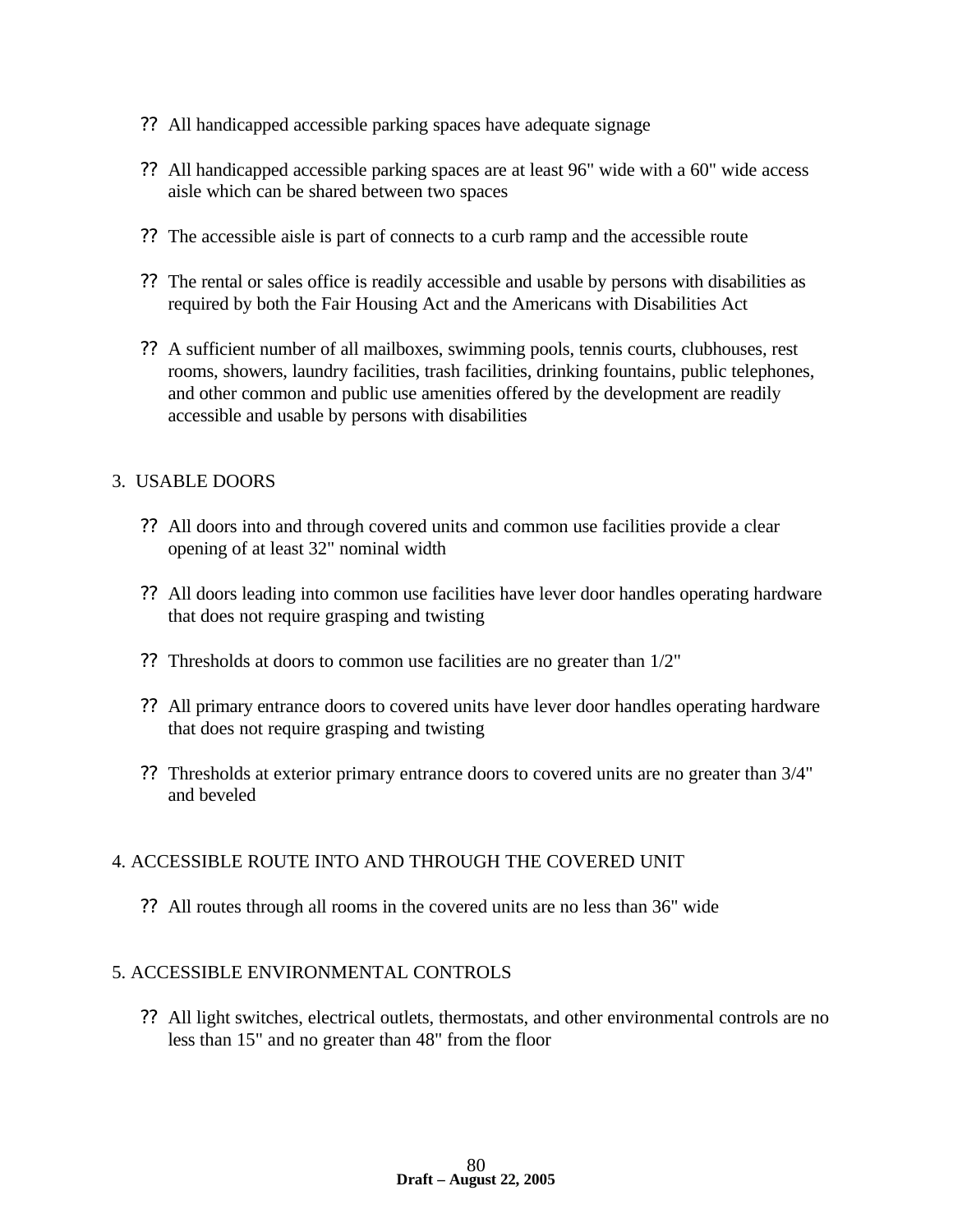#### 6. REINFORCED BATHROOM WALLS FOR GRAB BARS

?? Reinforcements are built into the bathroom walls surrounding toilets, showers, and bathtubs for the later installation of grab bars

#### 7. USABLE KITCHENS & BATHROOMS

#### USABLE KITCHENS

- ?? 30 x 48" clear floor space outside the swing of the door
- ?? 40" of clear floor space between opposing elements (i.e. cabinets, appliances, etc.)
- ?? U-shaped kitchens with sink or cook top at end have 60" diameter turning space or have sink or cook top base with removable cabinets

#### USABLE BATHROOMS

Type A Bathroom

- ?? 30 x 48" clear floor space outside the swing of the door
- ?? 30 x 48" clear floor space at lavatory (if centered for parallel approach cabinet may be fixed)
- ?? Toilet next to the tub allowing a perpendicular approach
- ?? Centerline of toilet is 18" from bathtub and 15" from lavatory

#### Type B Bathroom

- ?? 30 x 48" of clear floor space outside swing of door
- ?? 30 x 48" of clear floor space centered in front of sink
- ?? 30 x 48" of clear floor space adjacent to the bathtub
- ?? If at least one Type B bathroom is included, the other bathroom(s) is exempt from only the maneuvering space requirements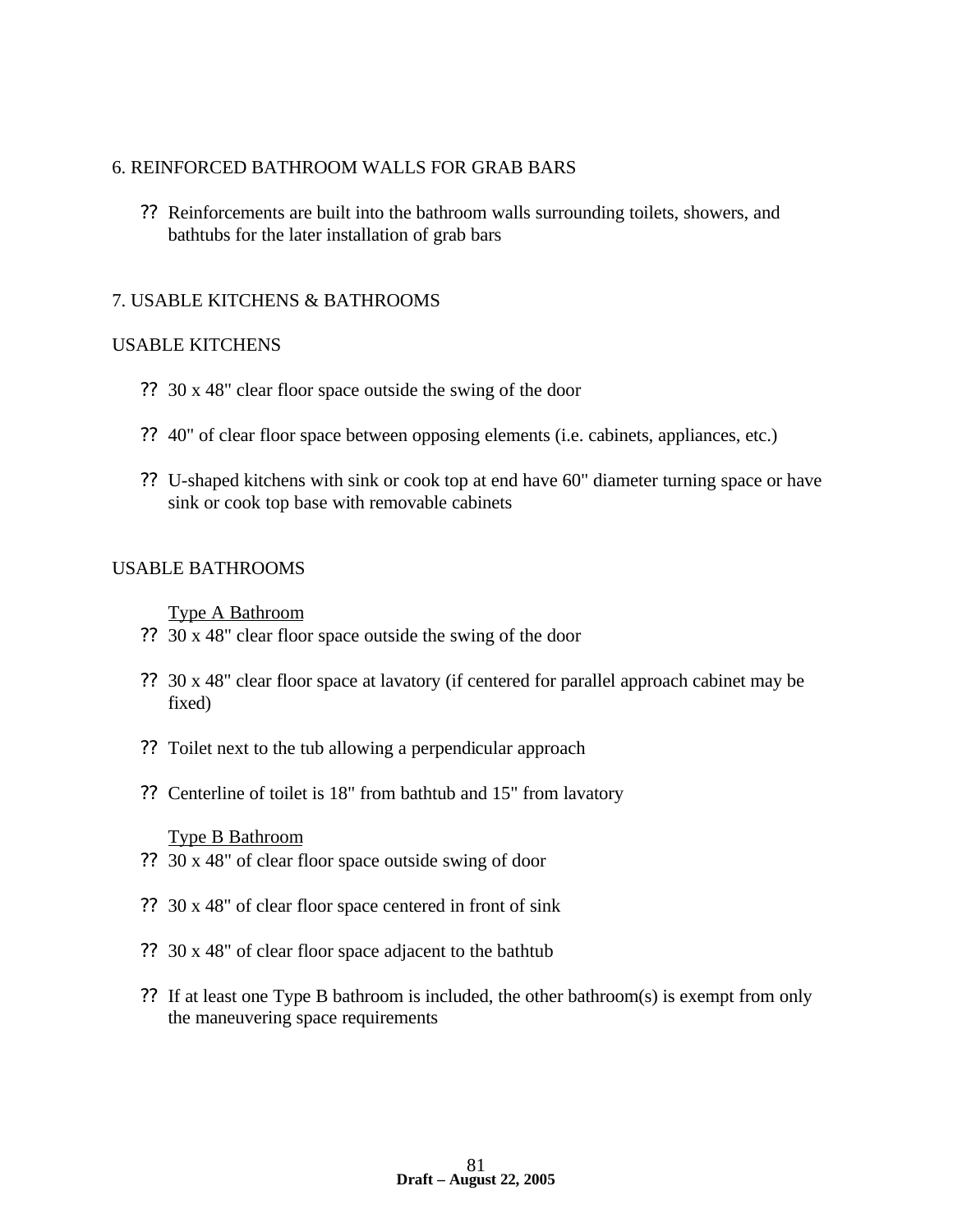### **ATTACHMENT F 2006 TAX CREDIT SCORING SHEET**

#### **Maximum Score Chart**

| <b>OAP Reference</b>                             | <b>Section 26</b>                                           | <b>Section 27</b>               | <b>Section 28</b>                                | <b>Section 29</b>                           | <b>Section 30</b>                             | <b>Section 31</b>                                 |
|--------------------------------------------------|-------------------------------------------------------------|---------------------------------|--------------------------------------------------|---------------------------------------------|-----------------------------------------------|---------------------------------------------------|
| <b>Project Type Categories</b>                   | <b>Individuals</b><br>and<br>Families w/<br><b>Children</b> | <b>Senior</b><br><b>Housing</b> | <b>Special</b><br><b>Needs</b><br><b>Housing</b> | <b>Mixed</b><br>Income/<br><b>Mixed Use</b> | <b>Eventual</b><br><b>Tenant</b><br>Ownership | <b>Acquisition</b><br>Rehab/<br><b>Rehab only</b> |
| <b>Maximum Score</b><br>(Nevada Based Developer) | 130                                                         | 125                             | $135*$                                           | 125                                         | 121                                           | 125                                               |
| <b>Maximum Score</b><br>(Out-Of-State Developer) | 125                                                         | 120                             | $120*$                                           | 120                                         | 116                                           | 115                                               |

\* The maximum point scores should be reduced by 4 points for Special Needs projects serving frail elderly, and Alzheimer populations because such projects are not eligible for preference points for extending the affordability period.

# **Project Type Scoring**

| <b>OAP Reference</b>         | <b>Section 26</b>                                                                              | <b>Section 27</b> | <b>Section 28</b>                                | <b>Section 29</b>       | <b>Section 30</b>                                                      | <b>Section 31</b>            |
|------------------------------|------------------------------------------------------------------------------------------------|-------------------|--------------------------------------------------|-------------------------|------------------------------------------------------------------------|------------------------------|
| <b>Project Type Category</b> | <b>Individuals</b><br><b>Senior</b><br>and<br><b>Housing</b><br>Families w/<br><b>Children</b> |                   | <b>Special</b><br><b>Needs</b><br><b>Housing</b> | <b>Mixed</b><br>Income/ | <b>Eventual</b><br><b>Tenant</b><br>Mixed Use   Ownership   Rehab only | <b>Acquisition</b><br>Rehab/ |
| <b>PROJECT TYPE SCORING</b>  | 15                                                                                             | 10                | 20                                               | 10                      | 10                                                                     | 10                           |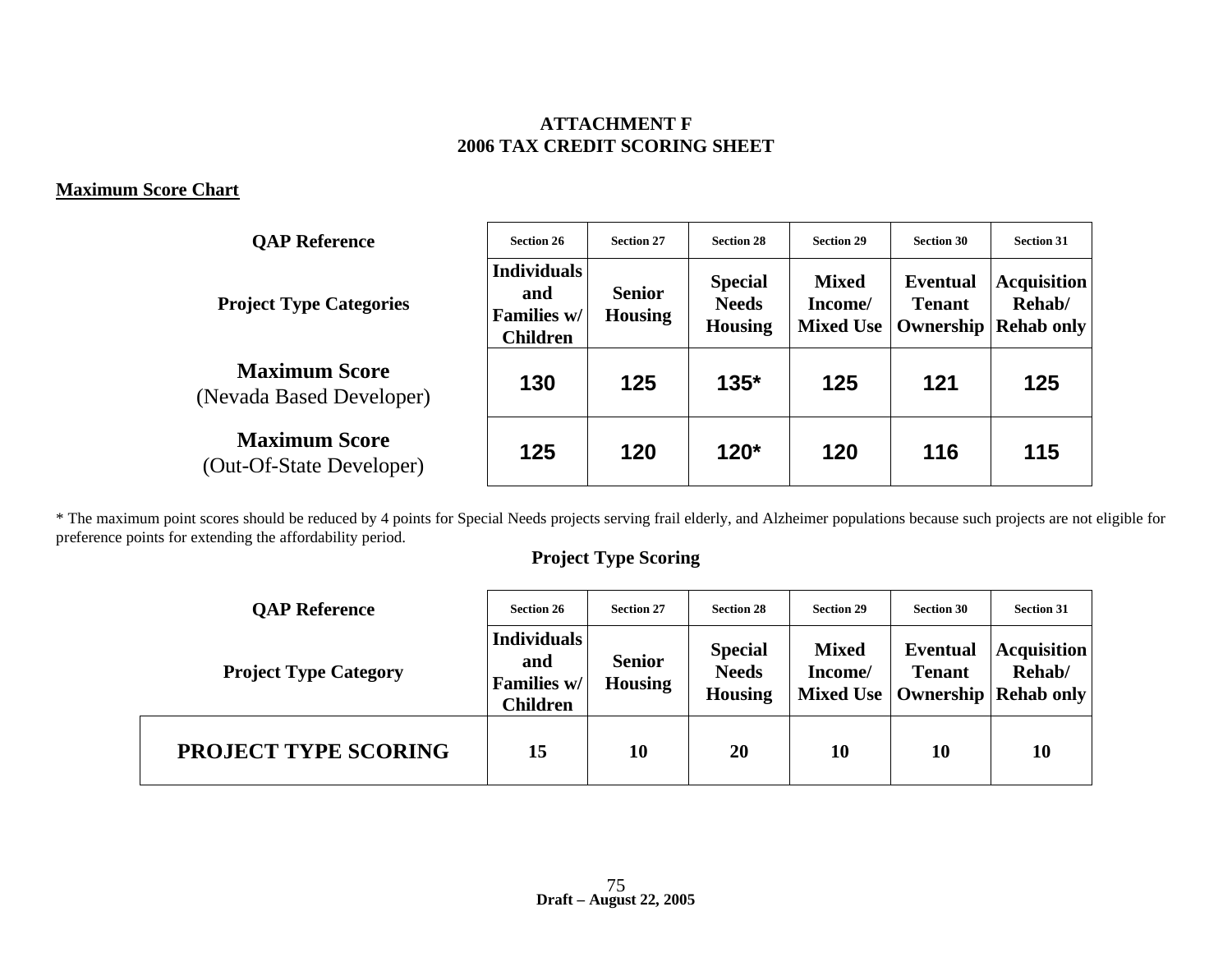| <b>Standard Scoring Factors</b>                                                                                                                                                                                                      |                                             |                                                             |                                 |                                                  |                                      |                                                      |                                                   |
|--------------------------------------------------------------------------------------------------------------------------------------------------------------------------------------------------------------------------------------|---------------------------------------------|-------------------------------------------------------------|---------------------------------|--------------------------------------------------|--------------------------------------|------------------------------------------------------|---------------------------------------------------|
| <b>OAP Reference</b>                                                                                                                                                                                                                 |                                             | <b>Section 26</b>                                           | <b>Section 27</b>               | <b>Section 28</b>                                | <b>Section 29</b>                    | <b>Section 30</b>                                    | <b>Section 31</b>                                 |
| <b>Project Type Categories</b>                                                                                                                                                                                                       |                                             | <b>Individuals</b><br>and<br>Families w/<br><b>Children</b> | <b>Senior</b><br><b>Housing</b> | <b>Special</b><br><b>Needs</b><br><b>Housing</b> | <b>Mixed</b><br>Income/<br>Mixed Use | <b>Eventual</b><br><b>Tenant</b><br><b>Ownership</b> | <b>Acquisition</b><br>Rehab/<br><b>Rehab only</b> |
| <b>STANDARD SCORING</b><br><b>FACTORS</b>                                                                                                                                                                                            | Max.<br><b>Score</b>                        | 50                                                          | 50                              | 50                                               | 50                                   | 50                                                   | 50                                                |
| <b>Section 17 - Project Location</b>                                                                                                                                                                                                 | Max.<br><b>Score</b>                        | $\overline{2}$                                              | $\overline{2}$                  | $\overline{2}$                                   | $\overline{2}$                       | $\overline{2}$                                       |                                                   |
| Projects located in a Qualified Census Tract<br>Projects located in non-CDBG eligible census tract<br>Projects in Redevelopment Project Area<br>Local Jurisdiction Priority Area<br>Acquisition/Rehab project in revitalization plan | Maximum Score<br>if any factor<br>satisfied |                                                             |                                 |                                                  |                                      |                                                      |                                                   |

| <b>Section 18 - Project Readiness</b>      | Max.<br><b>Score</b> |  |  |  |
|--------------------------------------------|----------------------|--|--|--|
| Ownership of the land                      |                      |  |  |  |
| Option to purchase land or long-term lease |                      |  |  |  |
| Proper zoning of the site                  |                      |  |  |  |
| Soil testing completed                     |                      |  |  |  |
| Phase I environmental study completed      |                      |  |  |  |
| Partnership documents filed                |                      |  |  |  |

- NV At-Risk Properties listed by Nat'l Trust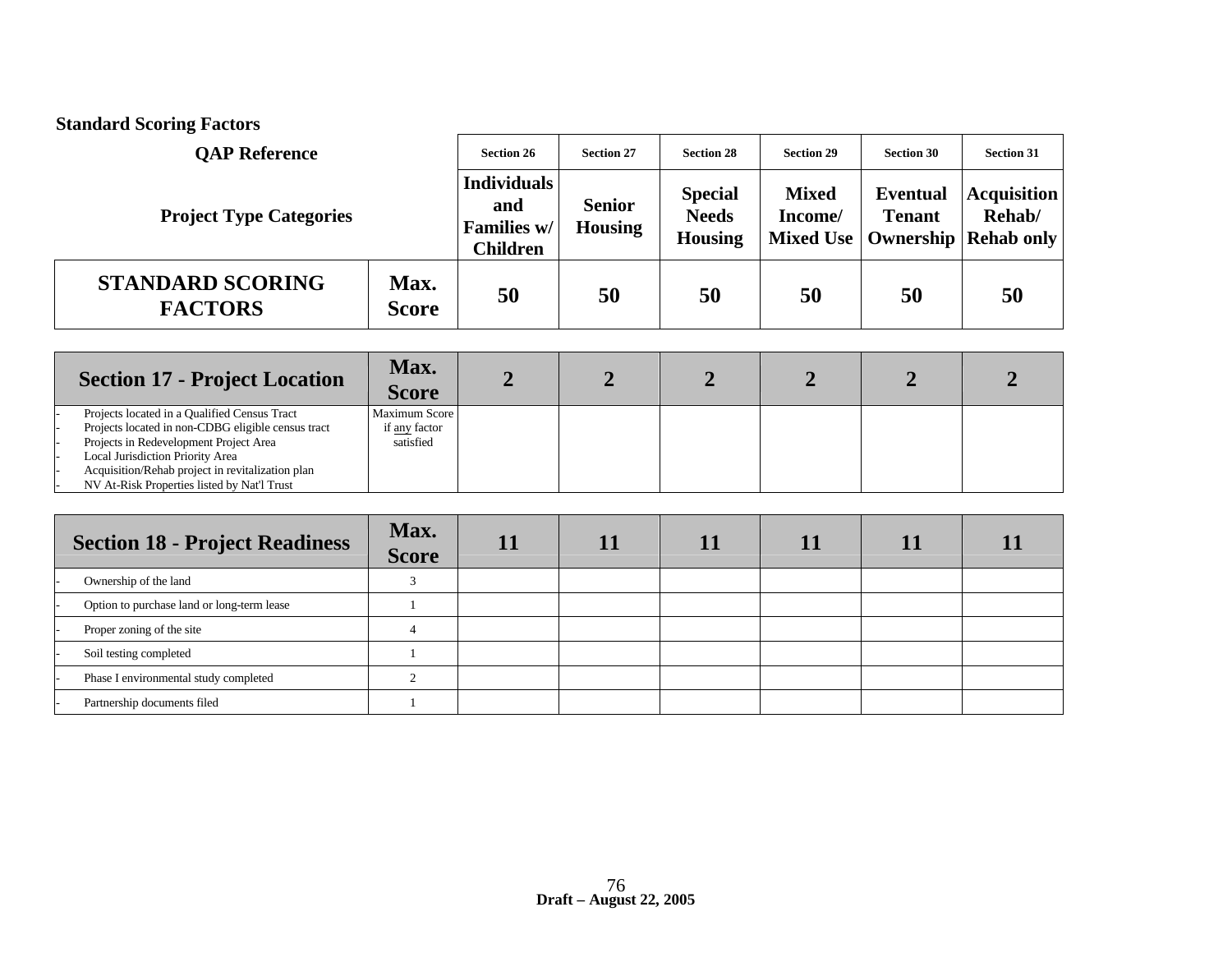# **Standard Scoring Factors (Continued)**

| <b>QAP</b> Reference                                      |                      | <b>Section 26</b>                                           | <b>Section 27</b>               | <b>Section 28</b>                                | <b>Section 29</b>                           | <b>Section 30</b>                             | <b>Section 31</b>                                 |
|-----------------------------------------------------------|----------------------|-------------------------------------------------------------|---------------------------------|--------------------------------------------------|---------------------------------------------|-----------------------------------------------|---------------------------------------------------|
| <b>Project Type Categories</b>                            |                      | <b>Individuals</b><br>and<br>Families w/<br><b>Children</b> | <b>Senior</b><br><b>Housing</b> | <b>Special</b><br><b>Needs</b><br><b>Housing</b> | <b>Mixed</b><br>Income/<br><b>Mixed Use</b> | <b>Eventual</b><br><b>Tenant</b><br>Ownership | <b>Acquisition</b><br>Rehab/<br><b>Rehab only</b> |
| <b>Section 19 - Amenities</b>                             | Max.<br><b>Score</b> | 21                                                          | 21                              | 21                                               | 21                                          | 21                                            | 21                                                |
| <b>PROJECT WIDE AMENITIES</b>                             |                      |                                                             |                                 |                                                  |                                             |                                               |                                                   |
| Elevator                                                  | 3                    |                                                             | N/A                             |                                                  |                                             | NA                                            |                                                   |
| Picnic Area with required equipment                       | 3                    |                                                             |                                 |                                                  |                                             | Inc as tenant unit<br>amenity                 |                                                   |
| Swimming or lap pool                                      | $\mathbf{3}$         |                                                             |                                 |                                                  |                                             | N/A                                           |                                                   |
| Kiddy Pool                                                | 3                    |                                                             | N/A                             | N/A                                              | N/A                                         |                                               | N/A                                               |
| In-ground Spa                                             | $\overline{2}$       |                                                             |                                 |                                                  |                                             |                                               |                                                   |
| Exercise/weight room with required equipment              | 2                    |                                                             |                                 |                                                  |                                             | N/A                                           |                                                   |
| Computer/study with required equipment                    | 2                    |                                                             |                                 |                                                  |                                             | Inc. as tenant unit<br>amenity                |                                                   |
| <b>Exterior lighting</b>                                  | 2                    |                                                             |                                 |                                                  |                                             |                                               |                                                   |
| <b>TENANT UNIT AMENITIES</b>                              |                      |                                                             |                                 |                                                  |                                             |                                               |                                                   |
| Picnic Area with required equipment                       | 3                    | N/A                                                         | N/A                             | N/A                                              | N/A                                         |                                               | N/A                                               |
| Covered patio area or balcony area                        | $\sqrt{2}$           |                                                             |                                 |                                                  |                                             |                                               |                                                   |
| Two car garage or covered parking                         | $\overline{3}$       |                                                             |                                 |                                                  |                                             |                                               |                                                   |
| Air conditioning/swamp cooler                             | 2                    |                                                             |                                 |                                                  |                                             |                                               |                                                   |
| Enclosed storage area                                     | $\overline{2}$       |                                                             |                                 |                                                  |                                             |                                               |                                                   |
| Infrastructure/hook up for broad-band internet connection | $\overline{2}$       |                                                             |                                 |                                                  |                                             |                                               |                                                   |
| Ceiling fans                                              | $\overline{1}$       |                                                             |                                 |                                                  |                                             |                                               |                                                   |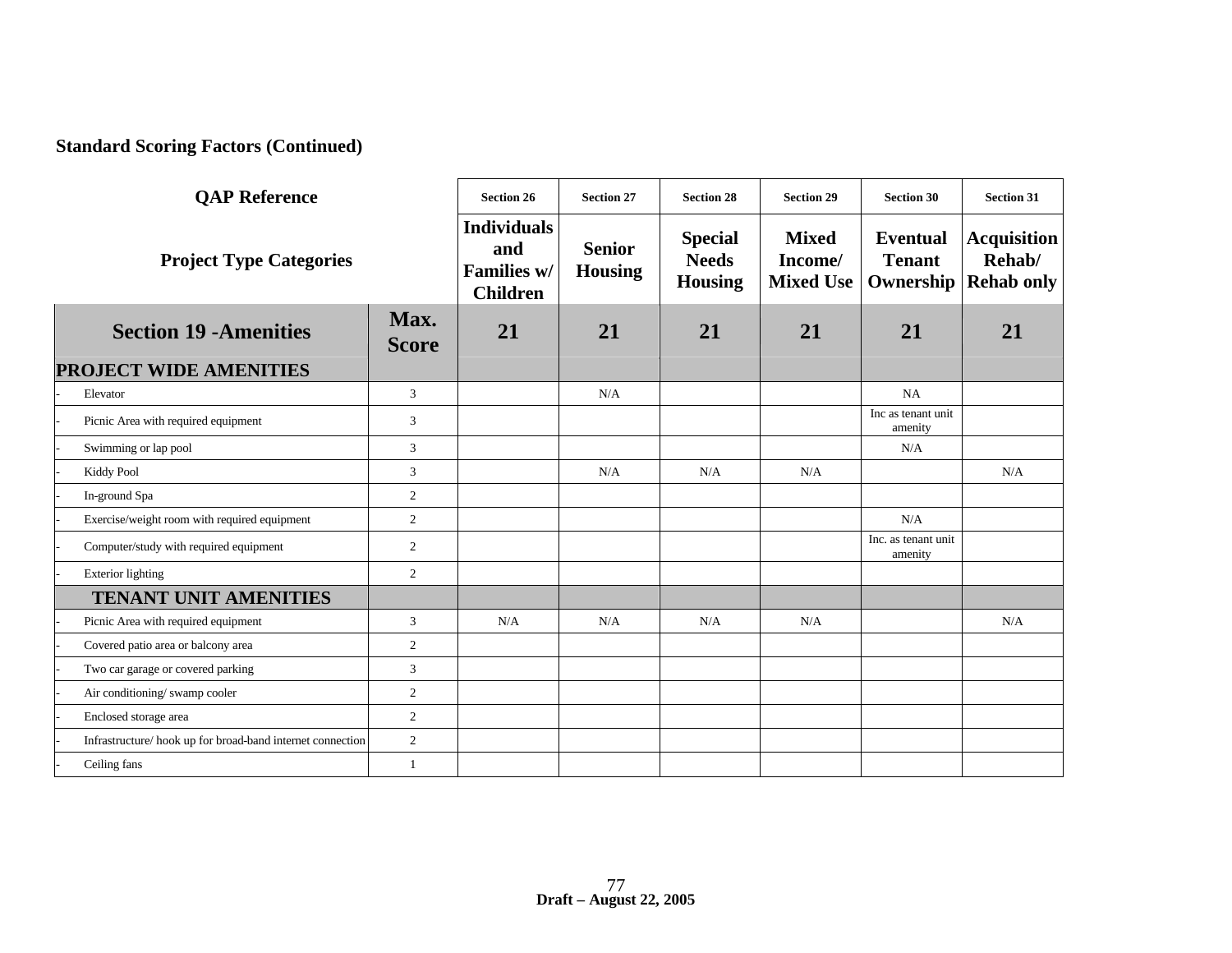# **Standard Scoring Factors (Continued)**

 $\overline{a}$ 

| <b>OAP Reference</b>                                                                                                        | <b>Section 26</b>                            | <b>Section 27</b>                                           | <b>Section 28</b>               | <b>Section 29</b>                                | <b>Section 30</b>                           | <b>Section 31</b>                |                                                                 |
|-----------------------------------------------------------------------------------------------------------------------------|----------------------------------------------|-------------------------------------------------------------|---------------------------------|--------------------------------------------------|---------------------------------------------|----------------------------------|-----------------------------------------------------------------|
| <b>Project Type Categories</b>                                                                                              |                                              | <b>Individuals</b><br>and<br>Families w/<br><b>Children</b> | <b>Senior</b><br><b>Housing</b> | <b>Special</b><br><b>Needs</b><br><b>Housing</b> | <b>Mixed</b><br>Income/<br><b>Mixed Use</b> | <b>Eventual</b><br><b>Tenant</b> | <b>Acquisition</b><br>Rehab/<br><b>Ownership   Rehab only  </b> |
| Section 20 – Nevada Based<br><b>Applicant</b>                                                                               | Max.<br><b>Score</b>                         | 10                                                          | 10                              | 10                                               | 10                                          | 10                               | 10                                                              |
| NV corp., partnership, limited-liability company<br>Maintain an office in Nevada<br>In-State office is sufficiently staffed | Maximum Score<br>if all factors<br>satisfied |                                                             |                                 |                                                  |                                             |                                  |                                                                 |

| Section 21 – Out of State<br><b>Applicant</b>                 | Max.<br><b>Score</b> |  |                    |  |  |
|---------------------------------------------------------------|----------------------|--|--------------------|--|--|
| One point for each Nevada project up to 5 points if following | Maximum score if     |  | All special needs  |  |  |
| conditions are satisfied:                                     | all conditions are   |  | populations except |  |  |
| Previously developed projects in Nevada                       | satisfied and        |  | frail elderly,     |  |  |
| Applicants are in good standing with Division                 | applicant has 5      |  | Alzheimer, and     |  |  |
| No outstanding IRS compliance findings                        | Nevada projects      |  | assisted living    |  |  |
|                                                               |                      |  | projects           |  |  |

| <b>Section 22 – Affordability</b><br>Period <sup>15</sup>              | Max.<br>Score                                              |  |  |     |  |
|------------------------------------------------------------------------|------------------------------------------------------------|--|--|-----|--|
| One point for each 5 years of extended affordability up to<br>20 years | Maximum score<br>for 20 years<br>extended<br>affordability |  |  | N/A |  |

<sup>&</sup>lt;sup>15</sup> Projects developed for eventual tenant ownership, assisted living or frail elderly, and Alzheimer special needs populations are not eligible for preference points for extending the affordability period.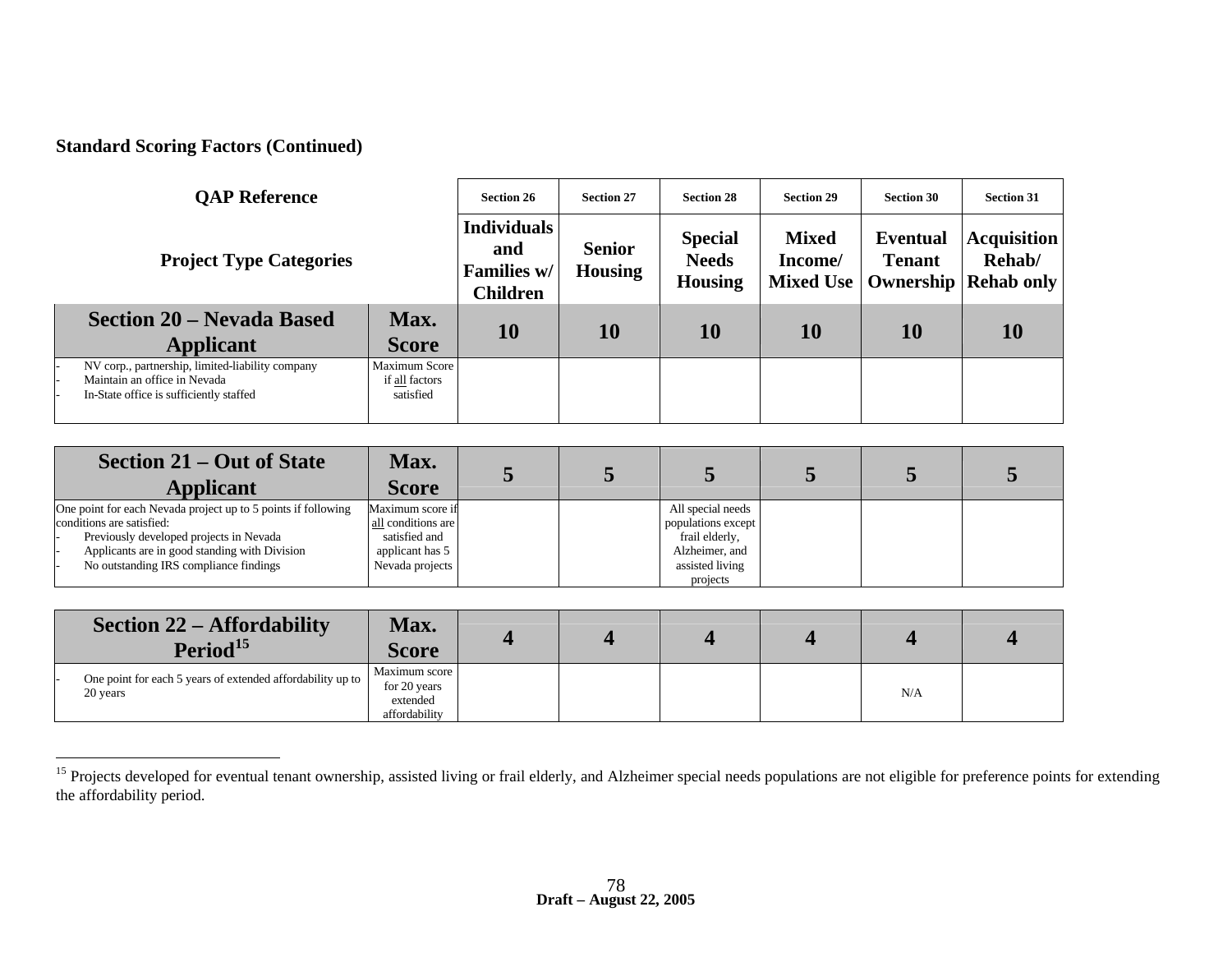# **Standard Scoring Factors (Continued)**

| <b>OAP Reference</b>                 | <b>Section 26</b>                                          | <b>Section 27</b>                                           | <b>Section 28</b>               | <b>Section 29</b>                                | <b>Section 30</b>                    | <b>Section 31</b>                |                                                                 |
|--------------------------------------|------------------------------------------------------------|-------------------------------------------------------------|---------------------------------|--------------------------------------------------|--------------------------------------|----------------------------------|-----------------------------------------------------------------|
| <b>Project Type Categories</b>       |                                                            | <b>Individuals</b><br>and<br>Families w/<br><b>Children</b> | <b>Senior</b><br><b>Housing</b> | <b>Special</b><br><b>Needs</b><br><b>Housing</b> | <b>Mixed</b><br>Income/<br>Mixed Use | <b>Eventual</b><br><b>Tenant</b> | <b>Acquisition</b><br>Rehab/<br><b>Ownership   Rehab only  </b> |
| <b>Section 23 – Water Efficiency</b> | Max.<br><b>Score</b>                                       | 5                                                           | 5                               | 5                                                | 5                                    | 5                                | 5                                                               |
| 75 percent desert/zero landscaped    | Maximum score<br>for 20 years<br>extended<br>affordability |                                                             |                                 |                                                  |                                      |                                  |                                                                 |

| <b>Section 24 – Green Project</b>                                                                                                                                                                                                                                                                                                                                                                                                                                                                                       | Max.<br><b>Score</b> |  |  |  |
|-------------------------------------------------------------------------------------------------------------------------------------------------------------------------------------------------------------------------------------------------------------------------------------------------------------------------------------------------------------------------------------------------------------------------------------------------------------------------------------------------------------------------|----------------------|--|--|--|
| <b>Site Location</b><br>1 point for site being located 1/4 mile or less from a public<br>transportation route<br>1 point (for each 3 services) site being located 1/4 mile or<br>less from listed services (Grocery, Pharmacy, Bank, Park,<br>School, Day Care, Medical Service, Library)<br>Max 2 points or 6 services<br><b>Indoor Air Quality</b><br>3 points for exclusive use of paints with no volatile<br>organic compounds (VOC), low VOC carpet, padding<br>and adhesives or formaldehyde-free particle board. |                      |  |  |  |

| <b>Section 25 – Negative</b><br><b>Compliance Findings</b>                                                                    | Max.<br><b>Score</b>                                        |  |  |  |
|-------------------------------------------------------------------------------------------------------------------------------|-------------------------------------------------------------|--|--|--|
| One point subtracted for each unresolved compliance<br>finding reported on IRS Form 8823 up to a maximum of $-$<br>20 points. | Subtract one point<br>per negative<br>compliance<br>finding |  |  |  |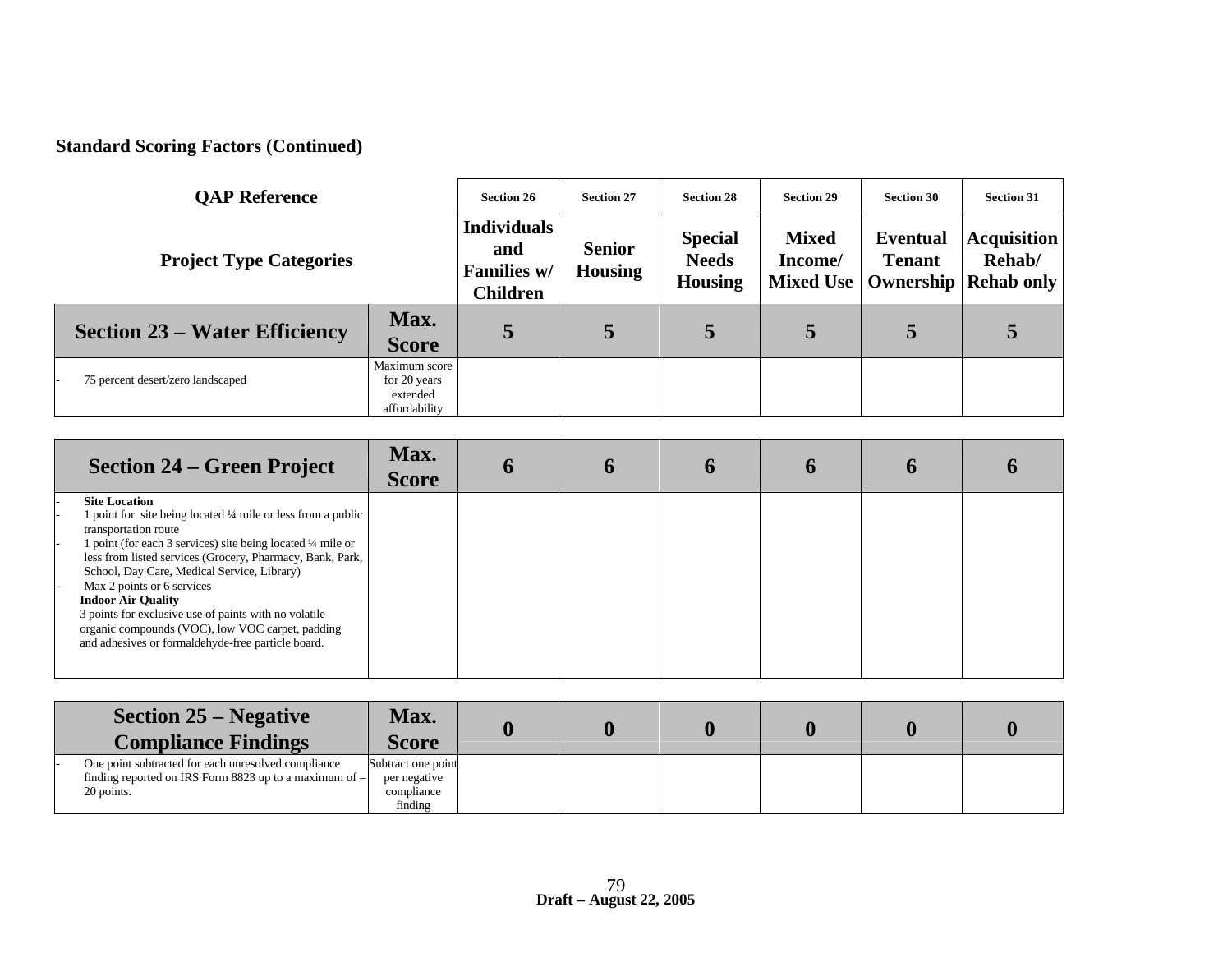| <b>QAP Reference</b>           |                                                             | <b>Section 26</b> | <b>Section 27</b>               | <b>Section 28</b>                                | <b>Section 29</b>       | <b>Section 30</b>                | <b>Section 31</b>                                                  |
|--------------------------------|-------------------------------------------------------------|-------------------|---------------------------------|--------------------------------------------------|-------------------------|----------------------------------|--------------------------------------------------------------------|
| <b>Project Type Categories</b> | <b>Individuals</b><br>and<br>Families w/<br><b>Children</b> |                   | <b>Senior</b><br><b>Housing</b> | <b>Special</b><br><b>Needs</b><br><b>Housing</b> | <b>Mixed</b><br>Income/ | <b>Eventual</b><br><b>Tenant</b> | <b>Acquisition</b><br>Rehab/<br>Mixed Use   Ownership   Rehab only |
| <b>SPECIAL SCORING FACTORS</b> | Max.<br><b>Score</b>                                        | 55                | 55                              | 55                                               | 55                      | 55                               | 55                                                                 |

| Section 32 – Low Rent Targeting        | Max.<br><b>Score</b> | 10 | 10 | 10 | 10 | 10 | 10 |
|----------------------------------------|----------------------|----|----|----|----|----|----|
| $(100\% \ @ \ 30\% \$ Rents)<br>$=.30$ | 10                   |    |    |    |    |    |    |
| $> .30$ and $< .35$                    |                      |    |    |    |    |    |    |
| $> .35$ and $< .40$                    |                      |    |    |    |    |    |    |
| $> .40$ and $< .45$                    |                      |    |    |    |    |    |    |
| $> .45$ and $< .50$                    | ◠                    |    |    |    |    |    |    |
| $> .50$ and $< .60$                    |                      |    |    |    |    |    |    |

| <b>Section 33 – Low Income</b><br><b>Targeting</b> | Max.<br><b>Score</b> | 10 | 10 | 10 | 10 | 10 |  |
|----------------------------------------------------|----------------------|----|----|----|----|----|--|
| $=.30$ (100% @ 30% AMI)                            | 10                   |    |    |    |    |    |  |
| $> .30$ and $< .35$                                |                      |    |    |    |    |    |  |
| $> .35$ and $< .40$                                | 6                    |    |    |    |    |    |  |
| $> .40$ and $< .45$                                |                      |    |    |    |    |    |  |
| $> .45$ and $< .50$                                |                      |    |    |    |    |    |  |
| $> .50$ and $< .60$                                |                      |    |    |    |    |    |  |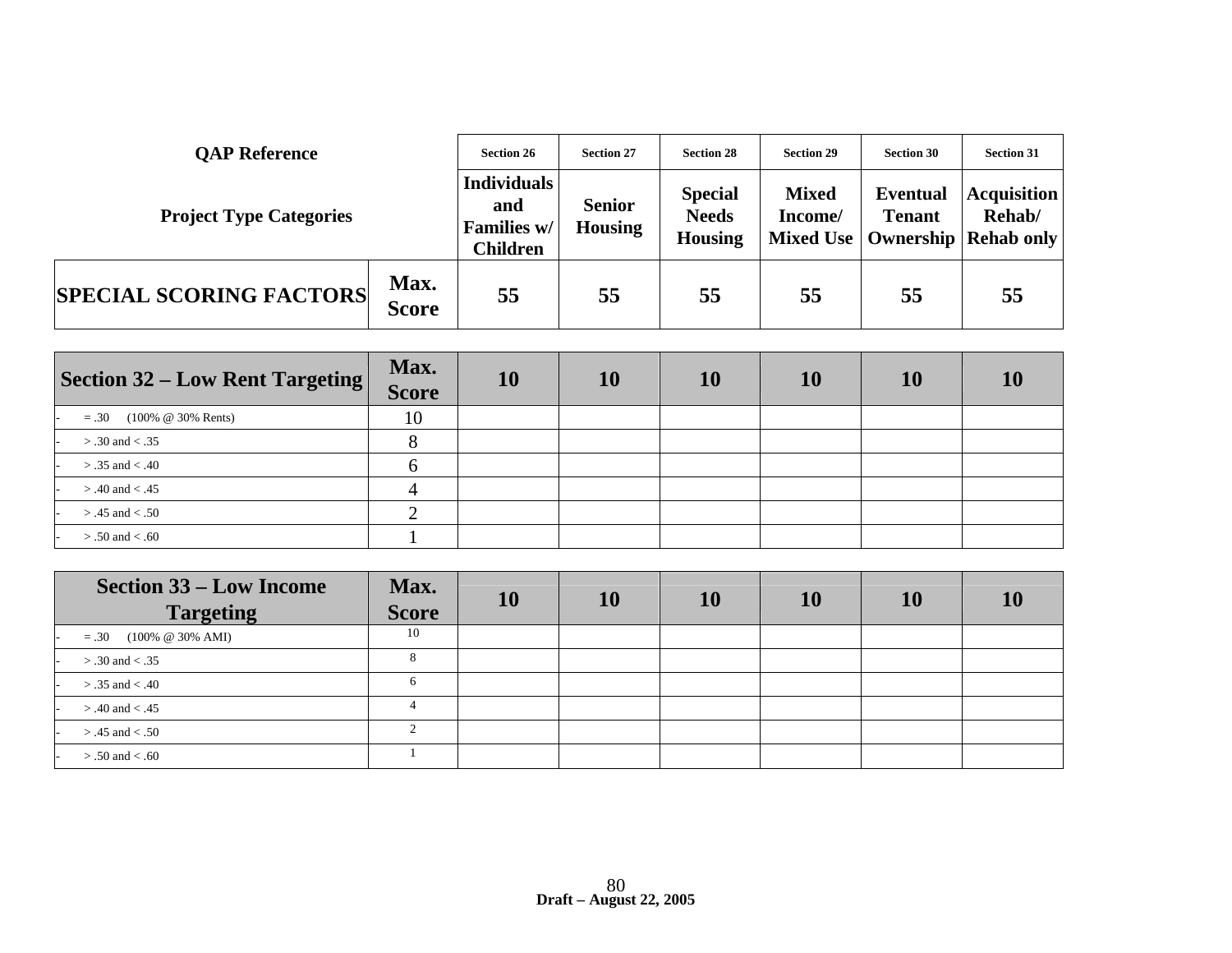# **Special Scoring Factors (Continued)**

| <b>OAP Reference</b>           | <b>Section 26</b>                                    | <b>Section 27</b>               | <b>Section 28</b>                                | <b>Section 29</b>       | <b>Section 30</b>                | <b>Section 31</b>                                                  |
|--------------------------------|------------------------------------------------------|---------------------------------|--------------------------------------------------|-------------------------|----------------------------------|--------------------------------------------------------------------|
| <b>Project Type Categories</b> | <b>Individuals</b><br>and<br>Families w/<br>Children | <b>Senior</b><br><b>Housing</b> | <b>Special</b><br><b>Needs</b><br><b>Housing</b> | <b>Mixed</b><br>Income/ | <b>Eventual</b><br><b>Tenant</b> | <b>Acquisition</b><br>Rehab/<br>Mixed Use   Ownership   Rehab only |

| <b>Section 34 – Supportive Services</b> | Max.<br><b>Score</b>                  | 10 | 10 | 10 | 10 | 10 |  |
|-----------------------------------------|---------------------------------------|----|----|----|----|----|--|
| Childcare services                      | 2 pt. if on-site<br>1 pt. if off site |    |    |    |    |    |  |
| Health care services                    | 2 pt. if on-site<br>1 pt. if off site |    |    |    |    |    |  |
| Job-training programs                   | 2 pt. if on-site<br>1 pt. if off site |    |    |    |    |    |  |
| Prepared meal on a daily basis          | $\overline{2}$                        |    |    |    |    |    |  |
| Transportation                          | 3                                     |    |    |    |    |    |  |
| Computer literacy training              |                                       |    |    |    |    |    |  |
| Personal finance training               |                                       |    |    |    |    |    |  |

| <b>Section 35 – Low Developer Fee</b> | Max.<br><b>Score</b> |  |  |  |
|---------------------------------------|----------------------|--|--|--|
| Less than 11% of Eligible Basis       |                      |  |  |  |
| 11.0% to 11.99% of Eligible Basis     |                      |  |  |  |
| 12.0% to 12.99% of Eligible Basis     |                      |  |  |  |
| 13.0% to 13.99% of Eligible Basis     |                      |  |  |  |
| 14.0% to 14.99% of Eligible Basis     |                      |  |  |  |
| 15%                                   |                      |  |  |  |